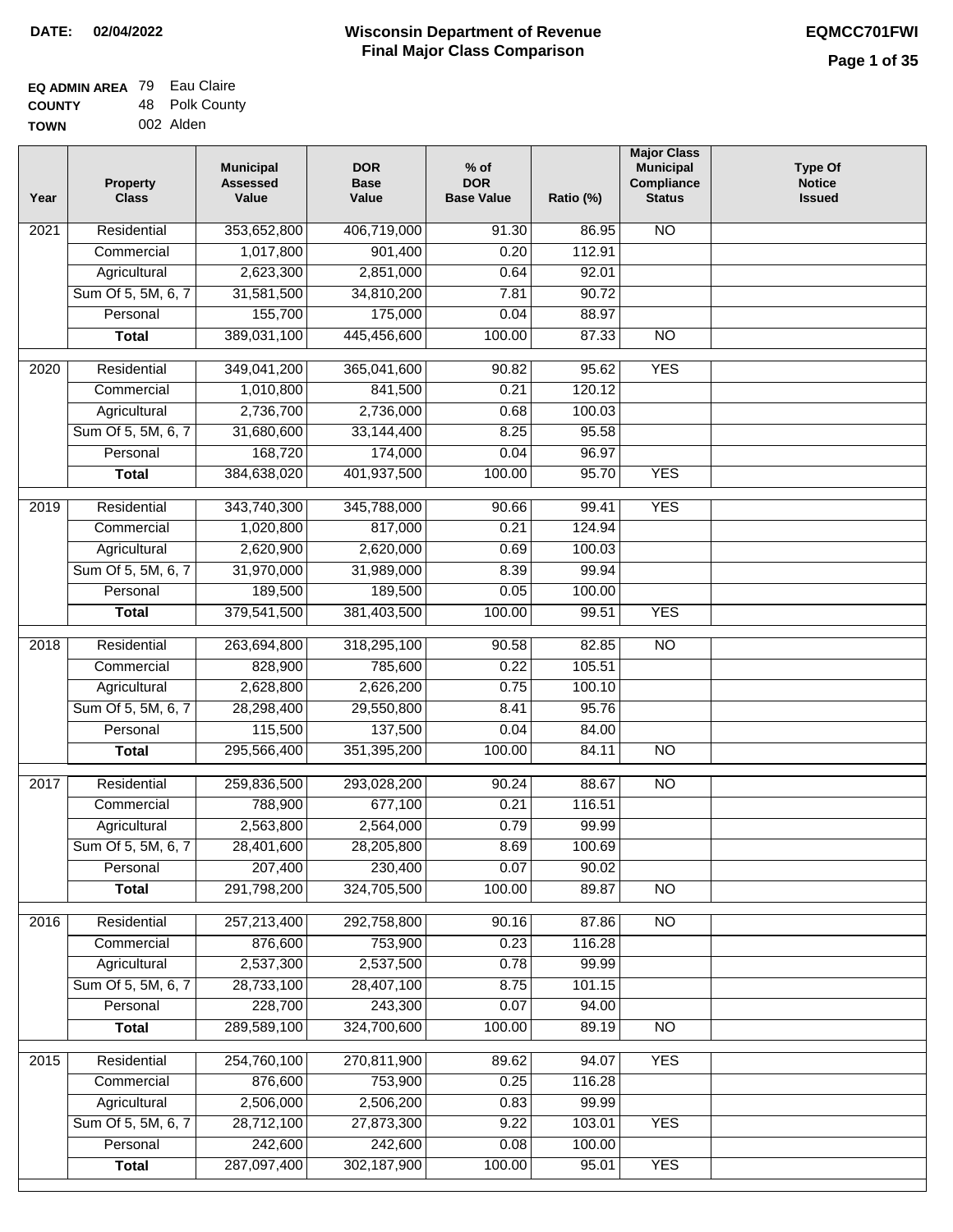| EQ ADMIN AREA 79 | Eau Claire      |
|------------------|-----------------|
| <b>COUNTY</b>    | 48 Polk County  |
| <b>TOWN</b>      | 004 Apple River |

| Year | <b>Property</b><br><b>Class</b> | <b>Municipal</b><br><b>Assessed</b><br>Value | <b>DOR</b><br><b>Base</b><br>Value | $%$ of<br><b>DOR</b><br><b>Base Value</b> | Ratio (%) | <b>Major Class</b><br><b>Municipal</b><br>Compliance<br><b>Status</b> | <b>Type Of</b><br><b>Notice</b><br><b>Issued</b> |
|------|---------------------------------|----------------------------------------------|------------------------------------|-------------------------------------------|-----------|-----------------------------------------------------------------------|--------------------------------------------------|
| 2021 | Residential                     | 117,750,000                                  | 165,471,700                        | 88.23                                     | 71.16     | <b>NO</b>                                                             |                                                  |
|      | Commercial                      | 2,450,100                                    | 2,602,100                          | 1.39                                      | 94.16     |                                                                       |                                                  |
|      | Agricultural                    | 1,079,900                                    | 1,349,300                          | 0.72                                      | 80.03     |                                                                       |                                                  |
|      | Sum Of 5, 5M, 6, 7              | 14,481,600                                   | 17,679,800                         | 9.43                                      | 81.91     |                                                                       |                                                  |
|      | Personal                        | 349,500                                      | 436,900                            | 0.23                                      | 80.00     |                                                                       |                                                  |
|      | <b>Total</b>                    | 136, 111, 100                                | 187,539,800                        | 100.00                                    | 72.58     | $\overline{NO}$                                                       | 1st Notice of Non-Compliance                     |
| 2020 | Residential                     | 116, 147, 400                                | 147, 172, 600                      | 87.70                                     | 78.92     | $\overline{NO}$                                                       |                                                  |
|      | Commercial                      | 2,450,100                                    | 2,454,800                          | 1.46                                      | 99.81     |                                                                       |                                                  |
|      | Agricultural                    | 1,043,300                                    | 1,302,100                          | 0.78                                      | 80.12     |                                                                       |                                                  |
|      | Sum Of 5, 5M, 6, 7              | 14,462,200                                   | 16,510,100                         | 9.84                                      | 87.60     |                                                                       |                                                  |
|      | Personal                        | 298,100                                      | 372,700                            | 0.22                                      | 79.98     |                                                                       |                                                  |
|      | <b>Total</b>                    | 134,401,100                                  | 167,812,300                        | 100.00                                    | 80.09     | $\overline{NO}$                                                       |                                                  |
| 2019 | Residential                     | 115,378,700                                  | 143,324,700                        | 87.30                                     | 80.50     | $\overline{NO}$                                                       |                                                  |
|      | Commercial                      | 2,437,600                                    | 2,368,100                          | 1.44                                      | 102.93    |                                                                       |                                                  |
|      | Agricultural                    | 1,065,200                                    | 1,253,100                          | 0.76                                      | 85.01     |                                                                       |                                                  |
|      | Sum Of 5, 5M, 6, 7              | 15,219,800                                   | 16,845,600                         | 10.26                                     | 90.35     | <b>YES</b>                                                            |                                                  |
|      | Personal                        | 321,200                                      | 377,800                            | 0.23                                      | 85.02     |                                                                       |                                                  |
|      | <b>Total</b>                    | 134,422,500                                  | 164, 169, 300                      | 100.00                                    | 81.88     | $\overline{NO}$                                                       |                                                  |
| 2018 | Residential                     | 114,904,100                                  | 134,539,900                        | 87.10                                     | 85.41     | $\overline{NO}$                                                       |                                                  |
|      | Commercial                      | 2,430,000                                    | 2,225,600                          | 1.44                                      | 109.18    |                                                                       |                                                  |
|      | Agricultural                    | 1,127,000                                    | 1,223,800                          | 0.79                                      | 92.09     |                                                                       |                                                  |
|      | Sum Of 5, 5M, 6, 7              | 15,293,200                                   | 16, 141, 300                       | 10.45                                     | 94.75     | <b>YES</b>                                                            |                                                  |
|      | Personal                        | 313,500                                      | 340,800                            | 0.22                                      | 91.99     |                                                                       |                                                  |
|      | <b>Total</b>                    | 134,067,800                                  | 154,471,400                        | 100.00                                    | 86.79     | <b>NO</b>                                                             |                                                  |
| 2017 | Residential                     | 114,443,700                                  | 126,414,400                        | 85.21                                     | 90.53     | <b>YES</b>                                                            |                                                  |
|      | Commercial                      | 2,430,000                                    | 2,041,800                          | 1.38                                      | 119.01    |                                                                       |                                                  |
|      | Agricultural                    | 1,136,100                                    | 1,194,000                          | 0.80                                      | 95.15     |                                                                       |                                                  |
|      | Sum Of 5, 5M, 6, 7              | 15,163,200                                   | 15,403,800                         | 10.38                                     | 98.44     | <b>YES</b>                                                            |                                                  |
|      | Personal                        | 3,136,700                                    | 3,301,800                          | 2.23                                      | 95.00     |                                                                       |                                                  |
|      | <b>Total</b>                    | 136,309,700                                  | 148,355,800                        | 100.00                                    | 91.88     | <b>YES</b>                                                            |                                                  |
| 2016 | Residential                     | 114,001,500                                  | 117,392,400                        | 84.32                                     | 97.11     | <b>YES</b>                                                            |                                                  |
|      | Commercial                      | 2,466,400                                    | 2,072,100                          | 1.49                                      | 119.03    |                                                                       |                                                  |
|      | Agricultural                    | 1,180,000                                    | 1,179,600                          | 0.85                                      | 100.03    |                                                                       |                                                  |
|      | Sum Of 5, 5M, 6, 7              | 18,372,400                                   | 14,710,200                         | 10.57                                     | 124.90    | $\overline{NO}$                                                       |                                                  |
|      | Personal                        | 3,873,400                                    | 3,873,400                          | 2.78                                      | 100.00    |                                                                       |                                                  |
|      | <b>Total</b>                    | 139,893,700                                  | 139,227,700                        | 100.00                                    | 100.48    | $\overline{NO}$                                                       | 1st Notice of Non-Compliance                     |
| 2015 | Residential                     | 112,718,600                                  | 111,649,500                        | 82.85                                     | 100.96    | <b>YES</b>                                                            |                                                  |
|      | Commercial                      | 2,466,400                                    | 2,072,000                          | 1.54                                      | 119.03    |                                                                       |                                                  |
|      | Agricultural                    | 1,223,900                                    | 1,165,900                          | 0.87                                      | 104.97    |                                                                       |                                                  |
|      | Sum Of 5, 5M, 6, 7              | 19,109,200                                   | 16,899,700                         | 12.54                                     | 113.07    | <b>NO</b>                                                             |                                                  |
|      | Personal                        | 3,118,800                                    | 2,970,300                          | 2.20                                      | 105.00    |                                                                       |                                                  |
|      | <b>Total</b>                    | 138,636,900                                  | 134,757,400                        | 100.00                                    | 102.88    | NO                                                                    |                                                  |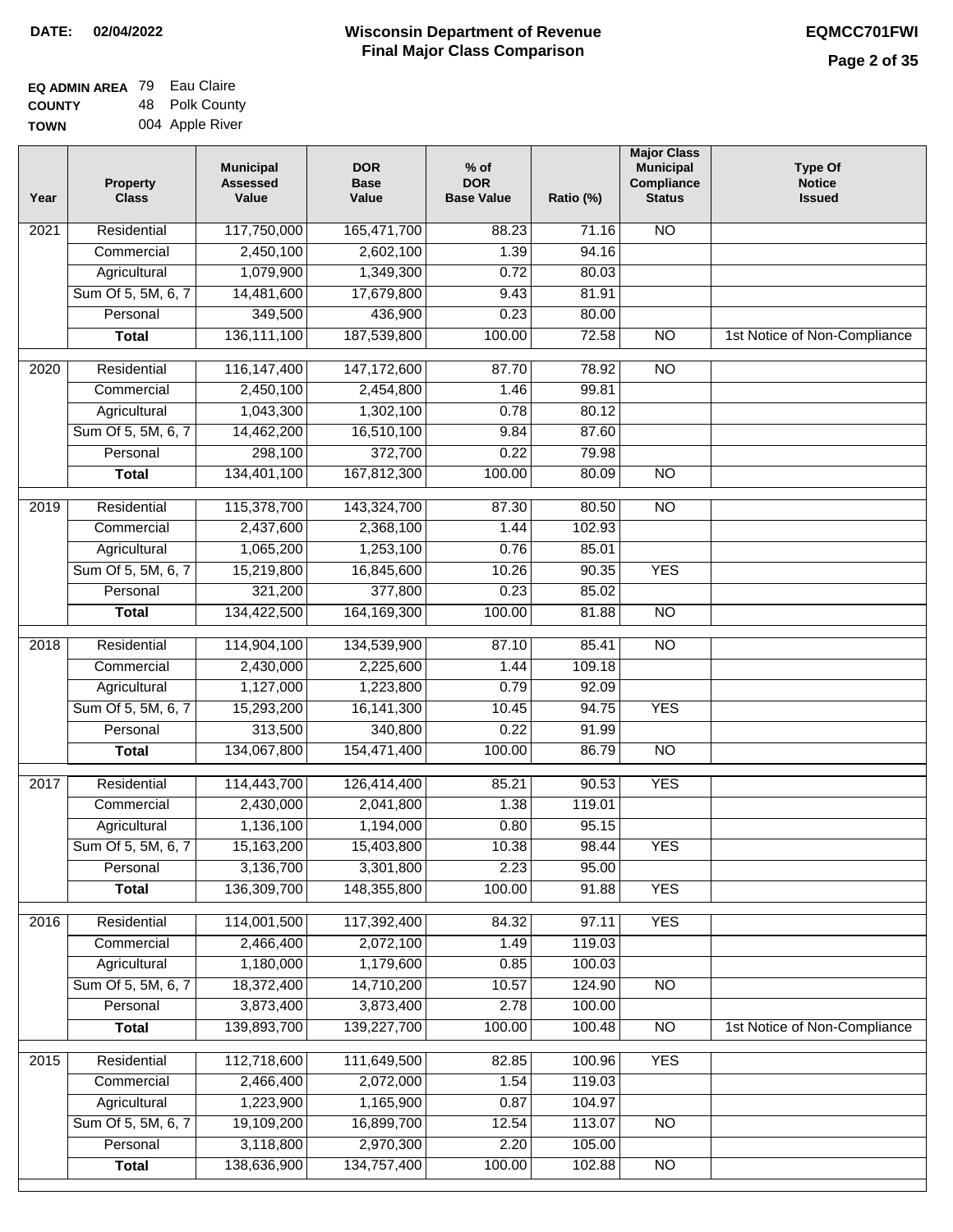| <b>EQ ADMIN AREA</b> 79 Eau Claire |                 |
|------------------------------------|-----------------|
| <b>COUNTY</b>                      | 48 Polk County  |
| <b>TOWN</b>                        | 006 Balsam Lake |

| Year | <b>Property</b><br><b>Class</b> | <b>Municipal</b><br><b>Assessed</b><br>Value | <b>DOR</b><br><b>Base</b><br>Value | $%$ of<br><b>DOR</b><br><b>Base Value</b> | Ratio (%)       | <b>Major Class</b><br><b>Municipal</b><br>Compliance<br><b>Status</b> | <b>Type Of</b><br><b>Notice</b><br><b>Issued</b> |
|------|---------------------------------|----------------------------------------------|------------------------------------|-------------------------------------------|-----------------|-----------------------------------------------------------------------|--------------------------------------------------|
| 2021 | Residential                     | 251,211,500                                  | 331,785,500                        | 93.18                                     | 75.72           | N <sub>O</sub>                                                        |                                                  |
|      | Commercial                      | 2,221,100                                    | 2,963,800                          | 0.83                                      | 74.94           |                                                                       |                                                  |
|      | Agricultural                    | 1,347,200                                    | 1,433,600                          | 0.40                                      | 93.97           |                                                                       |                                                  |
|      | Sum Of 5, 5M, 6, 7              | 17,071,100                                   | 19,702,200                         | 5.53                                      | 86.65           |                                                                       |                                                  |
|      | Personal                        | 163,500                                      | 196,900                            | 0.06                                      | 83.04           |                                                                       |                                                  |
|      | <b>Total</b>                    | 272,014,400                                  | 356,082,000                        | 100.00                                    | 76.39           | $\overline{NO}$                                                       |                                                  |
| 2020 | Residential                     | 246,817,000                                  | 297,976,500                        | 92.61                                     | 82.83           | $\overline{NO}$                                                       |                                                  |
|      | Commercial                      | 2,159,700                                    | 2,796,000                          | 0.87                                      | 77.24           |                                                                       |                                                  |
|      | Agricultural                    | 1,353,600                                    | 1,376,700                          | 0.43                                      | 98.32           |                                                                       |                                                  |
|      | Sum Of 5, 5M, 6, 7              | 17,319,100                                   | 19,384,600                         | 6.02                                      | 89.34           |                                                                       |                                                  |
|      | Personal                        | 184,200                                      | 209,300                            | 0.07                                      | 88.01           |                                                                       |                                                  |
|      | <b>Total</b>                    | 267,833,600                                  | 321,743,100                        | 100.00                                    | 83.24           | <b>NO</b>                                                             |                                                  |
|      |                                 |                                              |                                    |                                           |                 |                                                                       |                                                  |
| 2019 | Residential                     | 244,886,000                                  | 279,405,500                        | $\frac{1}{92.36}$                         | 87.65           | $\overline{NO}$                                                       |                                                  |
|      | Commercial                      | 2,157,900                                    | 2,714,600                          | 0.90                                      | 79.49           |                                                                       |                                                  |
|      | Agricultural                    | 1,357,400                                    | 1,327,900                          | 0.44                                      | 102.22          |                                                                       |                                                  |
|      | Sum Of 5, 5M, 6, 7              | 17,797,500                                   | 18,854,800                         | 6.23                                      | 94.39           |                                                                       |                                                  |
|      | Personal                        | 187,300                                      | 201,400                            | 0.07                                      | 93.00           |                                                                       |                                                  |
|      | <b>Total</b>                    | 266,386,100                                  | 302,504,200                        | 100.00                                    | 88.06           | $\overline{NO}$                                                       |                                                  |
| 2018 | Residential                     | 242,160,100                                  | 259,955,900                        | 92.04                                     | 93.15           | <b>YES</b>                                                            |                                                  |
|      | Commercial                      | 2,155,800                                    | 2,560,900                          | 0.91                                      | 84.18           |                                                                       |                                                  |
|      | Agricultural                    | 1,354,800                                    | 1,289,100                          | 0.46                                      | 105.10          |                                                                       |                                                  |
|      | Sum Of 5, 5M, 6, 7              | 18,133,750                                   | 18,361,300                         | 6.50                                      | 98.76           |                                                                       |                                                  |
|      | Personal                        | 257,900                                      | 274,400                            | 0.10                                      | 93.99           |                                                                       |                                                  |
|      | <b>Total</b>                    | 264,062,350                                  | 282,441,600                        | 100.00                                    | 93.49           | <b>YES</b>                                                            |                                                  |
| 2017 | Residential                     | 239,406,200                                  | 257,765,300                        | 92.39                                     | 92.88           | <b>YES</b>                                                            |                                                  |
|      | Commercial                      | 1,811,300                                    | 2,013,200                          | 0.72                                      | 89.97           |                                                                       |                                                  |
|      | Agricultural                    | 1,356,600                                    | 1,256,100                          | 0.45                                      | 108.00          |                                                                       |                                                  |
|      | Sum Of 5, 5M, 6, 7              | 17,892,250                                   | 17,525,700                         | 6.28                                      | 102.09          |                                                                       |                                                  |
|      | Personal                        | 420,600                                      | 424,800                            | 0.15                                      | 99.01           |                                                                       |                                                  |
|      | <b>Total</b>                    | 260,886,950                                  | 278,985,100                        | 100.00                                    | 93.51           | <b>YES</b>                                                            |                                                  |
|      |                                 |                                              |                                    |                                           |                 |                                                                       |                                                  |
| 2016 | Residential                     | 236,969,200                                  | 241,707,700                        | 92.27                                     | 98.04           | <b>YES</b>                                                            |                                                  |
|      | Commercial                      | 1,849,100<br>1,384,200                       | 2,052,700<br>1,250,200             | 0.78                                      | 90.08<br>110.72 |                                                                       |                                                  |
|      | Agricultural                    |                                              |                                    | 0.48                                      | 108.14          |                                                                       |                                                  |
|      | Sum Of 5, 5M, 6, 7<br>Personal  | 18,014,550                                   | 16,658,100                         | 6.36                                      |                 |                                                                       |                                                  |
|      | <b>Total</b>                    | 288,400<br>258,505,450                       | 288,400<br>261,957,100             | 0.11<br>100.00                            | 100.00<br>98.68 | <b>YES</b>                                                            |                                                  |
|      |                                 |                                              |                                    |                                           |                 |                                                                       |                                                  |
| 2015 | Residential                     | 237,676,500                                  | 234,987,300                        | 91.51                                     | 101.14          | <b>YES</b>                                                            |                                                  |
|      | Commercial                      | 1,849,100                                    | 2,052,700                          | 0.80                                      | 90.08           |                                                                       |                                                  |
|      | Agricultural                    | 1,387,100                                    | 1,231,200                          | 0.48                                      | 112.66          |                                                                       |                                                  |
|      | Sum Of 5, 5M, 6, 7              | 17,935,350                                   | 18,291,400                         | 7.12                                      | 98.05           | <b>YES</b>                                                            |                                                  |
|      | Personal                        | 223,300                                      | 223,300                            | 0.09                                      | 100.00          |                                                                       |                                                  |
|      | <b>Total</b>                    | 259,071,350                                  | 256,785,900                        | 100.00                                    | 100.89          | <b>YES</b>                                                            |                                                  |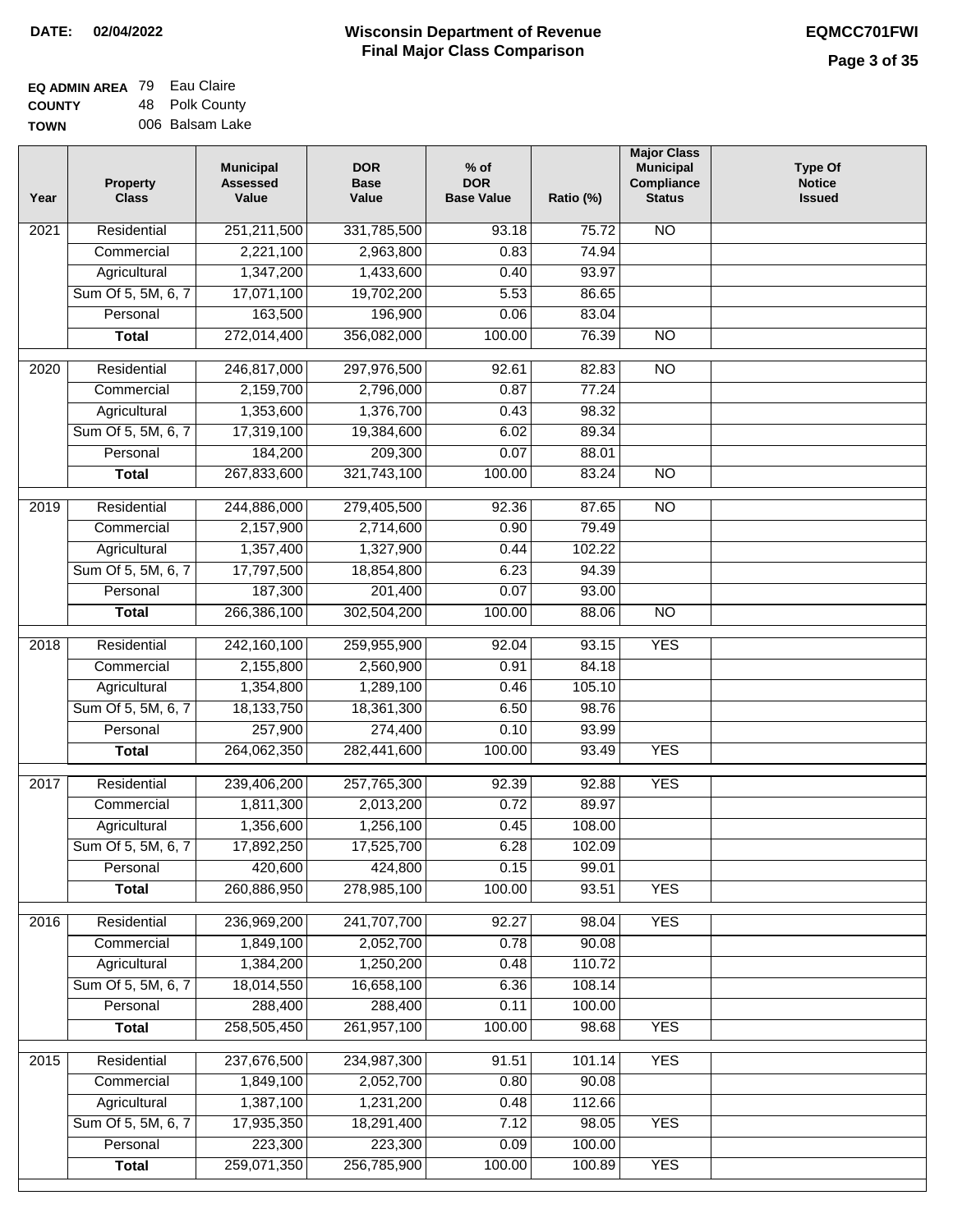| <b>EQ ADMIN AREA 79 Eau Claire</b> |                |
|------------------------------------|----------------|
| <b>COUNTY</b>                      | 48 Polk County |
| <b>TOWN</b>                        | 008 Beaver     |

| Year              | <b>Property</b><br><b>Class</b> | <b>Municipal</b><br><b>Assessed</b><br>Value | <b>DOR</b><br><b>Base</b><br>Value | % of<br><b>DOR</b><br><b>Base Value</b> | Ratio (%) | <b>Major Class</b><br><b>Municipal</b><br>Compliance<br><b>Status</b> | <b>Type Of</b><br><b>Notice</b><br><b>Issued</b> |
|-------------------|---------------------------------|----------------------------------------------|------------------------------------|-----------------------------------------|-----------|-----------------------------------------------------------------------|--------------------------------------------------|
| $\overline{202}1$ | Residential                     | 85,303,000                                   | 110,107,900                        | 85.71                                   | 77.47     | <b>NO</b>                                                             |                                                  |
|                   | Commercial                      | 1,433,000                                    | 1,781,600                          | 1.39                                    | 80.43     |                                                                       |                                                  |
|                   | Agricultural                    | 1,139,800                                    | 1,425,900                          | 1.11                                    | 79.94     |                                                                       |                                                  |
|                   | Sum Of 5, 5M, 6, 7              | 11,935,600                                   | 15,062,000                         | 11.72                                   | 79.24     | $\overline{NO}$                                                       |                                                  |
|                   | Personal                        | 70,500                                       | 88,100                             | 0.07                                    | 80.02     |                                                                       |                                                  |
|                   | <b>Total</b>                    | 99,881,900                                   | 128,465,500                        | 100.00                                  | 77.75     | $\overline{NO}$                                                       |                                                  |
| $\overline{2020}$ | Residential                     | 83,579,000                                   | 101,814,400                        | 84.86                                   | 82.09     | $\overline{NO}$                                                       |                                                  |
|                   | Commercial                      | 1,391,100                                    | 1,631,400                          | 1.36                                    | 85.27     |                                                                       |                                                  |
|                   | Agricultural                    | 1,232,900                                    | 1,371,000                          | 1.14                                    | 89.93     |                                                                       |                                                  |
|                   | Sum Of 5, 5M, 6, 7              | 12,002,700                                   | 15,071,000                         | 12.56                                   | 79.64     | $\overline{NO}$                                                       |                                                  |
|                   | Personal                        | 84,400                                       | 93,800                             | 0.08                                    | 89.98     |                                                                       |                                                  |
|                   | <b>Total</b>                    | 98,290,100                                   | 119,981,600                        | 100.00                                  | 81.92     | $\overline{NO}$                                                       |                                                  |
| $\frac{2019}{ }$  | Residential                     | 83,767,400                                   | 95,320,200                         | 84.52                                   | 87.88     | $\overline{3}$                                                        |                                                  |
|                   | Commercial                      | 1,443,800                                    | 1,646,000                          | 1.46                                    | 87.72     |                                                                       |                                                  |
|                   | Agricultural                    | 1,254,900                                    | 1,320,800                          | 1.17                                    | 95.01     |                                                                       |                                                  |
|                   | Sum Of 5, 5M, 6, 7              | 13,546,700                                   | 14,399,900                         | 12.77                                   | 94.07     | <b>YES</b>                                                            |                                                  |
|                   | Personal                        | 87,200                                       | 91,800                             | 0.08                                    | 94.99     |                                                                       |                                                  |
|                   | <b>Total</b>                    | 100,100,000                                  | 112,778,700                        | 100.00                                  | 88.76     | $\overline{NO}$                                                       |                                                  |
| 2018              | Residential                     | 82,811,300                                   | 86,512,900                         | 83.63                                   | 95.72     | <b>YES</b>                                                            |                                                  |
|                   | Commercial                      | 1,443,800                                    | 1,598,100                          | 1.54                                    | 90.34     |                                                                       |                                                  |
|                   | Agricultural                    | 1,280,100                                    | 1,279,300                          | 1.24                                    | 100.06    |                                                                       |                                                  |
|                   | Sum Of 5, 5M, 6, 7              | 13,675,300                                   | 13,987,400                         | 13.52                                   | 97.77     | <b>YES</b>                                                            |                                                  |
|                   | Personal                        | 69,600                                       | 69,600                             | 0.07                                    | 100.00    |                                                                       |                                                  |
|                   | <b>Total</b>                    | 99,280,100                                   | 103,447,300                        | 100.00                                  | 95.97     | <b>YES</b>                                                            |                                                  |
| 2017              | Residential                     | 82,259,200                                   | 82,523,800                         | 83.02                                   | 99.68     | <b>YES</b>                                                            |                                                  |
|                   | Commercial                      | 1,404,800                                    | 1,430,400                          | 1.44                                    | 98.21     |                                                                       |                                                  |
|                   | Agricultural                    | 1,257,800                                    | 1,256,500                          | 1.26                                    | 100.10    |                                                                       |                                                  |
|                   | Sum Of 5, 5M, 6, 7              | 13,761,500                                   | 13,840,500                         | 13.92                                   | 99.43     | <b>YES</b>                                                            |                                                  |
|                   | Personal                        | 354,300                                      | 354,300                            | 0.36                                    | 100.00    |                                                                       |                                                  |
|                   | <b>Total</b>                    | 99,037,600                                   | 99,405,500                         | 100.00                                  | 99.63     | <b>YES</b>                                                            |                                                  |
| 2016              | Residential                     | 81,824,700                                   | 80,252,500                         | 82.15                                   | 101.96    | <b>YES</b>                                                            |                                                  |
|                   | Commercial                      | 1,386,200                                    | 1,411,800                          | 1.45                                    | 98.19     |                                                                       |                                                  |
|                   | Agricultural                    | 1,252,800                                    | 1,239,700                          | 1.27                                    | 101.06    |                                                                       |                                                  |
|                   | Sum Of 5, 5M, 6, 7              | 13,977,500                                   | 14,361,100                         | 14.70                                   | 97.33     | <b>YES</b>                                                            |                                                  |
|                   | Personal                        | 434,000                                      | 429,700                            | 0.44                                    | 101.00    |                                                                       |                                                  |
|                   | <b>Total</b>                    | 98,875,200                                   | 97,694,800                         | 100.00                                  | 101.21    | <b>YES</b>                                                            |                                                  |
| 2015              | Residential                     | 81,720,100                                   | 78,486,300                         | 82.65                                   | 104.12    | <b>YES</b>                                                            |                                                  |
|                   | Commercial                      | 1,386,800                                    | 1,412,300                          | 1.49                                    | 98.19     |                                                                       |                                                  |
|                   | Agricultural                    | 1,219,700                                    | 1,220,300                          | 1.29                                    | 99.95     |                                                                       |                                                  |
|                   | Sum Of 5, 5M, 6, 7              | 13,890,900                                   | 13,489,800                         | 14.21                                   | 102.97    | <b>YES</b>                                                            |                                                  |
|                   | Personal                        | 352,600                                      | 352,600                            | 0.37                                    | 100.00    |                                                                       |                                                  |
|                   | <b>Total</b>                    | 98,570,100                                   | 94,961,300                         | 100.00                                  | 103.80    | <b>YES</b>                                                            |                                                  |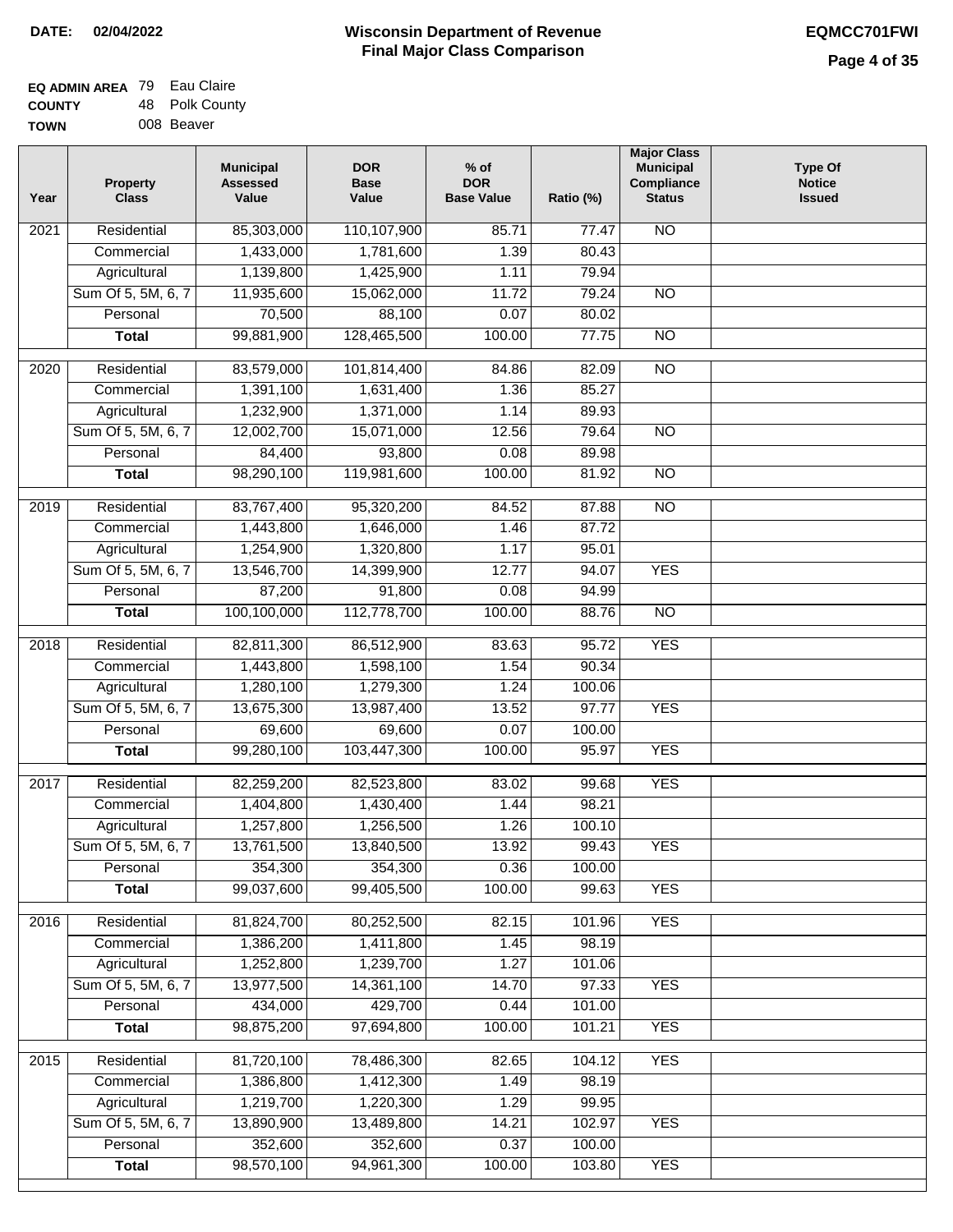| <b>EQ ADMIN AREA 79 Eau Claire</b> |                 |
|------------------------------------|-----------------|
| <b>COUNTY</b>                      | 48 Polk County  |
| <b>TOWN</b>                        | 010 Black Brook |

| Year              | <b>Property</b><br><b>Class</b>    | <b>Municipal</b><br><b>Assessed</b><br>Value | <b>DOR</b><br><b>Base</b><br>Value | $%$ of<br><b>DOR</b><br><b>Base Value</b> | Ratio (%)       | <b>Major Class</b><br><b>Municipal</b><br>Compliance<br><b>Status</b> | <b>Type Of</b><br><b>Notice</b><br><b>Issued</b> |
|-------------------|------------------------------------|----------------------------------------------|------------------------------------|-------------------------------------------|-----------------|-----------------------------------------------------------------------|--------------------------------------------------|
| 2021              | Residential                        | 86,545,400                                   | 113,647,000                        | 80.96                                     | 76.15           | <b>NO</b>                                                             |                                                  |
|                   | Commercial                         | 5,236,700                                    | 6,158,200                          | 4.39                                      | 85.04           |                                                                       |                                                  |
|                   | Agricultural                       | 1,375,200                                    | 1,720,000                          | 1.23                                      | 79.95           |                                                                       |                                                  |
|                   | Sum Of 5, 5M, 6, 7                 | 17,738,500                                   | 18,299,200                         | 13.04                                     | 96.94           | <b>YES</b>                                                            |                                                  |
|                   | Personal                           | 442,800                                      | 553,600                            | 0.39                                      | 79.99           |                                                                       |                                                  |
|                   | <b>Total</b>                       | 111,338,600                                  | 140,378,000                        | 100.00                                    | 79.31           | $\overline{NO}$                                                       |                                                  |
| $\overline{2020}$ | Residential                        | 85,593,700                                   | 101,318,100                        | 79.91                                     | 84.48           | <b>NO</b>                                                             |                                                  |
|                   | Commercial                         | 5,356,400                                    | 5,928,000                          | 4.68                                      | 90.36           |                                                                       |                                                  |
|                   | Agricultural                       | 1,406,800                                    | 1,653,400                          | 1.30                                      | 85.09           |                                                                       |                                                  |
|                   | Sum Of 5, 5M, 6, 7                 | 17,764,100                                   | 17,482,000                         | 13.79                                     | 101.61          | <b>YES</b>                                                            |                                                  |
|                   | Personal                           | 352,600                                      | 414,800                            | 0.33                                      | 85.00           |                                                                       |                                                  |
|                   | <b>Total</b>                       | 110,473,600                                  | 126,796,300                        | 100.00                                    | 87.13           | $\overline{NO}$                                                       |                                                  |
|                   |                                    |                                              |                                    |                                           |                 |                                                                       |                                                  |
| 2019              | Residential                        | 84,547,500                                   | 90,988,100                         | 78.70                                     | 92.92           | <b>YES</b>                                                            |                                                  |
|                   | Commercial                         | 5,244,100                                    | 5,627,100                          | 4.87                                      | 93.19           |                                                                       |                                                  |
|                   | Agricultural                       | 1,431,900                                    | 1,589,200                          | 1.37                                      | 90.10           |                                                                       |                                                  |
|                   | Sum Of 5, 5M, 6, 7                 | 17,857,300                                   | 17,036,700                         | 14.74                                     | 104.82          | <b>YES</b>                                                            |                                                  |
|                   | Personal                           | 335,600                                      | 372,900                            | 0.32                                      | 90.00           |                                                                       |                                                  |
|                   | <b>Total</b>                       | 109,416,400                                  | 115,614,000                        | 100.00                                    | 94.64           | <b>YES</b>                                                            |                                                  |
| 2018              | Residential                        | 83,488,900                                   | 83,933,000                         | 78.82                                     | 99.47           | <b>YES</b>                                                            |                                                  |
|                   | Commercial                         | 4,898,900                                    | 4,946,700                          | 4.65                                      | 99.03           |                                                                       |                                                  |
|                   | Agricultural                       | 1,543,900                                    | 1,544,300                          | 1.45                                      | 99.97           |                                                                       |                                                  |
|                   | Sum Of 5, 5M, 6, 7                 | 17,424,900                                   | 15,750,600                         | 14.79                                     | 110.63          | $\overline{10}$                                                       |                                                  |
|                   | Personal                           | 308,500                                      | 308,500                            | 0.29                                      | 100.00          |                                                                       |                                                  |
|                   | <b>Total</b>                       | 107,665,100                                  | 106,483,100                        | 100.00                                    | 101.11          | $\overline{NO}$                                                       |                                                  |
| 2017              | Residential                        | 75,596,300                                   | 80,312,300                         | 78.15                                     | 94.13           | <b>YES</b>                                                            |                                                  |
|                   | Commercial                         | 4,667,500                                    | 4,669,200                          | 4.54                                      | 99.96           |                                                                       |                                                  |
|                   | Agricultural                       | 1,639,700                                    | 1,706,900                          | 1.66                                      | 96.06           |                                                                       |                                                  |
|                   | Sum Of 5, 5M, 6, 7                 | 16,567,100                                   | 15,437,100                         | 15.02                                     | 107.32          | <b>YES</b>                                                            |                                                  |
|                   | Personal                           | 618,300                                      | 644,000                            | 0.63                                      | 96.01           |                                                                       |                                                  |
|                   | <b>Total</b>                       | 99,088,900                                   | 102,769,500                        | 100.00                                    | 96.42           | <b>YES</b>                                                            |                                                  |
|                   |                                    |                                              |                                    |                                           |                 |                                                                       |                                                  |
| 2016              | Residential                        | 75,770,400                                   | 78,138,200                         | 78.28                                     | 96.97           | <b>YES</b>                                                            |                                                  |
|                   | Commercial                         | 4,688,500<br>1,616,400                       | 4,558,100<br>1,682,600             | 4.57<br>1.69                              | 102.86<br>96.07 |                                                                       |                                                  |
|                   | Agricultural<br>Sum Of 5, 5M, 6, 7 | 16,032,200                                   | 14,929,100                         | 14.96                                     | 107.39          | <b>YES</b>                                                            |                                                  |
|                   | Personal                           | 489,100                                      | 509,500                            | 0.51                                      | 96.00           |                                                                       |                                                  |
|                   | <b>Total</b>                       | 98,596,600                                   | 99,817,500                         | 100.00                                    | 98.78           | <b>YES</b>                                                            |                                                  |
|                   |                                    |                                              |                                    |                                           |                 |                                                                       |                                                  |
| 2015              | Residential                        | 75,102,300                                   | 79,834,400                         | 76.96                                     | 94.07           | <b>YES</b>                                                            |                                                  |
|                   | Commercial                         | 4,526,500                                    | 4,401,200                          | 4.24                                      | 102.85          |                                                                       |                                                  |
|                   | Agricultural                       | 1,596,600                                    | 1,679,900                          | 1.62                                      | 95.04           |                                                                       |                                                  |
|                   | Sum Of 5, 5M, 6, 7                 | 16,061,200                                   | 17,291,700                         | 16.67                                     | 92.88           | <b>YES</b>                                                            |                                                  |
|                   | Personal                           | 502,700                                      | 529,100                            | 0.51                                      | 95.01           |                                                                       |                                                  |
|                   | <b>Total</b>                       | 97,789,300                                   | 103,736,300                        | 100.00                                    | 94.27           | <b>YES</b>                                                            |                                                  |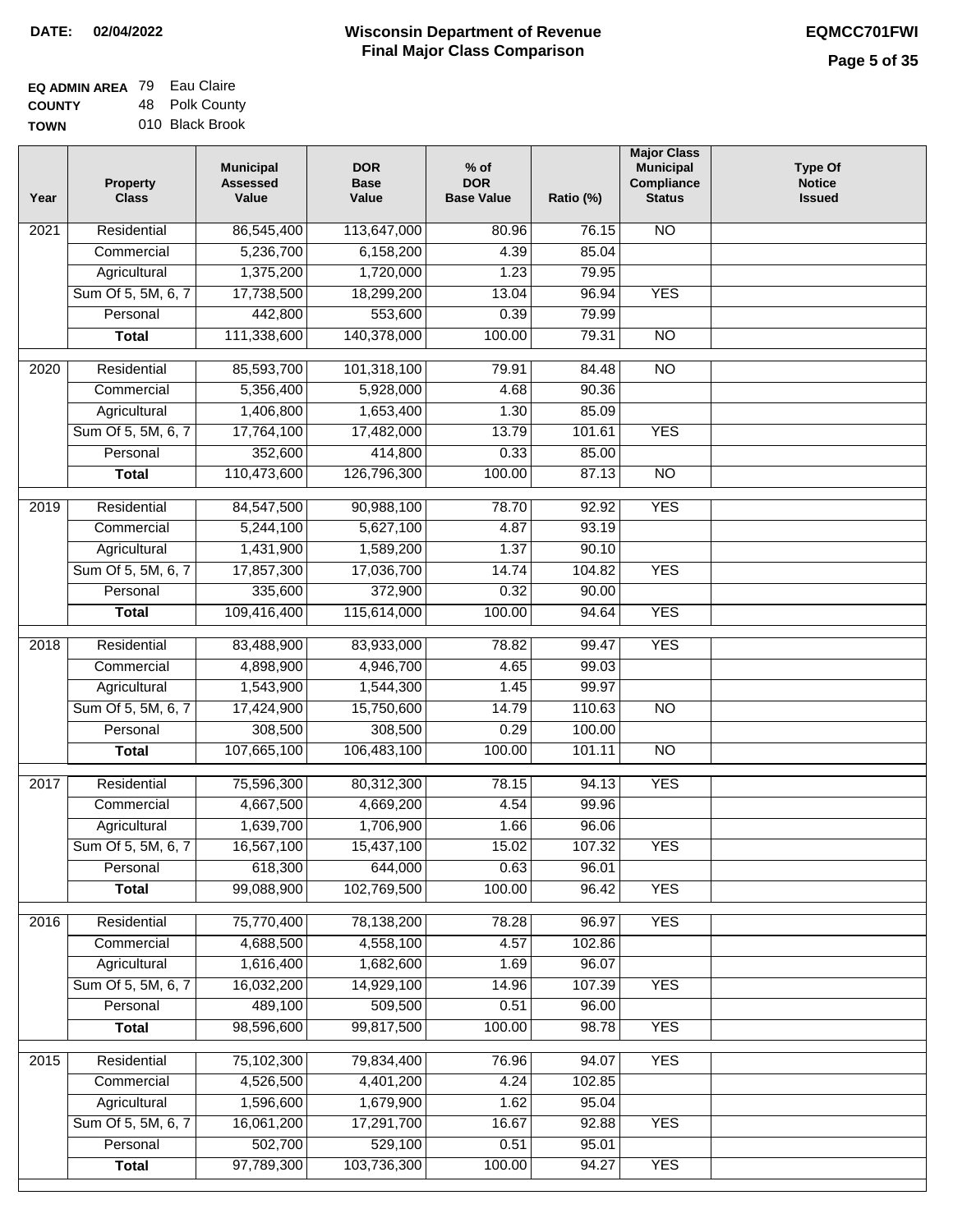| <b>EQ ADMIN AREA 79 Eau Claire</b> |                |
|------------------------------------|----------------|
| <b>COUNTY</b>                      | 48 Polk County |
| <b>TOWN</b>                        | 012 Bone Lake  |

| <b>YES</b><br>Residential<br>$\overline{202}1$<br>86,427,900<br>92,744,500<br>80.29<br>93.19<br>99,900<br>106,300<br>0.09<br>93.98<br>Commercial<br>982,500<br>Agricultural<br>1,054,400<br>0.91<br>93.18<br>Sum Of 5, 5M, 6, 7<br>18,939,200<br>21,233,400<br>18.38<br>89.20<br>$\overline{NO}$<br>353,800<br>380,400<br>0.33<br>93.01<br>Personal<br>106,803,300<br>115,519,000<br>100.00<br>92.46<br>$\overline{NO}$<br><b>Total</b><br><b>YES</b><br>$\overline{2020}$<br>Residential<br>84,973,300<br>83,644,200<br>79.01<br>101.59<br>Commercial<br>77,500<br>77,500<br>0.07<br>100.00<br>1,009,000<br>1,009,600<br>0.95<br>99.94<br>Agricultural<br>Sum Of 5, 5M, 6, 7<br>18,704,400<br>20,781,400<br>19.63<br>90.01<br><b>YES</b><br>357,100<br>357,100<br>Personal<br>0.34<br>100.00<br>105,121,300<br><b>YES</b><br>105,869,800<br>100.00<br><b>Total</b><br>99.29<br><b>YES</b><br>Residential<br>84,674,700<br>83,040,300<br>79.41<br>101.97<br>2019<br>76,000<br>0.07<br>101.97<br>Commercial<br>77,500<br>895,000<br>971,100<br>0.93<br>92.16<br>Agricultural<br><b>YES</b><br>Sum Of 5, 5M, 6, 7<br>18,758,200<br>20,128,500<br>19.25<br>93.19<br>354,000<br>354,000<br>0.34<br>100.00<br>Personal<br>104,759,400<br>100.00<br><b>YES</b><br><b>Total</b><br>104,569,900<br>100.18<br>Residential<br>83,725,000<br>108.23<br><b>YES</b><br>2018<br>77,361,500<br>78.95<br>71,700<br>Commercial<br>77,500<br>0.07<br>108.09<br>895,000<br>943,000<br>Agricultural<br>0.96<br>94.91<br>Sum Of 5, 5M, 6, 7<br>18,817,200<br>19,216,200<br>97.92<br><b>YES</b><br>19.61<br>Personal<br>393,800<br>393,800<br>0.40<br>100.00<br>103,908,500<br>97,986,200<br>100.00<br>106.04<br><b>YES</b><br><b>Total</b><br>2017<br>Residential<br>$\overline{NO}$<br>82,757,500<br>74,927,100<br>79.33<br>110.45<br>Commercial<br>91,100<br>77,500<br>0.08<br>117.55<br>895,000<br>918,800<br>0.97<br>97.41<br>Agricultural<br>18,613,200<br>19.20<br>Sum Of 5, 5M, 6, 7<br>18,135,200<br>102.64<br><b>YES</b><br>393,700<br>0.42<br>Personal<br>393,700<br>100.00<br>102,750,500<br>94,452,300<br>100.00<br>108.79<br><b>Total</b><br><b>NO</b><br>Residential<br>81,664,500<br>72,505,100<br>112.63<br>$\overline{NO}$<br>2016<br>78.00<br>91,100<br>77,400<br>0.08<br>117.70<br>Commercial<br>895,700<br>906,900<br>Agricultural<br>0.98<br>98.77<br>Sum Of 5, 5M, 6, 7<br>18,597,600<br>19,076,700<br>20.52<br><b>YES</b><br>97.49 | Year | <b>Property</b><br><b>Class</b> | <b>Municipal</b><br><b>Assessed</b><br>Value | <b>DOR</b><br><b>Base</b><br>Value | $%$ of<br><b>DOR</b><br><b>Base Value</b> | Ratio (%) | <b>Major Class</b><br><b>Municipal</b><br>Compliance<br><b>Status</b> | <b>Type Of</b><br><b>Notice</b><br><b>Issued</b> |
|--------------------------------------------------------------------------------------------------------------------------------------------------------------------------------------------------------------------------------------------------------------------------------------------------------------------------------------------------------------------------------------------------------------------------------------------------------------------------------------------------------------------------------------------------------------------------------------------------------------------------------------------------------------------------------------------------------------------------------------------------------------------------------------------------------------------------------------------------------------------------------------------------------------------------------------------------------------------------------------------------------------------------------------------------------------------------------------------------------------------------------------------------------------------------------------------------------------------------------------------------------------------------------------------------------------------------------------------------------------------------------------------------------------------------------------------------------------------------------------------------------------------------------------------------------------------------------------------------------------------------------------------------------------------------------------------------------------------------------------------------------------------------------------------------------------------------------------------------------------------------------------------------------------------------------------------------------------------------------------------------------------------------------------------------------------------------------------------------------------------------------------------------------------------------------------------------------------------------------------------------------------------------------------------------------------------------------------------------------------------------------------------------------------------------------------|------|---------------------------------|----------------------------------------------|------------------------------------|-------------------------------------------|-----------|-----------------------------------------------------------------------|--------------------------------------------------|
|                                                                                                                                                                                                                                                                                                                                                                                                                                                                                                                                                                                                                                                                                                                                                                                                                                                                                                                                                                                                                                                                                                                                                                                                                                                                                                                                                                                                                                                                                                                                                                                                                                                                                                                                                                                                                                                                                                                                                                                                                                                                                                                                                                                                                                                                                                                                                                                                                                      |      |                                 |                                              |                                    |                                           |           |                                                                       |                                                  |
|                                                                                                                                                                                                                                                                                                                                                                                                                                                                                                                                                                                                                                                                                                                                                                                                                                                                                                                                                                                                                                                                                                                                                                                                                                                                                                                                                                                                                                                                                                                                                                                                                                                                                                                                                                                                                                                                                                                                                                                                                                                                                                                                                                                                                                                                                                                                                                                                                                      |      |                                 |                                              |                                    |                                           |           |                                                                       |                                                  |
|                                                                                                                                                                                                                                                                                                                                                                                                                                                                                                                                                                                                                                                                                                                                                                                                                                                                                                                                                                                                                                                                                                                                                                                                                                                                                                                                                                                                                                                                                                                                                                                                                                                                                                                                                                                                                                                                                                                                                                                                                                                                                                                                                                                                                                                                                                                                                                                                                                      |      |                                 |                                              |                                    |                                           |           |                                                                       |                                                  |
|                                                                                                                                                                                                                                                                                                                                                                                                                                                                                                                                                                                                                                                                                                                                                                                                                                                                                                                                                                                                                                                                                                                                                                                                                                                                                                                                                                                                                                                                                                                                                                                                                                                                                                                                                                                                                                                                                                                                                                                                                                                                                                                                                                                                                                                                                                                                                                                                                                      |      |                                 |                                              |                                    |                                           |           |                                                                       |                                                  |
|                                                                                                                                                                                                                                                                                                                                                                                                                                                                                                                                                                                                                                                                                                                                                                                                                                                                                                                                                                                                                                                                                                                                                                                                                                                                                                                                                                                                                                                                                                                                                                                                                                                                                                                                                                                                                                                                                                                                                                                                                                                                                                                                                                                                                                                                                                                                                                                                                                      |      |                                 |                                              |                                    |                                           |           |                                                                       |                                                  |
|                                                                                                                                                                                                                                                                                                                                                                                                                                                                                                                                                                                                                                                                                                                                                                                                                                                                                                                                                                                                                                                                                                                                                                                                                                                                                                                                                                                                                                                                                                                                                                                                                                                                                                                                                                                                                                                                                                                                                                                                                                                                                                                                                                                                                                                                                                                                                                                                                                      |      |                                 |                                              |                                    |                                           |           |                                                                       |                                                  |
|                                                                                                                                                                                                                                                                                                                                                                                                                                                                                                                                                                                                                                                                                                                                                                                                                                                                                                                                                                                                                                                                                                                                                                                                                                                                                                                                                                                                                                                                                                                                                                                                                                                                                                                                                                                                                                                                                                                                                                                                                                                                                                                                                                                                                                                                                                                                                                                                                                      |      |                                 |                                              |                                    |                                           |           |                                                                       |                                                  |
|                                                                                                                                                                                                                                                                                                                                                                                                                                                                                                                                                                                                                                                                                                                                                                                                                                                                                                                                                                                                                                                                                                                                                                                                                                                                                                                                                                                                                                                                                                                                                                                                                                                                                                                                                                                                                                                                                                                                                                                                                                                                                                                                                                                                                                                                                                                                                                                                                                      |      |                                 |                                              |                                    |                                           |           |                                                                       |                                                  |
|                                                                                                                                                                                                                                                                                                                                                                                                                                                                                                                                                                                                                                                                                                                                                                                                                                                                                                                                                                                                                                                                                                                                                                                                                                                                                                                                                                                                                                                                                                                                                                                                                                                                                                                                                                                                                                                                                                                                                                                                                                                                                                                                                                                                                                                                                                                                                                                                                                      |      |                                 |                                              |                                    |                                           |           |                                                                       |                                                  |
|                                                                                                                                                                                                                                                                                                                                                                                                                                                                                                                                                                                                                                                                                                                                                                                                                                                                                                                                                                                                                                                                                                                                                                                                                                                                                                                                                                                                                                                                                                                                                                                                                                                                                                                                                                                                                                                                                                                                                                                                                                                                                                                                                                                                                                                                                                                                                                                                                                      |      |                                 |                                              |                                    |                                           |           |                                                                       |                                                  |
|                                                                                                                                                                                                                                                                                                                                                                                                                                                                                                                                                                                                                                                                                                                                                                                                                                                                                                                                                                                                                                                                                                                                                                                                                                                                                                                                                                                                                                                                                                                                                                                                                                                                                                                                                                                                                                                                                                                                                                                                                                                                                                                                                                                                                                                                                                                                                                                                                                      |      |                                 |                                              |                                    |                                           |           |                                                                       |                                                  |
|                                                                                                                                                                                                                                                                                                                                                                                                                                                                                                                                                                                                                                                                                                                                                                                                                                                                                                                                                                                                                                                                                                                                                                                                                                                                                                                                                                                                                                                                                                                                                                                                                                                                                                                                                                                                                                                                                                                                                                                                                                                                                                                                                                                                                                                                                                                                                                                                                                      |      |                                 |                                              |                                    |                                           |           |                                                                       |                                                  |
|                                                                                                                                                                                                                                                                                                                                                                                                                                                                                                                                                                                                                                                                                                                                                                                                                                                                                                                                                                                                                                                                                                                                                                                                                                                                                                                                                                                                                                                                                                                                                                                                                                                                                                                                                                                                                                                                                                                                                                                                                                                                                                                                                                                                                                                                                                                                                                                                                                      |      |                                 |                                              |                                    |                                           |           |                                                                       |                                                  |
|                                                                                                                                                                                                                                                                                                                                                                                                                                                                                                                                                                                                                                                                                                                                                                                                                                                                                                                                                                                                                                                                                                                                                                                                                                                                                                                                                                                                                                                                                                                                                                                                                                                                                                                                                                                                                                                                                                                                                                                                                                                                                                                                                                                                                                                                                                                                                                                                                                      |      |                                 |                                              |                                    |                                           |           |                                                                       |                                                  |
|                                                                                                                                                                                                                                                                                                                                                                                                                                                                                                                                                                                                                                                                                                                                                                                                                                                                                                                                                                                                                                                                                                                                                                                                                                                                                                                                                                                                                                                                                                                                                                                                                                                                                                                                                                                                                                                                                                                                                                                                                                                                                                                                                                                                                                                                                                                                                                                                                                      |      |                                 |                                              |                                    |                                           |           |                                                                       |                                                  |
|                                                                                                                                                                                                                                                                                                                                                                                                                                                                                                                                                                                                                                                                                                                                                                                                                                                                                                                                                                                                                                                                                                                                                                                                                                                                                                                                                                                                                                                                                                                                                                                                                                                                                                                                                                                                                                                                                                                                                                                                                                                                                                                                                                                                                                                                                                                                                                                                                                      |      |                                 |                                              |                                    |                                           |           |                                                                       |                                                  |
|                                                                                                                                                                                                                                                                                                                                                                                                                                                                                                                                                                                                                                                                                                                                                                                                                                                                                                                                                                                                                                                                                                                                                                                                                                                                                                                                                                                                                                                                                                                                                                                                                                                                                                                                                                                                                                                                                                                                                                                                                                                                                                                                                                                                                                                                                                                                                                                                                                      |      |                                 |                                              |                                    |                                           |           |                                                                       |                                                  |
|                                                                                                                                                                                                                                                                                                                                                                                                                                                                                                                                                                                                                                                                                                                                                                                                                                                                                                                                                                                                                                                                                                                                                                                                                                                                                                                                                                                                                                                                                                                                                                                                                                                                                                                                                                                                                                                                                                                                                                                                                                                                                                                                                                                                                                                                                                                                                                                                                                      |      |                                 |                                              |                                    |                                           |           |                                                                       |                                                  |
|                                                                                                                                                                                                                                                                                                                                                                                                                                                                                                                                                                                                                                                                                                                                                                                                                                                                                                                                                                                                                                                                                                                                                                                                                                                                                                                                                                                                                                                                                                                                                                                                                                                                                                                                                                                                                                                                                                                                                                                                                                                                                                                                                                                                                                                                                                                                                                                                                                      |      |                                 |                                              |                                    |                                           |           |                                                                       |                                                  |
|                                                                                                                                                                                                                                                                                                                                                                                                                                                                                                                                                                                                                                                                                                                                                                                                                                                                                                                                                                                                                                                                                                                                                                                                                                                                                                                                                                                                                                                                                                                                                                                                                                                                                                                                                                                                                                                                                                                                                                                                                                                                                                                                                                                                                                                                                                                                                                                                                                      |      |                                 |                                              |                                    |                                           |           |                                                                       |                                                  |
|                                                                                                                                                                                                                                                                                                                                                                                                                                                                                                                                                                                                                                                                                                                                                                                                                                                                                                                                                                                                                                                                                                                                                                                                                                                                                                                                                                                                                                                                                                                                                                                                                                                                                                                                                                                                                                                                                                                                                                                                                                                                                                                                                                                                                                                                                                                                                                                                                                      |      |                                 |                                              |                                    |                                           |           |                                                                       |                                                  |
|                                                                                                                                                                                                                                                                                                                                                                                                                                                                                                                                                                                                                                                                                                                                                                                                                                                                                                                                                                                                                                                                                                                                                                                                                                                                                                                                                                                                                                                                                                                                                                                                                                                                                                                                                                                                                                                                                                                                                                                                                                                                                                                                                                                                                                                                                                                                                                                                                                      |      |                                 |                                              |                                    |                                           |           |                                                                       |                                                  |
|                                                                                                                                                                                                                                                                                                                                                                                                                                                                                                                                                                                                                                                                                                                                                                                                                                                                                                                                                                                                                                                                                                                                                                                                                                                                                                                                                                                                                                                                                                                                                                                                                                                                                                                                                                                                                                                                                                                                                                                                                                                                                                                                                                                                                                                                                                                                                                                                                                      |      |                                 |                                              |                                    |                                           |           |                                                                       |                                                  |
|                                                                                                                                                                                                                                                                                                                                                                                                                                                                                                                                                                                                                                                                                                                                                                                                                                                                                                                                                                                                                                                                                                                                                                                                                                                                                                                                                                                                                                                                                                                                                                                                                                                                                                                                                                                                                                                                                                                                                                                                                                                                                                                                                                                                                                                                                                                                                                                                                                      |      |                                 |                                              |                                    |                                           |           |                                                                       |                                                  |
|                                                                                                                                                                                                                                                                                                                                                                                                                                                                                                                                                                                                                                                                                                                                                                                                                                                                                                                                                                                                                                                                                                                                                                                                                                                                                                                                                                                                                                                                                                                                                                                                                                                                                                                                                                                                                                                                                                                                                                                                                                                                                                                                                                                                                                                                                                                                                                                                                                      |      |                                 |                                              |                                    |                                           |           |                                                                       |                                                  |
|                                                                                                                                                                                                                                                                                                                                                                                                                                                                                                                                                                                                                                                                                                                                                                                                                                                                                                                                                                                                                                                                                                                                                                                                                                                                                                                                                                                                                                                                                                                                                                                                                                                                                                                                                                                                                                                                                                                                                                                                                                                                                                                                                                                                                                                                                                                                                                                                                                      |      |                                 |                                              |                                    |                                           |           |                                                                       |                                                  |
|                                                                                                                                                                                                                                                                                                                                                                                                                                                                                                                                                                                                                                                                                                                                                                                                                                                                                                                                                                                                                                                                                                                                                                                                                                                                                                                                                                                                                                                                                                                                                                                                                                                                                                                                                                                                                                                                                                                                                                                                                                                                                                                                                                                                                                                                                                                                                                                                                                      |      |                                 |                                              |                                    |                                           |           |                                                                       |                                                  |
|                                                                                                                                                                                                                                                                                                                                                                                                                                                                                                                                                                                                                                                                                                                                                                                                                                                                                                                                                                                                                                                                                                                                                                                                                                                                                                                                                                                                                                                                                                                                                                                                                                                                                                                                                                                                                                                                                                                                                                                                                                                                                                                                                                                                                                                                                                                                                                                                                                      |      |                                 |                                              |                                    |                                           |           |                                                                       |                                                  |
|                                                                                                                                                                                                                                                                                                                                                                                                                                                                                                                                                                                                                                                                                                                                                                                                                                                                                                                                                                                                                                                                                                                                                                                                                                                                                                                                                                                                                                                                                                                                                                                                                                                                                                                                                                                                                                                                                                                                                                                                                                                                                                                                                                                                                                                                                                                                                                                                                                      |      |                                 |                                              |                                    |                                           |           |                                                                       |                                                  |
|                                                                                                                                                                                                                                                                                                                                                                                                                                                                                                                                                                                                                                                                                                                                                                                                                                                                                                                                                                                                                                                                                                                                                                                                                                                                                                                                                                                                                                                                                                                                                                                                                                                                                                                                                                                                                                                                                                                                                                                                                                                                                                                                                                                                                                                                                                                                                                                                                                      |      |                                 |                                              |                                    |                                           |           |                                                                       |                                                  |
|                                                                                                                                                                                                                                                                                                                                                                                                                                                                                                                                                                                                                                                                                                                                                                                                                                                                                                                                                                                                                                                                                                                                                                                                                                                                                                                                                                                                                                                                                                                                                                                                                                                                                                                                                                                                                                                                                                                                                                                                                                                                                                                                                                                                                                                                                                                                                                                                                                      |      |                                 |                                              |                                    |                                           |           |                                                                       |                                                  |
|                                                                                                                                                                                                                                                                                                                                                                                                                                                                                                                                                                                                                                                                                                                                                                                                                                                                                                                                                                                                                                                                                                                                                                                                                                                                                                                                                                                                                                                                                                                                                                                                                                                                                                                                                                                                                                                                                                                                                                                                                                                                                                                                                                                                                                                                                                                                                                                                                                      |      |                                 |                                              |                                    |                                           |           |                                                                       |                                                  |
|                                                                                                                                                                                                                                                                                                                                                                                                                                                                                                                                                                                                                                                                                                                                                                                                                                                                                                                                                                                                                                                                                                                                                                                                                                                                                                                                                                                                                                                                                                                                                                                                                                                                                                                                                                                                                                                                                                                                                                                                                                                                                                                                                                                                                                                                                                                                                                                                                                      |      |                                 |                                              |                                    |                                           |           |                                                                       |                                                  |
|                                                                                                                                                                                                                                                                                                                                                                                                                                                                                                                                                                                                                                                                                                                                                                                                                                                                                                                                                                                                                                                                                                                                                                                                                                                                                                                                                                                                                                                                                                                                                                                                                                                                                                                                                                                                                                                                                                                                                                                                                                                                                                                                                                                                                                                                                                                                                                                                                                      |      |                                 |                                              |                                    |                                           |           |                                                                       |                                                  |
|                                                                                                                                                                                                                                                                                                                                                                                                                                                                                                                                                                                                                                                                                                                                                                                                                                                                                                                                                                                                                                                                                                                                                                                                                                                                                                                                                                                                                                                                                                                                                                                                                                                                                                                                                                                                                                                                                                                                                                                                                                                                                                                                                                                                                                                                                                                                                                                                                                      |      | Personal                        | 393,190                                      | 393,300                            | 0.42                                      | 99.97     |                                                                       |                                                  |
| 101,642,090<br>92,959,400<br>100.00<br>$\overline{NO}$<br><b>Total</b><br>109.34                                                                                                                                                                                                                                                                                                                                                                                                                                                                                                                                                                                                                                                                                                                                                                                                                                                                                                                                                                                                                                                                                                                                                                                                                                                                                                                                                                                                                                                                                                                                                                                                                                                                                                                                                                                                                                                                                                                                                                                                                                                                                                                                                                                                                                                                                                                                                     |      |                                 |                                              |                                    |                                           |           |                                                                       |                                                  |
| Residential<br><b>YES</b><br>81,185,400<br>74,188,500<br>78.79<br>109.43<br>2015                                                                                                                                                                                                                                                                                                                                                                                                                                                                                                                                                                                                                                                                                                                                                                                                                                                                                                                                                                                                                                                                                                                                                                                                                                                                                                                                                                                                                                                                                                                                                                                                                                                                                                                                                                                                                                                                                                                                                                                                                                                                                                                                                                                                                                                                                                                                                     |      |                                 |                                              |                                    |                                           |           |                                                                       |                                                  |
| 91,100<br>77,400<br>0.08<br>117.70<br>Commercial                                                                                                                                                                                                                                                                                                                                                                                                                                                                                                                                                                                                                                                                                                                                                                                                                                                                                                                                                                                                                                                                                                                                                                                                                                                                                                                                                                                                                                                                                                                                                                                                                                                                                                                                                                                                                                                                                                                                                                                                                                                                                                                                                                                                                                                                                                                                                                                     |      |                                 |                                              |                                    |                                           |           |                                                                       |                                                  |
| 896,700<br>896,900<br>0.95<br>99.98<br>Agricultural                                                                                                                                                                                                                                                                                                                                                                                                                                                                                                                                                                                                                                                                                                                                                                                                                                                                                                                                                                                                                                                                                                                                                                                                                                                                                                                                                                                                                                                                                                                                                                                                                                                                                                                                                                                                                                                                                                                                                                                                                                                                                                                                                                                                                                                                                                                                                                                  |      |                                 |                                              |                                    |                                           |           |                                                                       |                                                  |
| Sum Of 5, 5M, 6, 7<br>18,561,300<br>18,636,100<br>19.79<br>99.60<br><b>YES</b>                                                                                                                                                                                                                                                                                                                                                                                                                                                                                                                                                                                                                                                                                                                                                                                                                                                                                                                                                                                                                                                                                                                                                                                                                                                                                                                                                                                                                                                                                                                                                                                                                                                                                                                                                                                                                                                                                                                                                                                                                                                                                                                                                                                                                                                                                                                                                       |      |                                 |                                              |                                    |                                           |           |                                                                       |                                                  |
| 359,220<br>359,300<br>Personal<br>0.38<br>99.98                                                                                                                                                                                                                                                                                                                                                                                                                                                                                                                                                                                                                                                                                                                                                                                                                                                                                                                                                                                                                                                                                                                                                                                                                                                                                                                                                                                                                                                                                                                                                                                                                                                                                                                                                                                                                                                                                                                                                                                                                                                                                                                                                                                                                                                                                                                                                                                      |      |                                 |                                              |                                    |                                           |           |                                                                       |                                                  |
| 101,093,720<br>94, 158, 200<br>100.00<br><b>YES</b><br><b>Total</b><br>107.37                                                                                                                                                                                                                                                                                                                                                                                                                                                                                                                                                                                                                                                                                                                                                                                                                                                                                                                                                                                                                                                                                                                                                                                                                                                                                                                                                                                                                                                                                                                                                                                                                                                                                                                                                                                                                                                                                                                                                                                                                                                                                                                                                                                                                                                                                                                                                        |      |                                 |                                              |                                    |                                           |           |                                                                       |                                                  |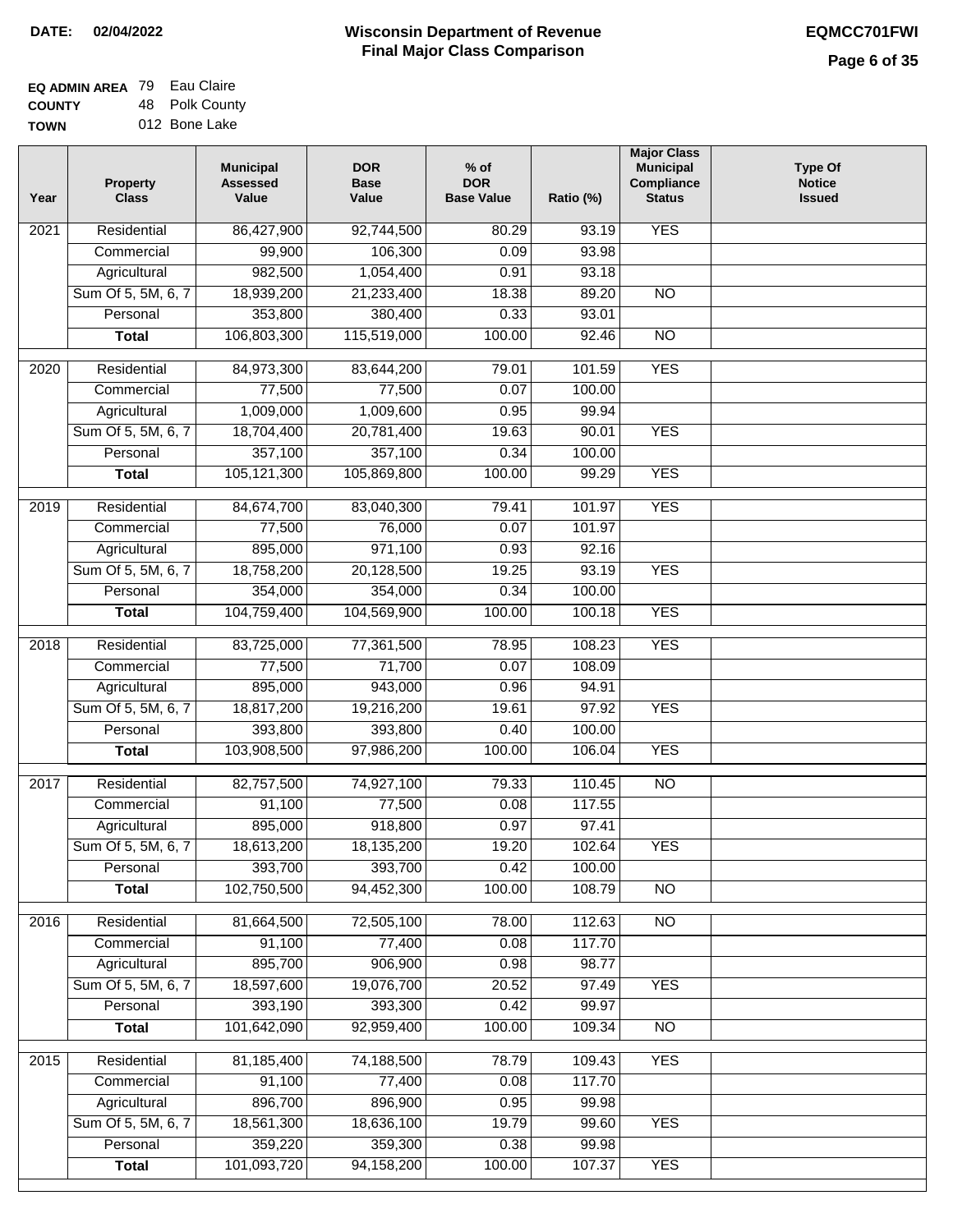| <b>EQ ADMIN AREA 79 Eau Claire</b> |                |
|------------------------------------|----------------|
| <b>COUNTY</b>                      | 48 Polk County |
| <b>TOWN</b>                        | 014 Clam Falls |

| Year | <b>Property</b><br><b>Class</b> | <b>Municipal</b><br><b>Assessed</b><br>Value | <b>DOR</b><br><b>Base</b><br>Value | $%$ of<br><b>DOR</b><br><b>Base Value</b> | Ratio (%) | <b>Major Class</b><br><b>Municipal</b><br>Compliance<br><b>Status</b> | <b>Type Of</b><br><b>Notice</b><br><b>Issued</b> |
|------|---------------------------------|----------------------------------------------|------------------------------------|-------------------------------------------|-----------|-----------------------------------------------------------------------|--------------------------------------------------|
| 2021 | Residential                     | 30,199,400                                   | 40,035,600                         | 65.42                                     | 75.43     | <b>NO</b>                                                             |                                                  |
|      | Commercial                      | 986,700                                      | 1,147,000                          | 1.87                                      | 86.02     |                                                                       |                                                  |
|      | Agricultural                    | 686,000                                      | 854,100                            | 1.40                                      | 80.32     |                                                                       |                                                  |
|      | Sum Of 5, 5M, 6, 7              | 17,630,150                                   | 18,956,000                         | 30.98                                     | 93.01     | <b>YES</b>                                                            |                                                  |
|      | Personal                        | 160,880                                      | 201,100                            | 0.33                                      | 80.00     |                                                                       |                                                  |
|      | <b>Total</b>                    | 49,663,130                                   | 61,193,800                         | 100.00                                    | 81.16     | $\overline{NO}$                                                       |                                                  |
| 2020 | Residential                     | 29,407,400                                   | 36,835,500                         | 63.50                                     | 79.83     | $\overline{NO}$                                                       |                                                  |
|      | Commercial                      | 984,800                                      | 1,079,800                          | 1.86                                      | 91.20     |                                                                       |                                                  |
|      | Agricultural                    | 720,900                                      | 826,200                            | 1.42                                      | 87.25     |                                                                       |                                                  |
|      | Sum Of 5, 5M, 6, 7              | 17,957,700                                   | 19,131,100                         | 32.98                                     | 93.87     | <b>YES</b>                                                            |                                                  |
|      | Personal                        | 122,950                                      | 136,700                            | 0.24                                      | 89.94     |                                                                       |                                                  |
|      | <b>Total</b>                    | 49,193,750                                   | 58,009,300                         | 100.00                                    | 84.80     | $\overline{NO}$                                                       |                                                  |
| 2019 | Residential                     | 29,444,200                                   | 34,142,500                         | 61.69                                     | 86.24     | $\overline{NO}$                                                       |                                                  |
|      | Commercial                      | 1,050,500                                    | 1,120,200                          | 2.02                                      | 93.78     |                                                                       |                                                  |
|      | Agricultural                    | 728,700                                      | 802,600                            | 1.45                                      | 90.79     |                                                                       |                                                  |
|      | Sum Of 5, 5M, 6, 7              | 18,429,950                                   | 19,159,700                         | 34.62                                     | 96.19     | <b>YES</b>                                                            |                                                  |
|      | Personal                        | 117,570                                      | 123,700                            | 0.22                                      | 95.04     |                                                                       |                                                  |
|      | <b>Total</b>                    | 49,770,920                                   | 55,348,700                         | 100.00                                    | 89.92     | $\overline{NO}$                                                       |                                                  |
| 2018 | Residential                     | 29,270,300                                   | 32,037,300                         | 61.60                                     | 91.36     | <b>YES</b>                                                            |                                                  |
|      | Commercial                      | 1,047,500                                    | 1,053,900                          | 2.03                                      | 99.39     |                                                                       |                                                  |
|      | Agricultural                    | 739,200                                      | 791,800                            | 1.52                                      | 93.36     |                                                                       |                                                  |
|      | Sum Of 5, 5M, 6, 7              | 18,245,350                                   | 18,004,200                         | 34.62                                     | 101.34    | <b>YES</b>                                                            |                                                  |
|      | Personal                        | 120,000                                      | 125,000                            | 0.24                                      | 96.00     |                                                                       |                                                  |
|      | <b>Total</b>                    | 49,422,350                                   | 52,012,200                         | 100.00                                    | 95.02     | <b>YES</b>                                                            |                                                  |
| 2017 | Residential                     | 29,144,200                                   | 31,283,000                         | 61.13                                     | 93.16     | <b>YES</b>                                                            |                                                  |
|      | Commercial                      | 1,034,000                                    | 954,000                            | 1.86                                      | 108.39    |                                                                       |                                                  |
|      | Agricultural                    | 733,100                                      | 766,600                            | 1.50                                      | 95.63     |                                                                       |                                                  |
|      | Sum Of 5, 5M, 6, 7              | 18,158,050                                   | 17,881,800                         | 34.94                                     | 101.54    | <b>YES</b>                                                            |                                                  |
|      | Personal                        | 281,190                                      | 292,900                            | 0.57                                      | 96.00     |                                                                       |                                                  |
|      | <b>Total</b>                    | 49,350,540                                   | 51,178,300                         | 100.00                                    | 96.43     | <b>YES</b>                                                            |                                                  |
| 2016 | Residential                     | 29,017,600                                   | 30,546,400                         | 59.04                                     | 95.00     | <b>YES</b>                                                            |                                                  |
|      | Commercial                      | 1,034,000                                    | 954,000                            | 1.84                                      | 108.39    |                                                                       |                                                  |
|      | Agricultural                    | 725,500                                      | 745,700                            | 1.44                                      | 97.29     |                                                                       |                                                  |
|      | Sum Of 5, 5M, 6, 7              | 18,670,550                                   | 19,194,900                         | 37.10                                     | 97.27     | <b>YES</b>                                                            |                                                  |
|      | Personal                        | 293,200                                      | 299,200                            | 0.58                                      | 97.99     |                                                                       |                                                  |
|      | <b>Total</b>                    | 49,740,850                                   | 51,740,200                         | 100.00                                    | 96.14     | <b>YES</b>                                                            |                                                  |
| 2015 | Residential                     | 28,943,400                                   | 30,169,300                         | 59.78                                     | 95.94     | <b>YES</b>                                                            |                                                  |
|      | Commercial                      | 1,033,400                                    | 953,400                            | 1.89                                      | 108.39    |                                                                       |                                                  |
|      | Agricultural                    | 727,300                                      | 739,500                            | 1.47                                      | 98.35     |                                                                       |                                                  |
|      | Sum Of 5, 5M, 6, 7              | 18,646,650                                   | 18,317,300                         | 36.30                                     | 101.80    | <b>YES</b>                                                            |                                                  |
|      | Personal                        | 288,100                                      | 285,200                            | 0.57                                      | 101.02    |                                                                       |                                                  |
|      | <b>Total</b>                    | 49,638,850                                   | 50,464,700                         | 100.00                                    | 98.36     | <b>YES</b>                                                            |                                                  |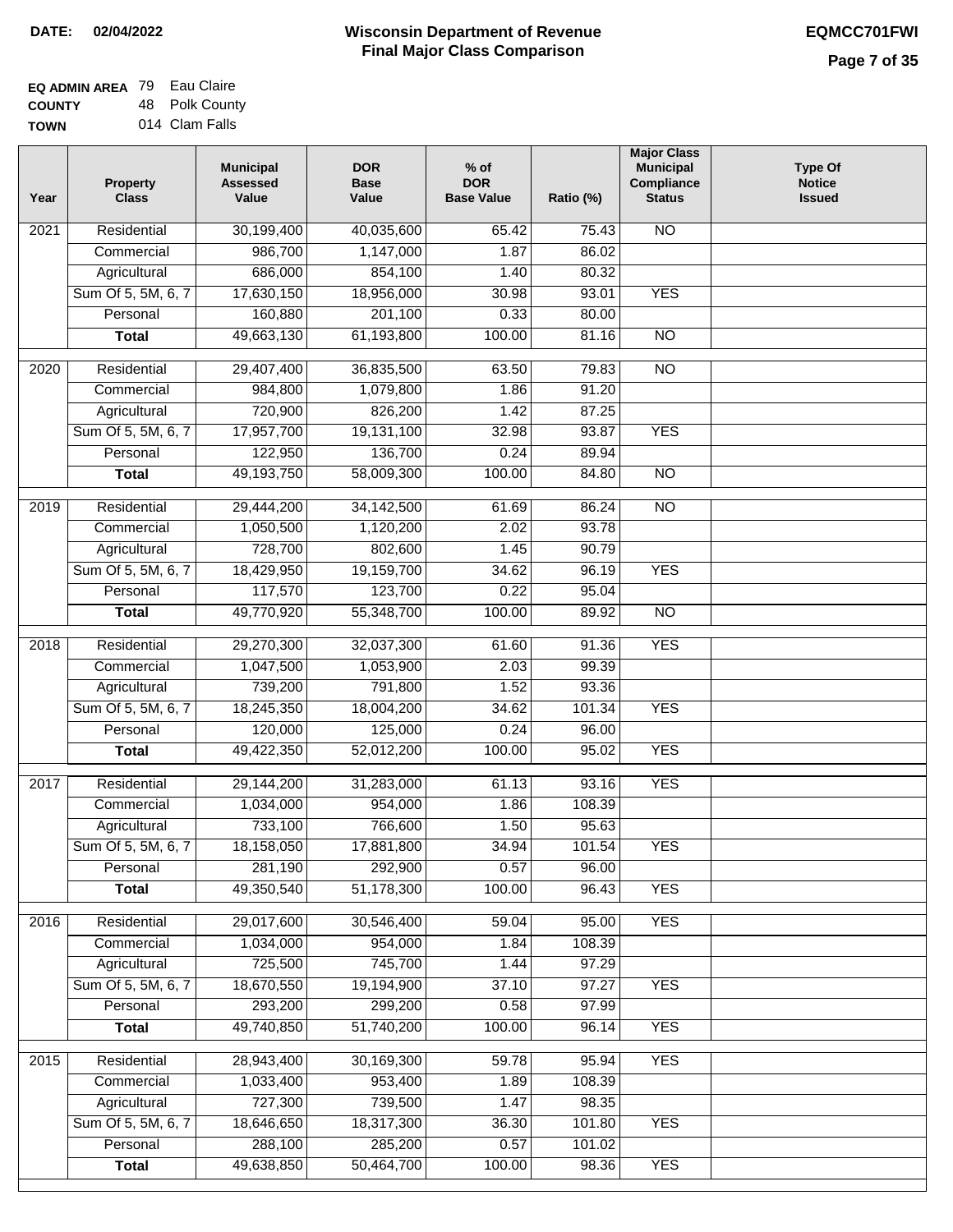| <b>EQ ADMIN AREA 79 Eau Claire</b> |                |
|------------------------------------|----------------|
| <b>COUNTY</b>                      | 48 Polk County |
| <b>TOWN</b>                        | 016 Clayton    |

| Year              | <b>Property</b><br><b>Class</b> | <b>Municipal</b><br><b>Assessed</b><br>Value | <b>DOR</b><br><b>Base</b><br>Value | $%$ of<br><b>DOR</b><br><b>Base Value</b> | Ratio (%) | <b>Major Class</b><br><b>Municipal</b><br>Compliance<br><b>Status</b> | <b>Type Of</b><br><b>Notice</b><br><b>Issued</b> |
|-------------------|---------------------------------|----------------------------------------------|------------------------------------|-------------------------------------------|-----------|-----------------------------------------------------------------------|--------------------------------------------------|
| $\overline{202}1$ | Residential                     | 56,498,100                                   | 72,209,100                         | 79.91                                     | 78.24     | <b>NO</b>                                                             |                                                  |
|                   | Commercial                      | 790,000                                      | 877,500                            | 0.97                                      | 90.03     |                                                                       |                                                  |
|                   | Agricultural                    | 1,573,500                                    | 1,966,600                          | 2.18                                      | 80.01     |                                                                       |                                                  |
|                   | Sum Of 5, 5M, 6, 7              | 13,558,400                                   | 15,235,400                         | 16.86                                     | 88.99     | $\overline{NO}$                                                       |                                                  |
|                   | Personal                        | 63,500                                       | 79,400                             | 0.09                                      | 79.97     |                                                                       |                                                  |
|                   | <b>Total</b>                    | 72,483,500                                   | 90,368,000                         | 100.00                                    | 80.21     | $\overline{NO}$                                                       | 1st Notice of Non-Compliance                     |
| $\overline{2020}$ | Residential                     | 56,038,200                                   | 66,957,500                         | 78.92                                     | 83.69     | $\overline{10}$                                                       |                                                  |
|                   | Commercial                      | 790,000                                      | 827,900                            | 0.98                                      | 95.42     |                                                                       |                                                  |
|                   | Agricultural                    | 1,608,900                                    | 1,890,700                          | 2.23                                      | 85.10     |                                                                       |                                                  |
|                   | Sum Of 5, 5M, 6, 7              | 13,583,700                                   | 15,088,700                         | 17.78                                     | 90.03     | <b>YES</b>                                                            |                                                  |
|                   | Personal                        | 63,500                                       | 74,700                             | 0.09                                      | 85.01     |                                                                       |                                                  |
|                   | <b>Total</b>                    | 72,084,300                                   | 84,839,500                         | 100.00                                    | 84.97     | $\overline{NO}$                                                       |                                                  |
| 2019              | Residential                     | 55,824,900                                   | 62,898,000                         | 78.78                                     | 88.75     | $\overline{10}$                                                       |                                                  |
|                   | Commercial                      | 782,900                                      | 795,600                            | 1.00                                      | 98.40     |                                                                       |                                                  |
|                   | Agricultural                    | 1,548,600                                    | 1,821,700                          | 2.28                                      | 85.01     |                                                                       |                                                  |
|                   | Sum Of 5, 5M, 6, 7              | 13,322,800                                   | 14,230,700                         | 17.82                                     | 93.62     | <b>YES</b>                                                            |                                                  |
|                   | Personal                        | 77,800                                       | 91,500                             | 0.11                                      | 85.03     |                                                                       |                                                  |
|                   | <b>Total</b>                    | 71,557,000                                   | 79,837,500                         | 100.00                                    | 89.63     | $\overline{NO}$                                                       |                                                  |
| 2018              | Residential                     | 55,244,100                                   | 62,748,600                         | 79.27                                     | 88.04     | $\overline{10}$                                                       |                                                  |
|                   | Commercial                      | 782,900                                      | 780,000                            | 0.99                                      | 100.37    |                                                                       |                                                  |
|                   | Agricultural                    | 1,681,700                                    | 1,771,000                          | 2.24                                      | 94.96     |                                                                       |                                                  |
|                   | Sum Of 5, 5M, 6, 7              | 13,415,000                                   | 13,765,500                         | 17.39                                     | 97.45     | <b>YES</b>                                                            |                                                  |
|                   | Personal                        | 88,700                                       | 93,400                             | 0.12                                      | 94.97     |                                                                       |                                                  |
|                   | <b>Total</b>                    | 71,212,400                                   | 79,158,500                         | 100.00                                    | 89.96     | <b>NO</b>                                                             |                                                  |
| 2017              | Residential                     | 54,988,400                                   | 60,072,000                         | 78.78                                     | 91.54     | <b>YES</b>                                                            |                                                  |
|                   | Commercial                      | 782,900                                      | 715,600                            | 0.94                                      | 109.40    |                                                                       |                                                  |
|                   | Agricultural                    | 1,730,700                                    | 1,730,700                          | 2.27                                      | 100.00    |                                                                       |                                                  |
|                   | Sum Of 5, 5M, 6, 7              | 13,420,900                                   | 13,541,300                         | 17.76                                     | 99.11     | <b>YES</b>                                                            |                                                  |
|                   | Personal                        | 195,200                                      | 195,200                            | 0.26                                      | 100.00    |                                                                       |                                                  |
|                   | <b>Total</b>                    | 71,118,100                                   | 76,254,800                         | 100.00                                    | 93.26     | <b>YES</b>                                                            |                                                  |
| 2016              | Residential                     | 54,795,900                                   | 53,935,800                         | 76.76                                     | 101.59    | <b>YES</b>                                                            |                                                  |
|                   | Commercial                      | 782,900                                      | 715,600                            | 1.02                                      | 109.40    |                                                                       |                                                  |
|                   | Agricultural                    | 1,691,100                                    | 1,691,100                          | 2.41                                      | 100.00    |                                                                       |                                                  |
|                   | Sum Of 5, 5M, 6, 7              | 13,602,700                                   | 13,703,200                         | 19.50                                     | 99.27     | <b>YES</b>                                                            |                                                  |
|                   | Personal                        | 238,900                                      | 221,200                            | 0.31                                      | 108.00    |                                                                       |                                                  |
|                   | <b>Total</b>                    | 71,111,500                                   | 70,266,900                         | 100.00                                    | 101.20    | <b>YES</b>                                                            |                                                  |
| 2015              | Residential                     | 54,869,500                                   | 49,110,700                         | 75.41                                     | 111.73    | N <sub>O</sub>                                                        |                                                  |
|                   | Commercial                      | 792,900                                      | 724,800                            | 1.11                                      | 109.40    |                                                                       |                                                  |
|                   | Agricultural                    | 1,722,900                                    | 1,648,200                          | 2.53                                      | 104.53    |                                                                       |                                                  |
|                   | Sum Of 5, 5M, 6, 7              | 13,941,000                                   | 13,407,100                         | 20.59                                     | 103.98    | <b>YES</b>                                                            |                                                  |
|                   | Personal                        | 247,200                                      | 235,500                            | 0.36                                      | 104.97    |                                                                       |                                                  |
|                   | <b>Total</b>                    | 71,573,500                                   | 65,126,300                         | 100.00                                    | 109.90    | NO                                                                    |                                                  |
|                   |                                 |                                              |                                    |                                           |           |                                                                       |                                                  |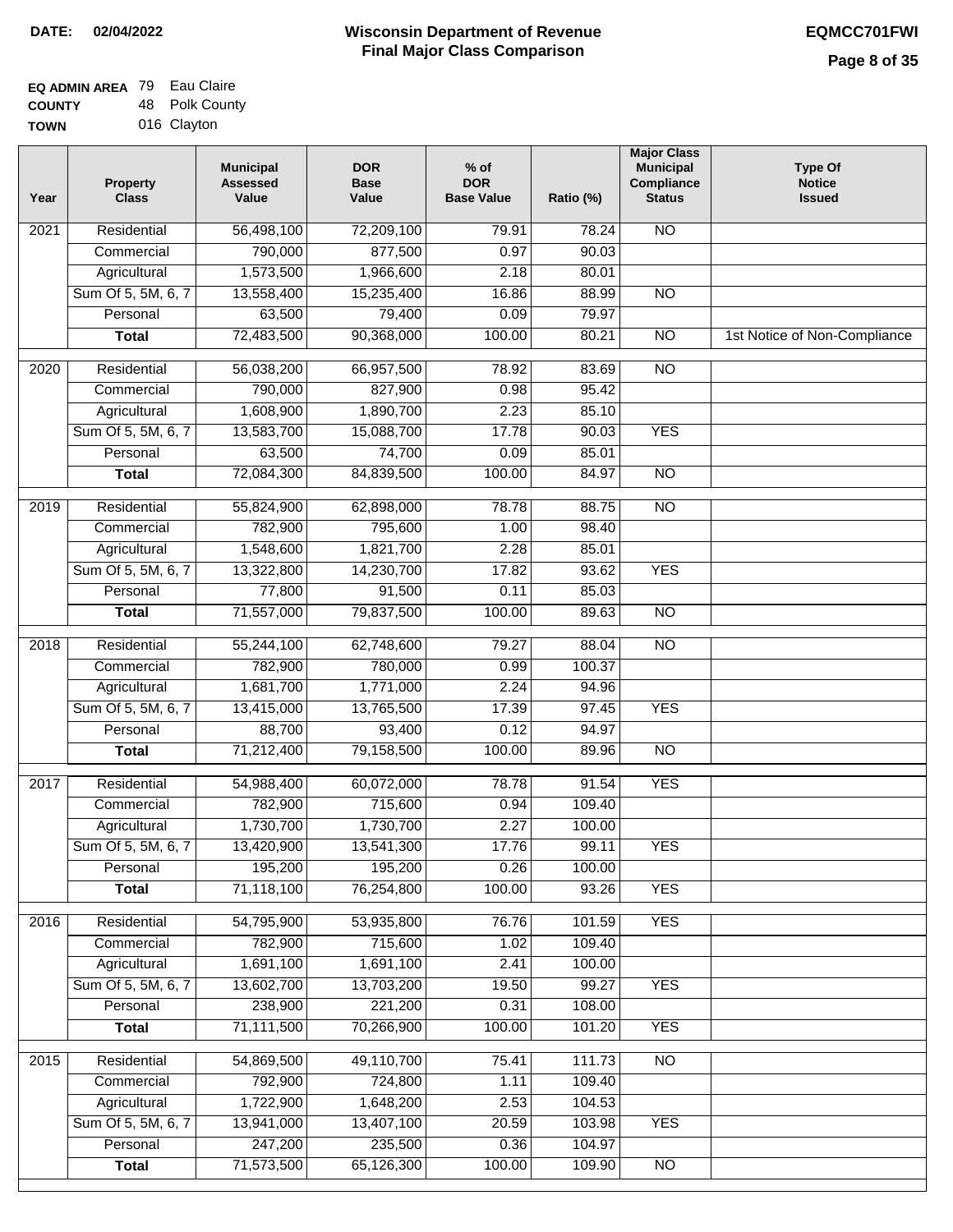| <b>EQ ADMIN AREA 79 Eau Claire</b> |                |
|------------------------------------|----------------|
| <b>COUNTY</b>                      | 48 Polk County |
| <b>TOWN</b>                        | 018 Clear Lake |

| <b>YES</b><br>Residential<br>$\overline{202}1$<br>54,795,600<br>53,625,600<br>75.32<br>102.18<br>229,500<br>186,600<br>0.26<br>122.99<br>Commercial<br>2,600,000<br>Agricultural<br>2,599,700<br>3.65<br>100.01<br>Sum Of 5, 5M, 6, 7<br>15,589,700<br>14,731,800<br>20.69<br>105.82<br><b>YES</b><br>56,200<br>56,200<br>Personal<br>0.08<br>100.00<br>73,271,000<br>71,199,900<br>100.00<br>102.91<br><b>YES</b><br><b>Total</b><br>$\overline{NO}$<br>$\overline{2020}$<br>Residential<br>40,415,600<br>47,360,300<br>71.81<br>85.34<br>163,300<br>92.73<br>Commercial<br>176,100<br>0.27<br>85.12<br>2,136,600<br>2,510,100<br>3.81<br>Agricultural<br>Sum Of 5, 5M, 6, 7<br>12,115,800<br>15,813,300<br>23.98<br>76.62<br>$\overline{NO}$<br>79,700<br>0.14<br>84.97<br>Personal<br>93,800<br>54,911,000<br>65,953,600<br>100.00<br>$\overline{NO}$<br>1st Notice of Non-Compliance<br><b>Total</b><br>83.26<br><b>YES</b><br>2019<br>Residential<br>40,142,000<br>42,761,200<br>70.69<br>93.87<br>163,300<br>171,000<br>0.28<br>95.50<br>Commercial<br>2,291,900<br>95.06<br>2,411,100<br>3.99<br>Agricultural<br>Sum Of 5, 5M, 6, 7<br>12,120,000<br>15,051,200<br>24.88<br>80.53<br>$\overline{NO}$<br>91,500<br>Personal<br>96,300<br>0.16<br>95.02<br>54,808,700<br>100.00<br>$\overline{NO}$<br><b>Total</b><br>60,490,800<br>90.61<br>Residential<br>39,703,600<br>39,517,700<br>100.47<br><b>YES</b><br>2018<br>69.85<br>163,300<br>Commercial<br>161,400<br>0.29<br>101.18<br>2,352,700<br>2,350,800<br>Agricultural<br>4.16<br>100.08<br>Sum Of 5, 5M, 6, 7<br>12,222,400<br>14,455,500<br>25.55<br>84.55<br>$\overline{10}$<br>Personal<br>88,000<br>88,000<br>0.16<br>100.00<br>54,530,000<br>56,573,400<br>100.00<br>96.39<br><b>NO</b><br><b>Total</b><br>2017<br>Residential<br>38,919,500<br>37,243,600<br>104.50<br><b>YES</b><br>68.98<br>Commercial<br>163,300<br>148,100<br>0.27<br>110.26<br>2,288,700<br>2,287,400<br>4.24<br>100.06<br>Agricultural<br>26.28<br>Sum Of 5, 5M, 6, 7<br>12,402,400<br>14,186,600<br>87.42<br><b>NO</b><br>126,800<br>Personal<br>126,800<br>0.23<br>100.00<br>53,900,700<br>53,992,500<br>100.00<br>99.83<br><b>Total</b><br><b>NO</b><br>39,046,400<br><b>YES</b><br>Residential<br>36,263,800<br>107.67<br>2016<br>69.06<br>163,300<br>148,100<br>0.28<br>Commercial<br>110.26<br>2,235,700<br>2,235,400<br>4.26<br>Agricultural<br>100.01<br>Sum Of 5, 5M, 6, 7<br>12,464,600<br>13,741,400<br>26.17<br><b>YES</b><br>90.71<br>120,800<br>118,400<br>102.03<br>Personal<br>0.23<br>54,030,800<br>52,507,100<br>100.00<br>102.90<br><b>YES</b><br><b>Total</b><br>Residential<br><b>YES</b><br>39,042,200<br>35,886,600<br>68.74<br>108.79<br>2015<br>167,300<br>153,700<br>0.29<br>108.85<br>Commercial<br>2,287,100<br>2,187,000<br>4.19<br>104.58<br>Agricultural<br>Sum Of 5, 5M, 6, 7<br>12,576,200<br>13,909,700<br>26.64<br><b>YES</b><br>90.41<br>74,700<br>72,500<br>Personal<br>0.14<br>103.03 | Year | <b>Property</b><br><b>Class</b> | <b>Municipal</b><br><b>Assessed</b><br>Value | <b>DOR</b><br><b>Base</b><br>Value | $%$ of<br><b>DOR</b><br><b>Base Value</b> | Ratio (%) | <b>Major Class</b><br><b>Municipal</b><br>Compliance<br><b>Status</b> | <b>Type Of</b><br><b>Notice</b><br><b>Issued</b> |
|----------------------------------------------------------------------------------------------------------------------------------------------------------------------------------------------------------------------------------------------------------------------------------------------------------------------------------------------------------------------------------------------------------------------------------------------------------------------------------------------------------------------------------------------------------------------------------------------------------------------------------------------------------------------------------------------------------------------------------------------------------------------------------------------------------------------------------------------------------------------------------------------------------------------------------------------------------------------------------------------------------------------------------------------------------------------------------------------------------------------------------------------------------------------------------------------------------------------------------------------------------------------------------------------------------------------------------------------------------------------------------------------------------------------------------------------------------------------------------------------------------------------------------------------------------------------------------------------------------------------------------------------------------------------------------------------------------------------------------------------------------------------------------------------------------------------------------------------------------------------------------------------------------------------------------------------------------------------------------------------------------------------------------------------------------------------------------------------------------------------------------------------------------------------------------------------------------------------------------------------------------------------------------------------------------------------------------------------------------------------------------------------------------------------------------------------------------------------------------------------------------------------------------------------------------------------------------------------------------------------------------------------------------------------------------------------------------------------------------------------------------------------------------------------------------------------------------------------------------------------------------------------------------------------------------------------------------------------|------|---------------------------------|----------------------------------------------|------------------------------------|-------------------------------------------|-----------|-----------------------------------------------------------------------|--------------------------------------------------|
|                                                                                                                                                                                                                                                                                                                                                                                                                                                                                                                                                                                                                                                                                                                                                                                                                                                                                                                                                                                                                                                                                                                                                                                                                                                                                                                                                                                                                                                                                                                                                                                                                                                                                                                                                                                                                                                                                                                                                                                                                                                                                                                                                                                                                                                                                                                                                                                                                                                                                                                                                                                                                                                                                                                                                                                                                                                                                                                                                                      |      |                                 |                                              |                                    |                                           |           |                                                                       |                                                  |
|                                                                                                                                                                                                                                                                                                                                                                                                                                                                                                                                                                                                                                                                                                                                                                                                                                                                                                                                                                                                                                                                                                                                                                                                                                                                                                                                                                                                                                                                                                                                                                                                                                                                                                                                                                                                                                                                                                                                                                                                                                                                                                                                                                                                                                                                                                                                                                                                                                                                                                                                                                                                                                                                                                                                                                                                                                                                                                                                                                      |      |                                 |                                              |                                    |                                           |           |                                                                       |                                                  |
|                                                                                                                                                                                                                                                                                                                                                                                                                                                                                                                                                                                                                                                                                                                                                                                                                                                                                                                                                                                                                                                                                                                                                                                                                                                                                                                                                                                                                                                                                                                                                                                                                                                                                                                                                                                                                                                                                                                                                                                                                                                                                                                                                                                                                                                                                                                                                                                                                                                                                                                                                                                                                                                                                                                                                                                                                                                                                                                                                                      |      |                                 |                                              |                                    |                                           |           |                                                                       |                                                  |
|                                                                                                                                                                                                                                                                                                                                                                                                                                                                                                                                                                                                                                                                                                                                                                                                                                                                                                                                                                                                                                                                                                                                                                                                                                                                                                                                                                                                                                                                                                                                                                                                                                                                                                                                                                                                                                                                                                                                                                                                                                                                                                                                                                                                                                                                                                                                                                                                                                                                                                                                                                                                                                                                                                                                                                                                                                                                                                                                                                      |      |                                 |                                              |                                    |                                           |           |                                                                       |                                                  |
|                                                                                                                                                                                                                                                                                                                                                                                                                                                                                                                                                                                                                                                                                                                                                                                                                                                                                                                                                                                                                                                                                                                                                                                                                                                                                                                                                                                                                                                                                                                                                                                                                                                                                                                                                                                                                                                                                                                                                                                                                                                                                                                                                                                                                                                                                                                                                                                                                                                                                                                                                                                                                                                                                                                                                                                                                                                                                                                                                                      |      |                                 |                                              |                                    |                                           |           |                                                                       |                                                  |
|                                                                                                                                                                                                                                                                                                                                                                                                                                                                                                                                                                                                                                                                                                                                                                                                                                                                                                                                                                                                                                                                                                                                                                                                                                                                                                                                                                                                                                                                                                                                                                                                                                                                                                                                                                                                                                                                                                                                                                                                                                                                                                                                                                                                                                                                                                                                                                                                                                                                                                                                                                                                                                                                                                                                                                                                                                                                                                                                                                      |      |                                 |                                              |                                    |                                           |           |                                                                       |                                                  |
|                                                                                                                                                                                                                                                                                                                                                                                                                                                                                                                                                                                                                                                                                                                                                                                                                                                                                                                                                                                                                                                                                                                                                                                                                                                                                                                                                                                                                                                                                                                                                                                                                                                                                                                                                                                                                                                                                                                                                                                                                                                                                                                                                                                                                                                                                                                                                                                                                                                                                                                                                                                                                                                                                                                                                                                                                                                                                                                                                                      |      |                                 |                                              |                                    |                                           |           |                                                                       |                                                  |
|                                                                                                                                                                                                                                                                                                                                                                                                                                                                                                                                                                                                                                                                                                                                                                                                                                                                                                                                                                                                                                                                                                                                                                                                                                                                                                                                                                                                                                                                                                                                                                                                                                                                                                                                                                                                                                                                                                                                                                                                                                                                                                                                                                                                                                                                                                                                                                                                                                                                                                                                                                                                                                                                                                                                                                                                                                                                                                                                                                      |      |                                 |                                              |                                    |                                           |           |                                                                       |                                                  |
|                                                                                                                                                                                                                                                                                                                                                                                                                                                                                                                                                                                                                                                                                                                                                                                                                                                                                                                                                                                                                                                                                                                                                                                                                                                                                                                                                                                                                                                                                                                                                                                                                                                                                                                                                                                                                                                                                                                                                                                                                                                                                                                                                                                                                                                                                                                                                                                                                                                                                                                                                                                                                                                                                                                                                                                                                                                                                                                                                                      |      |                                 |                                              |                                    |                                           |           |                                                                       |                                                  |
|                                                                                                                                                                                                                                                                                                                                                                                                                                                                                                                                                                                                                                                                                                                                                                                                                                                                                                                                                                                                                                                                                                                                                                                                                                                                                                                                                                                                                                                                                                                                                                                                                                                                                                                                                                                                                                                                                                                                                                                                                                                                                                                                                                                                                                                                                                                                                                                                                                                                                                                                                                                                                                                                                                                                                                                                                                                                                                                                                                      |      |                                 |                                              |                                    |                                           |           |                                                                       |                                                  |
|                                                                                                                                                                                                                                                                                                                                                                                                                                                                                                                                                                                                                                                                                                                                                                                                                                                                                                                                                                                                                                                                                                                                                                                                                                                                                                                                                                                                                                                                                                                                                                                                                                                                                                                                                                                                                                                                                                                                                                                                                                                                                                                                                                                                                                                                                                                                                                                                                                                                                                                                                                                                                                                                                                                                                                                                                                                                                                                                                                      |      |                                 |                                              |                                    |                                           |           |                                                                       |                                                  |
|                                                                                                                                                                                                                                                                                                                                                                                                                                                                                                                                                                                                                                                                                                                                                                                                                                                                                                                                                                                                                                                                                                                                                                                                                                                                                                                                                                                                                                                                                                                                                                                                                                                                                                                                                                                                                                                                                                                                                                                                                                                                                                                                                                                                                                                                                                                                                                                                                                                                                                                                                                                                                                                                                                                                                                                                                                                                                                                                                                      |      |                                 |                                              |                                    |                                           |           |                                                                       |                                                  |
|                                                                                                                                                                                                                                                                                                                                                                                                                                                                                                                                                                                                                                                                                                                                                                                                                                                                                                                                                                                                                                                                                                                                                                                                                                                                                                                                                                                                                                                                                                                                                                                                                                                                                                                                                                                                                                                                                                                                                                                                                                                                                                                                                                                                                                                                                                                                                                                                                                                                                                                                                                                                                                                                                                                                                                                                                                                                                                                                                                      |      |                                 |                                              |                                    |                                           |           |                                                                       |                                                  |
|                                                                                                                                                                                                                                                                                                                                                                                                                                                                                                                                                                                                                                                                                                                                                                                                                                                                                                                                                                                                                                                                                                                                                                                                                                                                                                                                                                                                                                                                                                                                                                                                                                                                                                                                                                                                                                                                                                                                                                                                                                                                                                                                                                                                                                                                                                                                                                                                                                                                                                                                                                                                                                                                                                                                                                                                                                                                                                                                                                      |      |                                 |                                              |                                    |                                           |           |                                                                       |                                                  |
|                                                                                                                                                                                                                                                                                                                                                                                                                                                                                                                                                                                                                                                                                                                                                                                                                                                                                                                                                                                                                                                                                                                                                                                                                                                                                                                                                                                                                                                                                                                                                                                                                                                                                                                                                                                                                                                                                                                                                                                                                                                                                                                                                                                                                                                                                                                                                                                                                                                                                                                                                                                                                                                                                                                                                                                                                                                                                                                                                                      |      |                                 |                                              |                                    |                                           |           |                                                                       |                                                  |
|                                                                                                                                                                                                                                                                                                                                                                                                                                                                                                                                                                                                                                                                                                                                                                                                                                                                                                                                                                                                                                                                                                                                                                                                                                                                                                                                                                                                                                                                                                                                                                                                                                                                                                                                                                                                                                                                                                                                                                                                                                                                                                                                                                                                                                                                                                                                                                                                                                                                                                                                                                                                                                                                                                                                                                                                                                                                                                                                                                      |      |                                 |                                              |                                    |                                           |           |                                                                       |                                                  |
|                                                                                                                                                                                                                                                                                                                                                                                                                                                                                                                                                                                                                                                                                                                                                                                                                                                                                                                                                                                                                                                                                                                                                                                                                                                                                                                                                                                                                                                                                                                                                                                                                                                                                                                                                                                                                                                                                                                                                                                                                                                                                                                                                                                                                                                                                                                                                                                                                                                                                                                                                                                                                                                                                                                                                                                                                                                                                                                                                                      |      |                                 |                                              |                                    |                                           |           |                                                                       |                                                  |
|                                                                                                                                                                                                                                                                                                                                                                                                                                                                                                                                                                                                                                                                                                                                                                                                                                                                                                                                                                                                                                                                                                                                                                                                                                                                                                                                                                                                                                                                                                                                                                                                                                                                                                                                                                                                                                                                                                                                                                                                                                                                                                                                                                                                                                                                                                                                                                                                                                                                                                                                                                                                                                                                                                                                                                                                                                                                                                                                                                      |      |                                 |                                              |                                    |                                           |           |                                                                       |                                                  |
|                                                                                                                                                                                                                                                                                                                                                                                                                                                                                                                                                                                                                                                                                                                                                                                                                                                                                                                                                                                                                                                                                                                                                                                                                                                                                                                                                                                                                                                                                                                                                                                                                                                                                                                                                                                                                                                                                                                                                                                                                                                                                                                                                                                                                                                                                                                                                                                                                                                                                                                                                                                                                                                                                                                                                                                                                                                                                                                                                                      |      |                                 |                                              |                                    |                                           |           |                                                                       |                                                  |
|                                                                                                                                                                                                                                                                                                                                                                                                                                                                                                                                                                                                                                                                                                                                                                                                                                                                                                                                                                                                                                                                                                                                                                                                                                                                                                                                                                                                                                                                                                                                                                                                                                                                                                                                                                                                                                                                                                                                                                                                                                                                                                                                                                                                                                                                                                                                                                                                                                                                                                                                                                                                                                                                                                                                                                                                                                                                                                                                                                      |      |                                 |                                              |                                    |                                           |           |                                                                       |                                                  |
|                                                                                                                                                                                                                                                                                                                                                                                                                                                                                                                                                                                                                                                                                                                                                                                                                                                                                                                                                                                                                                                                                                                                                                                                                                                                                                                                                                                                                                                                                                                                                                                                                                                                                                                                                                                                                                                                                                                                                                                                                                                                                                                                                                                                                                                                                                                                                                                                                                                                                                                                                                                                                                                                                                                                                                                                                                                                                                                                                                      |      |                                 |                                              |                                    |                                           |           |                                                                       |                                                  |
|                                                                                                                                                                                                                                                                                                                                                                                                                                                                                                                                                                                                                                                                                                                                                                                                                                                                                                                                                                                                                                                                                                                                                                                                                                                                                                                                                                                                                                                                                                                                                                                                                                                                                                                                                                                                                                                                                                                                                                                                                                                                                                                                                                                                                                                                                                                                                                                                                                                                                                                                                                                                                                                                                                                                                                                                                                                                                                                                                                      |      |                                 |                                              |                                    |                                           |           |                                                                       |                                                  |
|                                                                                                                                                                                                                                                                                                                                                                                                                                                                                                                                                                                                                                                                                                                                                                                                                                                                                                                                                                                                                                                                                                                                                                                                                                                                                                                                                                                                                                                                                                                                                                                                                                                                                                                                                                                                                                                                                                                                                                                                                                                                                                                                                                                                                                                                                                                                                                                                                                                                                                                                                                                                                                                                                                                                                                                                                                                                                                                                                                      |      |                                 |                                              |                                    |                                           |           |                                                                       |                                                  |
|                                                                                                                                                                                                                                                                                                                                                                                                                                                                                                                                                                                                                                                                                                                                                                                                                                                                                                                                                                                                                                                                                                                                                                                                                                                                                                                                                                                                                                                                                                                                                                                                                                                                                                                                                                                                                                                                                                                                                                                                                                                                                                                                                                                                                                                                                                                                                                                                                                                                                                                                                                                                                                                                                                                                                                                                                                                                                                                                                                      |      |                                 |                                              |                                    |                                           |           |                                                                       |                                                  |
|                                                                                                                                                                                                                                                                                                                                                                                                                                                                                                                                                                                                                                                                                                                                                                                                                                                                                                                                                                                                                                                                                                                                                                                                                                                                                                                                                                                                                                                                                                                                                                                                                                                                                                                                                                                                                                                                                                                                                                                                                                                                                                                                                                                                                                                                                                                                                                                                                                                                                                                                                                                                                                                                                                                                                                                                                                                                                                                                                                      |      |                                 |                                              |                                    |                                           |           |                                                                       |                                                  |
|                                                                                                                                                                                                                                                                                                                                                                                                                                                                                                                                                                                                                                                                                                                                                                                                                                                                                                                                                                                                                                                                                                                                                                                                                                                                                                                                                                                                                                                                                                                                                                                                                                                                                                                                                                                                                                                                                                                                                                                                                                                                                                                                                                                                                                                                                                                                                                                                                                                                                                                                                                                                                                                                                                                                                                                                                                                                                                                                                                      |      |                                 |                                              |                                    |                                           |           |                                                                       |                                                  |
|                                                                                                                                                                                                                                                                                                                                                                                                                                                                                                                                                                                                                                                                                                                                                                                                                                                                                                                                                                                                                                                                                                                                                                                                                                                                                                                                                                                                                                                                                                                                                                                                                                                                                                                                                                                                                                                                                                                                                                                                                                                                                                                                                                                                                                                                                                                                                                                                                                                                                                                                                                                                                                                                                                                                                                                                                                                                                                                                                                      |      |                                 |                                              |                                    |                                           |           |                                                                       |                                                  |
|                                                                                                                                                                                                                                                                                                                                                                                                                                                                                                                                                                                                                                                                                                                                                                                                                                                                                                                                                                                                                                                                                                                                                                                                                                                                                                                                                                                                                                                                                                                                                                                                                                                                                                                                                                                                                                                                                                                                                                                                                                                                                                                                                                                                                                                                                                                                                                                                                                                                                                                                                                                                                                                                                                                                                                                                                                                                                                                                                                      |      |                                 |                                              |                                    |                                           |           |                                                                       |                                                  |
|                                                                                                                                                                                                                                                                                                                                                                                                                                                                                                                                                                                                                                                                                                                                                                                                                                                                                                                                                                                                                                                                                                                                                                                                                                                                                                                                                                                                                                                                                                                                                                                                                                                                                                                                                                                                                                                                                                                                                                                                                                                                                                                                                                                                                                                                                                                                                                                                                                                                                                                                                                                                                                                                                                                                                                                                                                                                                                                                                                      |      |                                 |                                              |                                    |                                           |           |                                                                       |                                                  |
|                                                                                                                                                                                                                                                                                                                                                                                                                                                                                                                                                                                                                                                                                                                                                                                                                                                                                                                                                                                                                                                                                                                                                                                                                                                                                                                                                                                                                                                                                                                                                                                                                                                                                                                                                                                                                                                                                                                                                                                                                                                                                                                                                                                                                                                                                                                                                                                                                                                                                                                                                                                                                                                                                                                                                                                                                                                                                                                                                                      |      |                                 |                                              |                                    |                                           |           |                                                                       |                                                  |
|                                                                                                                                                                                                                                                                                                                                                                                                                                                                                                                                                                                                                                                                                                                                                                                                                                                                                                                                                                                                                                                                                                                                                                                                                                                                                                                                                                                                                                                                                                                                                                                                                                                                                                                                                                                                                                                                                                                                                                                                                                                                                                                                                                                                                                                                                                                                                                                                                                                                                                                                                                                                                                                                                                                                                                                                                                                                                                                                                                      |      |                                 |                                              |                                    |                                           |           |                                                                       |                                                  |
|                                                                                                                                                                                                                                                                                                                                                                                                                                                                                                                                                                                                                                                                                                                                                                                                                                                                                                                                                                                                                                                                                                                                                                                                                                                                                                                                                                                                                                                                                                                                                                                                                                                                                                                                                                                                                                                                                                                                                                                                                                                                                                                                                                                                                                                                                                                                                                                                                                                                                                                                                                                                                                                                                                                                                                                                                                                                                                                                                                      |      |                                 |                                              |                                    |                                           |           |                                                                       |                                                  |
|                                                                                                                                                                                                                                                                                                                                                                                                                                                                                                                                                                                                                                                                                                                                                                                                                                                                                                                                                                                                                                                                                                                                                                                                                                                                                                                                                                                                                                                                                                                                                                                                                                                                                                                                                                                                                                                                                                                                                                                                                                                                                                                                                                                                                                                                                                                                                                                                                                                                                                                                                                                                                                                                                                                                                                                                                                                                                                                                                                      |      |                                 |                                              |                                    |                                           |           |                                                                       |                                                  |
|                                                                                                                                                                                                                                                                                                                                                                                                                                                                                                                                                                                                                                                                                                                                                                                                                                                                                                                                                                                                                                                                                                                                                                                                                                                                                                                                                                                                                                                                                                                                                                                                                                                                                                                                                                                                                                                                                                                                                                                                                                                                                                                                                                                                                                                                                                                                                                                                                                                                                                                                                                                                                                                                                                                                                                                                                                                                                                                                                                      |      |                                 |                                              |                                    |                                           |           |                                                                       |                                                  |
|                                                                                                                                                                                                                                                                                                                                                                                                                                                                                                                                                                                                                                                                                                                                                                                                                                                                                                                                                                                                                                                                                                                                                                                                                                                                                                                                                                                                                                                                                                                                                                                                                                                                                                                                                                                                                                                                                                                                                                                                                                                                                                                                                                                                                                                                                                                                                                                                                                                                                                                                                                                                                                                                                                                                                                                                                                                                                                                                                                      |      |                                 |                                              |                                    |                                           |           |                                                                       |                                                  |
|                                                                                                                                                                                                                                                                                                                                                                                                                                                                                                                                                                                                                                                                                                                                                                                                                                                                                                                                                                                                                                                                                                                                                                                                                                                                                                                                                                                                                                                                                                                                                                                                                                                                                                                                                                                                                                                                                                                                                                                                                                                                                                                                                                                                                                                                                                                                                                                                                                                                                                                                                                                                                                                                                                                                                                                                                                                                                                                                                                      |      |                                 |                                              |                                    |                                           |           |                                                                       |                                                  |
|                                                                                                                                                                                                                                                                                                                                                                                                                                                                                                                                                                                                                                                                                                                                                                                                                                                                                                                                                                                                                                                                                                                                                                                                                                                                                                                                                                                                                                                                                                                                                                                                                                                                                                                                                                                                                                                                                                                                                                                                                                                                                                                                                                                                                                                                                                                                                                                                                                                                                                                                                                                                                                                                                                                                                                                                                                                                                                                                                                      |      |                                 |                                              |                                    |                                           |           |                                                                       |                                                  |
|                                                                                                                                                                                                                                                                                                                                                                                                                                                                                                                                                                                                                                                                                                                                                                                                                                                                                                                                                                                                                                                                                                                                                                                                                                                                                                                                                                                                                                                                                                                                                                                                                                                                                                                                                                                                                                                                                                                                                                                                                                                                                                                                                                                                                                                                                                                                                                                                                                                                                                                                                                                                                                                                                                                                                                                                                                                                                                                                                                      |      |                                 |                                              |                                    |                                           |           |                                                                       |                                                  |
|                                                                                                                                                                                                                                                                                                                                                                                                                                                                                                                                                                                                                                                                                                                                                                                                                                                                                                                                                                                                                                                                                                                                                                                                                                                                                                                                                                                                                                                                                                                                                                                                                                                                                                                                                                                                                                                                                                                                                                                                                                                                                                                                                                                                                                                                                                                                                                                                                                                                                                                                                                                                                                                                                                                                                                                                                                                                                                                                                                      |      |                                 |                                              |                                    |                                           |           |                                                                       |                                                  |
|                                                                                                                                                                                                                                                                                                                                                                                                                                                                                                                                                                                                                                                                                                                                                                                                                                                                                                                                                                                                                                                                                                                                                                                                                                                                                                                                                                                                                                                                                                                                                                                                                                                                                                                                                                                                                                                                                                                                                                                                                                                                                                                                                                                                                                                                                                                                                                                                                                                                                                                                                                                                                                                                                                                                                                                                                                                                                                                                                                      |      |                                 |                                              |                                    |                                           |           |                                                                       |                                                  |
|                                                                                                                                                                                                                                                                                                                                                                                                                                                                                                                                                                                                                                                                                                                                                                                                                                                                                                                                                                                                                                                                                                                                                                                                                                                                                                                                                                                                                                                                                                                                                                                                                                                                                                                                                                                                                                                                                                                                                                                                                                                                                                                                                                                                                                                                                                                                                                                                                                                                                                                                                                                                                                                                                                                                                                                                                                                                                                                                                                      |      |                                 |                                              |                                    |                                           |           |                                                                       |                                                  |
|                                                                                                                                                                                                                                                                                                                                                                                                                                                                                                                                                                                                                                                                                                                                                                                                                                                                                                                                                                                                                                                                                                                                                                                                                                                                                                                                                                                                                                                                                                                                                                                                                                                                                                                                                                                                                                                                                                                                                                                                                                                                                                                                                                                                                                                                                                                                                                                                                                                                                                                                                                                                                                                                                                                                                                                                                                                                                                                                                                      |      | <b>Total</b>                    | 54, 147, 500                                 | 52,209,500                         | 100.00                                    | 103.71    | <b>YES</b>                                                            |                                                  |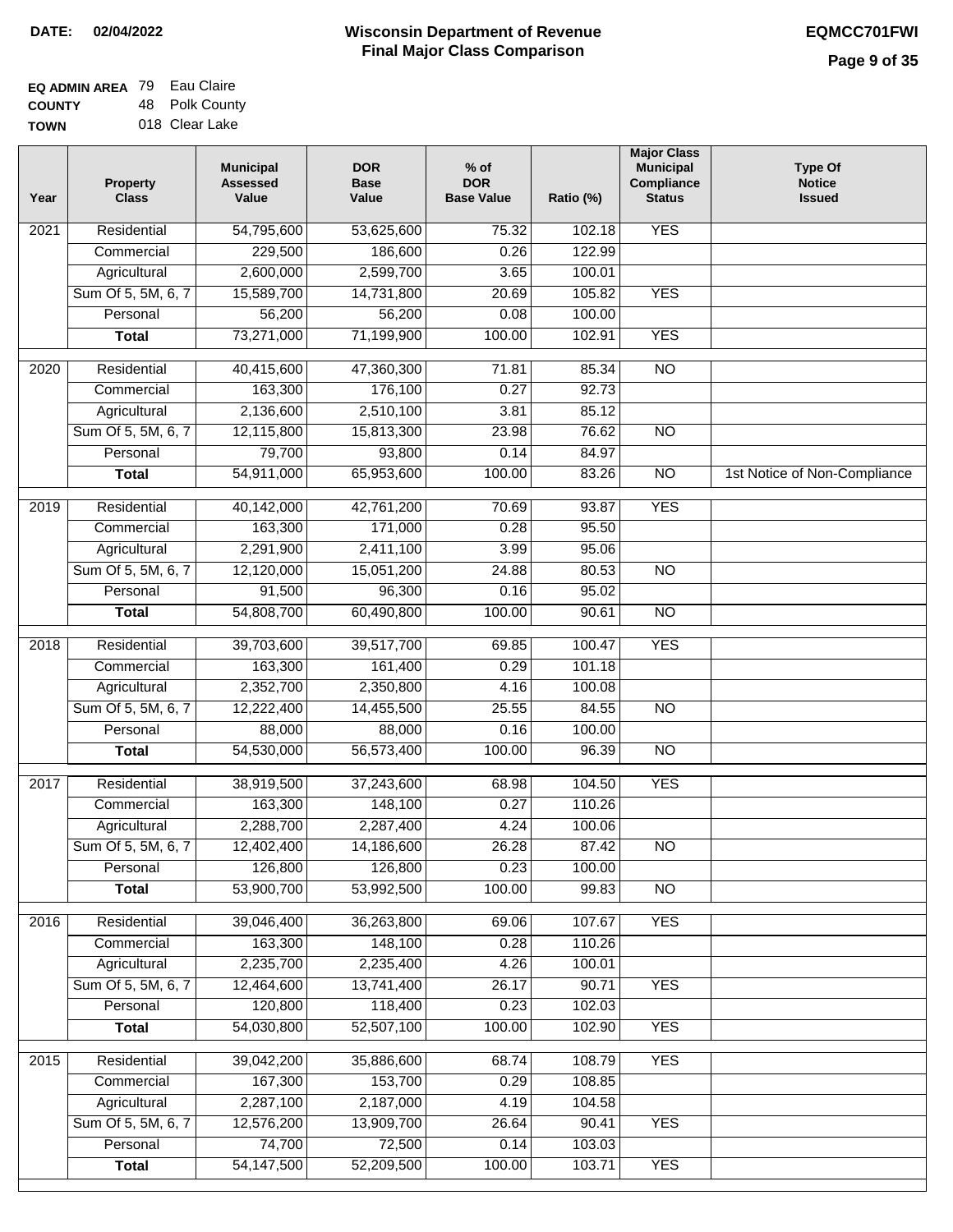| <b>EQ ADMIN AREA 79 Eau Claire</b> |                |
|------------------------------------|----------------|
| <b>COUNTY</b>                      | 48 Polk County |
| <b>TOWN</b>                        | 020 Eureka     |

| Year | Property<br><b>Class</b> | <b>Municipal</b><br><b>Assessed</b><br>Value | <b>DOR</b><br><b>Base</b><br>Value | $%$ of<br><b>DOR</b><br><b>Base Value</b> | Ratio (%) | <b>Major Class</b><br><b>Municipal</b><br>Compliance<br><b>Status</b> | <b>Type Of</b><br><b>Notice</b><br><b>Issued</b> |
|------|--------------------------|----------------------------------------------|------------------------------------|-------------------------------------------|-----------|-----------------------------------------------------------------------|--------------------------------------------------|
| 2021 | Residential              | 108,490,400                                  | 145,730,500                        | 83.15                                     | 74.45     | $\overline{NO}$                                                       |                                                  |
|      | Commercial               | 1,958,600                                    | 2,362,400                          | 1.35                                      | 82.91     |                                                                       |                                                  |
|      | Agricultural             | 2,038,700                                    | 2,718,900                          | 1.55                                      | 74.98     |                                                                       |                                                  |
|      | Sum Of 5, 5M, 6, 7       | 20,008,100                                   | 24,352,500                         | 13.89                                     | 82.16     | $\overline{NO}$                                                       |                                                  |
|      | Personal                 | 79,500                                       | 106,000                            | 0.06                                      | 75.00     |                                                                       |                                                  |
|      | <b>Total</b>             | 132,575,300                                  | 175,270,300                        | 100.00                                    | 75.64     | $\overline{NO}$                                                       |                                                  |
| 2020 | Residential              | 107,077,300                                  | 134,435,500                        | 82.71                                     | 79.65     | $\overline{NO}$                                                       |                                                  |
|      | Commercial               | 1,897,700                                    | 2,152,100                          | 1.32                                      | 88.18     |                                                                       |                                                  |
|      | Agricultural             | 2,089,200                                    | 2,612,700                          | 1.61                                      | 79.96     |                                                                       |                                                  |
|      | Sum Of 5, 5M, 6, 7       | 19,884,900                                   | 23,237,700                         | 14.30                                     | 85.57     | $\overline{NO}$                                                       |                                                  |
|      | Personal                 | 86,900                                       | 108,600                            | 0.07                                      | 80.02     |                                                                       |                                                  |
|      | <b>Total</b>             | 131,036,000                                  | 162,546,600                        | 100.00                                    | 80.61     | $\overline{NO}$                                                       |                                                  |
|      |                          |                                              |                                    |                                           |           |                                                                       |                                                  |
| 2019 | Residential              | 105,539,500                                  | 124,994,100                        | 82.59                                     | 84.44     | <b>NO</b>                                                             |                                                  |
|      | Commercial               | 1,897,700                                    | 2,089,400                          | 1.38                                      | 90.83     |                                                                       |                                                  |
|      | Agricultural             | 2,246,600                                    | 2,495,700                          | 1.65                                      | 90.02     |                                                                       |                                                  |
|      | Sum Of 5, 5M, 6, 7       | 19,588,700                                   | 21,662,100                         | 14.31                                     | 90.43     | <b>YES</b>                                                            |                                                  |
|      | Personal                 | 92,200                                       | 102,500                            | 0.07                                      | 89.95     |                                                                       |                                                  |
|      | <b>Total</b>             | 129,364,700                                  | 151,343,800                        | 100.00                                    | 85.48     | <b>NO</b>                                                             |                                                  |
| 2018 | Residential              | 103,876,800                                  | 115,091,200                        | 81.61                                     | 90.26     | <b>YES</b>                                                            |                                                  |
|      | Commercial               | 1,895,000                                    | 1,968,300                          | 1.40                                      | 96.28     |                                                                       |                                                  |
|      | Agricultural             | 2,305,100                                    | 2,429,300                          | 1.72                                      | 94.89     |                                                                       |                                                  |
|      | Sum Of 5, 5M, 6, 7       | 19,769,500                                   | 21,429,100                         | 15.20                                     | 92.26     | <b>YES</b>                                                            |                                                  |
|      | Personal                 | 95,700                                       | 100,700                            | 0.07                                      | 95.03     |                                                                       |                                                  |
|      | <b>Total</b>             | 127,942,100                                  | 141,018,600                        | 100.00                                    | 90.73     | <b>YES</b>                                                            |                                                  |
| 2017 | Residential              | 102,417,500                                  | 107,135,100                        | 81.33                                     | 95.60     | <b>YES</b>                                                            |                                                  |
|      | Commercial               | 1,895,000                                    | 1,805,800                          | 1.37                                      | 104.94    |                                                                       |                                                  |
|      | Agricultural             | 2,378,000                                    | 2,375,500                          | 1.80                                      | 100.11    |                                                                       |                                                  |
|      | Sum Of 5, 5M, 6, 7       | 19,342,100                                   | 20,101,500                         | 15.26                                     | 96.22     | <b>YES</b>                                                            |                                                  |
|      | Personal                 | 307,800                                      | 307,800                            | 0.23                                      | 100.00    |                                                                       |                                                  |
|      | <b>Total</b>             | 126,340,400                                  | 131,725,700                        | 100.00                                    | 95.91     | <b>YES</b>                                                            |                                                  |
| 2016 | Residential              | 101,016,900                                  | 101,683,000                        | 81.48                                     | 99.34     | <b>YES</b>                                                            |                                                  |
|      | Commercial               | 1,895,000                                    | 1,805,800                          | 1.45                                      | 104.94    |                                                                       |                                                  |
|      | Agricultural             | 2,375,900                                    | 2,354,600                          | 1.89                                      | 100.90    |                                                                       |                                                  |
|      | Sum Of 5, 5M, 6, 7       | 19,473,800                                   | 18,805,600                         | 15.07                                     | 103.55    | <b>YES</b>                                                            |                                                  |
|      | Personal                 | 148,800                                      | 147,400                            | 0.12                                      | 100.95    |                                                                       |                                                  |
|      | <b>Total</b>             | 124,910,400                                  | 124,796,400                        | 100.00                                    | 100.09    | <b>YES</b>                                                            |                                                  |
|      |                          |                                              |                                    |                                           |           |                                                                       |                                                  |
| 2015 | Residential              | 99,862,500                                   | 97,413,800                         | 80.46                                     | 102.51    | <b>YES</b>                                                            |                                                  |
|      | Commercial               | 1,880,400                                    | 1,791,200                          | 1.48                                      | 104.98    |                                                                       |                                                  |
|      | Agricultural             | 2,441,700                                    | 2,324,200                          | 1.92                                      | 105.06    |                                                                       |                                                  |
|      | Sum Of 5, 5M, 6, 7       | 19,520,500                                   | 19,394,200                         | 16.02                                     | 100.65    | <b>YES</b>                                                            |                                                  |
|      | Personal                 | 148,800                                      | 141,700                            | 0.12                                      | 105.01    |                                                                       |                                                  |
|      | <b>Total</b>             | 123,853,900                                  | 121,065,100                        | 100.00                                    | 102.30    | <b>YES</b>                                                            |                                                  |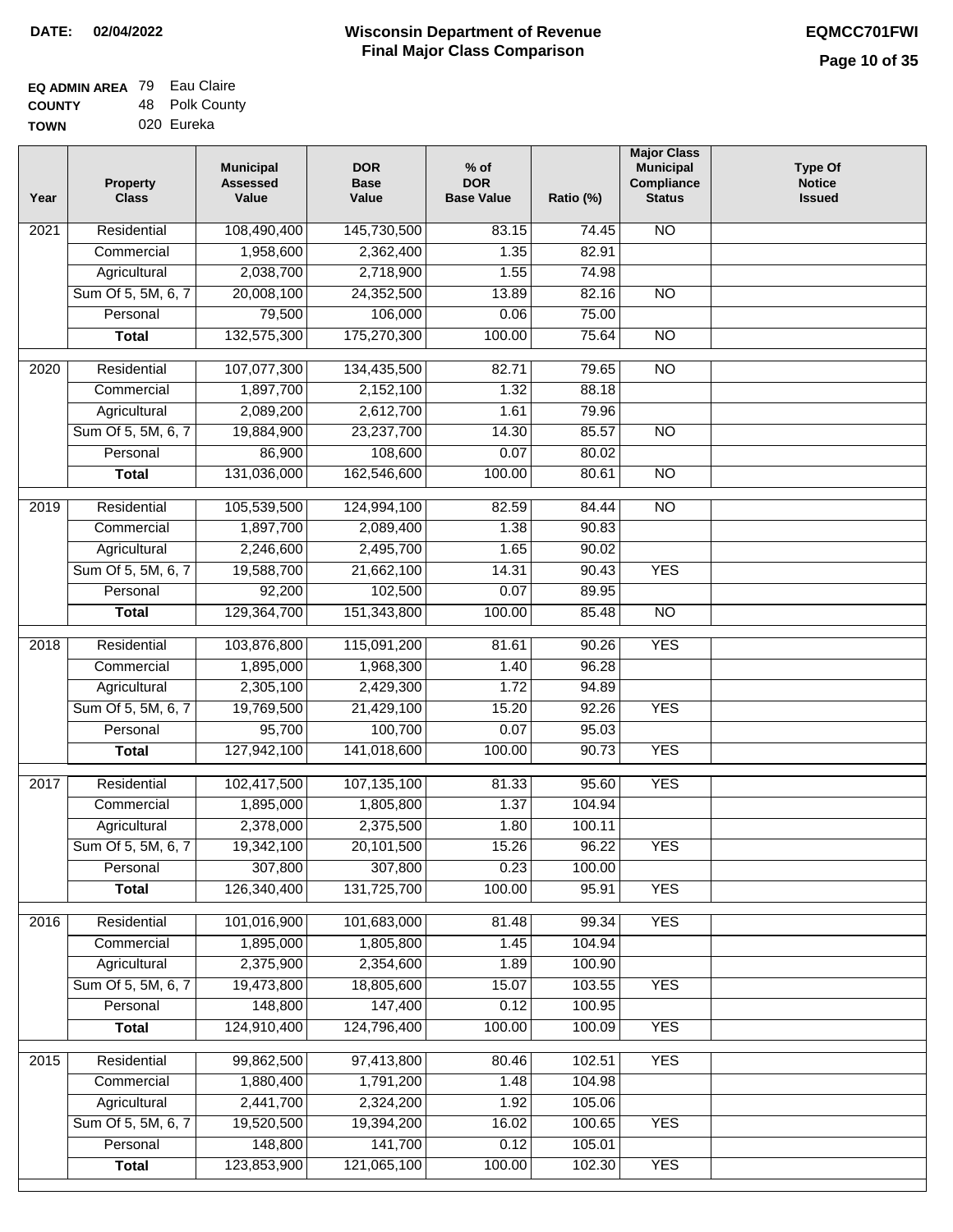| EQ ADMIN AREA 79 Eau Claire |                |
|-----------------------------|----------------|
| <b>COUNTY</b>               | 48 Polk County |
| <b>TOWN</b>                 | 022 Farmington |

| Year              | <b>Property</b><br><b>Class</b> | <b>Municipal</b><br><b>Assessed</b><br>Value | <b>DOR</b><br><b>Base</b><br>Value | $%$ of<br><b>DOR</b><br><b>Base Value</b> | Ratio (%) | <b>Major Class</b><br><b>Municipal</b><br>Compliance<br><b>Status</b> | <b>Type Of</b><br><b>Notice</b><br><b>Issued</b> |
|-------------------|---------------------------------|----------------------------------------------|------------------------------------|-------------------------------------------|-----------|-----------------------------------------------------------------------|--------------------------------------------------|
| 2021              | Residential                     | 132,518,100                                  | 180,041,800                        | 82.70                                     | 73.60     | <b>NO</b>                                                             |                                                  |
|                   | Commercial                      | 6,099,800                                    | 7,893,400                          | 3.63                                      | 77.28     |                                                                       |                                                  |
|                   | Agricultural                    | 2,267,800                                    | 3,023,700                          | 1.39                                      | 75.00     |                                                                       |                                                  |
|                   | Sum Of 5, 5M, 6, 7              | 24,965,100                                   | 26,624,000                         | 12.23                                     | 93.77     | <b>YES</b>                                                            |                                                  |
|                   | Personal                        | 96,900                                       | 129,200                            | 0.06                                      | 75.00     |                                                                       |                                                  |
|                   | <b>Total</b>                    | 165,947,700                                  | 217,712,100                        | 100.00                                    | 76.22     | $\overline{NO}$                                                       |                                                  |
| $\overline{2020}$ | Residential                     | 128,876,500                                  | 166,854,200                        | 82.39                                     | 77.24     | $\overline{NO}$                                                       |                                                  |
|                   | Commercial                      | 6,074,200                                    | 7,414,100                          | 3.66                                      | 81.93     |                                                                       |                                                  |
|                   | Agricultural                    | 2,323,400                                    | 2,905,100                          | 1.43                                      | 79.98     |                                                                       |                                                  |
|                   | Sum Of 5, 5M, 6, 7              | 24,613,000                                   | 25,010,600                         | 12.35                                     | 98.41     | <b>YES</b>                                                            |                                                  |
|                   | Personal                        | 259,400                                      | 324,300                            | 0.16                                      | 79.99     |                                                                       |                                                  |
|                   | <b>Total</b>                    | 162,146,500                                  | 202,508,300                        | 100.00                                    | 80.07     | $\overline{NO}$                                                       |                                                  |
|                   |                                 |                                              |                                    |                                           |           |                                                                       |                                                  |
| 2019              | Residential                     | 126, 122, 400                                | 154, 163, 900                      | 82.48                                     | 81.81     | NO                                                                    |                                                  |
|                   | Commercial                      | 5,210,600                                    | 6,060,100                          | 3.24                                      | 85.98     |                                                                       |                                                  |
|                   | Agricultural                    | 2,514,900                                    | 2,789,700                          | 1.49                                      | 90.15     |                                                                       |                                                  |
|                   | Sum Of 5, 5M, 6, 7              | 24,450,300                                   | 23,539,000                         | 12.59                                     | 103.87    | <b>YES</b>                                                            |                                                  |
|                   | Personal                        | 315,300                                      | 350,300                            | 0.19                                      | 90.01     |                                                                       |                                                  |
|                   | <b>Total</b>                    | 158,613,500                                  | 186,903,000                        | 100.00                                    | 84.86     | $\overline{NO}$                                                       |                                                  |
| 2018              | Residential                     | 123,926,100                                  | 136,705,900                        | 81.76                                     | 90.65     | <b>YES</b>                                                            |                                                  |
|                   | Commercial                      | 4,647,500                                    | 5,126,800                          | 3.07                                      | 90.65     |                                                                       |                                                  |
|                   | Agricultural                    | 2,504,200                                    | 2,718,400                          | 1.63                                      | 92.12     |                                                                       |                                                  |
|                   | Sum Of 5, 5M, 6, 7              | 23,641,900                                   | 21,946,400                         | 13.13                                     | 107.73    | <b>YES</b>                                                            |                                                  |
|                   | Personal                        | 650,900                                      | 707,500                            | 0.42                                      | 92.00     |                                                                       |                                                  |
|                   | <b>Total</b>                    | 155,370,600                                  | 167,205,000                        | 100.00                                    | 92.92     | <b>YES</b>                                                            |                                                  |
| 2017              | Residential                     | 123,152,600                                  | 126,973,800                        | 80.33                                     | 96.99     | <b>YES</b>                                                            |                                                  |
|                   | Commercial                      | 4,313,900                                    | 4,370,700                          | 2.77                                      | 98.70     |                                                                       |                                                  |
|                   | Agricultural                    | 2,648,300                                    | 2,645,400                          | 1.67                                      | 100.11    |                                                                       |                                                  |
|                   | Sum Of 5, 5M, 6, 7              | 23,584,900                                   | 21,738,500                         | 13.75                                     | 108.49    | <b>YES</b>                                                            |                                                  |
|                   | Personal                        | 2,330,800                                    | 2,330,800                          | 1.47                                      | 100.00    |                                                                       |                                                  |
|                   | <b>Total</b>                    | 156,030,500                                  | 158,059,200                        | 100.00                                    | 98.72     | <b>YES</b>                                                            |                                                  |
|                   |                                 |                                              |                                    |                                           |           |                                                                       |                                                  |
| 2016              | Residential                     | 105,356,100                                  | 124,709,300                        | 81.02                                     | 84.48     | $\overline{NO}$                                                       |                                                  |
|                   | Commercial                      | 3,293,200                                    | 4,323,700                          | 2.81                                      | 76.17     |                                                                       |                                                  |
|                   | Agricultural                    | 2,345,300                                    | 2,606,200                          | 1.69                                      | 89.99     |                                                                       |                                                  |
|                   | Sum Of 5, 5M, 6, 7              | 19,519,400                                   | 20,416,300                         | 13.26                                     | 95.61     | <b>YES</b>                                                            |                                                  |
|                   | Personal                        | 1,676,900                                    | 1,863,200                          | 1.21                                      | 90.00     |                                                                       |                                                  |
|                   | <b>Total</b>                    | 132,190,900                                  | 153,918,700                        | 100.00                                    | 85.88     | N <sub>O</sub>                                                        |                                                  |
| 2015              | Residential                     | 104,770,000                                  | 113,823,900                        | 79.07                                     | 92.05     | <b>YES</b>                                                            |                                                  |
|                   | Commercial                      | 3,288,600                                    | 4,318,600                          | 3.00                                      | 76.15     |                                                                       |                                                  |
|                   | Agricultural                    | 2,593,000                                    | 2,591,000                          | 1.80                                      | 100.08    |                                                                       |                                                  |
|                   | Sum Of 5, 5M, 6, 7              | 19,259,200                                   | 20,797,600                         | 14.45                                     | 92.60     | <b>YES</b>                                                            |                                                  |
|                   | Personal                        | 2,296,700                                    | 2,417,500                          | 1.68                                      | 95.00     |                                                                       |                                                  |
|                   | <b>Total</b>                    | 132,207,500                                  | 143,948,600                        | 100.00                                    | 91.84     | <b>YES</b>                                                            |                                                  |
|                   |                                 |                                              |                                    |                                           |           |                                                                       |                                                  |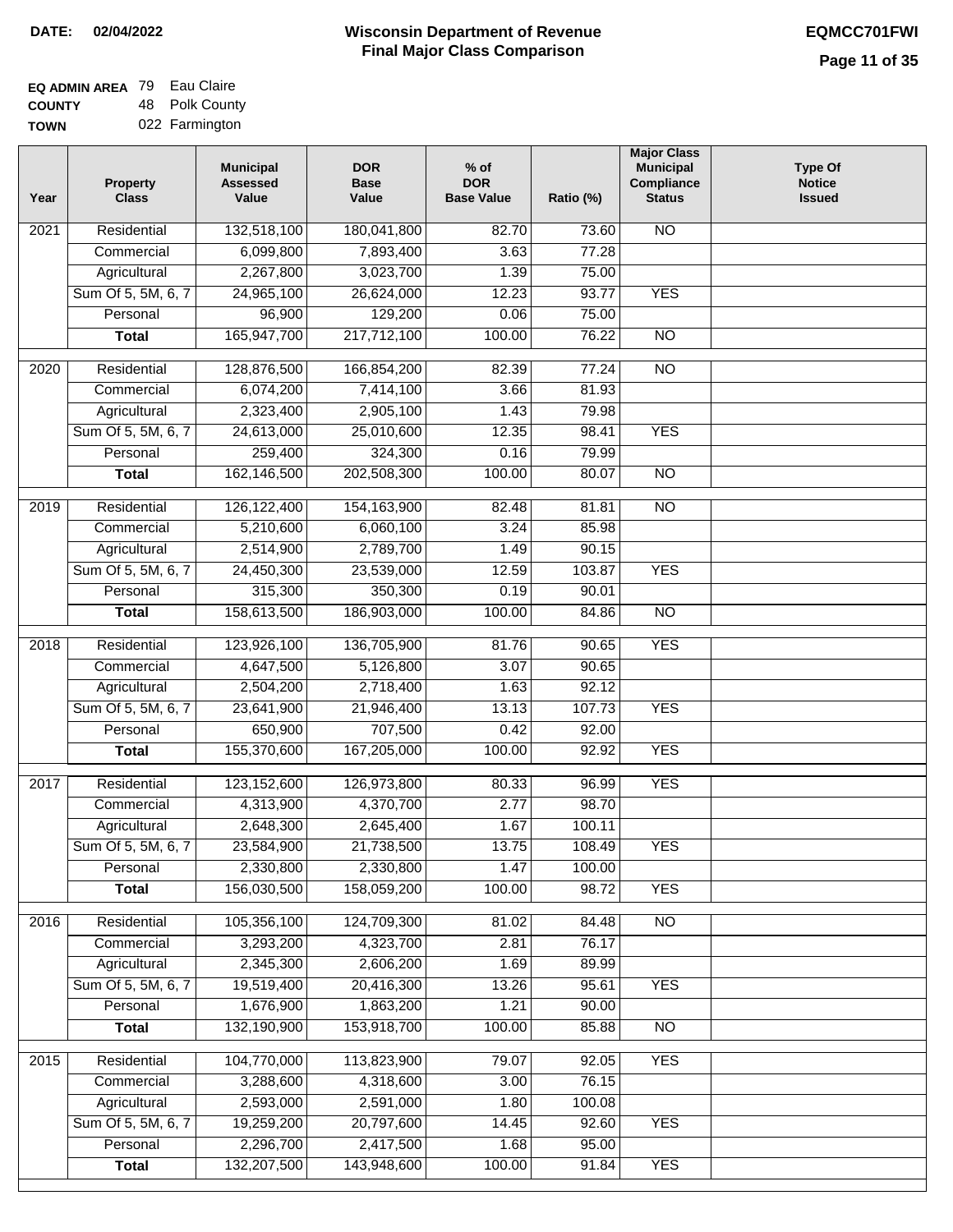| <b>EQ ADMIN AREA 79 Eau Claire</b> |                |
|------------------------------------|----------------|
| <b>COUNTY</b>                      | 48 Polk County |
| <b>TOWN</b>                        | 024 Garfield   |

| Year              | <b>Property</b><br><b>Class</b> | <b>Municipal</b><br><b>Assessed</b><br>Value | <b>DOR</b><br><b>Base</b><br>Value | $%$ of<br><b>DOR</b><br><b>Base Value</b> | Ratio (%) | <b>Major Class</b><br><b>Municipal</b><br>Compliance<br><b>Status</b> | Type Of<br><b>Notice</b><br><b>Issued</b> |
|-------------------|---------------------------------|----------------------------------------------|------------------------------------|-------------------------------------------|-----------|-----------------------------------------------------------------------|-------------------------------------------|
| 2021              | Residential                     | 179,264,100                                  | 244,504,300                        | 89.14                                     | 73.32     | <b>NO</b>                                                             |                                           |
|                   | Commercial                      | 2,971,900                                    | 3,183,400                          | 1.16                                      | 93.36     |                                                                       |                                           |
|                   | Agricultural                    | 1,874,800                                    | 2,342,900                          | 0.85                                      | 80.02     |                                                                       |                                           |
|                   | Sum Of 5, 5M, 6, 7              | 20,602,600                                   | 23,275,200                         | 8.49                                      | 88.52     |                                                                       |                                           |
|                   | Personal                        | 789,200                                      | 986,500                            | 0.36                                      | 80.00     |                                                                       |                                           |
|                   | <b>Total</b>                    | 205,502,600                                  | 274,292,300                        | 100.00                                    | 74.92     | $\overline{NO}$                                                       |                                           |
| $\overline{2020}$ | Residential                     | 178,421,000                                  | 215,419,800                        | 88.47                                     | 82.82     | $\overline{NO}$                                                       |                                           |
|                   | Commercial                      | 2,841,900                                    | 2,849,900                          | 1.17                                      | 99.72     |                                                                       |                                           |
|                   | Agricultural                    | 1,871,000                                    | 2,252,400                          | 0.92                                      | 83.07     |                                                                       |                                           |
|                   | Sum Of 5, 5M, 6, 7              | 20,562,300                                   | 22,023,700                         | 9.04                                      | 93.36     |                                                                       |                                           |
|                   | Personal                        | 797,400                                      | 960,700                            | 0.39                                      | 83.00     |                                                                       |                                           |
|                   | <b>Total</b>                    | 204,493,600                                  | 243,506,500                        | 100.00                                    | 83.98     | $\overline{NO}$                                                       |                                           |
|                   |                                 |                                              |                                    |                                           |           |                                                                       |                                           |
| 2019              | Residential                     | 176,680,000                                  | 193,700,900                        | 87.72                                     | 91.21     | <b>YES</b>                                                            |                                           |
|                   | Commercial                      | 2,841,900                                    | 2,766,900                          | 1.25                                      | 102.71    |                                                                       |                                           |
|                   | Agricultural                    | 2,058,400                                    | 2,166,200                          | 0.98                                      | 95.02     |                                                                       |                                           |
|                   | Sum Of 5, 5M, 6, 7              | 20,654,900                                   | 21,329,800                         | 9.66                                      | 96.84     |                                                                       |                                           |
|                   | Personal                        | 821,000                                      | 864,200                            | 0.39                                      | 95.00     |                                                                       |                                           |
|                   | <b>Total</b>                    | 203,056,200                                  | 220,828,000                        | 100.00                                    | 91.95     | <b>YES</b>                                                            |                                           |
| 2018              | Residential                     | 173,551,300                                  | 174,621,600                        | 87.10                                     | 99.39     | <b>YES</b>                                                            |                                           |
|                   | Commercial                      | 2,841,900                                    | 2,610,300                          | 1.30                                      | 108.87    |                                                                       |                                           |
|                   | Agricultural                    | 2,118,000                                    | 2,116,100                          | 1.06                                      | 100.09    |                                                                       |                                           |
|                   | Sum Of 5, 5M, 6, 7              | 20,563,900                                   | 20,322,900                         | 10.14                                     | 101.19    | <b>YES</b>                                                            |                                           |
|                   | Personal                        | 803,300                                      | 803,300                            | 0.40                                      | 100.00    |                                                                       |                                           |
|                   | <b>Total</b>                    | 199,878,400                                  | 200,474,200                        | 100.00                                    | 99.70     | <b>YES</b>                                                            |                                           |
|                   |                                 |                                              |                                    |                                           |           |                                                                       |                                           |
| $\overline{2017}$ | Residential                     | 171,857,500                                  | 171,015,700                        | 87.38                                     | 100.49    | <b>YES</b>                                                            |                                           |
|                   | Commercial                      | 2,816,300                                    | 2,370,900                          | 1.21                                      | 118.79    |                                                                       |                                           |
|                   | Agricultural                    | 2,182,500                                    | 2,075,000                          | 1.06                                      | 105.18    |                                                                       |                                           |
|                   | Sum Of 5, 5M, 6, 7              | 20,707,000                                   | 19,552,800                         | 9.99                                      | 105.90    |                                                                       |                                           |
|                   | Personal                        | 725,400                                      | 690,900                            | 0.35                                      | 104.99    |                                                                       |                                           |
|                   | <b>Total</b>                    | 198,288,700                                  | 195,705,300                        | 100.00                                    | 101.32    | <b>YES</b>                                                            |                                           |
| 2016              | Residential                     | 171,011,600                                  | 161,996,000                        | 86.89                                     | 105.57    | <b>YES</b>                                                            |                                           |
|                   | Commercial                      | 2,728,900                                    | 2,287,700                          | 1.23                                      | 119.29    |                                                                       |                                           |
|                   | Agricultural                    | 2,049,900                                    | 2,051,500                          | 1.10                                      | 99.92     |                                                                       |                                           |
|                   | Sum Of 5, 5M, 6, 7              | 21,896,000                                   | 19,418,300                         | 10.42                                     | 112.76    | N <sub>O</sub>                                                        |                                           |
|                   | Personal                        | 718,600                                      | 677,900                            | 0.36                                      | 106.00    |                                                                       |                                           |
|                   | <b>Total</b>                    | 198,405,000                                  | 186,431,400                        | 100.00                                    | 106.42    | $\overline{NO}$                                                       | 2nd Notice of Non-Compliance              |
| 2015              | Residential                     | 179,244,600                                  | 162,881,900                        | 86.81                                     | 110.05    | $\overline{NO}$                                                       |                                           |
|                   | Commercial                      | 2,838,800                                    | 2,350,500                          | 1.25                                      | 120.77    |                                                                       |                                           |
|                   | Agricultural                    | 2,300,900                                    | 2,032,200                          | 1.08                                      | 113.22    |                                                                       |                                           |
|                   | Sum Of 5, 5M, 6, 7              | 24,904,700                                   | 19,592,700                         | 10.44                                     | 127.11    | <b>NO</b>                                                             |                                           |
|                   | Personal                        | 774,920                                      | 774,900                            | 0.41                                      | 100.00    |                                                                       |                                           |
|                   | <b>Total</b>                    | 210,063,920                                  | 187,632,200                        | 100.00                                    | 111.96    | NO                                                                    | <b>Training Notice</b>                    |
|                   |                                 |                                              |                                    |                                           |           |                                                                       |                                           |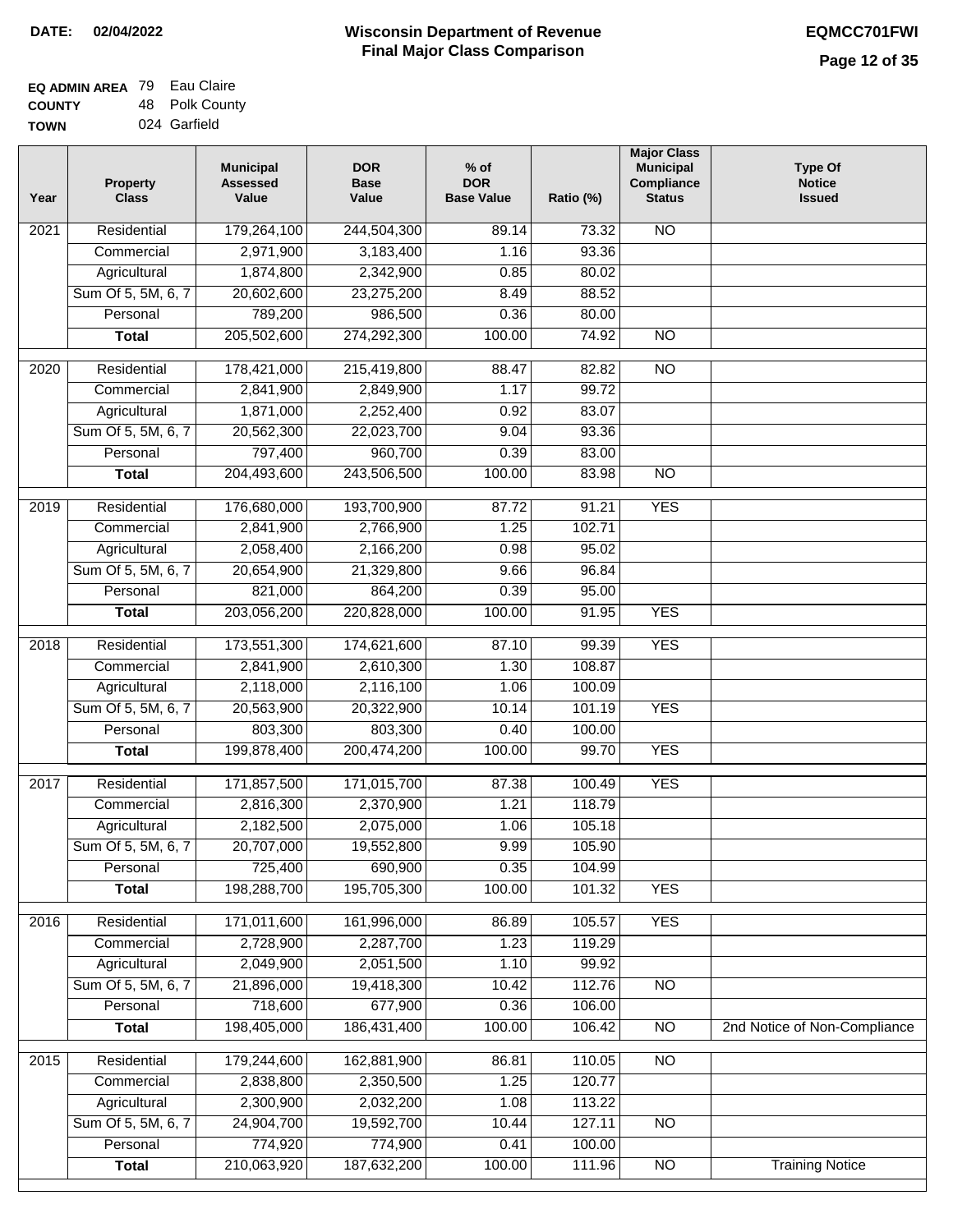| <b>EQ ADMIN AREA</b> 79 Eau Claire |                |
|------------------------------------|----------------|
| <b>COUNTY</b>                      | 48 Polk County |
| <b>TOWN</b>                        | 026 Georgetown |

| Year | <b>Property</b><br><b>Class</b> | <b>Municipal</b><br><b>Assessed</b><br>Value | <b>DOR</b><br><b>Base</b><br>Value | $%$ of<br><b>DOR</b><br><b>Base Value</b> | Ratio (%) | <b>Major Class</b><br><b>Municipal</b><br>Compliance<br><b>Status</b> | <b>Type Of</b><br><b>Notice</b><br><b>Issued</b> |
|------|---------------------------------|----------------------------------------------|------------------------------------|-------------------------------------------|-----------|-----------------------------------------------------------------------|--------------------------------------------------|
| 2021 | Residential                     | 302,197,500                                  | 386,350,000                        | 93.85                                     | 78.22     | <b>NO</b>                                                             |                                                  |
|      | Commercial                      | 4,226,100                                    | 5,621,600                          | 1.37                                      | 75.18     |                                                                       |                                                  |
|      | Agricultural                    | 1,121,200                                    | 1,353,100                          | 0.33                                      | 82.86     |                                                                       |                                                  |
|      | Sum Of 5, 5M, 6, 7              | 16,693,200                                   | 17,060,300                         | 4.14                                      | 97.85     |                                                                       |                                                  |
|      | Personal                        | 1,136,900                                    | 1,277,400                          | 0.31                                      | 89.00     |                                                                       |                                                  |
|      | <b>Total</b>                    | 325,374,900                                  | 411,662,400                        | 100.00                                    | 79.04     | $\overline{NO}$                                                       |                                                  |
| 2020 | Residential                     | 294,455,700                                  | 342,512,000                        | 93.26                                     | 85.97     | $\overline{NO}$                                                       |                                                  |
|      | Commercial                      | 4,252,300                                    | 5,303,400                          | 1.44                                      | 80.18     |                                                                       |                                                  |
|      | Agricultural                    | 1,132,400                                    | 1,309,600                          | 0.36                                      | 86.47     |                                                                       |                                                  |
|      | Sum Of 5, 5M, 6, 7              | 16,658,300                                   | 16,798,700                         | 4.57                                      | 99.16     |                                                                       |                                                  |
|      | Personal                        | 1,235,700                                    | 1,358,000                          | 0.37                                      | 90.99     |                                                                       |                                                  |
|      | <b>Total</b>                    | 317,734,400                                  | 367,281,700                        | 100.00                                    | 86.51     | $\overline{NO}$                                                       |                                                  |
| 2019 | Residential                     | 293,387,600                                  | 322,413,400                        | 92.91                                     | 91.00     | <b>YES</b>                                                            |                                                  |
|      | Commercial                      | 4,332,400                                    | 5,272,400                          | 1.52                                      | 82.17     |                                                                       |                                                  |
|      | Agricultural                    | 1,142,200                                    | 1,270,300                          | 0.37                                      | 89.92     |                                                                       |                                                  |
|      | Sum Of 5, 5M, 6, 7              | 17,351,500                                   | 16,855,300                         | 4.86                                      | 102.94    |                                                                       |                                                  |
|      | Personal                        | 1,098,800                                    | 1,194,300                          | 0.34                                      | 92.00     |                                                                       |                                                  |
|      | <b>Total</b>                    | 317,312,500                                  | 347,005,700                        | 100.00                                    | 91.44     | <b>YES</b>                                                            |                                                  |
| 2018 | Residential                     | 290,637,500                                  | 317,026,700                        | 93.15                                     | 91.68     | <b>YES</b>                                                            |                                                  |
|      | Commercial                      | 4,375,100                                    | 4,974,000                          | 1.46                                      | 87.96     |                                                                       |                                                  |
|      | Agricultural                    | 1,146,900                                    | 1,238,200                          | 0.36                                      | 92.63     |                                                                       |                                                  |
|      | Sum Of 5, 5M, 6, 7              | 17,388,000                                   | 16,020,300                         | 4.71                                      | 108.54    |                                                                       |                                                  |
|      | Personal                        | 1,060,200                                    | 1,081,800                          | 0.32                                      | 98.00     |                                                                       |                                                  |
|      | <b>Total</b>                    | 314,607,700                                  | 340, 341, 000                      | 100.00                                    | 92.44     | <b>YES</b>                                                            |                                                  |
| 2017 | Residential                     | 287,458,400                                  | 293,750,800                        | 92.93                                     | 97.86     | <b>YES</b>                                                            |                                                  |
|      | Commercial                      | 4,170,300                                    | 4,449,300                          | 1.41                                      | 93.73     |                                                                       |                                                  |
|      | Agricultural                    | 1,148,800                                    | 1,212,200                          | 0.38                                      | 94.77     |                                                                       |                                                  |
|      | Sum Of 5, 5M, 6, 7              | 17,240,400                                   | 15,657,900                         | 4.95                                      | 110.11    |                                                                       |                                                  |
|      | Personal                        | 1,061,700                                    | 1,040,900                          | 0.33                                      | 102.00    |                                                                       |                                                  |
|      | <b>Total</b>                    | 311,079,600                                  | 316,111,100                        | 100.00                                    | 98.41     | <b>YES</b>                                                            |                                                  |
| 2016 | Residential                     | 286,830,200                                  | 280,843,100                        | 92.53                                     | 102.13    | <b>YES</b>                                                            |                                                  |
|      | Commercial                      | 4,367,400                                    | 4,380,100                          | 1.44                                      | 99.71     |                                                                       |                                                  |
|      | Agricultural                    | 1,159,800                                    | 1,195,500                          | 0.39                                      | 97.01     |                                                                       |                                                  |
|      | Sum Of 5, 5M, 6, 7              | 17,490,700                                   | 16,022,200                         | 5.28                                      | 109.17    |                                                                       |                                                  |
|      | Personal                        | 1,032,200                                    | 1,064,200                          | 0.35                                      | 96.99     |                                                                       |                                                  |
|      | <b>Total</b>                    | 310,880,300                                  | 303,505,100                        | 100.00                                    | 102.43    | <b>YES</b>                                                            |                                                  |
| 2015 | Residential                     | 286, 145, 200                                | 278,904,100                        | 92.51                                     | 102.60    | <b>YES</b>                                                            |                                                  |
|      | Commercial                      | 4,274,900                                    | 4,284,700                          | 1.42                                      | 99.77     |                                                                       |                                                  |
|      | Agricultural                    | 1,160,600                                    | 1,180,900                          | 0.39                                      | 98.28     |                                                                       |                                                  |
|      | Sum Of 5, 5M, 6, 7              | 17,486,200                                   | 16, 143, 700                       | 5.35                                      | 108.32    | <b>YES</b>                                                            |                                                  |
|      | Personal                        | 1,033,900                                    | 957,400                            | 0.32                                      | 107.99    |                                                                       |                                                  |
|      | <b>Total</b>                    | 310,100,800                                  | 301,470,800                        | 100.00                                    | 102.86    | <b>YES</b>                                                            |                                                  |
|      |                                 |                                              |                                    |                                           |           |                                                                       |                                                  |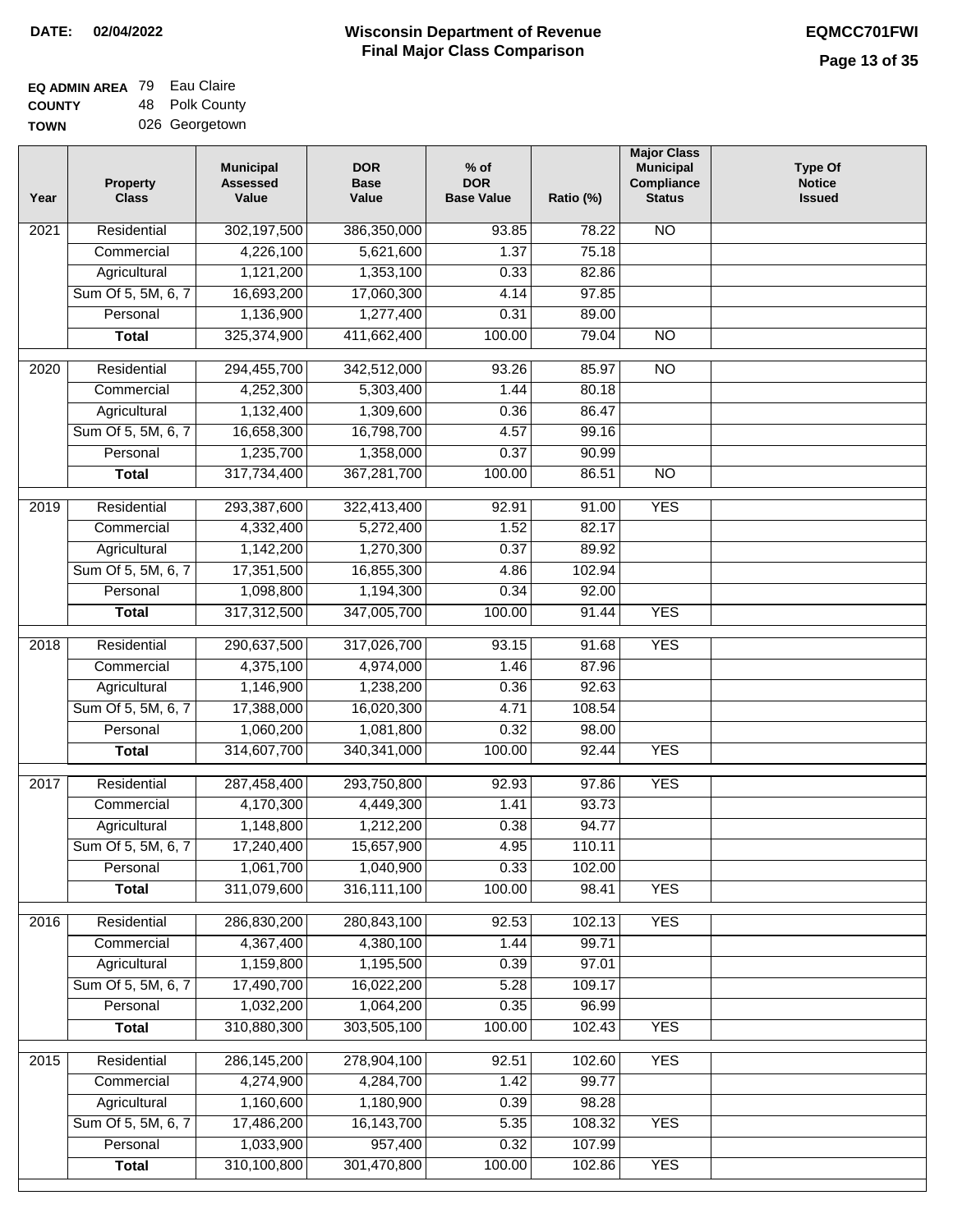| <b>EQ ADMIN AREA 79 Eau Claire</b> |                |
|------------------------------------|----------------|
| <b>COUNTY</b>                      | 48 Polk County |
| <b>TOWN</b>                        | 028 Johnstown  |

| Year              | <b>Property</b><br><b>Class</b> | <b>Municipal</b><br><b>Assessed</b><br>Value | <b>DOR</b><br><b>Base</b><br>Value | $%$ of<br><b>DOR</b><br><b>Base Value</b> | Ratio (%) | <b>Major Class</b><br><b>Municipal</b><br>Compliance<br><b>Status</b> | <b>Type Of</b><br><b>Notice</b><br><b>Issued</b> |
|-------------------|---------------------------------|----------------------------------------------|------------------------------------|-------------------------------------------|-----------|-----------------------------------------------------------------------|--------------------------------------------------|
| 2021              | Residential                     | 95,609,400                                   | 122,470,700                        | 89.95                                     | 78.07     | <b>NO</b>                                                             |                                                  |
|                   | Commercial                      | 810,100                                      | 970,700                            | 0.71                                      | 83.46     |                                                                       |                                                  |
|                   | Agricultural                    | 649,000                                      | 811,000                            | 0.60                                      | 80.02     |                                                                       |                                                  |
|                   | Sum Of 5, 5M, 6, 7              | 11,152,200                                   | 11,679,100                         | 8.58                                      | 95.49     |                                                                       |                                                  |
|                   | Personal                        | 172,500                                      | 215,600                            | 0.16                                      | 80.01     |                                                                       |                                                  |
|                   | <b>Total</b>                    | 108,393,200                                  | 136, 147, 100                      | 100.00                                    | 79.61     | $\overline{NO}$                                                       |                                                  |
| $\overline{2020}$ | Residential                     | 94,685,100                                   | 113,328,800                        | 89.95                                     | 83.55     | $\overline{NO}$                                                       |                                                  |
|                   | Commercial                      | 803,200                                      | 907,600                            | 0.72                                      | 88.50     |                                                                       |                                                  |
|                   | Agricultural                    | 700,800                                      | 779,300                            | 0.62                                      | 89.93     |                                                                       |                                                  |
|                   | Sum Of 5, 5M, 6, 7              | 10,907,900                                   | 10,816,600                         | 8.59                                      | 100.84    |                                                                       |                                                  |
|                   | Personal                        | 142,500                                      | 158,400                            | 0.13                                      | 89.96     |                                                                       |                                                  |
|                   | <b>Total</b>                    | 107,239,500                                  | 125,990,700                        | 100.00                                    | 85.12     | $\overline{NO}$                                                       |                                                  |
| 2019              | Residential                     | 94,697,600                                   | 99,190,000                         | 86.12                                     | 95.47     | <b>YES</b>                                                            |                                                  |
|                   | Commercial                      | 794,400                                      | 866,800                            | 0.75                                      | 91.65     |                                                                       |                                                  |
|                   | Agricultural                    | 711,500                                      | 749,800                            | 0.65                                      | 94.89     |                                                                       |                                                  |
|                   | Sum Of 5, 5M, 6, 7              | 13,088,700                                   | 14,206,700                         | 12.34                                     | 92.13     | <b>YES</b>                                                            |                                                  |
|                   | Personal                        | 148,800                                      | 156,600                            | 0.14                                      | 95.02     |                                                                       |                                                  |
|                   | <b>Total</b>                    | 109,441,000                                  | 115,169,900                        | 100.00                                    | 95.03     | <b>YES</b>                                                            |                                                  |
|                   |                                 |                                              |                                    |                                           |           |                                                                       |                                                  |
| 2018              | Residential                     | 94,303,000                                   | 91,454,200                         | 85.87                                     | 103.12    | <b>YES</b>                                                            |                                                  |
|                   | Commercial                      | 816,200                                      | 842,200                            | 0.79                                      | 96.91     |                                                                       |                                                  |
|                   | Agricultural                    | 763,100                                      | 727,600                            | 0.68                                      | 104.88    |                                                                       |                                                  |
|                   | Sum Of 5, 5M, 6, 7              | 12,799,600                                   | 13,219,800                         | 12.41                                     | 96.82     | <b>YES</b>                                                            |                                                  |
|                   | Personal                        | 266,000                                      | 253,400                            | 0.24                                      | 104.97    |                                                                       |                                                  |
|                   | <b>Total</b>                    | 108,947,900                                  | 106,497,200                        | 100.00                                    | 102.30    | <b>YES</b>                                                            |                                                  |
| 2017              | Residential                     | 93,939,800                                   | 85,773,000                         | 84.75                                     | 109.52    | <b>YES</b>                                                            |                                                  |
|                   | Commercial                      | 885,000                                      | 772,700                            | 0.76                                      | 114.53    |                                                                       |                                                  |
|                   | Agricultural                    | 788,100                                      | 715,800                            | 0.71                                      | 110.10    |                                                                       |                                                  |
|                   | Sum Of 5, 5M, 6, 7              | 13,218,900                                   | 13,511,500                         | 13.35                                     | 97.83     | <b>YES</b>                                                            |                                                  |
|                   | Personal                        | 479,700                                      | 436,100                            | 0.43                                      | 110.00    |                                                                       |                                                  |
|                   | <b>Total</b>                    | 109,311,500                                  | 101,209,100                        | 100.00                                    | 108.01    | <b>YES</b>                                                            |                                                  |
| 2016              | Residential                     | 93,946,700                                   | 84,692,300                         | 84.47                                     | 110.93    | $\overline{NO}$                                                       |                                                  |
|                   | Commercial                      | 788,300                                      | 684,800                            | 0.68                                      | 115.11    |                                                                       |                                                  |
|                   | Agricultural                    | 766,500                                      | 697,400                            | 0.70                                      | 109.91    |                                                                       |                                                  |
|                   | Sum Of 5, 5M, 6, 7              | 13,345,800                                   | 13,917,200                         | 13.88                                     | 95.89     | <b>YES</b>                                                            |                                                  |
|                   | Personal                        | 304,800                                      | 277,000                            | 0.28                                      | 110.04    |                                                                       |                                                  |
|                   | <b>Total</b>                    | 109,152,100                                  | 100,268,700                        | 100.00                                    | 108.86    | N <sub>O</sub>                                                        |                                                  |
| 2015              | Residential                     | 93,638,100                                   | 83,520,300                         | 84.16                                     | 112.11    | N <sub>O</sub>                                                        |                                                  |
|                   | Commercial                      | 788,300                                      | 688,800                            | 0.69                                      | 114.45    |                                                                       |                                                  |
|                   | Agricultural                    | 690,200                                      | 690,400                            | 0.70                                      | 99.97     |                                                                       |                                                  |
|                   | Sum Of 5, 5M, 6, 7              | 13,490,600                                   | 14,107,500                         | 14.22                                     | 95.63     | <b>YES</b>                                                            |                                                  |
|                   | Personal                        | 246,300                                      | 234,600                            | 0.24                                      | 104.99    |                                                                       |                                                  |
|                   | <b>Total</b>                    | 108,853,500                                  | 99,241,600                         | 100.00                                    | 109.69    | NO                                                                    |                                                  |
|                   |                                 |                                              |                                    |                                           |           |                                                                       |                                                  |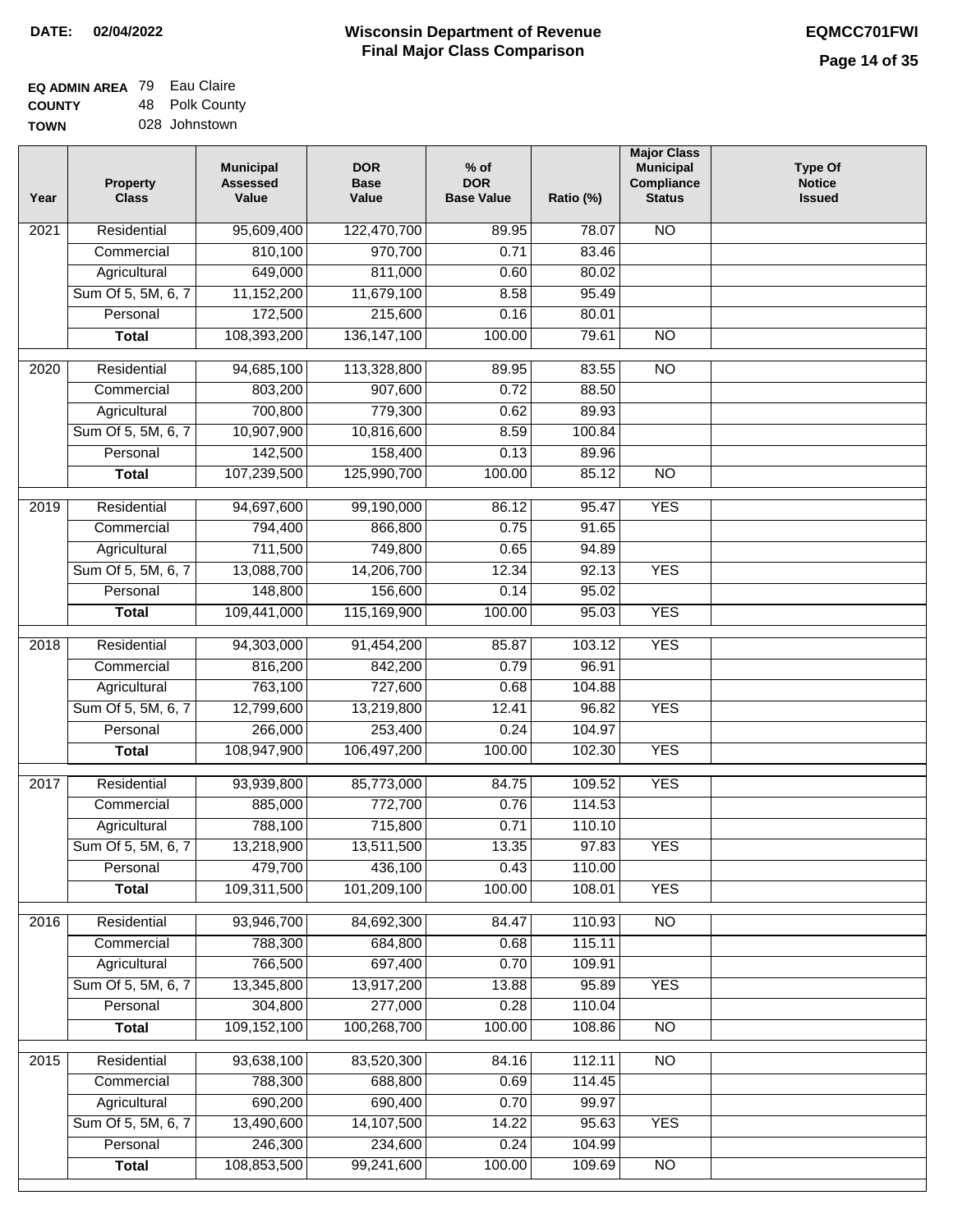| EQ ADMIN AREA 79 | Eau Claire     |
|------------------|----------------|
| <b>COUNTY</b>    | 48 Polk County |
| <b>TOWN</b>      | 030 Laketown   |

| Year              | <b>Property</b><br><b>Class</b> | <b>Municipal</b><br><b>Assessed</b><br>Value | <b>DOR</b><br><b>Base</b><br>Value | $%$ of<br><b>DOR</b><br><b>Base Value</b> | Ratio (%)       | <b>Major Class</b><br><b>Municipal</b><br>Compliance<br><b>Status</b> | <b>Type Of</b><br><b>Notice</b><br><b>Issued</b> |
|-------------------|---------------------------------|----------------------------------------------|------------------------------------|-------------------------------------------|-----------------|-----------------------------------------------------------------------|--------------------------------------------------|
| 2021              | Residential                     | 73,677,900                                   | 88,462,700                         | 81.68                                     | 83.29           | <b>NO</b>                                                             |                                                  |
|                   | Commercial                      | 1,453,000                                    | 1,726,800                          | 1.59                                      | 84.14           |                                                                       |                                                  |
|                   | Agricultural                    | 1,672,800                                    | 1,880,100                          | 1.74                                      | 88.97           |                                                                       |                                                  |
|                   | Sum Of 5, 5M, 6, 7              | 14,697,100                                   | 16,068,200                         | 14.84                                     | 91.47           | <b>YES</b>                                                            |                                                  |
|                   | Personal                        | 147,100                                      | 165,200                            | 0.15                                      | 89.04           |                                                                       |                                                  |
|                   | <b>Total</b>                    | 91,647,900                                   | 108,303,000                        | 100.00                                    | 84.62           | $\overline{NO}$                                                       |                                                  |
| 2020              | Residential                     | 72,692,300                                   | 80,261,800                         | 81.38                                     | 90.57           | <b>YES</b>                                                            |                                                  |
|                   | Commercial                      | 1,156,700                                    | 1,315,000                          | 1.33                                      | 87.96           |                                                                       |                                                  |
|                   | Agricultural                    | 1,705,800                                    | 1,817,000                          | 1.84                                      | 93.88           |                                                                       |                                                  |
|                   | Sum Of 5, 5M, 6, 7              | 14,380,100                                   | 15,082,900                         | 15.29                                     | 95.34           | <b>YES</b>                                                            |                                                  |
|                   | Personal                        | 145,300                                      | 154,600                            | 0.16                                      | 93.98           |                                                                       |                                                  |
|                   | <b>Total</b>                    | 90,080,200                                   | 98,631,300                         | 100.00                                    | 91.33           | <b>YES</b>                                                            |                                                  |
| $\frac{1}{2019}$  | Residential                     | 72,070,400                                   | 75,115,300                         | 81.19                                     | 95.95           | <b>YES</b>                                                            |                                                  |
|                   | Commercial                      | 1,156,700                                    | 1,276,700                          | 1.38                                      | 90.60           |                                                                       |                                                  |
|                   | Agricultural                    | 1,606,800                                    | 1,740,200                          | 1.88                                      | 92.33           |                                                                       |                                                  |
|                   | Sum Of 5, 5M, 6, 7              | 14,257,500                                   | 14,200,800                         | 15.35                                     | 100.40          | <b>YES</b>                                                            |                                                  |
|                   | Personal                        | 180,700                                      | 184,400                            | 0.20                                      | 97.99           |                                                                       |                                                  |
|                   | <b>Total</b>                    | 89,272,100                                   | 92,517,400                         | 100.00                                    | 96.49           | <b>YES</b>                                                            |                                                  |
|                   |                                 |                                              |                                    |                                           |                 |                                                                       |                                                  |
| 2018              | Residential                     | 70,916,100                                   | 74,966,800                         | 81.52                                     | 94.60           | <b>YES</b>                                                            |                                                  |
|                   | Commercial                      | 1,156,700                                    | 1,251,700                          | 1.36                                      | 92.41           |                                                                       |                                                  |
|                   | Agricultural                    | 1,610,900                                    | 1,693,800                          | 1.84                                      | 95.11           |                                                                       |                                                  |
|                   | Sum Of 5, 5M, 6, 7              | 14,137,600                                   | 13,863,300                         | 15.08                                     | 101.98          | <b>YES</b>                                                            |                                                  |
|                   | Personal                        | 182,800                                      | 182,800                            | 0.20                                      | 100.00          |                                                                       |                                                  |
|                   | <b>Total</b>                    | 88,004,100                                   | 91,958,400                         | 100.00                                    | 95.70           | <b>YES</b>                                                            |                                                  |
| $\overline{2017}$ | Residential                     | 69,852,800                                   | 69,790,700                         | 81.22                                     | 100.09          | <b>YES</b>                                                            |                                                  |
|                   | Commercial                      | 1,156,700                                    | 1,148,300                          | 1.34                                      | 100.73          |                                                                       |                                                  |
|                   | Agricultural                    | 1,620,100                                    | 1,663,700                          | 1.94                                      | 97.38           |                                                                       |                                                  |
|                   | Sum Of 5, 5M, 6, 7              | 14,143,700                                   | 13,109,900                         | 15.26                                     | 107.89          | <b>YES</b>                                                            |                                                  |
|                   | Personal                        | 220,100                                      | 217,900                            | 0.25                                      | 101.01          |                                                                       |                                                  |
|                   | <b>Total</b>                    | 86,993,400                                   | 85,930,500                         | 100.00                                    | 101.24          | <b>YES</b>                                                            |                                                  |
| 2016              | Residential                     | 69,167,700                                   | 69,880,800                         | 81.15                                     | 98.98           | <b>YES</b>                                                            |                                                  |
|                   | Commercial                      | 1,145,600                                    | 1,148,300                          | 1.33                                      | 99.76           |                                                                       |                                                  |
|                   | Agricultural                    | 1,624,800                                    | 1,642,200                          | 1.91                                      | 98.94           |                                                                       |                                                  |
|                   | Sum Of 5, 5M, 6, 7              | 14,120,700                                   | 13,206,000                         | 15.34                                     | 106.93          | <b>YES</b>                                                            |                                                  |
|                   | Personal                        | 234,400                                      | 232,100                            | 0.27                                      | 100.99          |                                                                       |                                                  |
|                   | <b>Total</b>                    | 86,293,200                                   | 86,109,400                         | 100.00                                    | 100.21          | <b>YES</b>                                                            |                                                  |
|                   |                                 |                                              |                                    |                                           |                 | <b>YES</b>                                                            |                                                  |
| 2015              | Residential<br>Commercial       | 68,276,300<br>1,145,600                      | 68,220,600<br>1,148,300            | 80.22<br>1.35                             | 100.08<br>99.76 |                                                                       |                                                  |
|                   | Agricultural                    | 1,622,900                                    | 1,621,800                          | 1.91                                      | 100.07          |                                                                       |                                                  |
|                   | Sum Of 5, 5M, 6, 7              | 14,135,400                                   | 13,797,700                         | 16.22                                     | 102.45          | <b>YES</b>                                                            |                                                  |
|                   | Personal                        | 255,600                                      | 253,000                            | 0.30                                      | 101.03          |                                                                       |                                                  |
|                   | <b>Total</b>                    | 85,435,800                                   | 85,041,400                         | 100.00                                    | 100.46          | <b>YES</b>                                                            |                                                  |
|                   |                                 |                                              |                                    |                                           |                 |                                                                       |                                                  |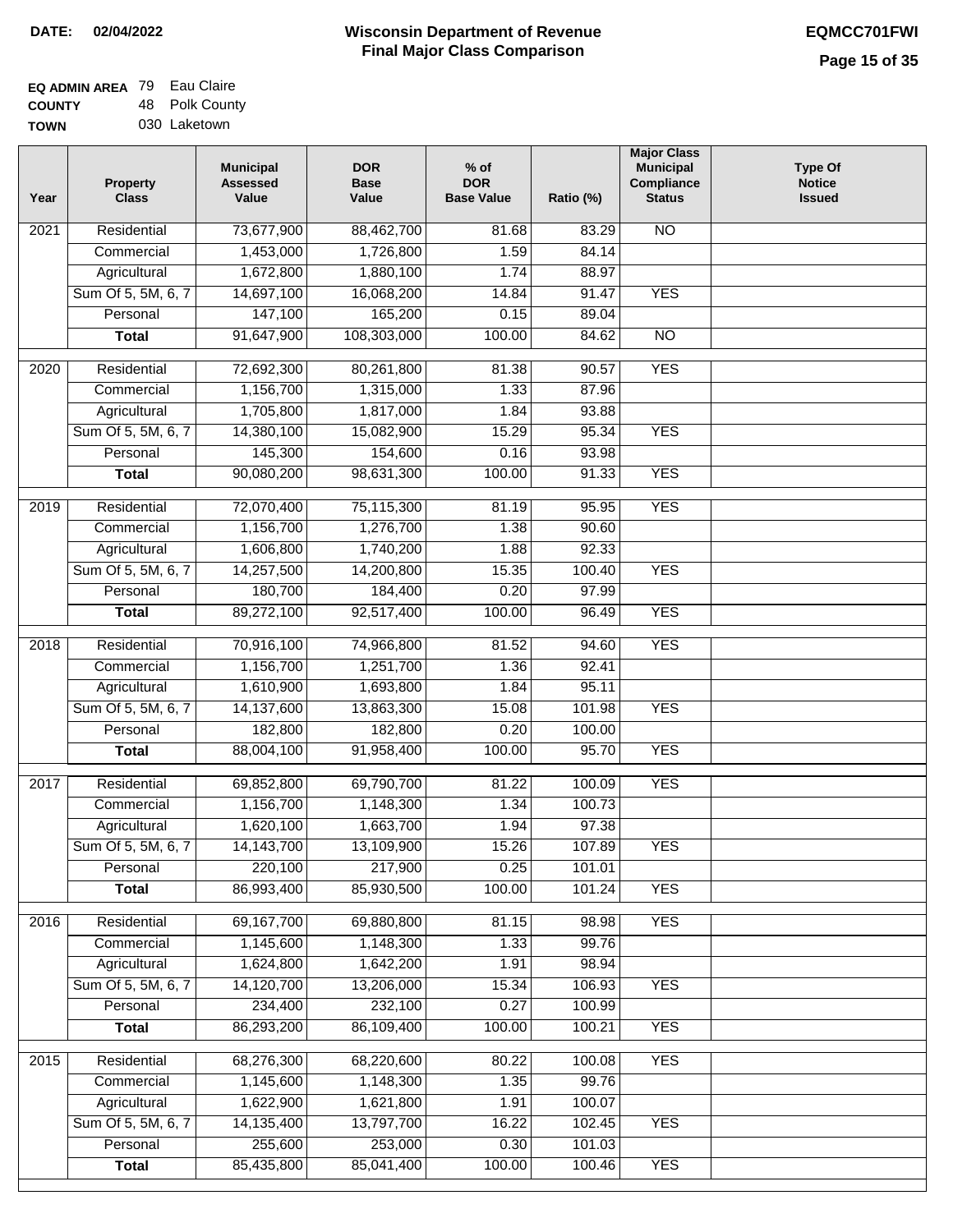| <b>EQ ADMIN AREA 79 Eau Claire</b> |                |
|------------------------------------|----------------|
| <b>COUNTY</b>                      | 48 Polk County |
| <b>TOWN</b>                        | 032 Lincoln    |

| Year | Property<br><b>Class</b> | <b>Municipal</b><br><b>Assessed</b><br>Value | <b>DOR</b><br><b>Base</b><br>Value | $%$ of<br><b>DOR</b><br><b>Base Value</b> | Ratio (%) | <b>Major Class</b><br><b>Municipal</b><br>Compliance<br><b>Status</b> | <b>Type Of</b><br><b>Notice</b><br><b>Issued</b> |
|------|--------------------------|----------------------------------------------|------------------------------------|-------------------------------------------|-----------|-----------------------------------------------------------------------|--------------------------------------------------|
| 2021 | Residential              | 227,087,000                                  | 314,298,200                        | 91.25                                     | 72.25     | $\overline{NO}$                                                       |                                                  |
|      | Commercial               | 5,212,700                                    | 5,874,300                          | 1.71                                      | 88.74     |                                                                       |                                                  |
|      | Agricultural             | 1,456,400                                    | 1,940,100                          | 0.56                                      | 75.07     |                                                                       |                                                  |
|      | Sum Of 5, 5M, 6, 7       | 19,910,200                                   | 21,469,900                         | 6.23                                      | 92.74     |                                                                       |                                                  |
|      | Personal                 | 633,100                                      | 844,100                            | 0.25                                      | 75.00     |                                                                       |                                                  |
|      | <b>Total</b>             | 254,299,400                                  | 344,426,600                        | 100.00                                    | 73.83     | $\overline{NO}$                                                       |                                                  |
| 2020 | Residential              | 224,192,900                                  | 295,733,500                        | 91.25                                     | 75.81     | $\overline{NO}$                                                       |                                                  |
|      | Commercial               | 5,156,100                                    | 5,470,600                          | 1.69                                      | 94.25     |                                                                       |                                                  |
|      | Agricultural             | 1,407,000                                    | 1,872,600                          | 0.58                                      | 75.14     |                                                                       |                                                  |
|      | Sum Of 5, 5M, 6, 7       | 19,617,900                                   | 20,185,300                         | 6.23                                      | 97.19     |                                                                       |                                                  |
|      | Personal                 | 631,800                                      | 842,400                            | 0.26                                      | 75.00     |                                                                       |                                                  |
|      | <b>Total</b>             | 251,005,700                                  | 324,104,400                        | 100.00                                    | 77.45     | $\overline{NO}$                                                       |                                                  |
|      |                          |                                              |                                    |                                           |           |                                                                       |                                                  |
| 2019 | Residential              | 221,427,700                                  | 270,316,600                        | 90.90                                     | 81.91     | <b>NO</b>                                                             |                                                  |
|      | Commercial               | 5,290,800                                    | 5,441,000                          | 1.83                                      | 97.24     |                                                                       |                                                  |
|      | Agricultural             | 1,803,700                                    | 1,801,600                          | 0.61                                      | 100.12    |                                                                       |                                                  |
|      | Sum Of 5, 5M, 6, 7       | 19,294,400                                   | 19,006,400                         | 6.39                                      | 101.52    |                                                                       |                                                  |
|      | Personal                 | 643,000                                      | 803,800                            | 0.27                                      | 80.00     |                                                                       |                                                  |
|      | <b>Total</b>             | 248,459,600                                  | 297,369,400                        | 100.00                                    | 83.55     | <b>NO</b>                                                             |                                                  |
| 2018 | Residential              | 219,492,200                                  | 243,558,100                        | 90.26                                     | 90.12     | <b>YES</b>                                                            |                                                  |
|      | Commercial               | 5,275,400                                    | 5,114,800                          | 1.90                                      | 103.14    |                                                                       |                                                  |
|      | Agricultural             | 1,756,600                                    | 1,756,500                          | 0.65                                      | 100.01    |                                                                       |                                                  |
|      | Sum Of 5, 5M, 6, 7       | 19,525,700                                   | 18,676,100                         | 6.92                                      | 104.55    |                                                                       |                                                  |
|      | Personal                 | 656,200                                      | 745,700                            | 0.28                                      | 88.00     |                                                                       |                                                  |
|      | <b>Total</b>             | 246,706,100                                  | 269,851,200                        | 100.00                                    | 91.42     | <b>YES</b>                                                            |                                                  |
| 2017 | Residential              | 217,923,600                                  | 232,450,800                        | 89.88                                     | 93.75     | <b>YES</b>                                                            |                                                  |
|      | Commercial               | 5,267,000                                    | 4,739,300                          | 1.83                                      | 111.13    |                                                                       |                                                  |
|      | Agricultural             | 1,666,100                                    | 1,712,600                          | 0.66                                      | 97.28     |                                                                       |                                                  |
|      | Sum Of 5, 5M, 6, 7       | 19,593,300                                   | 18,151,900                         | 7.02                                      | 107.94    |                                                                       |                                                  |
|      | Personal                 | 1,493,900                                    | 1,572,400                          | 0.61                                      | 95.01     |                                                                       |                                                  |
|      | <b>Total</b>             | 245,943,900                                  | 258,627,000                        | 100.00                                    | 95.10     | <b>YES</b>                                                            |                                                  |
| 2016 | Residential              | 215,479,700                                  | 223,291,400                        | 89.56                                     | 96.50     | <b>YES</b>                                                            |                                                  |
|      | Commercial               | 5,267,000                                    | 4,739,300                          | 1.90                                      | 111.13    |                                                                       |                                                  |
|      | Agricultural             | 1,662,600                                    | 1,688,700                          | 0.68                                      | 98.45     |                                                                       |                                                  |
|      | Sum Of 5, 5M, 6, 7       | 19,443,600                                   | 18,220,100                         | 7.31                                      | 106.72    |                                                                       |                                                  |
|      | Personal                 | 1,379,700                                    | 1,393,600                          | 0.56                                      | 99.00     |                                                                       |                                                  |
|      | <b>Total</b>             | 243,232,600                                  | 249,333,100                        | 100.00                                    | 97.55     | <b>YES</b>                                                            |                                                  |
|      |                          |                                              |                                    |                                           |           |                                                                       |                                                  |
| 2015 | Residential              | 214,648,800                                  | 213,830,600                        | 89.23                                     | 100.38    | <b>YES</b>                                                            |                                                  |
|      | Commercial               | 5,177,700                                    | 4,649,100                          | 1.94                                      | 111.37    |                                                                       |                                                  |
|      | Agricultural             | 1,674,800                                    | 1,675,100                          | 0.70                                      | 99.98     |                                                                       |                                                  |
|      | Sum Of 5, 5M, 6, 7       | 19,062,800                                   | 18,202,400                         | 7.60                                      | 104.73    | <b>YES</b>                                                            |                                                  |
|      | Personal                 | 1,240,700                                    | 1,279,100                          | 0.53                                      | 97.00     |                                                                       |                                                  |
|      | <b>Total</b>             | 241,804,800                                  | 239,636,300                        | 100.00                                    | 100.90    | <b>YES</b>                                                            |                                                  |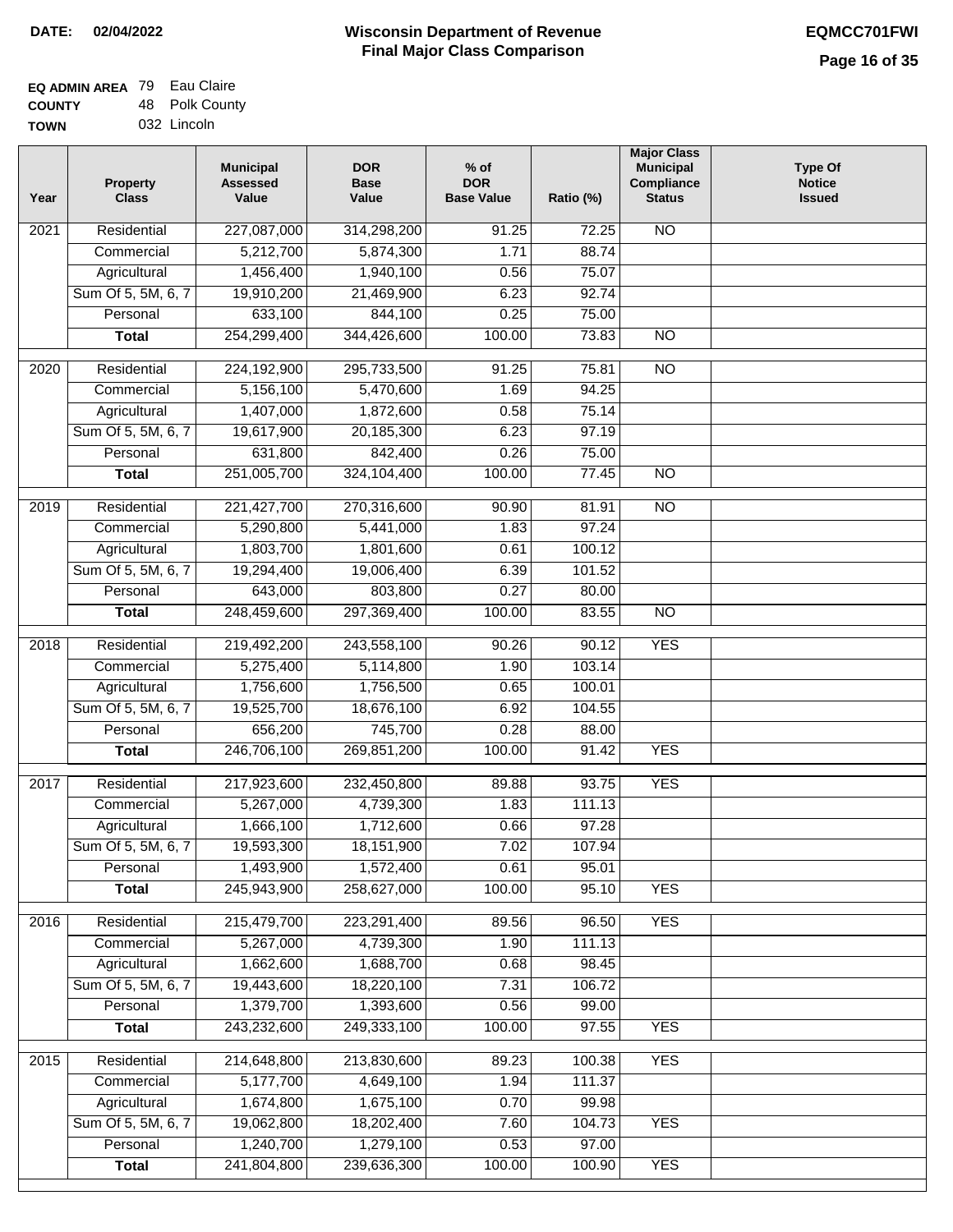| <b>EQ ADMIN AREA</b> 79 Eau Claire |                |
|------------------------------------|----------------|
| <b>COUNTY</b>                      | 48 Polk County |
| <b>TOWN</b>                        | 034 Lorain     |

| Year              | <b>Property</b><br><b>Class</b> | <b>Municipal</b><br><b>Assessed</b><br>Value | <b>DOR</b><br><b>Base</b><br>Value | $%$ of<br><b>DOR</b><br><b>Base Value</b> | Ratio (%)        | <b>Major Class</b><br><b>Municipal</b><br>Compliance<br><b>Status</b> | <b>Type Of</b><br><b>Notice</b><br><b>Issued</b> |
|-------------------|---------------------------------|----------------------------------------------|------------------------------------|-------------------------------------------|------------------|-----------------------------------------------------------------------|--------------------------------------------------|
| 2021              | Residential                     | 13,326,300                                   | 16,252,600                         | 50.81                                     | 81.99            | <b>NO</b>                                                             |                                                  |
|                   | Commercial                      | 169,600                                      | 212,500                            | 0.66                                      | 79.81            |                                                                       |                                                  |
|                   | Agricultural                    | 1,081,000                                    | 1,270,500                          | 3.97                                      | 85.08            |                                                                       |                                                  |
|                   | Sum Of 5, 5M, 6, 7              | 11,670,600                                   | 14,037,100                         | 43.88                                     | 83.14            | $\overline{NO}$                                                       |                                                  |
|                   | Personal                        | 182,100                                      | 214,200                            | 0.67                                      | 85.01            |                                                                       |                                                  |
|                   | <b>Total</b>                    | 26,429,600                                   | 31,986,900                         | 100.00                                    | 82.63            | $\overline{NO}$                                                       |                                                  |
| $\overline{2020}$ | Residential                     | 13,099,100                                   | 14,665,400                         | 48.91                                     | 89.32            | $\overline{NO}$                                                       |                                                  |
|                   | Commercial                      | 206,800                                      | 244,600                            | 0.82                                      | 84.55            |                                                                       |                                                  |
|                   | Agricultural                    | 1,098,600                                    | 1,221,300                          | 4.07                                      | 89.95            |                                                                       |                                                  |
|                   | Sum Of 5, 5M, 6, 7              | 11,826,600                                   | 13,633,000                         | 45.47                                     | 86.75            | <b>NO</b>                                                             |                                                  |
|                   | Personal                        | 195,800                                      | 217,500                            | 0.73                                      | 90.02            |                                                                       |                                                  |
|                   | <b>Total</b>                    | 26,426,900                                   | 29,981,800                         | 100.00                                    | 88.14            | $\overline{NO}$                                                       |                                                  |
| 2019              | Residential                     | 13,208,100                                   | 13,943,200                         | 48.18                                     | 94.73            | <b>YES</b>                                                            |                                                  |
|                   | Commercial                      | 195,500                                      | 225,200                            | 0.78                                      | 86.81            |                                                                       |                                                  |
|                   | Agricultural                    | 1,121,400                                    | 1,178,900                          | 4.07                                      | 95.12            |                                                                       |                                                  |
|                   | Sum Of 5, 5M, 6, 7              | 11,820,800                                   | 13,382,400                         | 46.24                                     | 88.33            | $\overline{NO}$                                                       |                                                  |
|                   | Personal                        | 201,100                                      | 211,700                            | 0.73                                      | 94.99            |                                                                       |                                                  |
|                   | <b>Total</b>                    | 26,546,900                                   | 28,941,400                         | 100.00                                    | 91.73            | $\overline{NO}$                                                       |                                                  |
|                   |                                 |                                              |                                    |                                           |                  |                                                                       |                                                  |
| 2018              | Residential                     | 12,874,400                                   | 12,957,900                         | 48.45                                     | 99.36            | <b>YES</b>                                                            |                                                  |
|                   | Commercial                      | 195,500                                      | 212,500                            | 0.79                                      | 92.00            |                                                                       |                                                  |
|                   | Agricultural                    | 1,153,000                                    | 1,153,600                          | 4.31                                      | 99.95            |                                                                       |                                                  |
|                   | Sum Of 5, 5M, 6, 7              | 11,625,500                                   | 12,346,900                         | 46.16                                     | 94.16            | <b>YES</b>                                                            |                                                  |
|                   | Personal                        | 76,700                                       | 76,700                             | 0.29                                      | 100.00           |                                                                       |                                                  |
|                   | <b>Total</b>                    | 25,925,100                                   | 26,747,600                         | 100.00                                    | 96.92            | <b>YES</b>                                                            |                                                  |
| 2017              | Residential                     | 12,574,200                                   | 12,409,100                         | 48.12                                     | 101.33           | <b>YES</b>                                                            |                                                  |
|                   | Commercial                      | 193,500                                      | 193,100                            | 0.75                                      | 100.21           |                                                                       |                                                  |
|                   | Agricultural                    | 1,129,600                                    | 1,129,600                          | 4.38                                      | 100.00           |                                                                       |                                                  |
|                   | Sum Of 5, 5M, 6, 7              | 11,370,400                                   | 11,971,200                         | 46.43                                     | 94.98            | <b>YES</b>                                                            |                                                  |
|                   | Personal                        | 82,800                                       | 82,800                             | 0.32                                      | 100.00           |                                                                       |                                                  |
|                   | <b>Total</b>                    | 25,350,500                                   | 25,785,800                         | 100.00                                    | 98.31            | <b>YES</b>                                                            |                                                  |
| 2016              | Residential                     | 12,423,800                                   | 12,018,900                         | 47.16                                     | 103.37           | <b>YES</b>                                                            |                                                  |
|                   | Commercial                      | 192,400                                      | 192,000                            | 0.75                                      | 100.21           |                                                                       |                                                  |
|                   | Agricultural                    | 1,125,400                                    | 1,126,300                          | 4.42                                      | 99.92            |                                                                       |                                                  |
|                   | Sum Of 5, 5M, 6, 7              | 11,351,500                                   | 12,011,200                         | 47.13                                     | 94.51            | <b>YES</b>                                                            |                                                  |
|                   | Personal                        | 139,000                                      | 139,000                            | 0.55                                      | 100.00           |                                                                       |                                                  |
|                   | <b>Total</b>                    | 25,232,100                                   | 25,487,400                         | 100.00                                    | 99.00            | <b>YES</b>                                                            |                                                  |
|                   |                                 |                                              |                                    |                                           |                  |                                                                       |                                                  |
| 2015              | Residential<br>Commercial       | 12,143,600<br>192,400                        | 11,395,600<br>192,000              | 45.75<br>0.77                             | 106.56<br>100.21 | <b>YES</b>                                                            |                                                  |
|                   | Agricultural                    | 1,116,500                                    | 1,114,800                          | 4.48                                      | 100.15           |                                                                       |                                                  |
|                   | Sum Of 5, 5M, 6, 7              | 11,178,500                                   | 12,077,100                         | 48.48                                     | 92.56            | <b>YES</b>                                                            |                                                  |
|                   | Personal                        | 130,500                                      | 130,500                            | 0.52                                      | 100.00           |                                                                       |                                                  |
|                   | <b>Total</b>                    | 24,761,500                                   | 24,910,000                         | 100.00                                    | 99.40            | <b>YES</b>                                                            |                                                  |
|                   |                                 |                                              |                                    |                                           |                  |                                                                       |                                                  |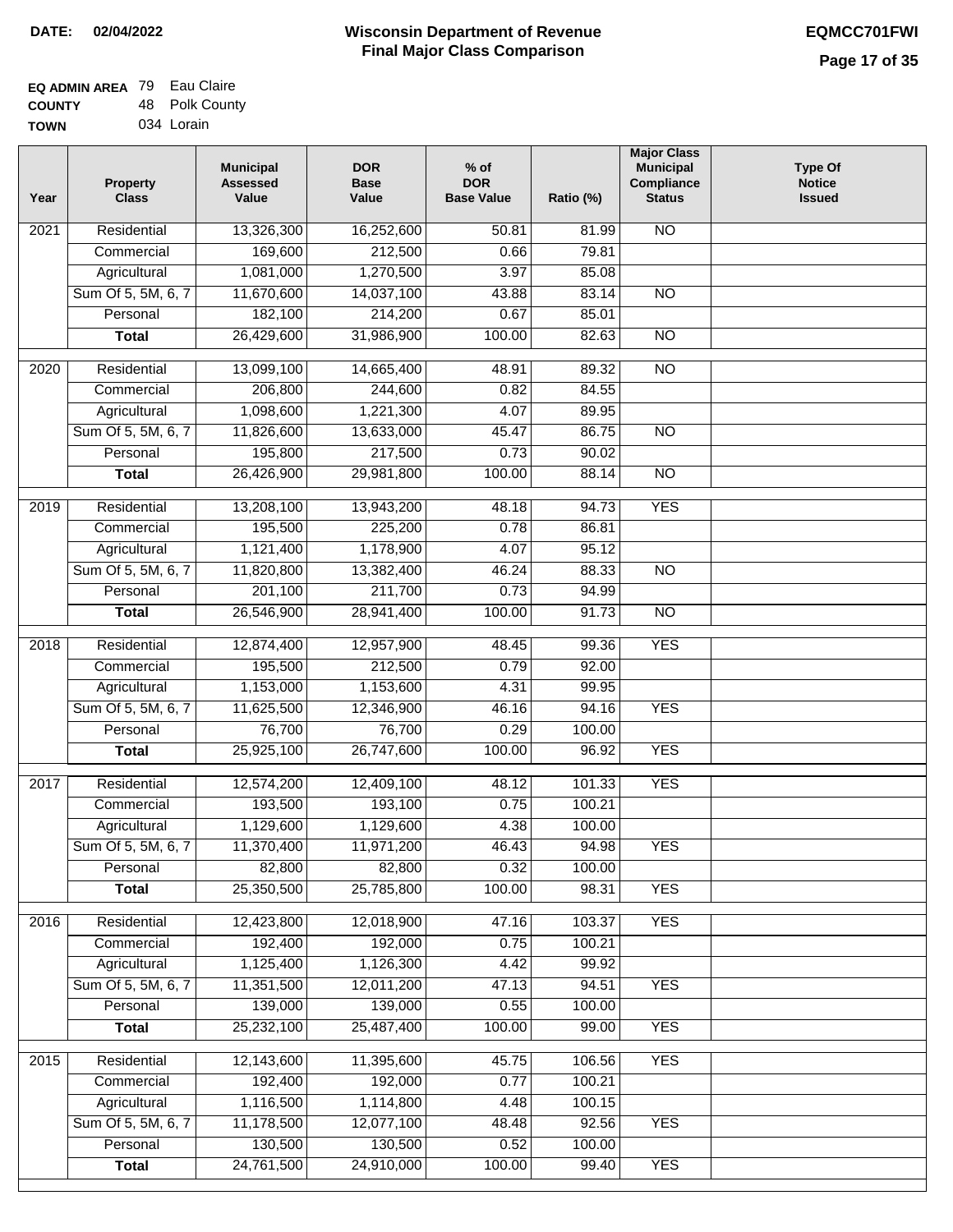| <b>EQ ADMIN AREA 79 Eau Claire</b> |                |
|------------------------------------|----------------|
| <b>COUNTY</b>                      | 48 Polk County |
| <b>TOWN</b>                        | 036 Luck       |

| Residential<br><b>NO</b><br>66,239,600<br>74,378,800<br>79.17<br>2021<br>89.06<br>2,353,900<br>2,596,300<br>2.76<br>90.66<br>Commercial<br>625,200<br>Agricultural<br>658,900<br>0.70<br>94.89<br>Sum Of 5, 5M, 6, 7<br>16,189,900<br><b>YES</b><br>15,990,300<br>17.02<br>101.25<br>308,400<br>95.01<br>324,600<br>0.35<br>Personal<br>85,717,000<br>93,948,900<br>100.00<br>91.24<br>$\overline{NO}$<br><b>Total</b><br><b>YES</b><br>$\overline{2020}$<br>Residential<br>66,052,300<br>68,059,400<br>77.86<br>97.05<br>2,353,000<br>96.10<br>Commercial<br>2,448,500<br>2.80<br>Agricultural<br>632,600<br>633,300<br>0.72<br>99.89<br>Sum Of 5, 5M, 6, 7<br>16, 167, 800<br>15,903,200<br>18.19<br>101.66<br><b>YES</b><br>371,900<br>371,900<br>100.00<br>Personal<br>0.43<br>85,577,600<br>87,416,300<br><b>YES</b><br>100.00<br>97.90<br><b>Total</b><br>2019<br>Residential<br>50,823,400<br>64,092,000<br>77.46<br>79.30<br>$\overline{NO}$<br>2,267,700<br>2,537,700<br>3.07<br>89.36<br>Commercial<br>615,400<br>85.08<br>723,300<br>0.87<br>Agricultural<br>14,735,700<br><b>YES</b><br>Sum Of 5, 5M, 6, 7<br>14,938,100<br>18.05<br>98.65<br>379,900<br>446,900<br>85.01<br>Personal<br>0.54<br>68,822,100<br>100.00<br>83.18<br>$\overline{NO}$<br>82,738,000<br><b>Total</b><br>Residential<br>50,231,300<br>59,809,200<br>76.81<br>83.99<br><b>NO</b><br>2018<br>Commercial<br>2,265,900<br>2,392,100<br>3.07<br>94.72<br>654,800<br>703,300<br>Agricultural<br>0.90<br>93.10<br>14,705,900<br>Sum Of 5, 5M, 6, 7<br>14,822,500<br>19.04<br>99.21<br><b>YES</b><br>129,700<br>Personal<br>139,500<br>0.18<br>92.97<br>67,987,600<br>77,866,600<br>100.00<br><b>NO</b><br>87.31<br><b>Total</b><br>2017<br>Residential<br>49,543,200<br>88.89<br><b>NO</b><br>55,734,200<br>76.36<br>Commercial<br>2,224,800<br>2,154,800<br>2.95<br>103.25<br>691,700<br>691,800<br>0.95<br>99.99<br>Agricultural<br>14,780,700<br>14,138,900<br>19.37<br>Sum Of 5, 5M, 6, 7<br>104.54<br><b>YES</b><br>255,000<br>0.37<br>Personal<br>268,400<br>95.01<br>67,495,400<br>72,988,100<br>100.00<br>92.47<br><b>Total</b><br><b>NO</b><br><b>YES</b><br>Residential<br>48,570,900<br>53,647,200<br>75.50<br>2016<br>90.54<br>2,185,600<br>2,110,800<br>2.97<br>103.54<br>Commercial<br>689,200<br>689,900<br>Agricultural<br>0.97<br>99.90<br>Sum Of 5, 5M, 6, 7<br>14,976,000<br>14,325,400<br>20.16<br><b>YES</b><br>104.54<br>271,600<br>285,900<br>95.00<br>Personal<br>0.40<br><b>YES</b><br>66,693,300<br>71,059,200<br>100.00<br>93.86<br><b>Total</b><br><b>YES</b><br>Residential<br>48,421,700<br>48,198,900<br>73.18<br>100.46<br>2015<br>2,165,600<br>2,089,700<br>3.17<br>103.63<br>Commercial<br>681,500<br>682,700<br>1.04<br>99.82<br>Agricultural<br>Sum Of 5, 5M, 6, 7<br>15,095,400<br>14,591,800<br>22.16<br>103.45<br><b>YES</b><br>318,100<br>297,300<br>107.00<br>Personal<br>0.45<br>66,682,300<br>65,860,400<br>100.00<br><b>YES</b><br><b>Total</b><br>101.25 | Year | <b>Property</b><br><b>Class</b> | <b>Municipal</b><br><b>Assessed</b><br>Value | <b>DOR</b><br><b>Base</b><br>Value | $%$ of<br><b>DOR</b><br><b>Base Value</b> | Ratio (%) | <b>Major Class</b><br><b>Municipal</b><br>Compliance<br><b>Status</b> | <b>Type Of</b><br><b>Notice</b><br><b>Issued</b> |
|--------------------------------------------------------------------------------------------------------------------------------------------------------------------------------------------------------------------------------------------------------------------------------------------------------------------------------------------------------------------------------------------------------------------------------------------------------------------------------------------------------------------------------------------------------------------------------------------------------------------------------------------------------------------------------------------------------------------------------------------------------------------------------------------------------------------------------------------------------------------------------------------------------------------------------------------------------------------------------------------------------------------------------------------------------------------------------------------------------------------------------------------------------------------------------------------------------------------------------------------------------------------------------------------------------------------------------------------------------------------------------------------------------------------------------------------------------------------------------------------------------------------------------------------------------------------------------------------------------------------------------------------------------------------------------------------------------------------------------------------------------------------------------------------------------------------------------------------------------------------------------------------------------------------------------------------------------------------------------------------------------------------------------------------------------------------------------------------------------------------------------------------------------------------------------------------------------------------------------------------------------------------------------------------------------------------------------------------------------------------------------------------------------------------------------------------------------------------------------------------------------------------------------------------------------------------------------------------------------------------------------------------------------------------------------------------------------------------------------------------------------------------------------------------------------------------------------------------------------------------------------------------------------------------------------------------------------------------------------------|------|---------------------------------|----------------------------------------------|------------------------------------|-------------------------------------------|-----------|-----------------------------------------------------------------------|--------------------------------------------------|
|                                                                                                                                                                                                                                                                                                                                                                                                                                                                                                                                                                                                                                                                                                                                                                                                                                                                                                                                                                                                                                                                                                                                                                                                                                                                                                                                                                                                                                                                                                                                                                                                                                                                                                                                                                                                                                                                                                                                                                                                                                                                                                                                                                                                                                                                                                                                                                                                                                                                                                                                                                                                                                                                                                                                                                                                                                                                                                                                                                                      |      |                                 |                                              |                                    |                                           |           |                                                                       |                                                  |
|                                                                                                                                                                                                                                                                                                                                                                                                                                                                                                                                                                                                                                                                                                                                                                                                                                                                                                                                                                                                                                                                                                                                                                                                                                                                                                                                                                                                                                                                                                                                                                                                                                                                                                                                                                                                                                                                                                                                                                                                                                                                                                                                                                                                                                                                                                                                                                                                                                                                                                                                                                                                                                                                                                                                                                                                                                                                                                                                                                                      |      |                                 |                                              |                                    |                                           |           |                                                                       |                                                  |
|                                                                                                                                                                                                                                                                                                                                                                                                                                                                                                                                                                                                                                                                                                                                                                                                                                                                                                                                                                                                                                                                                                                                                                                                                                                                                                                                                                                                                                                                                                                                                                                                                                                                                                                                                                                                                                                                                                                                                                                                                                                                                                                                                                                                                                                                                                                                                                                                                                                                                                                                                                                                                                                                                                                                                                                                                                                                                                                                                                                      |      |                                 |                                              |                                    |                                           |           |                                                                       |                                                  |
|                                                                                                                                                                                                                                                                                                                                                                                                                                                                                                                                                                                                                                                                                                                                                                                                                                                                                                                                                                                                                                                                                                                                                                                                                                                                                                                                                                                                                                                                                                                                                                                                                                                                                                                                                                                                                                                                                                                                                                                                                                                                                                                                                                                                                                                                                                                                                                                                                                                                                                                                                                                                                                                                                                                                                                                                                                                                                                                                                                                      |      |                                 |                                              |                                    |                                           |           |                                                                       |                                                  |
|                                                                                                                                                                                                                                                                                                                                                                                                                                                                                                                                                                                                                                                                                                                                                                                                                                                                                                                                                                                                                                                                                                                                                                                                                                                                                                                                                                                                                                                                                                                                                                                                                                                                                                                                                                                                                                                                                                                                                                                                                                                                                                                                                                                                                                                                                                                                                                                                                                                                                                                                                                                                                                                                                                                                                                                                                                                                                                                                                                                      |      |                                 |                                              |                                    |                                           |           |                                                                       |                                                  |
|                                                                                                                                                                                                                                                                                                                                                                                                                                                                                                                                                                                                                                                                                                                                                                                                                                                                                                                                                                                                                                                                                                                                                                                                                                                                                                                                                                                                                                                                                                                                                                                                                                                                                                                                                                                                                                                                                                                                                                                                                                                                                                                                                                                                                                                                                                                                                                                                                                                                                                                                                                                                                                                                                                                                                                                                                                                                                                                                                                                      |      |                                 |                                              |                                    |                                           |           |                                                                       |                                                  |
|                                                                                                                                                                                                                                                                                                                                                                                                                                                                                                                                                                                                                                                                                                                                                                                                                                                                                                                                                                                                                                                                                                                                                                                                                                                                                                                                                                                                                                                                                                                                                                                                                                                                                                                                                                                                                                                                                                                                                                                                                                                                                                                                                                                                                                                                                                                                                                                                                                                                                                                                                                                                                                                                                                                                                                                                                                                                                                                                                                                      |      |                                 |                                              |                                    |                                           |           |                                                                       |                                                  |
|                                                                                                                                                                                                                                                                                                                                                                                                                                                                                                                                                                                                                                                                                                                                                                                                                                                                                                                                                                                                                                                                                                                                                                                                                                                                                                                                                                                                                                                                                                                                                                                                                                                                                                                                                                                                                                                                                                                                                                                                                                                                                                                                                                                                                                                                                                                                                                                                                                                                                                                                                                                                                                                                                                                                                                                                                                                                                                                                                                                      |      |                                 |                                              |                                    |                                           |           |                                                                       |                                                  |
|                                                                                                                                                                                                                                                                                                                                                                                                                                                                                                                                                                                                                                                                                                                                                                                                                                                                                                                                                                                                                                                                                                                                                                                                                                                                                                                                                                                                                                                                                                                                                                                                                                                                                                                                                                                                                                                                                                                                                                                                                                                                                                                                                                                                                                                                                                                                                                                                                                                                                                                                                                                                                                                                                                                                                                                                                                                                                                                                                                                      |      |                                 |                                              |                                    |                                           |           |                                                                       |                                                  |
|                                                                                                                                                                                                                                                                                                                                                                                                                                                                                                                                                                                                                                                                                                                                                                                                                                                                                                                                                                                                                                                                                                                                                                                                                                                                                                                                                                                                                                                                                                                                                                                                                                                                                                                                                                                                                                                                                                                                                                                                                                                                                                                                                                                                                                                                                                                                                                                                                                                                                                                                                                                                                                                                                                                                                                                                                                                                                                                                                                                      |      |                                 |                                              |                                    |                                           |           |                                                                       |                                                  |
|                                                                                                                                                                                                                                                                                                                                                                                                                                                                                                                                                                                                                                                                                                                                                                                                                                                                                                                                                                                                                                                                                                                                                                                                                                                                                                                                                                                                                                                                                                                                                                                                                                                                                                                                                                                                                                                                                                                                                                                                                                                                                                                                                                                                                                                                                                                                                                                                                                                                                                                                                                                                                                                                                                                                                                                                                                                                                                                                                                                      |      |                                 |                                              |                                    |                                           |           |                                                                       |                                                  |
|                                                                                                                                                                                                                                                                                                                                                                                                                                                                                                                                                                                                                                                                                                                                                                                                                                                                                                                                                                                                                                                                                                                                                                                                                                                                                                                                                                                                                                                                                                                                                                                                                                                                                                                                                                                                                                                                                                                                                                                                                                                                                                                                                                                                                                                                                                                                                                                                                                                                                                                                                                                                                                                                                                                                                                                                                                                                                                                                                                                      |      |                                 |                                              |                                    |                                           |           |                                                                       |                                                  |
|                                                                                                                                                                                                                                                                                                                                                                                                                                                                                                                                                                                                                                                                                                                                                                                                                                                                                                                                                                                                                                                                                                                                                                                                                                                                                                                                                                                                                                                                                                                                                                                                                                                                                                                                                                                                                                                                                                                                                                                                                                                                                                                                                                                                                                                                                                                                                                                                                                                                                                                                                                                                                                                                                                                                                                                                                                                                                                                                                                                      |      |                                 |                                              |                                    |                                           |           |                                                                       |                                                  |
|                                                                                                                                                                                                                                                                                                                                                                                                                                                                                                                                                                                                                                                                                                                                                                                                                                                                                                                                                                                                                                                                                                                                                                                                                                                                                                                                                                                                                                                                                                                                                                                                                                                                                                                                                                                                                                                                                                                                                                                                                                                                                                                                                                                                                                                                                                                                                                                                                                                                                                                                                                                                                                                                                                                                                                                                                                                                                                                                                                                      |      |                                 |                                              |                                    |                                           |           |                                                                       |                                                  |
|                                                                                                                                                                                                                                                                                                                                                                                                                                                                                                                                                                                                                                                                                                                                                                                                                                                                                                                                                                                                                                                                                                                                                                                                                                                                                                                                                                                                                                                                                                                                                                                                                                                                                                                                                                                                                                                                                                                                                                                                                                                                                                                                                                                                                                                                                                                                                                                                                                                                                                                                                                                                                                                                                                                                                                                                                                                                                                                                                                                      |      |                                 |                                              |                                    |                                           |           |                                                                       |                                                  |
|                                                                                                                                                                                                                                                                                                                                                                                                                                                                                                                                                                                                                                                                                                                                                                                                                                                                                                                                                                                                                                                                                                                                                                                                                                                                                                                                                                                                                                                                                                                                                                                                                                                                                                                                                                                                                                                                                                                                                                                                                                                                                                                                                                                                                                                                                                                                                                                                                                                                                                                                                                                                                                                                                                                                                                                                                                                                                                                                                                                      |      |                                 |                                              |                                    |                                           |           |                                                                       |                                                  |
|                                                                                                                                                                                                                                                                                                                                                                                                                                                                                                                                                                                                                                                                                                                                                                                                                                                                                                                                                                                                                                                                                                                                                                                                                                                                                                                                                                                                                                                                                                                                                                                                                                                                                                                                                                                                                                                                                                                                                                                                                                                                                                                                                                                                                                                                                                                                                                                                                                                                                                                                                                                                                                                                                                                                                                                                                                                                                                                                                                                      |      |                                 |                                              |                                    |                                           |           |                                                                       |                                                  |
|                                                                                                                                                                                                                                                                                                                                                                                                                                                                                                                                                                                                                                                                                                                                                                                                                                                                                                                                                                                                                                                                                                                                                                                                                                                                                                                                                                                                                                                                                                                                                                                                                                                                                                                                                                                                                                                                                                                                                                                                                                                                                                                                                                                                                                                                                                                                                                                                                                                                                                                                                                                                                                                                                                                                                                                                                                                                                                                                                                                      |      |                                 |                                              |                                    |                                           |           |                                                                       |                                                  |
|                                                                                                                                                                                                                                                                                                                                                                                                                                                                                                                                                                                                                                                                                                                                                                                                                                                                                                                                                                                                                                                                                                                                                                                                                                                                                                                                                                                                                                                                                                                                                                                                                                                                                                                                                                                                                                                                                                                                                                                                                                                                                                                                                                                                                                                                                                                                                                                                                                                                                                                                                                                                                                                                                                                                                                                                                                                                                                                                                                                      |      |                                 |                                              |                                    |                                           |           |                                                                       |                                                  |
|                                                                                                                                                                                                                                                                                                                                                                                                                                                                                                                                                                                                                                                                                                                                                                                                                                                                                                                                                                                                                                                                                                                                                                                                                                                                                                                                                                                                                                                                                                                                                                                                                                                                                                                                                                                                                                                                                                                                                                                                                                                                                                                                                                                                                                                                                                                                                                                                                                                                                                                                                                                                                                                                                                                                                                                                                                                                                                                                                                                      |      |                                 |                                              |                                    |                                           |           |                                                                       |                                                  |
|                                                                                                                                                                                                                                                                                                                                                                                                                                                                                                                                                                                                                                                                                                                                                                                                                                                                                                                                                                                                                                                                                                                                                                                                                                                                                                                                                                                                                                                                                                                                                                                                                                                                                                                                                                                                                                                                                                                                                                                                                                                                                                                                                                                                                                                                                                                                                                                                                                                                                                                                                                                                                                                                                                                                                                                                                                                                                                                                                                                      |      |                                 |                                              |                                    |                                           |           |                                                                       |                                                  |
|                                                                                                                                                                                                                                                                                                                                                                                                                                                                                                                                                                                                                                                                                                                                                                                                                                                                                                                                                                                                                                                                                                                                                                                                                                                                                                                                                                                                                                                                                                                                                                                                                                                                                                                                                                                                                                                                                                                                                                                                                                                                                                                                                                                                                                                                                                                                                                                                                                                                                                                                                                                                                                                                                                                                                                                                                                                                                                                                                                                      |      |                                 |                                              |                                    |                                           |           |                                                                       |                                                  |
|                                                                                                                                                                                                                                                                                                                                                                                                                                                                                                                                                                                                                                                                                                                                                                                                                                                                                                                                                                                                                                                                                                                                                                                                                                                                                                                                                                                                                                                                                                                                                                                                                                                                                                                                                                                                                                                                                                                                                                                                                                                                                                                                                                                                                                                                                                                                                                                                                                                                                                                                                                                                                                                                                                                                                                                                                                                                                                                                                                                      |      |                                 |                                              |                                    |                                           |           |                                                                       |                                                  |
|                                                                                                                                                                                                                                                                                                                                                                                                                                                                                                                                                                                                                                                                                                                                                                                                                                                                                                                                                                                                                                                                                                                                                                                                                                                                                                                                                                                                                                                                                                                                                                                                                                                                                                                                                                                                                                                                                                                                                                                                                                                                                                                                                                                                                                                                                                                                                                                                                                                                                                                                                                                                                                                                                                                                                                                                                                                                                                                                                                                      |      |                                 |                                              |                                    |                                           |           |                                                                       |                                                  |
|                                                                                                                                                                                                                                                                                                                                                                                                                                                                                                                                                                                                                                                                                                                                                                                                                                                                                                                                                                                                                                                                                                                                                                                                                                                                                                                                                                                                                                                                                                                                                                                                                                                                                                                                                                                                                                                                                                                                                                                                                                                                                                                                                                                                                                                                                                                                                                                                                                                                                                                                                                                                                                                                                                                                                                                                                                                                                                                                                                                      |      |                                 |                                              |                                    |                                           |           |                                                                       |                                                  |
|                                                                                                                                                                                                                                                                                                                                                                                                                                                                                                                                                                                                                                                                                                                                                                                                                                                                                                                                                                                                                                                                                                                                                                                                                                                                                                                                                                                                                                                                                                                                                                                                                                                                                                                                                                                                                                                                                                                                                                                                                                                                                                                                                                                                                                                                                                                                                                                                                                                                                                                                                                                                                                                                                                                                                                                                                                                                                                                                                                                      |      |                                 |                                              |                                    |                                           |           |                                                                       |                                                  |
|                                                                                                                                                                                                                                                                                                                                                                                                                                                                                                                                                                                                                                                                                                                                                                                                                                                                                                                                                                                                                                                                                                                                                                                                                                                                                                                                                                                                                                                                                                                                                                                                                                                                                                                                                                                                                                                                                                                                                                                                                                                                                                                                                                                                                                                                                                                                                                                                                                                                                                                                                                                                                                                                                                                                                                                                                                                                                                                                                                                      |      |                                 |                                              |                                    |                                           |           |                                                                       |                                                  |
|                                                                                                                                                                                                                                                                                                                                                                                                                                                                                                                                                                                                                                                                                                                                                                                                                                                                                                                                                                                                                                                                                                                                                                                                                                                                                                                                                                                                                                                                                                                                                                                                                                                                                                                                                                                                                                                                                                                                                                                                                                                                                                                                                                                                                                                                                                                                                                                                                                                                                                                                                                                                                                                                                                                                                                                                                                                                                                                                                                                      |      |                                 |                                              |                                    |                                           |           |                                                                       |                                                  |
|                                                                                                                                                                                                                                                                                                                                                                                                                                                                                                                                                                                                                                                                                                                                                                                                                                                                                                                                                                                                                                                                                                                                                                                                                                                                                                                                                                                                                                                                                                                                                                                                                                                                                                                                                                                                                                                                                                                                                                                                                                                                                                                                                                                                                                                                                                                                                                                                                                                                                                                                                                                                                                                                                                                                                                                                                                                                                                                                                                                      |      |                                 |                                              |                                    |                                           |           |                                                                       |                                                  |
|                                                                                                                                                                                                                                                                                                                                                                                                                                                                                                                                                                                                                                                                                                                                                                                                                                                                                                                                                                                                                                                                                                                                                                                                                                                                                                                                                                                                                                                                                                                                                                                                                                                                                                                                                                                                                                                                                                                                                                                                                                                                                                                                                                                                                                                                                                                                                                                                                                                                                                                                                                                                                                                                                                                                                                                                                                                                                                                                                                                      |      |                                 |                                              |                                    |                                           |           |                                                                       |                                                  |
|                                                                                                                                                                                                                                                                                                                                                                                                                                                                                                                                                                                                                                                                                                                                                                                                                                                                                                                                                                                                                                                                                                                                                                                                                                                                                                                                                                                                                                                                                                                                                                                                                                                                                                                                                                                                                                                                                                                                                                                                                                                                                                                                                                                                                                                                                                                                                                                                                                                                                                                                                                                                                                                                                                                                                                                                                                                                                                                                                                                      |      |                                 |                                              |                                    |                                           |           |                                                                       |                                                  |
|                                                                                                                                                                                                                                                                                                                                                                                                                                                                                                                                                                                                                                                                                                                                                                                                                                                                                                                                                                                                                                                                                                                                                                                                                                                                                                                                                                                                                                                                                                                                                                                                                                                                                                                                                                                                                                                                                                                                                                                                                                                                                                                                                                                                                                                                                                                                                                                                                                                                                                                                                                                                                                                                                                                                                                                                                                                                                                                                                                                      |      |                                 |                                              |                                    |                                           |           |                                                                       |                                                  |
|                                                                                                                                                                                                                                                                                                                                                                                                                                                                                                                                                                                                                                                                                                                                                                                                                                                                                                                                                                                                                                                                                                                                                                                                                                                                                                                                                                                                                                                                                                                                                                                                                                                                                                                                                                                                                                                                                                                                                                                                                                                                                                                                                                                                                                                                                                                                                                                                                                                                                                                                                                                                                                                                                                                                                                                                                                                                                                                                                                                      |      |                                 |                                              |                                    |                                           |           |                                                                       |                                                  |
|                                                                                                                                                                                                                                                                                                                                                                                                                                                                                                                                                                                                                                                                                                                                                                                                                                                                                                                                                                                                                                                                                                                                                                                                                                                                                                                                                                                                                                                                                                                                                                                                                                                                                                                                                                                                                                                                                                                                                                                                                                                                                                                                                                                                                                                                                                                                                                                                                                                                                                                                                                                                                                                                                                                                                                                                                                                                                                                                                                                      |      |                                 |                                              |                                    |                                           |           |                                                                       |                                                  |
|                                                                                                                                                                                                                                                                                                                                                                                                                                                                                                                                                                                                                                                                                                                                                                                                                                                                                                                                                                                                                                                                                                                                                                                                                                                                                                                                                                                                                                                                                                                                                                                                                                                                                                                                                                                                                                                                                                                                                                                                                                                                                                                                                                                                                                                                                                                                                                                                                                                                                                                                                                                                                                                                                                                                                                                                                                                                                                                                                                                      |      |                                 |                                              |                                    |                                           |           |                                                                       |                                                  |
|                                                                                                                                                                                                                                                                                                                                                                                                                                                                                                                                                                                                                                                                                                                                                                                                                                                                                                                                                                                                                                                                                                                                                                                                                                                                                                                                                                                                                                                                                                                                                                                                                                                                                                                                                                                                                                                                                                                                                                                                                                                                                                                                                                                                                                                                                                                                                                                                                                                                                                                                                                                                                                                                                                                                                                                                                                                                                                                                                                                      |      |                                 |                                              |                                    |                                           |           |                                                                       |                                                  |
|                                                                                                                                                                                                                                                                                                                                                                                                                                                                                                                                                                                                                                                                                                                                                                                                                                                                                                                                                                                                                                                                                                                                                                                                                                                                                                                                                                                                                                                                                                                                                                                                                                                                                                                                                                                                                                                                                                                                                                                                                                                                                                                                                                                                                                                                                                                                                                                                                                                                                                                                                                                                                                                                                                                                                                                                                                                                                                                                                                                      |      |                                 |                                              |                                    |                                           |           |                                                                       |                                                  |
|                                                                                                                                                                                                                                                                                                                                                                                                                                                                                                                                                                                                                                                                                                                                                                                                                                                                                                                                                                                                                                                                                                                                                                                                                                                                                                                                                                                                                                                                                                                                                                                                                                                                                                                                                                                                                                                                                                                                                                                                                                                                                                                                                                                                                                                                                                                                                                                                                                                                                                                                                                                                                                                                                                                                                                                                                                                                                                                                                                                      |      |                                 |                                              |                                    |                                           |           |                                                                       |                                                  |
|                                                                                                                                                                                                                                                                                                                                                                                                                                                                                                                                                                                                                                                                                                                                                                                                                                                                                                                                                                                                                                                                                                                                                                                                                                                                                                                                                                                                                                                                                                                                                                                                                                                                                                                                                                                                                                                                                                                                                                                                                                                                                                                                                                                                                                                                                                                                                                                                                                                                                                                                                                                                                                                                                                                                                                                                                                                                                                                                                                                      |      |                                 |                                              |                                    |                                           |           |                                                                       |                                                  |
|                                                                                                                                                                                                                                                                                                                                                                                                                                                                                                                                                                                                                                                                                                                                                                                                                                                                                                                                                                                                                                                                                                                                                                                                                                                                                                                                                                                                                                                                                                                                                                                                                                                                                                                                                                                                                                                                                                                                                                                                                                                                                                                                                                                                                                                                                                                                                                                                                                                                                                                                                                                                                                                                                                                                                                                                                                                                                                                                                                                      |      |                                 |                                              |                                    |                                           |           |                                                                       |                                                  |
|                                                                                                                                                                                                                                                                                                                                                                                                                                                                                                                                                                                                                                                                                                                                                                                                                                                                                                                                                                                                                                                                                                                                                                                                                                                                                                                                                                                                                                                                                                                                                                                                                                                                                                                                                                                                                                                                                                                                                                                                                                                                                                                                                                                                                                                                                                                                                                                                                                                                                                                                                                                                                                                                                                                                                                                                                                                                                                                                                                                      |      |                                 |                                              |                                    |                                           |           |                                                                       |                                                  |
|                                                                                                                                                                                                                                                                                                                                                                                                                                                                                                                                                                                                                                                                                                                                                                                                                                                                                                                                                                                                                                                                                                                                                                                                                                                                                                                                                                                                                                                                                                                                                                                                                                                                                                                                                                                                                                                                                                                                                                                                                                                                                                                                                                                                                                                                                                                                                                                                                                                                                                                                                                                                                                                                                                                                                                                                                                                                                                                                                                                      |      |                                 |                                              |                                    |                                           |           |                                                                       |                                                  |
|                                                                                                                                                                                                                                                                                                                                                                                                                                                                                                                                                                                                                                                                                                                                                                                                                                                                                                                                                                                                                                                                                                                                                                                                                                                                                                                                                                                                                                                                                                                                                                                                                                                                                                                                                                                                                                                                                                                                                                                                                                                                                                                                                                                                                                                                                                                                                                                                                                                                                                                                                                                                                                                                                                                                                                                                                                                                                                                                                                                      |      |                                 |                                              |                                    |                                           |           |                                                                       |                                                  |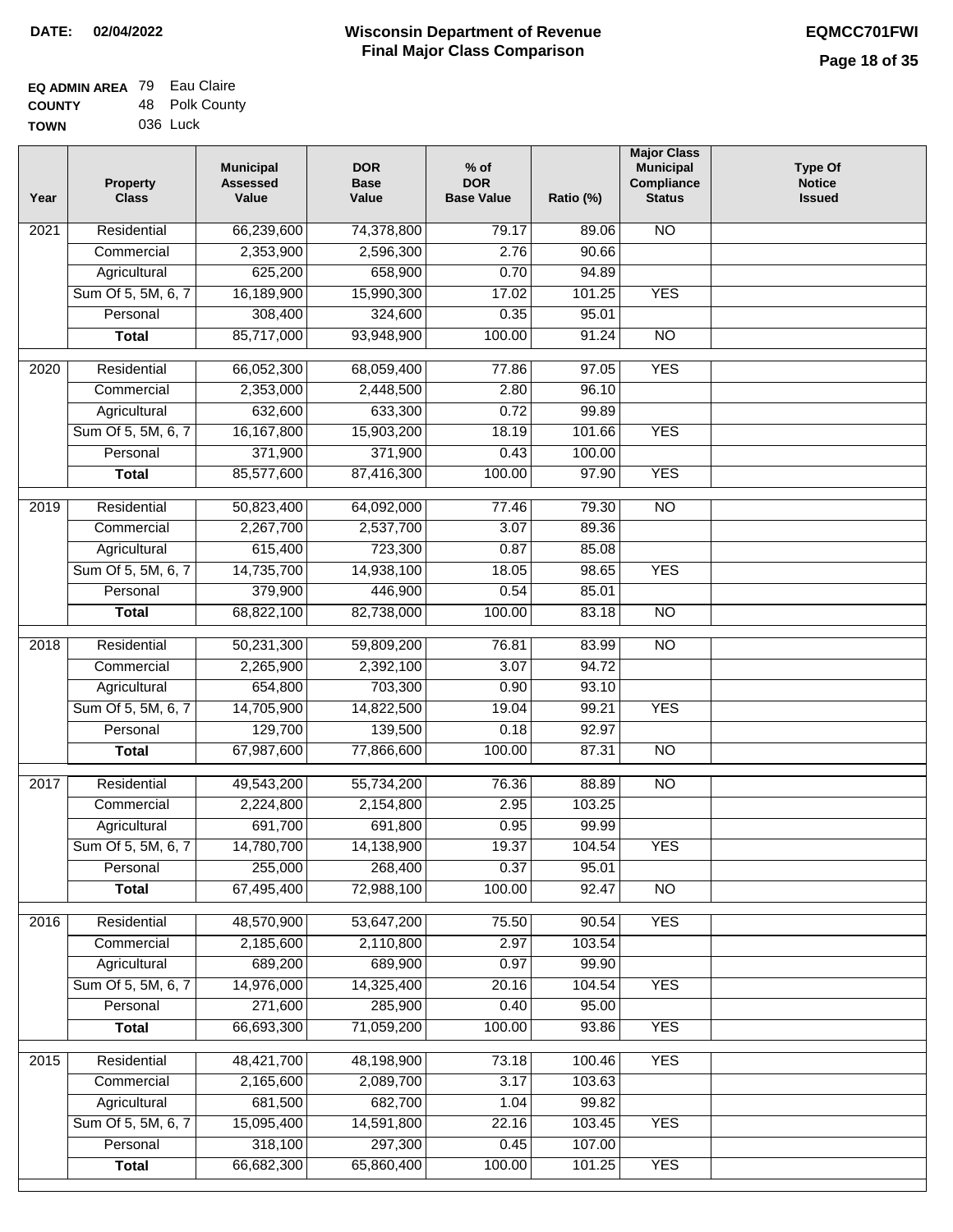| <b>EQ ADMIN AREA 79 Eau Claire</b> |                |
|------------------------------------|----------------|
| <b>COUNTY</b>                      | 48 Polk County |
| <b>TOWN</b>                        | 038 Mckinley   |

| Year              | <b>Property</b><br><b>Class</b> | <b>Municipal</b><br><b>Assessed</b><br>Value | <b>DOR</b><br><b>Base</b><br>Value | $%$ of<br><b>DOR</b><br><b>Base Value</b> | Ratio (%) | <b>Major Class</b><br><b>Municipal</b><br>Compliance<br><b>Status</b> | <b>Type Of</b><br><b>Notice</b><br><b>Issued</b> |
|-------------------|---------------------------------|----------------------------------------------|------------------------------------|-------------------------------------------|-----------|-----------------------------------------------------------------------|--------------------------------------------------|
| $\overline{202}1$ | Residential                     | 27,468,300                                   | 38,633,800                         | 71.66                                     | 71.10     | <b>NO</b>                                                             |                                                  |
|                   | Commercial                      | 88,900                                       | 106,000                            | 0.20                                      | 83.87     |                                                                       |                                                  |
|                   | Agricultural                    | 873,100                                      | 1,091,600                          | 2.02                                      | 79.98     |                                                                       |                                                  |
|                   | Sum Of 5, 5M, 6, 7              | 13,285,000                                   | 13,832,000                         | 25.65                                     | 96.05     | <b>YES</b>                                                            |                                                  |
|                   | Personal                        | 202,100                                      | 252,600                            | 0.47                                      | 80.01     |                                                                       |                                                  |
|                   | <b>Total</b>                    | 41,917,400                                   | 53,916,000                         | 100.00                                    | 77.75     | $\overline{NO}$                                                       | 1st Notice of Non-Compliance                     |
| $\overline{2020}$ | Residential                     | 27,623,300                                   | 35,615,900                         | 69.70                                     | 77.56     | <b>NO</b>                                                             |                                                  |
|                   | Commercial                      | 88,900                                       | 100,000                            | 0.20                                      | 88.90     |                                                                       |                                                  |
|                   | Agricultural                    | 1,050,600                                    | 1,050,200                          | 2.06                                      | 100.04    |                                                                       |                                                  |
|                   | Sum Of 5, 5M, 6, 7              | 13,523,100                                   | 14,090,400                         | 27.57                                     | 95.97     | <b>YES</b>                                                            |                                                  |
|                   | Personal                        | 205,700                                      | 242,000                            | 0.47                                      | 85.00     |                                                                       |                                                  |
|                   | <b>Total</b>                    | 42,491,600                                   | 51,098,500                         | 100.00                                    | 83.16     | $\overline{NO}$                                                       |                                                  |
| 2019              | Residential                     | 27,292,700                                   | 33,232,900                         | 68.73                                     | 82.13     | $\overline{10}$                                                       |                                                  |
|                   | Commercial                      | 88,900                                       | 108,100                            | 0.22                                      | 82.24     |                                                                       |                                                  |
|                   | Agricultural                    | 1,003,500                                    | 1,003,000                          | 2.07                                      | 100.05    |                                                                       |                                                  |
|                   | Sum Of 5, 5M, 6, 7              | 13,596,800                                   | 13,633,800                         | 28.20                                     | 99.73     | <b>YES</b>                                                            |                                                  |
|                   | Personal                        | 372,000                                      | 372,000                            | 0.77                                      | 100.00    |                                                                       |                                                  |
|                   | <b>Total</b>                    | 42,353,900                                   | 48,349,800                         | 100.00                                    | 87.60     | $\overline{NO}$                                                       |                                                  |
| 2018              | Residential                     | 27,662,500                                   | 31,811,100                         | 67.70                                     | 86.96     | $\overline{NO}$                                                       |                                                  |
|                   | Commercial                      | 88,900                                       | 102,000                            | 0.22                                      | 87.16     |                                                                       |                                                  |
|                   | Agricultural                    | 965,700                                      | 964,800                            | 2.05                                      | 100.09    |                                                                       |                                                  |
|                   | Sum Of 5, 5M, 6, 7              | 14,316,500                                   | 13,722,800                         | 29.21                                     | 104.33    | <b>YES</b>                                                            |                                                  |
|                   | Personal                        | 385,400                                      | 385,400                            | 0.82                                      | 100.00    |                                                                       |                                                  |
|                   | <b>Total</b>                    | 43,419,000                                   | 46,986,100                         | 100.00                                    | 92.41     | $\overline{NO}$                                                       |                                                  |
| 2017              | Residential                     | 27, 174, 700                                 | 29,794,700                         | 66.79                                     | 91.21     | <b>YES</b>                                                            |                                                  |
|                   | Commercial                      | 88,900                                       | 93,600                             | 0.21                                      | 94.98     |                                                                       |                                                  |
|                   | Agricultural                    | 941,100                                      | 940,400                            | 2.11                                      | 100.07    |                                                                       |                                                  |
|                   | Sum Of 5, 5M, 6, 7              | 14,196,300                                   | 13,354,800                         | 29.94                                     | 106.30    | <b>YES</b>                                                            |                                                  |
|                   | Personal                        | 425,900                                      | 425,900                            | 0.95                                      | 100.00    |                                                                       |                                                  |
|                   | <b>Total</b>                    | 42,826,900                                   | 44,609,400                         | 100.00                                    | 96.00     | <b>YES</b>                                                            |                                                  |
| 2016              | Residential                     | 27,047,000                                   | 28,865,700                         | 67.77                                     | 93.70     | <b>YES</b>                                                            |                                                  |
|                   | Commercial                      | 88,900                                       | 93,600                             | 0.22                                      | 94.98     |                                                                       |                                                  |
|                   | Agricultural                    | 926,000                                      | 926,800                            | 2.18                                      | 99.91     |                                                                       |                                                  |
|                   | Sum Of 5, 5M, 6, 7              | 14,232,900                                   | 12,486,800                         | 29.32                                     | 113.98    | $\overline{NO}$                                                       |                                                  |
|                   | Personal                        | 218,800                                      | 218,800                            | 0.51                                      | 100.00    |                                                                       |                                                  |
|                   | <b>Total</b>                    | 42,513,600                                   | 42,591,700                         | 100.00                                    | 99.82     | N <sub>O</sub>                                                        |                                                  |
| 2015              | Residential                     | 26,962,500                                   | 28,733,500                         | 68.14                                     | 93.84     | <b>YES</b>                                                            |                                                  |
|                   | Commercial                      | 88,900                                       | 93,600                             | 0.22                                      | 94.98     |                                                                       |                                                  |
|                   | Agricultural                    | 916,500                                      | 915,600                            | 2.17                                      | 100.10    |                                                                       |                                                  |
|                   | Sum Of 5, 5M, 6, 7              | 14, 185, 200                                 | 12,195,900                         | 28.92                                     | 116.31    | <b>NO</b>                                                             |                                                  |
|                   | Personal                        | 227,100                                      | 227,100                            | 0.54                                      | 100.00    |                                                                       |                                                  |
|                   | <b>Total</b>                    | 42,380,200                                   | 42,165,700                         | 100.00                                    | 100.51    | NO                                                                    |                                                  |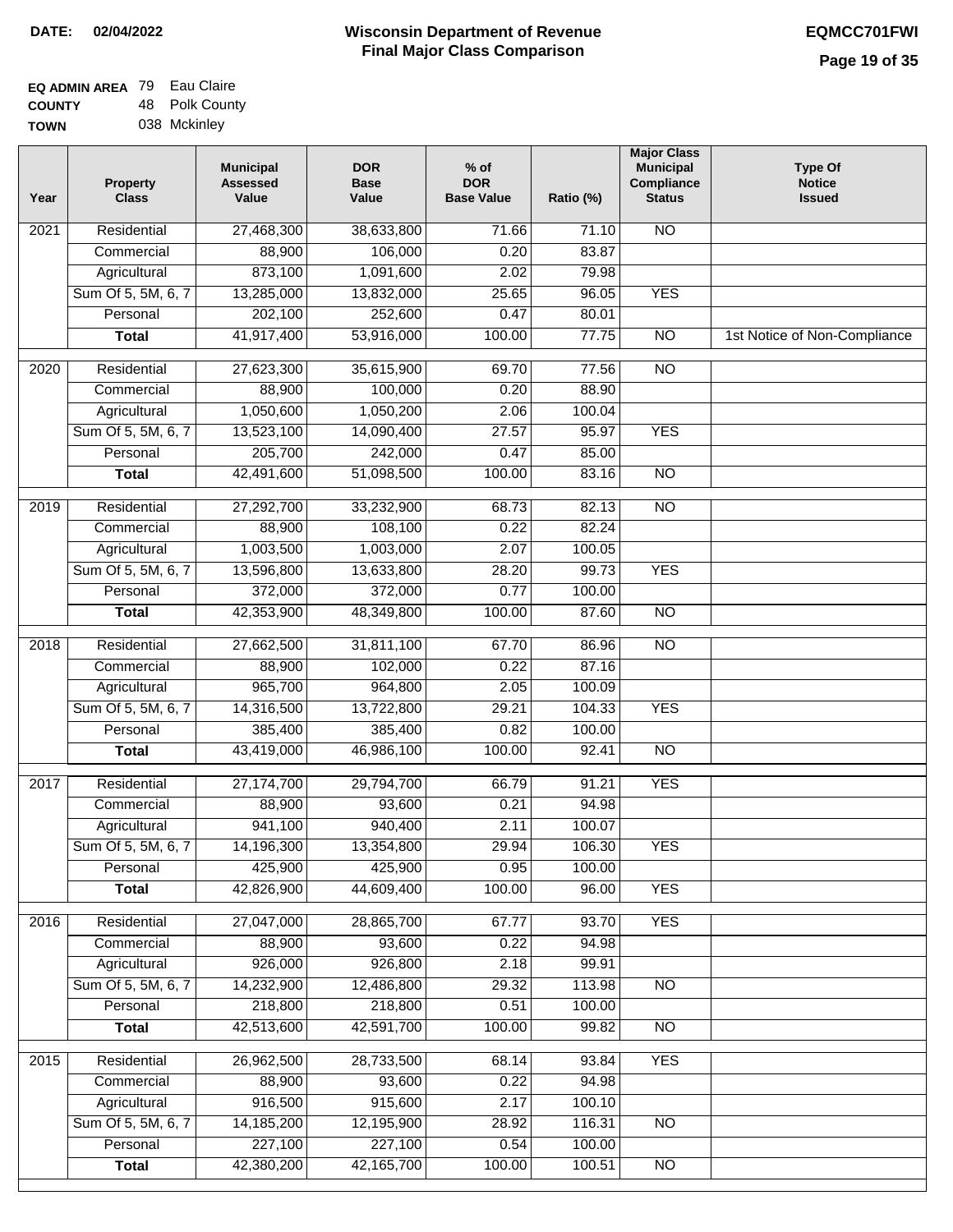| <b>EQ ADMIN AREA 79 Eau Claire</b> |                |
|------------------------------------|----------------|
| <b>COUNTY</b>                      | 48 Polk County |
| <b>TOWN</b>                        | 040 Milltown   |

| Year              | <b>Property</b><br><b>Class</b> | <b>Municipal</b><br><b>Assessed</b><br>Value | <b>DOR</b><br><b>Base</b><br>Value | $%$ of<br><b>DOR</b><br><b>Base Value</b> | Ratio (%) | <b>Major Class</b><br><b>Municipal</b><br>Compliance<br><b>Status</b> | <b>Type Of</b><br><b>Notice</b><br><b>Issued</b> |
|-------------------|---------------------------------|----------------------------------------------|------------------------------------|-------------------------------------------|-----------|-----------------------------------------------------------------------|--------------------------------------------------|
| $\overline{202}1$ | Residential                     | 228,649,300                                  | 301,855,000                        | 92.66                                     | 75.75     | <b>NO</b>                                                             |                                                  |
|                   | Commercial                      | 2,492,700                                    | 3,004,600                          | 0.92                                      | 82.96     |                                                                       |                                                  |
|                   | Agricultural                    | 1,382,800                                    | 1,646,700                          | 0.51                                      | 83.97     |                                                                       |                                                  |
|                   | Sum Of 5, 5M, 6, 7              | 17,576,500                                   | 19,227,400                         | 5.90                                      | 91.41     |                                                                       |                                                  |
|                   | Personal                        | 19,100                                       | 23,900                             | 0.01                                      | 79.92     |                                                                       |                                                  |
|                   | <b>Total</b>                    | 250,120,400                                  | 325,757,600                        | 100.00                                    | 76.78     | <b>NO</b>                                                             |                                                  |
| $\overline{2020}$ | Residential                     | 225,790,500                                  | 268,796,700                        | 92.20                                     | 84.00     | <b>NO</b>                                                             |                                                  |
|                   | Commercial                      | 2,298,800                                    | 2,605,800                          | 0.89                                      | 88.22     |                                                                       |                                                  |
|                   | Agricultural                    | 1,494,100                                    | 1,586,600                          | 0.54                                      | 94.17     |                                                                       |                                                  |
|                   | Sum Of 5, 5M, 6, 7              | 17,527,000                                   | 18,468,900                         | 6.33                                      | 94.90     |                                                                       |                                                  |
|                   | Personal                        | 72,724                                       | 87,700                             | 0.03                                      | 82.92     |                                                                       |                                                  |
|                   | <b>Total</b>                    | 247, 183, 124                                | 291,545,700                        | 100.00                                    | 84.78     | $\overline{NO}$                                                       |                                                  |
| 2019              | Residential                     | 223,408,300                                  | 255,427,200                        | 92.38                                     | 87.46     | $\overline{10}$                                                       |                                                  |
|                   | Commercial                      | 2,077,400                                    | 2,270,900                          | 0.82                                      | 91.48     |                                                                       |                                                  |
|                   | Agricultural                    | 1,427,700                                    | 1,518,000                          | 0.55                                      | 94.05     |                                                                       |                                                  |
|                   | Sum Of 5, 5M, 6, 7              | 17,194,500                                   | 17,214,500                         | 6.23                                      | 99.88     |                                                                       |                                                  |
|                   | Personal                        | 57,900                                       | 61,600                             | 0.02                                      | 93.99     |                                                                       |                                                  |
|                   | <b>Total</b>                    | 244, 165, 800                                | 276,492,200                        | 100.00                                    | 88.31     | $\overline{NO}$                                                       |                                                  |
| 2018              | Residential                     | 222,680,900                                  | 234,232,300                        | 91.90                                     | 95.07     | <b>YES</b>                                                            |                                                  |
|                   | Commercial                      | 2,077,400                                    | 2,142,400                          | 0.84                                      | 96.97     |                                                                       |                                                  |
|                   | Agricultural                    | 1,480,200                                    | 1,475,700                          | 0.58                                      | 100.30    |                                                                       |                                                  |
|                   | Sum Of 5, 5M, 6, 7              | 17,481,700                                   | 17,026,600                         | 6.68                                      | 102.67    |                                                                       |                                                  |
|                   | Personal                        | 12,700                                       | 12,700                             | 0.00                                      | 100.00    |                                                                       |                                                  |
|                   | <b>Total</b>                    | 243,732,900                                  | 254,889,700                        | 100.00                                    | 95.62     | <b>YES</b>                                                            |                                                  |
| 2017              | Residential                     | 220,810,900                                  | 217,105,100                        | 91.48                                     | 101.71    | <b>YES</b>                                                            |                                                  |
|                   | Commercial                      | 2,063,600                                    | 1,952,800                          | 0.82                                      | 105.67    |                                                                       |                                                  |
|                   | Agricultural                    | 1,446,200                                    | 1,445,800                          | 0.61                                      | 100.03    |                                                                       |                                                  |
|                   | Sum Of 5, 5M, 6, 7              | 17,813,700                                   | 16,800,200                         | 7.08                                      | 106.03    |                                                                       |                                                  |
|                   | Personal                        | 30,600                                       | 30,600                             | 0.01                                      | 100.00    |                                                                       |                                                  |
|                   | <b>Total</b>                    | 242,165,000                                  | 237,334,500                        | 100.00                                    | 102.04    | <b>YES</b>                                                            |                                                  |
| 2016              | Residential                     | 219,970,000                                  | 213,168,200                        | 91.40                                     | 103.19    | <b>YES</b>                                                            |                                                  |
|                   | Commercial                      | 2,063,600                                    | 1,952,800                          | 0.84                                      | 105.67    |                                                                       |                                                  |
|                   | Agricultural                    | 1,429,500                                    | 1,427,500                          | 0.61                                      | 100.14    |                                                                       |                                                  |
|                   | Sum Of 5, 5M, 6, 7              | 17,942,200                                   | 16,593,100                         | 7.11                                      | 108.13    |                                                                       |                                                  |
|                   | Personal                        | 89,100                                       | 89,100                             | 0.04                                      | 100.00    |                                                                       |                                                  |
|                   | <b>Total</b>                    | 241,494,400                                  | 233,230,700                        | 100.00                                    | 103.54    | <b>YES</b>                                                            |                                                  |
| 2015              | Residential                     | 217,912,300                                  | 209,259,100                        | 91.06                                     | 104.14    | <b>YES</b>                                                            |                                                  |
|                   | Commercial                      | 2,083,100                                    | 1,952,800                          | 0.85                                      | 106.67    |                                                                       |                                                  |
|                   | Agricultural                    | 1,410,000                                    | 1,412,300                          | 0.61                                      | 99.84     |                                                                       |                                                  |
|                   | Sum Of 5, 5M, 6, 7              | 18,044,300                                   | 17,092,100                         | 7.44                                      | 105.57    | <b>YES</b>                                                            |                                                  |
|                   | Personal                        | 91,000                                       | 91,000                             | 0.04                                      | 100.00    |                                                                       |                                                  |
|                   | <b>Total</b>                    | 239,540,700                                  | 229,807,300                        | 100.00                                    | 104.24    | <b>YES</b>                                                            |                                                  |
|                   |                                 |                                              |                                    |                                           |           |                                                                       |                                                  |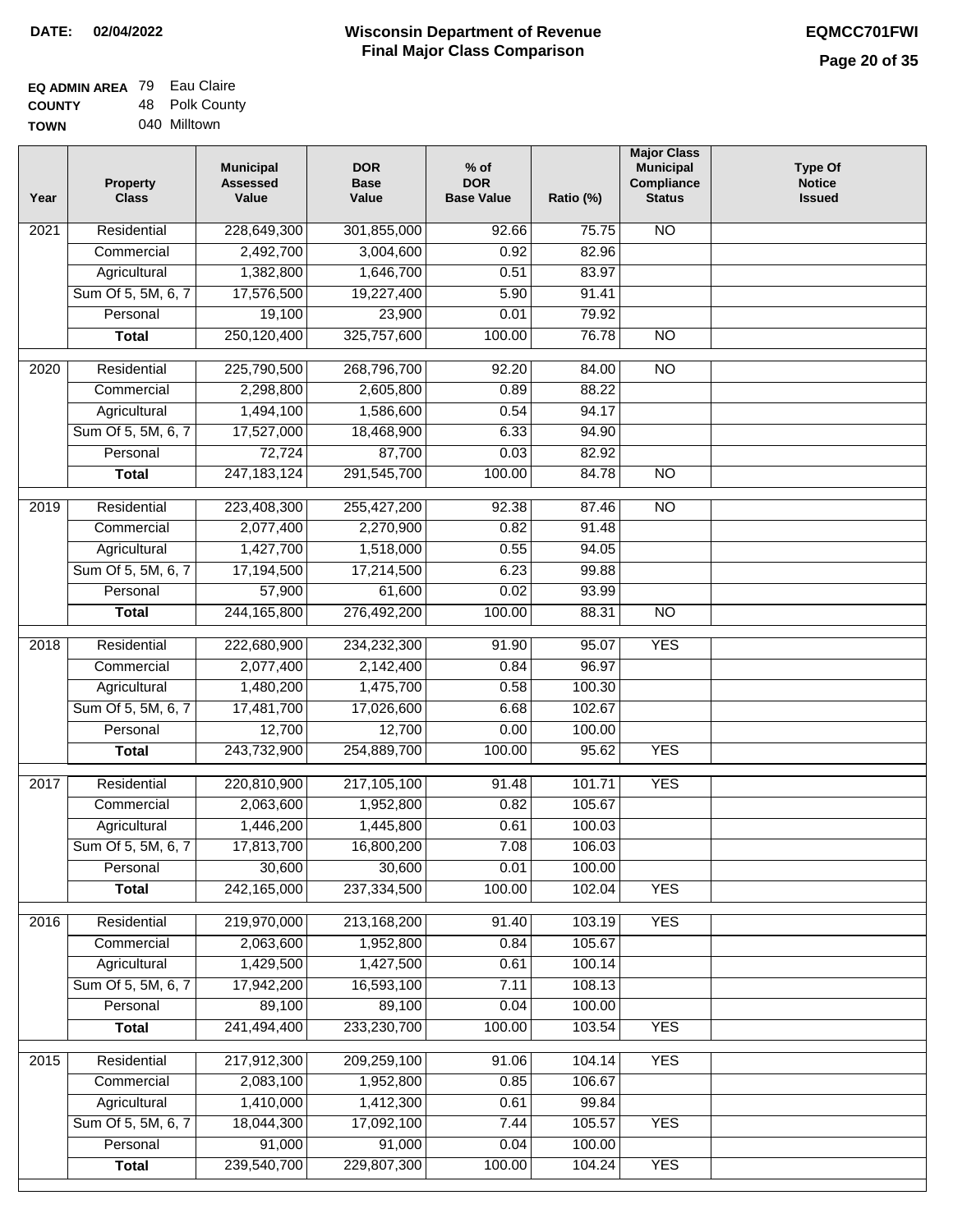| <b>EQ ADMIN AREA 79 Eau Claire</b> |                |
|------------------------------------|----------------|
| <b>COUNTY</b>                      | 48 Polk County |
| <b>TOWN</b>                        | 042 Osceola    |

| <b>NO</b><br>$\overline{202}1$<br>Residential<br>244,590,300<br>301,433,000<br>86.60<br>81.14<br>14,992,500<br>4.87<br>88.47<br>Commercial<br>16,946,600<br>Agricultural<br>1,044,050<br>1,303,000<br>0.37<br>80.13<br>Sum Of 5, 5M, 6, 7<br>23,396,700<br>27,889,900<br>8.01<br>83.89<br>510,200<br>Personal<br>408,100<br>0.15<br>79.99<br>284,431,650<br>348,082,700<br>100.00<br>81.71<br>$\overline{NO}$<br><b>Total</b><br>295,195,700<br>$\overline{NO}$<br>2020<br>Residential<br>240,562,400<br>87.15<br>81.49<br>Commercial<br>14,911,400<br>15,891,700<br>4.69<br>93.83<br>Agricultural<br>1,059,450<br>1,247,300<br>0.37<br>84.94<br>Sum Of 5, 5M, 6, 7<br>23,072,950<br>25,929,100<br>7.65<br>88.98<br>404,800<br>476,200<br>0.14<br>85.01<br>Personal<br>280,011,000<br>338,740,000<br>100.00<br>$\overline{NO}$<br><b>Total</b><br>82.66<br>2019<br>Residential<br>238,518,000<br>276,525,700<br>87.00<br>86.26<br>$\overline{10}$<br>15,101,500<br>15,610,700<br>4.91<br>96.74<br>Commercial<br>1,077,250<br>1,194,600<br>0.38<br>90.18<br>Agricultural<br>95.45<br>Sum Of 5, 5M, 6, 7<br>23,056,750<br>24, 157, 000<br>7.60<br>313,200<br>Personal<br>348,000<br>0.11<br>90.00<br>278,066,700<br>100.00<br>87.49<br>317,836,000<br>$\overline{NO}$<br><b>Total</b><br><b>YES</b><br>Residential<br>234,883,800<br>260, 107, 100<br>2018<br>86.87<br>90.30<br>Commercial<br>14,548,900<br>14,560,300<br>4.86<br>99.92<br>Agricultural<br>1,165,950<br>1,165,200<br>0.39<br>100.06<br>Sum Of 5, 5M, 6, 7<br>22,698,850<br>23,295,700<br>7.78<br>97.44<br>299,600<br>Personal<br>299,600<br>0.10<br>100.00<br>273,597,100<br>299,427,900<br>100.00<br><b>YES</b><br><b>Total</b><br>91.37<br>$\overline{2017}$<br>Residential<br>231,994,700<br>240,772,800<br>96.35<br><b>YES</b><br>86.17<br>Commercial<br>13,188,900<br>4.72<br>109.89<br>14,492,800<br>Agricultural<br>1,135,550<br>1,134,400<br>0.41<br>100.10<br>97.65<br>Sum Of 5, 5M, 6, 7<br>22,927,000<br>23,479,000<br>8.40<br>0.30<br>Personal<br>845,300<br>845,300<br>100.00<br>271,395,350<br>279,420,400<br>100.00<br>97.13<br><b>YES</b><br><b>Total</b><br>Residential<br>229,986,300<br>225,634,300<br><b>YES</b><br>2016<br>85.19<br>101.93<br>14,108,100<br>12,799,900<br>4.83<br>Commercial<br>110.22<br>1,174,650<br>Agricultural<br>1,118,000<br>105.07<br>0.42<br>Sum Of 5, 5M, 6, 7<br>23,103,000<br>24,271,800<br>9.16<br>95.18<br>1,074,600<br>Personal<br>1,023,500<br>0.39<br>104.99<br><b>YES</b><br>269,446,650<br>264,847,500<br>100.00<br>101.74<br><b>Total</b><br><b>YES</b><br>2015<br>Residential<br>228,614,400<br>222,143,200<br>85.60<br>102.91<br>13,241,500<br>11,520,400<br>Commercial<br>4.44<br>114.94<br>1,159,850<br>1,104,900<br>0.43<br>104.97<br>Agricultural<br>Sum Of 5, 5M, 6, 7<br>22,631,450<br>23,812,000<br>9.18<br>95.04<br><b>YES</b><br>984,200<br>937,300<br>Personal<br>0.36<br>105.00<br>266,631,400<br>259,517,800<br>100.00<br>102.74<br><b>YES</b><br><b>Total</b> | Year | <b>Property</b><br><b>Class</b> | <b>Municipal</b><br><b>Assessed</b><br>Value | <b>DOR</b><br><b>Base</b><br>Value | $%$ of<br><b>DOR</b><br><b>Base Value</b> | Ratio (%) | <b>Major Class</b><br><b>Municipal</b><br>Compliance<br><b>Status</b> | <b>Type Of</b><br><b>Notice</b><br><b>Issued</b> |
|-----------------------------------------------------------------------------------------------------------------------------------------------------------------------------------------------------------------------------------------------------------------------------------------------------------------------------------------------------------------------------------------------------------------------------------------------------------------------------------------------------------------------------------------------------------------------------------------------------------------------------------------------------------------------------------------------------------------------------------------------------------------------------------------------------------------------------------------------------------------------------------------------------------------------------------------------------------------------------------------------------------------------------------------------------------------------------------------------------------------------------------------------------------------------------------------------------------------------------------------------------------------------------------------------------------------------------------------------------------------------------------------------------------------------------------------------------------------------------------------------------------------------------------------------------------------------------------------------------------------------------------------------------------------------------------------------------------------------------------------------------------------------------------------------------------------------------------------------------------------------------------------------------------------------------------------------------------------------------------------------------------------------------------------------------------------------------------------------------------------------------------------------------------------------------------------------------------------------------------------------------------------------------------------------------------------------------------------------------------------------------------------------------------------------------------------------------------------------------------------------------------------------------------------------------------------------------------------------------------------------------------------------------------------------------------------------------------------------------------------------------------------------------------------------------------------------------------------------------------------------------------------------------------------------------------------------------------------------------------------------------|------|---------------------------------|----------------------------------------------|------------------------------------|-------------------------------------------|-----------|-----------------------------------------------------------------------|--------------------------------------------------|
|                                                                                                                                                                                                                                                                                                                                                                                                                                                                                                                                                                                                                                                                                                                                                                                                                                                                                                                                                                                                                                                                                                                                                                                                                                                                                                                                                                                                                                                                                                                                                                                                                                                                                                                                                                                                                                                                                                                                                                                                                                                                                                                                                                                                                                                                                                                                                                                                                                                                                                                                                                                                                                                                                                                                                                                                                                                                                                                                                                                                     |      |                                 |                                              |                                    |                                           |           |                                                                       |                                                  |
|                                                                                                                                                                                                                                                                                                                                                                                                                                                                                                                                                                                                                                                                                                                                                                                                                                                                                                                                                                                                                                                                                                                                                                                                                                                                                                                                                                                                                                                                                                                                                                                                                                                                                                                                                                                                                                                                                                                                                                                                                                                                                                                                                                                                                                                                                                                                                                                                                                                                                                                                                                                                                                                                                                                                                                                                                                                                                                                                                                                                     |      |                                 |                                              |                                    |                                           |           |                                                                       |                                                  |
|                                                                                                                                                                                                                                                                                                                                                                                                                                                                                                                                                                                                                                                                                                                                                                                                                                                                                                                                                                                                                                                                                                                                                                                                                                                                                                                                                                                                                                                                                                                                                                                                                                                                                                                                                                                                                                                                                                                                                                                                                                                                                                                                                                                                                                                                                                                                                                                                                                                                                                                                                                                                                                                                                                                                                                                                                                                                                                                                                                                                     |      |                                 |                                              |                                    |                                           |           |                                                                       |                                                  |
|                                                                                                                                                                                                                                                                                                                                                                                                                                                                                                                                                                                                                                                                                                                                                                                                                                                                                                                                                                                                                                                                                                                                                                                                                                                                                                                                                                                                                                                                                                                                                                                                                                                                                                                                                                                                                                                                                                                                                                                                                                                                                                                                                                                                                                                                                                                                                                                                                                                                                                                                                                                                                                                                                                                                                                                                                                                                                                                                                                                                     |      |                                 |                                              |                                    |                                           |           |                                                                       |                                                  |
|                                                                                                                                                                                                                                                                                                                                                                                                                                                                                                                                                                                                                                                                                                                                                                                                                                                                                                                                                                                                                                                                                                                                                                                                                                                                                                                                                                                                                                                                                                                                                                                                                                                                                                                                                                                                                                                                                                                                                                                                                                                                                                                                                                                                                                                                                                                                                                                                                                                                                                                                                                                                                                                                                                                                                                                                                                                                                                                                                                                                     |      |                                 |                                              |                                    |                                           |           |                                                                       |                                                  |
|                                                                                                                                                                                                                                                                                                                                                                                                                                                                                                                                                                                                                                                                                                                                                                                                                                                                                                                                                                                                                                                                                                                                                                                                                                                                                                                                                                                                                                                                                                                                                                                                                                                                                                                                                                                                                                                                                                                                                                                                                                                                                                                                                                                                                                                                                                                                                                                                                                                                                                                                                                                                                                                                                                                                                                                                                                                                                                                                                                                                     |      |                                 |                                              |                                    |                                           |           |                                                                       |                                                  |
|                                                                                                                                                                                                                                                                                                                                                                                                                                                                                                                                                                                                                                                                                                                                                                                                                                                                                                                                                                                                                                                                                                                                                                                                                                                                                                                                                                                                                                                                                                                                                                                                                                                                                                                                                                                                                                                                                                                                                                                                                                                                                                                                                                                                                                                                                                                                                                                                                                                                                                                                                                                                                                                                                                                                                                                                                                                                                                                                                                                                     |      |                                 |                                              |                                    |                                           |           |                                                                       |                                                  |
|                                                                                                                                                                                                                                                                                                                                                                                                                                                                                                                                                                                                                                                                                                                                                                                                                                                                                                                                                                                                                                                                                                                                                                                                                                                                                                                                                                                                                                                                                                                                                                                                                                                                                                                                                                                                                                                                                                                                                                                                                                                                                                                                                                                                                                                                                                                                                                                                                                                                                                                                                                                                                                                                                                                                                                                                                                                                                                                                                                                                     |      |                                 |                                              |                                    |                                           |           |                                                                       |                                                  |
|                                                                                                                                                                                                                                                                                                                                                                                                                                                                                                                                                                                                                                                                                                                                                                                                                                                                                                                                                                                                                                                                                                                                                                                                                                                                                                                                                                                                                                                                                                                                                                                                                                                                                                                                                                                                                                                                                                                                                                                                                                                                                                                                                                                                                                                                                                                                                                                                                                                                                                                                                                                                                                                                                                                                                                                                                                                                                                                                                                                                     |      |                                 |                                              |                                    |                                           |           |                                                                       |                                                  |
|                                                                                                                                                                                                                                                                                                                                                                                                                                                                                                                                                                                                                                                                                                                                                                                                                                                                                                                                                                                                                                                                                                                                                                                                                                                                                                                                                                                                                                                                                                                                                                                                                                                                                                                                                                                                                                                                                                                                                                                                                                                                                                                                                                                                                                                                                                                                                                                                                                                                                                                                                                                                                                                                                                                                                                                                                                                                                                                                                                                                     |      |                                 |                                              |                                    |                                           |           |                                                                       |                                                  |
|                                                                                                                                                                                                                                                                                                                                                                                                                                                                                                                                                                                                                                                                                                                                                                                                                                                                                                                                                                                                                                                                                                                                                                                                                                                                                                                                                                                                                                                                                                                                                                                                                                                                                                                                                                                                                                                                                                                                                                                                                                                                                                                                                                                                                                                                                                                                                                                                                                                                                                                                                                                                                                                                                                                                                                                                                                                                                                                                                                                                     |      |                                 |                                              |                                    |                                           |           |                                                                       |                                                  |
|                                                                                                                                                                                                                                                                                                                                                                                                                                                                                                                                                                                                                                                                                                                                                                                                                                                                                                                                                                                                                                                                                                                                                                                                                                                                                                                                                                                                                                                                                                                                                                                                                                                                                                                                                                                                                                                                                                                                                                                                                                                                                                                                                                                                                                                                                                                                                                                                                                                                                                                                                                                                                                                                                                                                                                                                                                                                                                                                                                                                     |      |                                 |                                              |                                    |                                           |           |                                                                       |                                                  |
|                                                                                                                                                                                                                                                                                                                                                                                                                                                                                                                                                                                                                                                                                                                                                                                                                                                                                                                                                                                                                                                                                                                                                                                                                                                                                                                                                                                                                                                                                                                                                                                                                                                                                                                                                                                                                                                                                                                                                                                                                                                                                                                                                                                                                                                                                                                                                                                                                                                                                                                                                                                                                                                                                                                                                                                                                                                                                                                                                                                                     |      |                                 |                                              |                                    |                                           |           |                                                                       |                                                  |
|                                                                                                                                                                                                                                                                                                                                                                                                                                                                                                                                                                                                                                                                                                                                                                                                                                                                                                                                                                                                                                                                                                                                                                                                                                                                                                                                                                                                                                                                                                                                                                                                                                                                                                                                                                                                                                                                                                                                                                                                                                                                                                                                                                                                                                                                                                                                                                                                                                                                                                                                                                                                                                                                                                                                                                                                                                                                                                                                                                                                     |      |                                 |                                              |                                    |                                           |           |                                                                       |                                                  |
|                                                                                                                                                                                                                                                                                                                                                                                                                                                                                                                                                                                                                                                                                                                                                                                                                                                                                                                                                                                                                                                                                                                                                                                                                                                                                                                                                                                                                                                                                                                                                                                                                                                                                                                                                                                                                                                                                                                                                                                                                                                                                                                                                                                                                                                                                                                                                                                                                                                                                                                                                                                                                                                                                                                                                                                                                                                                                                                                                                                                     |      |                                 |                                              |                                    |                                           |           |                                                                       |                                                  |
|                                                                                                                                                                                                                                                                                                                                                                                                                                                                                                                                                                                                                                                                                                                                                                                                                                                                                                                                                                                                                                                                                                                                                                                                                                                                                                                                                                                                                                                                                                                                                                                                                                                                                                                                                                                                                                                                                                                                                                                                                                                                                                                                                                                                                                                                                                                                                                                                                                                                                                                                                                                                                                                                                                                                                                                                                                                                                                                                                                                                     |      |                                 |                                              |                                    |                                           |           |                                                                       |                                                  |
|                                                                                                                                                                                                                                                                                                                                                                                                                                                                                                                                                                                                                                                                                                                                                                                                                                                                                                                                                                                                                                                                                                                                                                                                                                                                                                                                                                                                                                                                                                                                                                                                                                                                                                                                                                                                                                                                                                                                                                                                                                                                                                                                                                                                                                                                                                                                                                                                                                                                                                                                                                                                                                                                                                                                                                                                                                                                                                                                                                                                     |      |                                 |                                              |                                    |                                           |           |                                                                       |                                                  |
|                                                                                                                                                                                                                                                                                                                                                                                                                                                                                                                                                                                                                                                                                                                                                                                                                                                                                                                                                                                                                                                                                                                                                                                                                                                                                                                                                                                                                                                                                                                                                                                                                                                                                                                                                                                                                                                                                                                                                                                                                                                                                                                                                                                                                                                                                                                                                                                                                                                                                                                                                                                                                                                                                                                                                                                                                                                                                                                                                                                                     |      |                                 |                                              |                                    |                                           |           |                                                                       |                                                  |
|                                                                                                                                                                                                                                                                                                                                                                                                                                                                                                                                                                                                                                                                                                                                                                                                                                                                                                                                                                                                                                                                                                                                                                                                                                                                                                                                                                                                                                                                                                                                                                                                                                                                                                                                                                                                                                                                                                                                                                                                                                                                                                                                                                                                                                                                                                                                                                                                                                                                                                                                                                                                                                                                                                                                                                                                                                                                                                                                                                                                     |      |                                 |                                              |                                    |                                           |           |                                                                       |                                                  |
|                                                                                                                                                                                                                                                                                                                                                                                                                                                                                                                                                                                                                                                                                                                                                                                                                                                                                                                                                                                                                                                                                                                                                                                                                                                                                                                                                                                                                                                                                                                                                                                                                                                                                                                                                                                                                                                                                                                                                                                                                                                                                                                                                                                                                                                                                                                                                                                                                                                                                                                                                                                                                                                                                                                                                                                                                                                                                                                                                                                                     |      |                                 |                                              |                                    |                                           |           |                                                                       |                                                  |
|                                                                                                                                                                                                                                                                                                                                                                                                                                                                                                                                                                                                                                                                                                                                                                                                                                                                                                                                                                                                                                                                                                                                                                                                                                                                                                                                                                                                                                                                                                                                                                                                                                                                                                                                                                                                                                                                                                                                                                                                                                                                                                                                                                                                                                                                                                                                                                                                                                                                                                                                                                                                                                                                                                                                                                                                                                                                                                                                                                                                     |      |                                 |                                              |                                    |                                           |           |                                                                       |                                                  |
|                                                                                                                                                                                                                                                                                                                                                                                                                                                                                                                                                                                                                                                                                                                                                                                                                                                                                                                                                                                                                                                                                                                                                                                                                                                                                                                                                                                                                                                                                                                                                                                                                                                                                                                                                                                                                                                                                                                                                                                                                                                                                                                                                                                                                                                                                                                                                                                                                                                                                                                                                                                                                                                                                                                                                                                                                                                                                                                                                                                                     |      |                                 |                                              |                                    |                                           |           |                                                                       |                                                  |
|                                                                                                                                                                                                                                                                                                                                                                                                                                                                                                                                                                                                                                                                                                                                                                                                                                                                                                                                                                                                                                                                                                                                                                                                                                                                                                                                                                                                                                                                                                                                                                                                                                                                                                                                                                                                                                                                                                                                                                                                                                                                                                                                                                                                                                                                                                                                                                                                                                                                                                                                                                                                                                                                                                                                                                                                                                                                                                                                                                                                     |      |                                 |                                              |                                    |                                           |           |                                                                       |                                                  |
|                                                                                                                                                                                                                                                                                                                                                                                                                                                                                                                                                                                                                                                                                                                                                                                                                                                                                                                                                                                                                                                                                                                                                                                                                                                                                                                                                                                                                                                                                                                                                                                                                                                                                                                                                                                                                                                                                                                                                                                                                                                                                                                                                                                                                                                                                                                                                                                                                                                                                                                                                                                                                                                                                                                                                                                                                                                                                                                                                                                                     |      |                                 |                                              |                                    |                                           |           |                                                                       |                                                  |
|                                                                                                                                                                                                                                                                                                                                                                                                                                                                                                                                                                                                                                                                                                                                                                                                                                                                                                                                                                                                                                                                                                                                                                                                                                                                                                                                                                                                                                                                                                                                                                                                                                                                                                                                                                                                                                                                                                                                                                                                                                                                                                                                                                                                                                                                                                                                                                                                                                                                                                                                                                                                                                                                                                                                                                                                                                                                                                                                                                                                     |      |                                 |                                              |                                    |                                           |           |                                                                       |                                                  |
|                                                                                                                                                                                                                                                                                                                                                                                                                                                                                                                                                                                                                                                                                                                                                                                                                                                                                                                                                                                                                                                                                                                                                                                                                                                                                                                                                                                                                                                                                                                                                                                                                                                                                                                                                                                                                                                                                                                                                                                                                                                                                                                                                                                                                                                                                                                                                                                                                                                                                                                                                                                                                                                                                                                                                                                                                                                                                                                                                                                                     |      |                                 |                                              |                                    |                                           |           |                                                                       |                                                  |
|                                                                                                                                                                                                                                                                                                                                                                                                                                                                                                                                                                                                                                                                                                                                                                                                                                                                                                                                                                                                                                                                                                                                                                                                                                                                                                                                                                                                                                                                                                                                                                                                                                                                                                                                                                                                                                                                                                                                                                                                                                                                                                                                                                                                                                                                                                                                                                                                                                                                                                                                                                                                                                                                                                                                                                                                                                                                                                                                                                                                     |      |                                 |                                              |                                    |                                           |           |                                                                       |                                                  |
|                                                                                                                                                                                                                                                                                                                                                                                                                                                                                                                                                                                                                                                                                                                                                                                                                                                                                                                                                                                                                                                                                                                                                                                                                                                                                                                                                                                                                                                                                                                                                                                                                                                                                                                                                                                                                                                                                                                                                                                                                                                                                                                                                                                                                                                                                                                                                                                                                                                                                                                                                                                                                                                                                                                                                                                                                                                                                                                                                                                                     |      |                                 |                                              |                                    |                                           |           |                                                                       |                                                  |
|                                                                                                                                                                                                                                                                                                                                                                                                                                                                                                                                                                                                                                                                                                                                                                                                                                                                                                                                                                                                                                                                                                                                                                                                                                                                                                                                                                                                                                                                                                                                                                                                                                                                                                                                                                                                                                                                                                                                                                                                                                                                                                                                                                                                                                                                                                                                                                                                                                                                                                                                                                                                                                                                                                                                                                                                                                                                                                                                                                                                     |      |                                 |                                              |                                    |                                           |           |                                                                       |                                                  |
|                                                                                                                                                                                                                                                                                                                                                                                                                                                                                                                                                                                                                                                                                                                                                                                                                                                                                                                                                                                                                                                                                                                                                                                                                                                                                                                                                                                                                                                                                                                                                                                                                                                                                                                                                                                                                                                                                                                                                                                                                                                                                                                                                                                                                                                                                                                                                                                                                                                                                                                                                                                                                                                                                                                                                                                                                                                                                                                                                                                                     |      |                                 |                                              |                                    |                                           |           |                                                                       |                                                  |
|                                                                                                                                                                                                                                                                                                                                                                                                                                                                                                                                                                                                                                                                                                                                                                                                                                                                                                                                                                                                                                                                                                                                                                                                                                                                                                                                                                                                                                                                                                                                                                                                                                                                                                                                                                                                                                                                                                                                                                                                                                                                                                                                                                                                                                                                                                                                                                                                                                                                                                                                                                                                                                                                                                                                                                                                                                                                                                                                                                                                     |      |                                 |                                              |                                    |                                           |           |                                                                       |                                                  |
|                                                                                                                                                                                                                                                                                                                                                                                                                                                                                                                                                                                                                                                                                                                                                                                                                                                                                                                                                                                                                                                                                                                                                                                                                                                                                                                                                                                                                                                                                                                                                                                                                                                                                                                                                                                                                                                                                                                                                                                                                                                                                                                                                                                                                                                                                                                                                                                                                                                                                                                                                                                                                                                                                                                                                                                                                                                                                                                                                                                                     |      |                                 |                                              |                                    |                                           |           |                                                                       |                                                  |
|                                                                                                                                                                                                                                                                                                                                                                                                                                                                                                                                                                                                                                                                                                                                                                                                                                                                                                                                                                                                                                                                                                                                                                                                                                                                                                                                                                                                                                                                                                                                                                                                                                                                                                                                                                                                                                                                                                                                                                                                                                                                                                                                                                                                                                                                                                                                                                                                                                                                                                                                                                                                                                                                                                                                                                                                                                                                                                                                                                                                     |      |                                 |                                              |                                    |                                           |           |                                                                       |                                                  |
|                                                                                                                                                                                                                                                                                                                                                                                                                                                                                                                                                                                                                                                                                                                                                                                                                                                                                                                                                                                                                                                                                                                                                                                                                                                                                                                                                                                                                                                                                                                                                                                                                                                                                                                                                                                                                                                                                                                                                                                                                                                                                                                                                                                                                                                                                                                                                                                                                                                                                                                                                                                                                                                                                                                                                                                                                                                                                                                                                                                                     |      |                                 |                                              |                                    |                                           |           |                                                                       |                                                  |
|                                                                                                                                                                                                                                                                                                                                                                                                                                                                                                                                                                                                                                                                                                                                                                                                                                                                                                                                                                                                                                                                                                                                                                                                                                                                                                                                                                                                                                                                                                                                                                                                                                                                                                                                                                                                                                                                                                                                                                                                                                                                                                                                                                                                                                                                                                                                                                                                                                                                                                                                                                                                                                                                                                                                                                                                                                                                                                                                                                                                     |      |                                 |                                              |                                    |                                           |           |                                                                       |                                                  |
|                                                                                                                                                                                                                                                                                                                                                                                                                                                                                                                                                                                                                                                                                                                                                                                                                                                                                                                                                                                                                                                                                                                                                                                                                                                                                                                                                                                                                                                                                                                                                                                                                                                                                                                                                                                                                                                                                                                                                                                                                                                                                                                                                                                                                                                                                                                                                                                                                                                                                                                                                                                                                                                                                                                                                                                                                                                                                                                                                                                                     |      |                                 |                                              |                                    |                                           |           |                                                                       |                                                  |
|                                                                                                                                                                                                                                                                                                                                                                                                                                                                                                                                                                                                                                                                                                                                                                                                                                                                                                                                                                                                                                                                                                                                                                                                                                                                                                                                                                                                                                                                                                                                                                                                                                                                                                                                                                                                                                                                                                                                                                                                                                                                                                                                                                                                                                                                                                                                                                                                                                                                                                                                                                                                                                                                                                                                                                                                                                                                                                                                                                                                     |      |                                 |                                              |                                    |                                           |           |                                                                       |                                                  |
|                                                                                                                                                                                                                                                                                                                                                                                                                                                                                                                                                                                                                                                                                                                                                                                                                                                                                                                                                                                                                                                                                                                                                                                                                                                                                                                                                                                                                                                                                                                                                                                                                                                                                                                                                                                                                                                                                                                                                                                                                                                                                                                                                                                                                                                                                                                                                                                                                                                                                                                                                                                                                                                                                                                                                                                                                                                                                                                                                                                                     |      |                                 |                                              |                                    |                                           |           |                                                                       |                                                  |
|                                                                                                                                                                                                                                                                                                                                                                                                                                                                                                                                                                                                                                                                                                                                                                                                                                                                                                                                                                                                                                                                                                                                                                                                                                                                                                                                                                                                                                                                                                                                                                                                                                                                                                                                                                                                                                                                                                                                                                                                                                                                                                                                                                                                                                                                                                                                                                                                                                                                                                                                                                                                                                                                                                                                                                                                                                                                                                                                                                                                     |      |                                 |                                              |                                    |                                           |           |                                                                       |                                                  |
|                                                                                                                                                                                                                                                                                                                                                                                                                                                                                                                                                                                                                                                                                                                                                                                                                                                                                                                                                                                                                                                                                                                                                                                                                                                                                                                                                                                                                                                                                                                                                                                                                                                                                                                                                                                                                                                                                                                                                                                                                                                                                                                                                                                                                                                                                                                                                                                                                                                                                                                                                                                                                                                                                                                                                                                                                                                                                                                                                                                                     |      |                                 |                                              |                                    |                                           |           |                                                                       |                                                  |
|                                                                                                                                                                                                                                                                                                                                                                                                                                                                                                                                                                                                                                                                                                                                                                                                                                                                                                                                                                                                                                                                                                                                                                                                                                                                                                                                                                                                                                                                                                                                                                                                                                                                                                                                                                                                                                                                                                                                                                                                                                                                                                                                                                                                                                                                                                                                                                                                                                                                                                                                                                                                                                                                                                                                                                                                                                                                                                                                                                                                     |      |                                 |                                              |                                    |                                           |           |                                                                       |                                                  |
|                                                                                                                                                                                                                                                                                                                                                                                                                                                                                                                                                                                                                                                                                                                                                                                                                                                                                                                                                                                                                                                                                                                                                                                                                                                                                                                                                                                                                                                                                                                                                                                                                                                                                                                                                                                                                                                                                                                                                                                                                                                                                                                                                                                                                                                                                                                                                                                                                                                                                                                                                                                                                                                                                                                                                                                                                                                                                                                                                                                                     |      |                                 |                                              |                                    |                                           |           |                                                                       |                                                  |
|                                                                                                                                                                                                                                                                                                                                                                                                                                                                                                                                                                                                                                                                                                                                                                                                                                                                                                                                                                                                                                                                                                                                                                                                                                                                                                                                                                                                                                                                                                                                                                                                                                                                                                                                                                                                                                                                                                                                                                                                                                                                                                                                                                                                                                                                                                                                                                                                                                                                                                                                                                                                                                                                                                                                                                                                                                                                                                                                                                                                     |      |                                 |                                              |                                    |                                           |           |                                                                       |                                                  |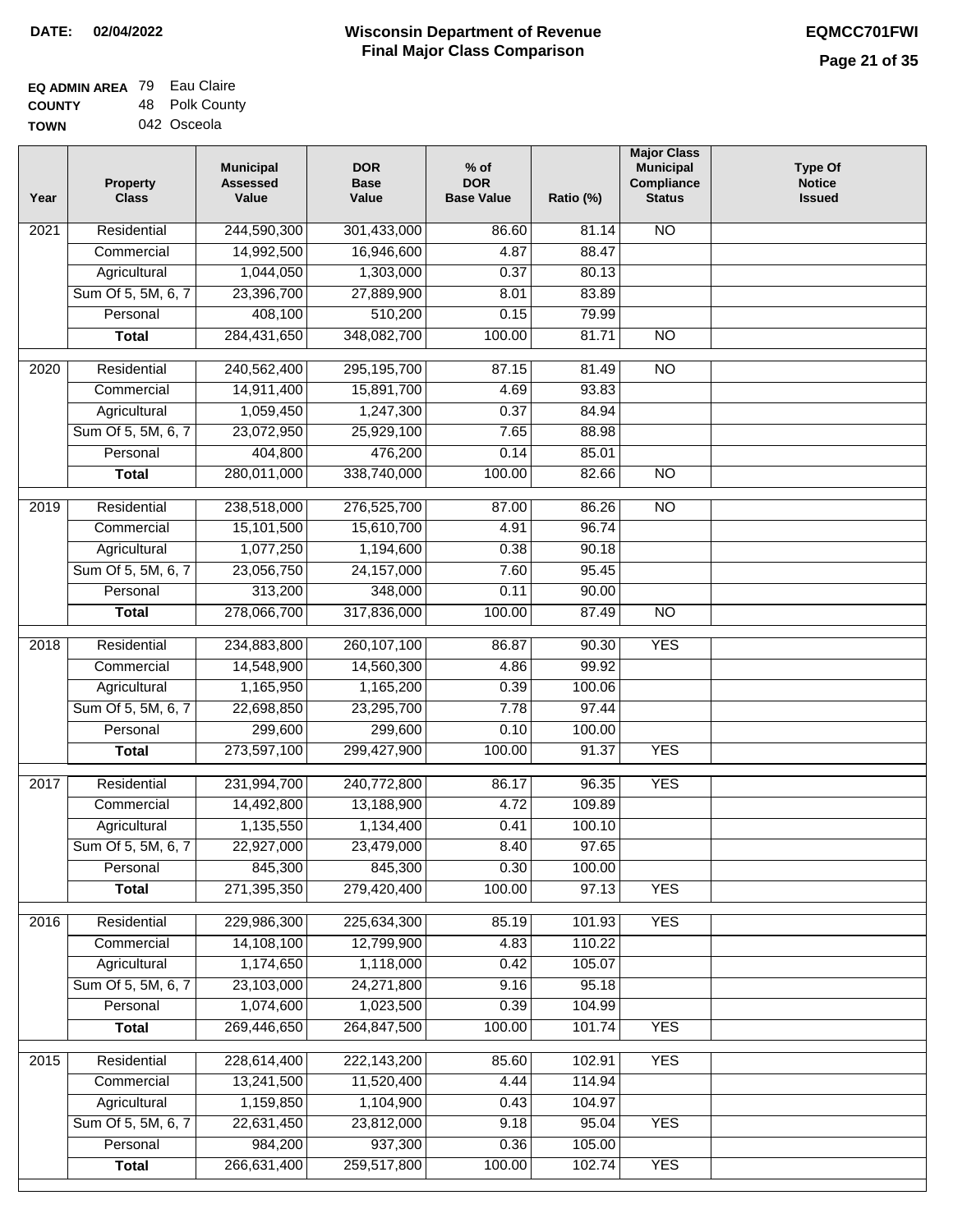# **Wisconsin Department of Revenue DATE: 02/04/2022 EQMCC701FWI Final Major Class Comparison**

| <b>EQ ADMIN AREA 79 Eau Claire</b> |                       |
|------------------------------------|-----------------------|
| <b>COUNTY</b>                      | 48 Polk County        |
| <b>TOWN</b>                        | 044 Saint Croix Falls |

| Residential<br>121,135,000<br>$\overline{NO}$<br>173,282,500<br>80.79<br>2021<br>69.91<br>$\overline{NO}$<br>20,484,500<br>24,532,000<br>11.44<br>83.50<br>Commercial<br>Agricultural<br>1,267,900<br>1,583,200<br>0.74<br>80.08<br>Sum Of 5, 5M, 6, 7<br>13,063,100<br>14,571,000<br>6.79<br>89.65<br>412,800<br>516,000<br>Personal<br>0.24<br>80.00<br>156,363,300<br>214,484,700<br>100.00<br>72.90<br>$\overline{NO}$<br><b>Total</b><br>1st Notice of Non-Compliance<br>$\overline{2020}$<br>Residential<br>119,449,400<br>151,500,900<br>79.61<br>78.84<br>$\overline{NO}$<br>20,308,300<br>$\overline{NO}$<br>Commercial<br>22,935,600<br>12.05<br>88.54<br>1,216,100<br>1,520,900<br>0.80<br>79.96<br>Agricultural<br>Sum Of 5, 5M, 6, 7<br>13,116,800<br>13,815,100<br>7.26<br>94.95<br>430,100<br>537,600<br>0.28<br>80.00<br>Personal<br>154,520,700<br>190,310,100<br>100.00<br>81.19<br>$\overline{NO}$<br><b>Total</b><br>117,265,600<br>2019<br>Residential<br>138,944,700<br>78.46<br>84.40<br>$\overline{NO}$<br><b>YES</b><br>20,253,800<br>22,201,500<br>12.54<br>91.23<br>Commercial<br>1,315,200<br>1,459,400<br>90.12<br>0.82<br>Agricultural<br>Sum Of 5, 5M, 6, 7<br>13,566,200<br>13,857,000<br>7.83<br>97.90<br>556,600<br>618,400<br>Personal<br>0.35<br>90.01<br>152,957,400<br>177,081,000<br>100.00<br>86.38<br>$\overline{NO}$<br><b>Total</b><br>Residential<br>116,316,200<br>136,529,700<br>78.68<br>$\overline{NO}$<br>2018<br>85.19<br>19,895,500<br><b>YES</b><br>Commercial<br>21,168,300<br>12.20<br>93.99<br>1,307,500<br>1,418,900<br>92.15<br>Agricultural<br>0.82<br>Sum Of 5, 5M, 6, 7<br>13,474,800<br>13,682,100<br>7.88<br>98.48<br>Personal<br>676,400<br>735,200<br>0.42<br>92.00<br>151,670,400<br>173,534,200<br>100.00<br>87.40<br>$\overline{NO}$<br><b>Total</b><br>Residential<br>115,666,900<br><b>YES</b><br>2017<br>126,959,600<br>77.92<br>91.11<br>19,907,900<br><b>YES</b><br>Commercial<br>19,261,600<br>11.82<br>103.36<br>1,316,500<br>1,387,300<br>0.85<br>94.90<br>Agricultural<br>14,512,300<br>13,922,200<br>Sum Of 5, 5M, 6, 7<br>8.54<br>104.24<br>1,344,700<br>0.87<br>Personal<br>1,415,500<br>95.00<br>152,748,300<br>162,946,200<br>100.00<br>93.74<br><b>YES</b><br><b>Total</b><br>115,067,200<br><b>YES</b><br>Residential<br>114,716,100<br>76.00<br>2016<br>100.31<br>20,123,100<br>19,252,600<br>12.75<br>104.52<br><b>YES</b><br>Commercial<br>1,367,600<br>1,367,000<br>0.91<br>100.04<br>Agricultural<br>Sum Of 5, 5M, 6, 7<br>14,997,100<br>14,059,300<br>106.67<br>9.31<br>1,548,300<br>Personal<br>1,548,300<br>1.03<br>100.00<br>153,103,300<br>150,943,300<br>100.00<br>101.43<br><b>YES</b><br><b>Total</b><br><b>YES</b><br>Residential<br>105,183,300<br>114,126,300<br>77.21<br>92.16<br>2015<br>19,326,700<br>17,745,400<br>12.01<br>108.91<br><b>YES</b><br>Commercial<br>1,351,200<br>1,350,500<br>0.91<br>100.05<br>Agricultural<br>Sum Of 5, 5M, 6, 7<br>14,593,100<br>13,401,400<br>9.07<br>108.89<br><b>YES</b><br>1,181,300<br>1,181,300<br>100.00<br>Personal<br>0.80<br>141,635,600<br>147,804,900<br>100.00<br>95.83<br><b>YES</b><br><b>Total</b> | Year | <b>Property</b><br><b>Class</b> | <b>Municipal</b><br><b>Assessed</b><br>Value | <b>DOR</b><br><b>Base</b><br>Value | $%$ of<br><b>DOR</b><br><b>Base Value</b> | Ratio (%) | <b>Major Class</b><br><b>Municipal</b><br>Compliance<br><b>Status</b> | <b>Type Of</b><br><b>Notice</b><br><b>Issued</b> |
|------------------------------------------------------------------------------------------------------------------------------------------------------------------------------------------------------------------------------------------------------------------------------------------------------------------------------------------------------------------------------------------------------------------------------------------------------------------------------------------------------------------------------------------------------------------------------------------------------------------------------------------------------------------------------------------------------------------------------------------------------------------------------------------------------------------------------------------------------------------------------------------------------------------------------------------------------------------------------------------------------------------------------------------------------------------------------------------------------------------------------------------------------------------------------------------------------------------------------------------------------------------------------------------------------------------------------------------------------------------------------------------------------------------------------------------------------------------------------------------------------------------------------------------------------------------------------------------------------------------------------------------------------------------------------------------------------------------------------------------------------------------------------------------------------------------------------------------------------------------------------------------------------------------------------------------------------------------------------------------------------------------------------------------------------------------------------------------------------------------------------------------------------------------------------------------------------------------------------------------------------------------------------------------------------------------------------------------------------------------------------------------------------------------------------------------------------------------------------------------------------------------------------------------------------------------------------------------------------------------------------------------------------------------------------------------------------------------------------------------------------------------------------------------------------------------------------------------------------------------------------------------------------------------------------------------------------------------------------------------------------------------------------------------------------------------------------------------------------------------------------------------------------------|------|---------------------------------|----------------------------------------------|------------------------------------|-------------------------------------------|-----------|-----------------------------------------------------------------------|--------------------------------------------------|
|                                                                                                                                                                                                                                                                                                                                                                                                                                                                                                                                                                                                                                                                                                                                                                                                                                                                                                                                                                                                                                                                                                                                                                                                                                                                                                                                                                                                                                                                                                                                                                                                                                                                                                                                                                                                                                                                                                                                                                                                                                                                                                                                                                                                                                                                                                                                                                                                                                                                                                                                                                                                                                                                                                                                                                                                                                                                                                                                                                                                                                                                                                                                                            |      |                                 |                                              |                                    |                                           |           |                                                                       |                                                  |
|                                                                                                                                                                                                                                                                                                                                                                                                                                                                                                                                                                                                                                                                                                                                                                                                                                                                                                                                                                                                                                                                                                                                                                                                                                                                                                                                                                                                                                                                                                                                                                                                                                                                                                                                                                                                                                                                                                                                                                                                                                                                                                                                                                                                                                                                                                                                                                                                                                                                                                                                                                                                                                                                                                                                                                                                                                                                                                                                                                                                                                                                                                                                                            |      |                                 |                                              |                                    |                                           |           |                                                                       |                                                  |
|                                                                                                                                                                                                                                                                                                                                                                                                                                                                                                                                                                                                                                                                                                                                                                                                                                                                                                                                                                                                                                                                                                                                                                                                                                                                                                                                                                                                                                                                                                                                                                                                                                                                                                                                                                                                                                                                                                                                                                                                                                                                                                                                                                                                                                                                                                                                                                                                                                                                                                                                                                                                                                                                                                                                                                                                                                                                                                                                                                                                                                                                                                                                                            |      |                                 |                                              |                                    |                                           |           |                                                                       |                                                  |
|                                                                                                                                                                                                                                                                                                                                                                                                                                                                                                                                                                                                                                                                                                                                                                                                                                                                                                                                                                                                                                                                                                                                                                                                                                                                                                                                                                                                                                                                                                                                                                                                                                                                                                                                                                                                                                                                                                                                                                                                                                                                                                                                                                                                                                                                                                                                                                                                                                                                                                                                                                                                                                                                                                                                                                                                                                                                                                                                                                                                                                                                                                                                                            |      |                                 |                                              |                                    |                                           |           |                                                                       |                                                  |
|                                                                                                                                                                                                                                                                                                                                                                                                                                                                                                                                                                                                                                                                                                                                                                                                                                                                                                                                                                                                                                                                                                                                                                                                                                                                                                                                                                                                                                                                                                                                                                                                                                                                                                                                                                                                                                                                                                                                                                                                                                                                                                                                                                                                                                                                                                                                                                                                                                                                                                                                                                                                                                                                                                                                                                                                                                                                                                                                                                                                                                                                                                                                                            |      |                                 |                                              |                                    |                                           |           |                                                                       |                                                  |
|                                                                                                                                                                                                                                                                                                                                                                                                                                                                                                                                                                                                                                                                                                                                                                                                                                                                                                                                                                                                                                                                                                                                                                                                                                                                                                                                                                                                                                                                                                                                                                                                                                                                                                                                                                                                                                                                                                                                                                                                                                                                                                                                                                                                                                                                                                                                                                                                                                                                                                                                                                                                                                                                                                                                                                                                                                                                                                                                                                                                                                                                                                                                                            |      |                                 |                                              |                                    |                                           |           |                                                                       |                                                  |
|                                                                                                                                                                                                                                                                                                                                                                                                                                                                                                                                                                                                                                                                                                                                                                                                                                                                                                                                                                                                                                                                                                                                                                                                                                                                                                                                                                                                                                                                                                                                                                                                                                                                                                                                                                                                                                                                                                                                                                                                                                                                                                                                                                                                                                                                                                                                                                                                                                                                                                                                                                                                                                                                                                                                                                                                                                                                                                                                                                                                                                                                                                                                                            |      |                                 |                                              |                                    |                                           |           |                                                                       |                                                  |
|                                                                                                                                                                                                                                                                                                                                                                                                                                                                                                                                                                                                                                                                                                                                                                                                                                                                                                                                                                                                                                                                                                                                                                                                                                                                                                                                                                                                                                                                                                                                                                                                                                                                                                                                                                                                                                                                                                                                                                                                                                                                                                                                                                                                                                                                                                                                                                                                                                                                                                                                                                                                                                                                                                                                                                                                                                                                                                                                                                                                                                                                                                                                                            |      |                                 |                                              |                                    |                                           |           |                                                                       |                                                  |
|                                                                                                                                                                                                                                                                                                                                                                                                                                                                                                                                                                                                                                                                                                                                                                                                                                                                                                                                                                                                                                                                                                                                                                                                                                                                                                                                                                                                                                                                                                                                                                                                                                                                                                                                                                                                                                                                                                                                                                                                                                                                                                                                                                                                                                                                                                                                                                                                                                                                                                                                                                                                                                                                                                                                                                                                                                                                                                                                                                                                                                                                                                                                                            |      |                                 |                                              |                                    |                                           |           |                                                                       |                                                  |
|                                                                                                                                                                                                                                                                                                                                                                                                                                                                                                                                                                                                                                                                                                                                                                                                                                                                                                                                                                                                                                                                                                                                                                                                                                                                                                                                                                                                                                                                                                                                                                                                                                                                                                                                                                                                                                                                                                                                                                                                                                                                                                                                                                                                                                                                                                                                                                                                                                                                                                                                                                                                                                                                                                                                                                                                                                                                                                                                                                                                                                                                                                                                                            |      |                                 |                                              |                                    |                                           |           |                                                                       |                                                  |
|                                                                                                                                                                                                                                                                                                                                                                                                                                                                                                                                                                                                                                                                                                                                                                                                                                                                                                                                                                                                                                                                                                                                                                                                                                                                                                                                                                                                                                                                                                                                                                                                                                                                                                                                                                                                                                                                                                                                                                                                                                                                                                                                                                                                                                                                                                                                                                                                                                                                                                                                                                                                                                                                                                                                                                                                                                                                                                                                                                                                                                                                                                                                                            |      |                                 |                                              |                                    |                                           |           |                                                                       |                                                  |
|                                                                                                                                                                                                                                                                                                                                                                                                                                                                                                                                                                                                                                                                                                                                                                                                                                                                                                                                                                                                                                                                                                                                                                                                                                                                                                                                                                                                                                                                                                                                                                                                                                                                                                                                                                                                                                                                                                                                                                                                                                                                                                                                                                                                                                                                                                                                                                                                                                                                                                                                                                                                                                                                                                                                                                                                                                                                                                                                                                                                                                                                                                                                                            |      |                                 |                                              |                                    |                                           |           |                                                                       |                                                  |
|                                                                                                                                                                                                                                                                                                                                                                                                                                                                                                                                                                                                                                                                                                                                                                                                                                                                                                                                                                                                                                                                                                                                                                                                                                                                                                                                                                                                                                                                                                                                                                                                                                                                                                                                                                                                                                                                                                                                                                                                                                                                                                                                                                                                                                                                                                                                                                                                                                                                                                                                                                                                                                                                                                                                                                                                                                                                                                                                                                                                                                                                                                                                                            |      |                                 |                                              |                                    |                                           |           |                                                                       |                                                  |
|                                                                                                                                                                                                                                                                                                                                                                                                                                                                                                                                                                                                                                                                                                                                                                                                                                                                                                                                                                                                                                                                                                                                                                                                                                                                                                                                                                                                                                                                                                                                                                                                                                                                                                                                                                                                                                                                                                                                                                                                                                                                                                                                                                                                                                                                                                                                                                                                                                                                                                                                                                                                                                                                                                                                                                                                                                                                                                                                                                                                                                                                                                                                                            |      |                                 |                                              |                                    |                                           |           |                                                                       |                                                  |
|                                                                                                                                                                                                                                                                                                                                                                                                                                                                                                                                                                                                                                                                                                                                                                                                                                                                                                                                                                                                                                                                                                                                                                                                                                                                                                                                                                                                                                                                                                                                                                                                                                                                                                                                                                                                                                                                                                                                                                                                                                                                                                                                                                                                                                                                                                                                                                                                                                                                                                                                                                                                                                                                                                                                                                                                                                                                                                                                                                                                                                                                                                                                                            |      |                                 |                                              |                                    |                                           |           |                                                                       |                                                  |
|                                                                                                                                                                                                                                                                                                                                                                                                                                                                                                                                                                                                                                                                                                                                                                                                                                                                                                                                                                                                                                                                                                                                                                                                                                                                                                                                                                                                                                                                                                                                                                                                                                                                                                                                                                                                                                                                                                                                                                                                                                                                                                                                                                                                                                                                                                                                                                                                                                                                                                                                                                                                                                                                                                                                                                                                                                                                                                                                                                                                                                                                                                                                                            |      |                                 |                                              |                                    |                                           |           |                                                                       |                                                  |
|                                                                                                                                                                                                                                                                                                                                                                                                                                                                                                                                                                                                                                                                                                                                                                                                                                                                                                                                                                                                                                                                                                                                                                                                                                                                                                                                                                                                                                                                                                                                                                                                                                                                                                                                                                                                                                                                                                                                                                                                                                                                                                                                                                                                                                                                                                                                                                                                                                                                                                                                                                                                                                                                                                                                                                                                                                                                                                                                                                                                                                                                                                                                                            |      |                                 |                                              |                                    |                                           |           |                                                                       |                                                  |
|                                                                                                                                                                                                                                                                                                                                                                                                                                                                                                                                                                                                                                                                                                                                                                                                                                                                                                                                                                                                                                                                                                                                                                                                                                                                                                                                                                                                                                                                                                                                                                                                                                                                                                                                                                                                                                                                                                                                                                                                                                                                                                                                                                                                                                                                                                                                                                                                                                                                                                                                                                                                                                                                                                                                                                                                                                                                                                                                                                                                                                                                                                                                                            |      |                                 |                                              |                                    |                                           |           |                                                                       |                                                  |
|                                                                                                                                                                                                                                                                                                                                                                                                                                                                                                                                                                                                                                                                                                                                                                                                                                                                                                                                                                                                                                                                                                                                                                                                                                                                                                                                                                                                                                                                                                                                                                                                                                                                                                                                                                                                                                                                                                                                                                                                                                                                                                                                                                                                                                                                                                                                                                                                                                                                                                                                                                                                                                                                                                                                                                                                                                                                                                                                                                                                                                                                                                                                                            |      |                                 |                                              |                                    |                                           |           |                                                                       |                                                  |
|                                                                                                                                                                                                                                                                                                                                                                                                                                                                                                                                                                                                                                                                                                                                                                                                                                                                                                                                                                                                                                                                                                                                                                                                                                                                                                                                                                                                                                                                                                                                                                                                                                                                                                                                                                                                                                                                                                                                                                                                                                                                                                                                                                                                                                                                                                                                                                                                                                                                                                                                                                                                                                                                                                                                                                                                                                                                                                                                                                                                                                                                                                                                                            |      |                                 |                                              |                                    |                                           |           |                                                                       |                                                  |
|                                                                                                                                                                                                                                                                                                                                                                                                                                                                                                                                                                                                                                                                                                                                                                                                                                                                                                                                                                                                                                                                                                                                                                                                                                                                                                                                                                                                                                                                                                                                                                                                                                                                                                                                                                                                                                                                                                                                                                                                                                                                                                                                                                                                                                                                                                                                                                                                                                                                                                                                                                                                                                                                                                                                                                                                                                                                                                                                                                                                                                                                                                                                                            |      |                                 |                                              |                                    |                                           |           |                                                                       |                                                  |
|                                                                                                                                                                                                                                                                                                                                                                                                                                                                                                                                                                                                                                                                                                                                                                                                                                                                                                                                                                                                                                                                                                                                                                                                                                                                                                                                                                                                                                                                                                                                                                                                                                                                                                                                                                                                                                                                                                                                                                                                                                                                                                                                                                                                                                                                                                                                                                                                                                                                                                                                                                                                                                                                                                                                                                                                                                                                                                                                                                                                                                                                                                                                                            |      |                                 |                                              |                                    |                                           |           |                                                                       |                                                  |
|                                                                                                                                                                                                                                                                                                                                                                                                                                                                                                                                                                                                                                                                                                                                                                                                                                                                                                                                                                                                                                                                                                                                                                                                                                                                                                                                                                                                                                                                                                                                                                                                                                                                                                                                                                                                                                                                                                                                                                                                                                                                                                                                                                                                                                                                                                                                                                                                                                                                                                                                                                                                                                                                                                                                                                                                                                                                                                                                                                                                                                                                                                                                                            |      |                                 |                                              |                                    |                                           |           |                                                                       |                                                  |
|                                                                                                                                                                                                                                                                                                                                                                                                                                                                                                                                                                                                                                                                                                                                                                                                                                                                                                                                                                                                                                                                                                                                                                                                                                                                                                                                                                                                                                                                                                                                                                                                                                                                                                                                                                                                                                                                                                                                                                                                                                                                                                                                                                                                                                                                                                                                                                                                                                                                                                                                                                                                                                                                                                                                                                                                                                                                                                                                                                                                                                                                                                                                                            |      |                                 |                                              |                                    |                                           |           |                                                                       |                                                  |
|                                                                                                                                                                                                                                                                                                                                                                                                                                                                                                                                                                                                                                                                                                                                                                                                                                                                                                                                                                                                                                                                                                                                                                                                                                                                                                                                                                                                                                                                                                                                                                                                                                                                                                                                                                                                                                                                                                                                                                                                                                                                                                                                                                                                                                                                                                                                                                                                                                                                                                                                                                                                                                                                                                                                                                                                                                                                                                                                                                                                                                                                                                                                                            |      |                                 |                                              |                                    |                                           |           |                                                                       |                                                  |
|                                                                                                                                                                                                                                                                                                                                                                                                                                                                                                                                                                                                                                                                                                                                                                                                                                                                                                                                                                                                                                                                                                                                                                                                                                                                                                                                                                                                                                                                                                                                                                                                                                                                                                                                                                                                                                                                                                                                                                                                                                                                                                                                                                                                                                                                                                                                                                                                                                                                                                                                                                                                                                                                                                                                                                                                                                                                                                                                                                                                                                                                                                                                                            |      |                                 |                                              |                                    |                                           |           |                                                                       |                                                  |
|                                                                                                                                                                                                                                                                                                                                                                                                                                                                                                                                                                                                                                                                                                                                                                                                                                                                                                                                                                                                                                                                                                                                                                                                                                                                                                                                                                                                                                                                                                                                                                                                                                                                                                                                                                                                                                                                                                                                                                                                                                                                                                                                                                                                                                                                                                                                                                                                                                                                                                                                                                                                                                                                                                                                                                                                                                                                                                                                                                                                                                                                                                                                                            |      |                                 |                                              |                                    |                                           |           |                                                                       |                                                  |
|                                                                                                                                                                                                                                                                                                                                                                                                                                                                                                                                                                                                                                                                                                                                                                                                                                                                                                                                                                                                                                                                                                                                                                                                                                                                                                                                                                                                                                                                                                                                                                                                                                                                                                                                                                                                                                                                                                                                                                                                                                                                                                                                                                                                                                                                                                                                                                                                                                                                                                                                                                                                                                                                                                                                                                                                                                                                                                                                                                                                                                                                                                                                                            |      |                                 |                                              |                                    |                                           |           |                                                                       |                                                  |
|                                                                                                                                                                                                                                                                                                                                                                                                                                                                                                                                                                                                                                                                                                                                                                                                                                                                                                                                                                                                                                                                                                                                                                                                                                                                                                                                                                                                                                                                                                                                                                                                                                                                                                                                                                                                                                                                                                                                                                                                                                                                                                                                                                                                                                                                                                                                                                                                                                                                                                                                                                                                                                                                                                                                                                                                                                                                                                                                                                                                                                                                                                                                                            |      |                                 |                                              |                                    |                                           |           |                                                                       |                                                  |
|                                                                                                                                                                                                                                                                                                                                                                                                                                                                                                                                                                                                                                                                                                                                                                                                                                                                                                                                                                                                                                                                                                                                                                                                                                                                                                                                                                                                                                                                                                                                                                                                                                                                                                                                                                                                                                                                                                                                                                                                                                                                                                                                                                                                                                                                                                                                                                                                                                                                                                                                                                                                                                                                                                                                                                                                                                                                                                                                                                                                                                                                                                                                                            |      |                                 |                                              |                                    |                                           |           |                                                                       |                                                  |
|                                                                                                                                                                                                                                                                                                                                                                                                                                                                                                                                                                                                                                                                                                                                                                                                                                                                                                                                                                                                                                                                                                                                                                                                                                                                                                                                                                                                                                                                                                                                                                                                                                                                                                                                                                                                                                                                                                                                                                                                                                                                                                                                                                                                                                                                                                                                                                                                                                                                                                                                                                                                                                                                                                                                                                                                                                                                                                                                                                                                                                                                                                                                                            |      |                                 |                                              |                                    |                                           |           |                                                                       |                                                  |
|                                                                                                                                                                                                                                                                                                                                                                                                                                                                                                                                                                                                                                                                                                                                                                                                                                                                                                                                                                                                                                                                                                                                                                                                                                                                                                                                                                                                                                                                                                                                                                                                                                                                                                                                                                                                                                                                                                                                                                                                                                                                                                                                                                                                                                                                                                                                                                                                                                                                                                                                                                                                                                                                                                                                                                                                                                                                                                                                                                                                                                                                                                                                                            |      |                                 |                                              |                                    |                                           |           |                                                                       |                                                  |
|                                                                                                                                                                                                                                                                                                                                                                                                                                                                                                                                                                                                                                                                                                                                                                                                                                                                                                                                                                                                                                                                                                                                                                                                                                                                                                                                                                                                                                                                                                                                                                                                                                                                                                                                                                                                                                                                                                                                                                                                                                                                                                                                                                                                                                                                                                                                                                                                                                                                                                                                                                                                                                                                                                                                                                                                                                                                                                                                                                                                                                                                                                                                                            |      |                                 |                                              |                                    |                                           |           |                                                                       |                                                  |
|                                                                                                                                                                                                                                                                                                                                                                                                                                                                                                                                                                                                                                                                                                                                                                                                                                                                                                                                                                                                                                                                                                                                                                                                                                                                                                                                                                                                                                                                                                                                                                                                                                                                                                                                                                                                                                                                                                                                                                                                                                                                                                                                                                                                                                                                                                                                                                                                                                                                                                                                                                                                                                                                                                                                                                                                                                                                                                                                                                                                                                                                                                                                                            |      |                                 |                                              |                                    |                                           |           |                                                                       |                                                  |
|                                                                                                                                                                                                                                                                                                                                                                                                                                                                                                                                                                                                                                                                                                                                                                                                                                                                                                                                                                                                                                                                                                                                                                                                                                                                                                                                                                                                                                                                                                                                                                                                                                                                                                                                                                                                                                                                                                                                                                                                                                                                                                                                                                                                                                                                                                                                                                                                                                                                                                                                                                                                                                                                                                                                                                                                                                                                                                                                                                                                                                                                                                                                                            |      |                                 |                                              |                                    |                                           |           |                                                                       |                                                  |
|                                                                                                                                                                                                                                                                                                                                                                                                                                                                                                                                                                                                                                                                                                                                                                                                                                                                                                                                                                                                                                                                                                                                                                                                                                                                                                                                                                                                                                                                                                                                                                                                                                                                                                                                                                                                                                                                                                                                                                                                                                                                                                                                                                                                                                                                                                                                                                                                                                                                                                                                                                                                                                                                                                                                                                                                                                                                                                                                                                                                                                                                                                                                                            |      |                                 |                                              |                                    |                                           |           |                                                                       |                                                  |
|                                                                                                                                                                                                                                                                                                                                                                                                                                                                                                                                                                                                                                                                                                                                                                                                                                                                                                                                                                                                                                                                                                                                                                                                                                                                                                                                                                                                                                                                                                                                                                                                                                                                                                                                                                                                                                                                                                                                                                                                                                                                                                                                                                                                                                                                                                                                                                                                                                                                                                                                                                                                                                                                                                                                                                                                                                                                                                                                                                                                                                                                                                                                                            |      |                                 |                                              |                                    |                                           |           |                                                                       |                                                  |
|                                                                                                                                                                                                                                                                                                                                                                                                                                                                                                                                                                                                                                                                                                                                                                                                                                                                                                                                                                                                                                                                                                                                                                                                                                                                                                                                                                                                                                                                                                                                                                                                                                                                                                                                                                                                                                                                                                                                                                                                                                                                                                                                                                                                                                                                                                                                                                                                                                                                                                                                                                                                                                                                                                                                                                                                                                                                                                                                                                                                                                                                                                                                                            |      |                                 |                                              |                                    |                                           |           |                                                                       |                                                  |
|                                                                                                                                                                                                                                                                                                                                                                                                                                                                                                                                                                                                                                                                                                                                                                                                                                                                                                                                                                                                                                                                                                                                                                                                                                                                                                                                                                                                                                                                                                                                                                                                                                                                                                                                                                                                                                                                                                                                                                                                                                                                                                                                                                                                                                                                                                                                                                                                                                                                                                                                                                                                                                                                                                                                                                                                                                                                                                                                                                                                                                                                                                                                                            |      |                                 |                                              |                                    |                                           |           |                                                                       |                                                  |
|                                                                                                                                                                                                                                                                                                                                                                                                                                                                                                                                                                                                                                                                                                                                                                                                                                                                                                                                                                                                                                                                                                                                                                                                                                                                                                                                                                                                                                                                                                                                                                                                                                                                                                                                                                                                                                                                                                                                                                                                                                                                                                                                                                                                                                                                                                                                                                                                                                                                                                                                                                                                                                                                                                                                                                                                                                                                                                                                                                                                                                                                                                                                                            |      |                                 |                                              |                                    |                                           |           |                                                                       |                                                  |
|                                                                                                                                                                                                                                                                                                                                                                                                                                                                                                                                                                                                                                                                                                                                                                                                                                                                                                                                                                                                                                                                                                                                                                                                                                                                                                                                                                                                                                                                                                                                                                                                                                                                                                                                                                                                                                                                                                                                                                                                                                                                                                                                                                                                                                                                                                                                                                                                                                                                                                                                                                                                                                                                                                                                                                                                                                                                                                                                                                                                                                                                                                                                                            |      |                                 |                                              |                                    |                                           |           |                                                                       |                                                  |
|                                                                                                                                                                                                                                                                                                                                                                                                                                                                                                                                                                                                                                                                                                                                                                                                                                                                                                                                                                                                                                                                                                                                                                                                                                                                                                                                                                                                                                                                                                                                                                                                                                                                                                                                                                                                                                                                                                                                                                                                                                                                                                                                                                                                                                                                                                                                                                                                                                                                                                                                                                                                                                                                                                                                                                                                                                                                                                                                                                                                                                                                                                                                                            |      |                                 |                                              |                                    |                                           |           |                                                                       |                                                  |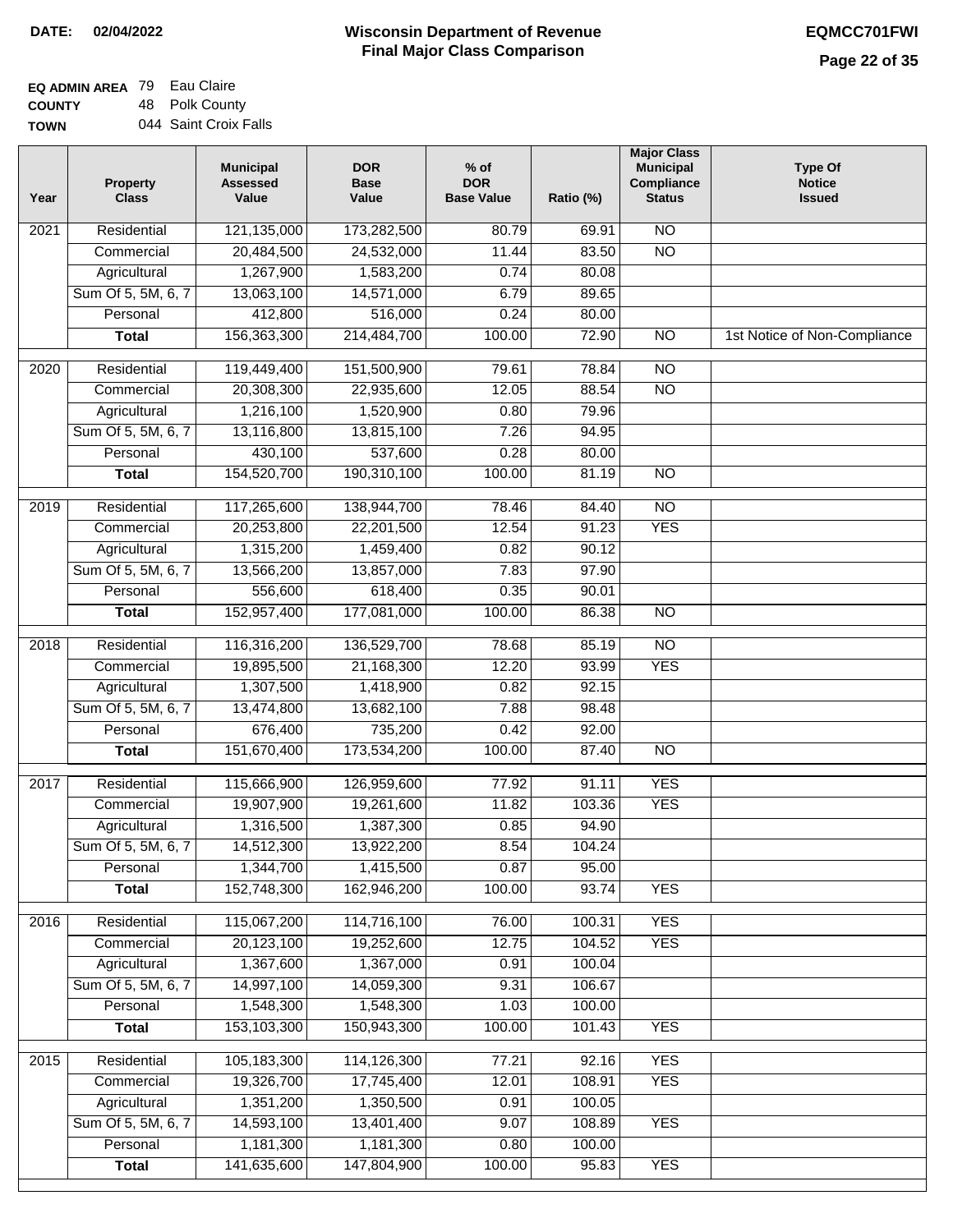| EQ ADMIN AREA 79 Eau Claire |                |
|-----------------------------|----------------|
| <b>COUNTY</b>               | 48 Polk County |
| <b>TOWN</b>                 | 046 Sterling   |

| Year              | <b>Property</b><br><b>Class</b> | <b>Municipal</b><br><b>Assessed</b><br>Value | <b>DOR</b><br><b>Base</b><br>Value | $%$ of<br><b>DOR</b><br><b>Base Value</b> | Ratio (%) | <b>Major Class</b><br><b>Municipal</b><br>Compliance<br><b>Status</b> | <b>Type Of</b><br><b>Notice</b><br><b>Issued</b> |
|-------------------|---------------------------------|----------------------------------------------|------------------------------------|-------------------------------------------|-----------|-----------------------------------------------------------------------|--------------------------------------------------|
| 2021              | Residential                     | 39,096,700                                   | 55,893,600                         | 73.25                                     | 69.95     | <b>NO</b>                                                             |                                                  |
|                   | Commercial                      | 1,288,200                                    | 1,333,500                          | 1.75                                      | 96.60     |                                                                       |                                                  |
|                   | Agricultural                    | 840,200                                      | 962,300                            | 1.26                                      | 87.31     |                                                                       |                                                  |
|                   | Sum Of 5, 5M, 6, 7              | 16,653,600                                   | 17,270,700                         | 22.63                                     | 96.43     | <b>YES</b>                                                            |                                                  |
|                   | Personal                        | 688,300                                      | 849,800                            | 1.11                                      | 81.00     |                                                                       |                                                  |
|                   | <b>Total</b>                    | 58,567,000                                   | 76,309,900                         | 100.00                                    | 76.75     | $\overline{NO}$                                                       | 1st Notice of Non-Compliance                     |
| $\frac{1}{2020}$  | Residential                     | 38,362,500                                   | 50,747,400                         | 71.85                                     | 75.60     | $\overline{NO}$                                                       |                                                  |
|                   | Commercial                      | 1,279,800                                    | 1,258,000                          | 1.78                                      | 101.73    |                                                                       |                                                  |
|                   | Agricultural                    | 851,700                                      | 935,300                            | 1.32                                      | 91.06     |                                                                       |                                                  |
|                   | Sum Of 5, 5M, 6, 7              | 16,381,300                                   | 17,001,700                         | 24.07                                     | 96.35     | <b>YES</b>                                                            |                                                  |
|                   | Personal                        | 602,300                                      | 684,400                            | 0.97                                      | 88.00     |                                                                       |                                                  |
|                   | <b>Total</b>                    | 57,477,600                                   | 70,626,800                         | 100.00                                    | 81.38     | <b>NO</b>                                                             |                                                  |
|                   |                                 |                                              |                                    |                                           |           |                                                                       |                                                  |
| $\frac{1}{2019}$  | Residential                     | 38,147,200                                   | 46,049,400                         | 70.91                                     | 82.84     | $\overline{NO}$                                                       |                                                  |
|                   | Commercial                      | 1,292,400                                    | 1,228,800                          | 1.89                                      | 105.18    |                                                                       |                                                  |
|                   | Agricultural                    | 854,000                                      | 898,600                            | 1.38                                      | 95.04     |                                                                       |                                                  |
|                   | Sum Of 5, 5M, 6, 7              | 16,208,900                                   | 16,064,500                         | 24.74                                     | 100.90    | <b>YES</b>                                                            |                                                  |
|                   | Personal                        | 652,700                                      | 701,900                            | 1.08                                      | 92.99     |                                                                       |                                                  |
|                   | <b>Total</b>                    | 57,155,200                                   | 64,943,200                         | 100.00                                    | 88.01     | $\overline{NO}$                                                       |                                                  |
| $\overline{2018}$ | Residential                     | 37,722,600                                   | 43,100,300                         | 70.52                                     | 87.52     | $\overline{NO}$                                                       |                                                  |
|                   | Commercial                      | 1,066,100                                    | 1,159,200                          | 1.90                                      | 91.97     |                                                                       |                                                  |
|                   | Agricultural                    | 854,000                                      | 868,700                            | 1.42                                      | 98.31     |                                                                       |                                                  |
|                   | Sum Of 5, 5M, 6, 7              | 16,184,000                                   | 15,257,300                         | 24.96                                     | 106.07    | <b>YES</b>                                                            |                                                  |
|                   | Personal                        | 713,100                                      | 735,200                            | 1.20                                      | 96.99     |                                                                       |                                                  |
|                   | <b>Total</b>                    | 56,539,800                                   | 61,120,700                         | 100.00                                    | 92.51     | <b>NO</b>                                                             |                                                  |
| 2017              | Residential                     | 37,279,700                                   | 40,318,700                         | 69.10                                     | 92.46     | <b>YES</b>                                                            |                                                  |
|                   | Commercial                      | 1,066,100                                    | 1,063,500                          | 1.82                                      | 100.24    |                                                                       |                                                  |
|                   | Agricultural                    | 855,100                                      | 847,500                            | 1.45                                      | 100.90    |                                                                       |                                                  |
|                   | Sum Of 5, 5M, 6, 7              | 16,432,500                                   | 15,323,300                         | 26.26                                     | 107.24    | <b>YES</b>                                                            |                                                  |
|                   | Personal                        | 767,400                                      | 791,200                            | 1.36                                      | 96.99     |                                                                       |                                                  |
|                   | <b>Total</b>                    | 56,400,800                                   | 58,344,200                         | 100.00                                    | 96.67     | <b>YES</b>                                                            |                                                  |
| 2016              | Residential                     | 36,713,600                                   | 40,109,500                         | 68.88                                     | 91.53     | <b>YES</b>                                                            |                                                  |
|                   | Commercial                      | 1,070,400                                    | 1,117,800                          | 1.92                                      | 95.76     |                                                                       |                                                  |
|                   | Agricultural                    | 853,700                                      | 833,000                            | 1.43                                      | 102.48    |                                                                       |                                                  |
|                   | Sum Of 5, 5M, 6, 7              | 16,511,100                                   | 15,516,400                         | 26.65                                     | 106.41    | <b>YES</b>                                                            |                                                  |
|                   | Personal                        | 632,400                                      | 652,000                            | 1.12                                      | 96.99     |                                                                       |                                                  |
|                   | <b>Total</b>                    | 55,781,200                                   | 58,228,700                         | 100.00                                    | 95.80     | <b>YES</b>                                                            |                                                  |
| 2015              | Residential                     | 36,172,500                                   | 38,094,300                         | 67.11                                     | 94.96     | <b>YES</b>                                                            |                                                  |
|                   | Commercial                      | 1,085,800                                    | 1,117,800                          | 1.97                                      | 97.14     |                                                                       |                                                  |
|                   | Agricultural                    | 851,100                                      | 819,200                            | 1.44                                      | 103.89    |                                                                       |                                                  |
|                   | Sum Of 5, 5M, 6, 7              | 16,381,300                                   | 16,081,900                         | 28.33                                     | 101.86    | <b>YES</b>                                                            |                                                  |
|                   | Personal                        | 654,400                                      | 654,400                            | 1.15                                      | 100.00    |                                                                       |                                                  |
|                   | <b>Total</b>                    | 55,145,100                                   | 56,767,600                         | 100.00                                    | 97.14     | <b>YES</b>                                                            |                                                  |
|                   |                                 |                                              |                                    |                                           |           |                                                                       |                                                  |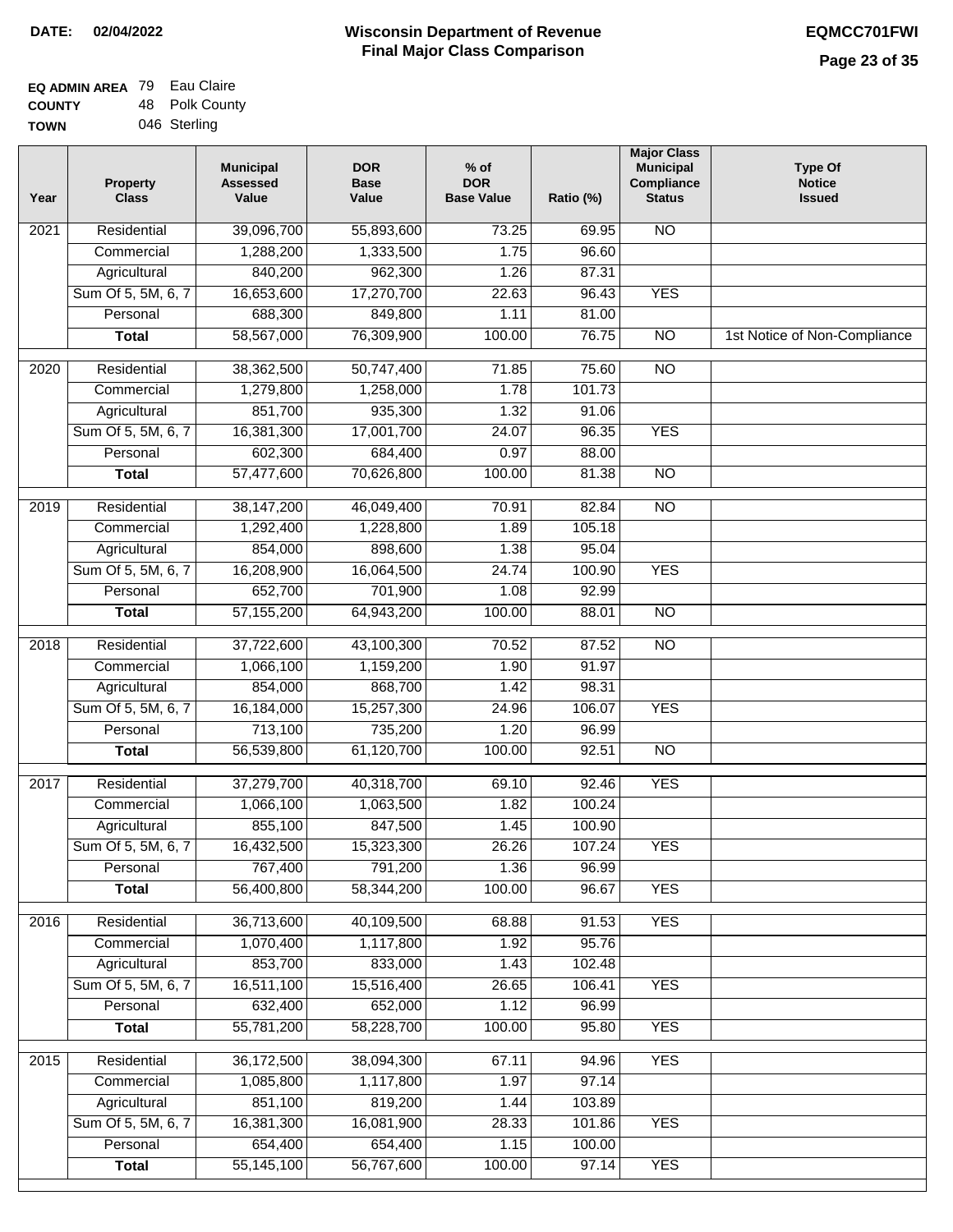| EQ ADMIN AREA 79 | Eau Claire      |
|------------------|-----------------|
| <b>COUNTY</b>    | 48 Polk County  |
| <b>TOWN</b>      | 048 West Sweden |

| Year              | Property<br><b>Class</b> | <b>Municipal</b><br><b>Assessed</b><br>Value | <b>DOR</b><br><b>Base</b><br>Value | $%$ of<br><b>DOR</b><br><b>Base Value</b> | Ratio (%)        | <b>Major Class</b><br><b>Municipal</b><br>Compliance<br><b>Status</b> | <b>Type Of</b><br><b>Notice</b><br><b>Issued</b> |
|-------------------|--------------------------|----------------------------------------------|------------------------------------|-------------------------------------------|------------------|-----------------------------------------------------------------------|--------------------------------------------------|
| 2021              | Residential              | 42,233,800                                   | 54,486,400                         | 72.88                                     | 77.51            | <b>NO</b>                                                             |                                                  |
|                   | Commercial               | 1,132,000                                    | 1,362,100                          | 1.82                                      | 83.11            |                                                                       |                                                  |
|                   | Agricultural             | 991,300                                      | 1,167,000                          | 1.56                                      | 84.94            |                                                                       |                                                  |
|                   | Sum Of 5, 5M, 6, 7       | 16,085,600                                   | 17,710,400                         | 23.69                                     | 90.83            | <b>YES</b>                                                            |                                                  |
|                   | Personal                 | 28,400                                       | 33,400                             | 0.04                                      | 85.03            |                                                                       |                                                  |
|                   | <b>Total</b>             | 60,471,100                                   | 74,759,300                         | 100.00                                    | 80.89            | $\overline{NO}$                                                       |                                                  |
| $\overline{2020}$ | Residential              | 41,735,700                                   | 49,464,200                         | 71.68                                     | 84.38            | $\overline{NO}$                                                       |                                                  |
|                   | Commercial               | 1,130,100                                    | 1,282,900                          | 1.86                                      | 88.09            |                                                                       |                                                  |
|                   | Agricultural             | 1,132,500                                    | 1,130,000                          | 1.64                                      | 100.22           |                                                                       |                                                  |
|                   | Sum Of 5, 5M, 6, 7       | 16,447,600                                   | 17,091,700                         | 24.77                                     | 96.23            | <b>YES</b>                                                            |                                                  |
|                   | Personal                 | 34,600                                       | 34,600                             | 0.05                                      | 100.00           |                                                                       |                                                  |
|                   | <b>Total</b>             | 60,480,500                                   | 69,003,400                         | 100.00                                    | 87.65            | $\overline{NO}$                                                       |                                                  |
|                   |                          |                                              |                                    |                                           |                  |                                                                       |                                                  |
| 2019              | Residential              | 41,356,700                                   | 44,646,400                         | 69.66                                     | 92.63            | <b>YES</b>                                                            |                                                  |
|                   | Commercial               | 1,130,100                                    | 1,245,500                          | 1.94                                      | 90.73            |                                                                       |                                                  |
|                   | Agricultural             | 1,086,900                                    | 1,086,800                          | 1.70                                      | 100.01           |                                                                       |                                                  |
|                   | Sum Of 5, 5M, 6, 7       | 16,606,700                                   | 17,072,400                         | 26.64                                     | 97.27            | <b>YES</b>                                                            |                                                  |
|                   | Personal                 | 39,600                                       | 39,600                             | 0.06                                      | 100.00           |                                                                       |                                                  |
|                   | <b>Total</b>             | 60,220,000                                   | 64,090,700                         | 100.00                                    | 93.96            | <b>YES</b>                                                            |                                                  |
| 2018              | Residential              | 40,644,600                                   | 41,453,800                         | 69.19                                     | 98.05            | <b>YES</b>                                                            |                                                  |
|                   | Commercial               | 916,600                                      | 973,600                            | 1.62                                      | 94.15            |                                                                       |                                                  |
|                   | Agricultural             | 1,061,100                                    | 1,059,000                          | 1.77                                      | 100.20           |                                                                       |                                                  |
|                   | Sum Of 5, 5M, 6, 7       | 16,836,200                                   | 16,389,600                         | 27.35                                     | 102.72           | <b>YES</b>                                                            |                                                  |
|                   | Personal                 | 38,800                                       | 38,800                             | 0.06                                      | 100.00           |                                                                       |                                                  |
|                   | <b>Total</b>             | 59,497,300                                   | 59,914,800                         | 100.00                                    | 99.30            | <b>YES</b>                                                            |                                                  |
|                   |                          |                                              |                                    |                                           |                  |                                                                       |                                                  |
| 2017              | Residential              | 40,377,600                                   | 38,842,500                         | 67.92                                     | 103.95           | <b>YES</b>                                                            |                                                  |
|                   | Commercial               | 916,600                                      | 893,200                            | 1.56                                      | 102.62<br>100.07 |                                                                       |                                                  |
|                   | Agricultural             | 1,028,700<br>16,900,600                      | 1,028,000<br>16,373,400            | 1.80                                      | 103.22           | <b>YES</b>                                                            |                                                  |
|                   | Sum Of 5, 5M, 6, 7       |                                              | 53,600                             | 28.63<br>0.09                             |                  |                                                                       |                                                  |
|                   | Personal<br><b>Total</b> | 53,600<br>59,277,100                         | 57,190,700                         | 100.00                                    | 100.00<br>103.65 | <b>YES</b>                                                            |                                                  |
|                   |                          |                                              |                                    |                                           |                  |                                                                       |                                                  |
| 2016              | Residential              | 40,206,700                                   | 39,610,000                         | 68.65                                     | 101.51           | <b>YES</b>                                                            |                                                  |
|                   | Commercial               | 916,800                                      | 893,200                            | 1.55                                      | 102.64           |                                                                       |                                                  |
|                   | Agricultural             | 1,012,300                                    | 1,011,400                          | 1.75                                      | 100.09           |                                                                       |                                                  |
|                   | Sum Of 5, 5M, 6, 7       | 18,946,100                                   | 16,119,300                         | 27.94                                     | 117.54           | N <sub>O</sub>                                                        |                                                  |
|                   | Personal                 | 64,100                                       | 64,100                             | 0.11                                      | 100.00           |                                                                       |                                                  |
|                   | <b>Total</b>             | 61,146,000                                   | 57,698,000                         | 100.00                                    | 105.98           | $\overline{NO}$                                                       | 2nd Notice of Non-Compliance                     |
| 2015              | Residential              | 40,198,200                                   | 38,412,300                         | 67.90                                     | 104.65           | <b>YES</b>                                                            |                                                  |
|                   | Commercial               | 916,400                                      | 884,000                            | 1.56                                      | 103.67           |                                                                       |                                                  |
|                   | Agricultural             | 996,600                                      | 997,700                            | 1.76                                      | 99.89            |                                                                       |                                                  |
|                   | Sum Of 5, 5M, 6, 7       | 18,776,700                                   | 16,221,200                         | 28.68                                     | 115.75           | <b>NO</b>                                                             |                                                  |
|                   | Personal                 | 58,400                                       | 53,100                             | 0.09                                      | 109.98           |                                                                       |                                                  |
|                   | <b>Total</b>             | 60,946,300                                   | 56,568,300                         | 100.00                                    | 107.74           | $\overline{NO}$                                                       | <b>Training Notice</b>                           |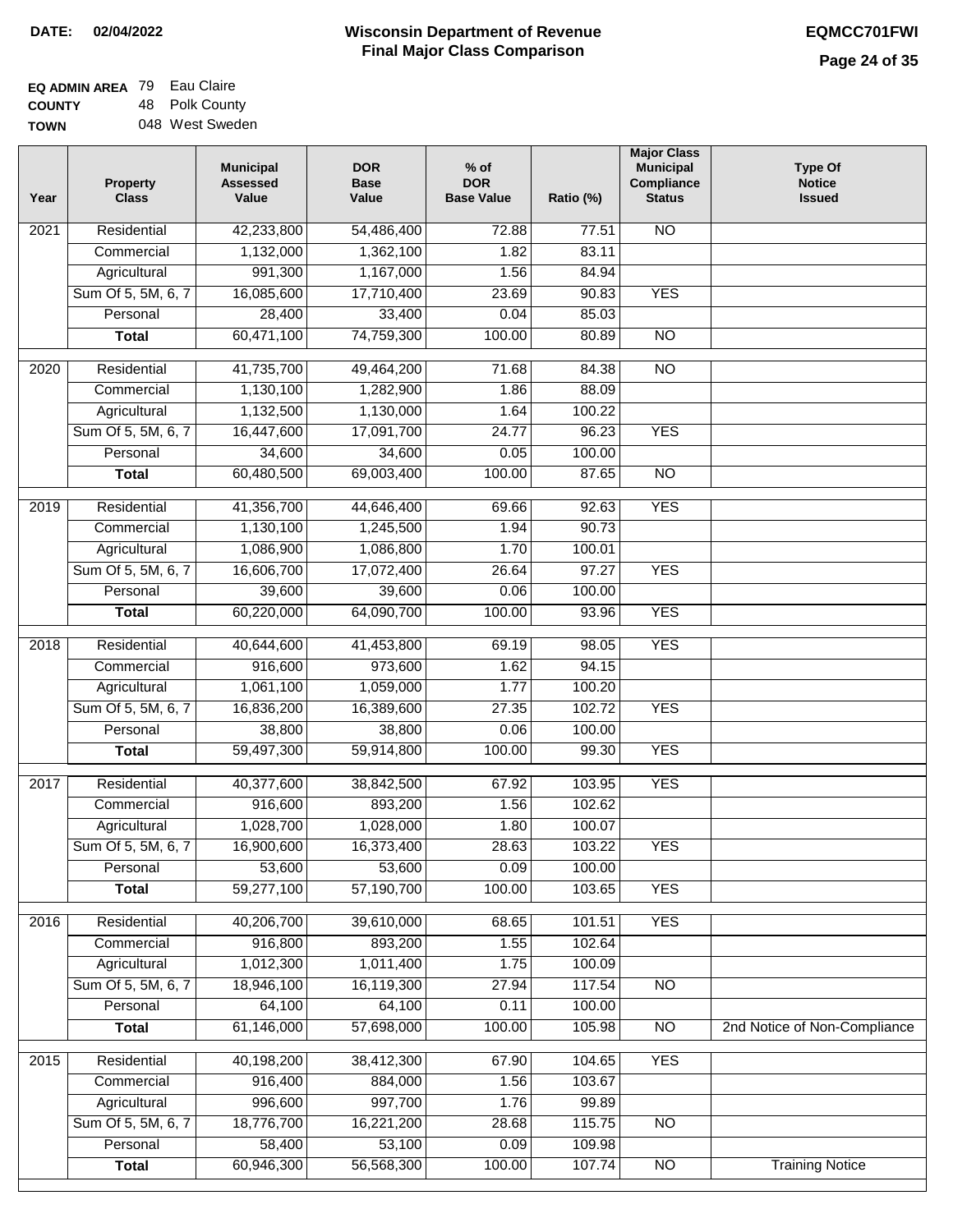| <b>EQ ADMIN AREA</b> 79 Eau Claire |                 |
|------------------------------------|-----------------|
| <b>COUNTY</b>                      | 48 Polk County  |
| <b>VILLAGE</b>                     | 106 Balsam Lake |

| Year              | <b>Property</b><br><b>Class</b> | <b>Municipal</b><br><b>Assessed</b><br>Value | <b>DOR</b><br><b>Base</b><br>Value | $%$ of<br><b>DOR</b><br><b>Base Value</b> | Ratio (%) | <b>Major Class</b><br><b>Municipal</b><br><b>Compliance</b><br><b>Status</b> | <b>Type Of</b><br><b>Notice</b><br><b>Issued</b> |
|-------------------|---------------------------------|----------------------------------------------|------------------------------------|-------------------------------------------|-----------|------------------------------------------------------------------------------|--------------------------------------------------|
| 2021              | Residential                     | 115,307,000                                  | 141,504,200                        | 88.56                                     | 81.49     | $\overline{NO}$                                                              |                                                  |
|                   | Commercial                      | 13,538,500                                   | 17,413,800                         | 10.90                                     | 77.75     | $\overline{NO}$                                                              |                                                  |
|                   | Agricultural                    | 19,000                                       | 26,900                             | 0.02                                      | 70.63     |                                                                              |                                                  |
|                   | Sum Of 5, 5M, 6, 7              | 382,300                                      | 388,300                            | 0.24                                      | 98.45     |                                                                              |                                                  |
|                   | Personal                        | 368,400                                      | 443,800                            | 0.28                                      | 83.01     |                                                                              |                                                  |
|                   | <b>Total</b>                    | 129,615,200                                  | 159,777,000                        | 100.00                                    | 81.12     | $\overline{NO}$                                                              |                                                  |
|                   |                                 |                                              |                                    |                                           |           |                                                                              |                                                  |
| 2020              | Residential                     | 113,257,200                                  | 131, 155, 100                      | 88.49                                     | 86.35     | $\overline{NO}$                                                              |                                                  |
|                   | Commercial                      | 13,457,300                                   | 16,338,800                         | 11.02                                     | 82.36     | $\overline{NO}$                                                              |                                                  |
|                   | Agricultural                    | 19,400                                       | 25,900                             | 0.02                                      | 74.90     |                                                                              |                                                  |
|                   | Sum Of 5, 5M, 6, 7              | 382,300                                      | 374,100                            | 0.25                                      | 102.19    |                                                                              |                                                  |
|                   | Personal                        | 280,000                                      | 318,200                            | 0.21                                      | 87.99     |                                                                              |                                                  |
|                   | <b>Total</b>                    | 127,396,200                                  | 148,212,100                        | 100.00                                    | 85.96     | <b>NO</b>                                                                    |                                                  |
| 2019              | Residential                     | 112,973,400                                  | 130,747,000                        | 88.64                                     | 86.41     | $\overline{NO}$                                                              |                                                  |
|                   | Commercial                      | 13,421,700                                   | 15,826,900                         | 10.73                                     | 84.80     | $\overline{NO}$                                                              |                                                  |
|                   | Agricultural                    | 20,700                                       | 23,900                             | 0.02                                      | 86.61     |                                                                              |                                                  |
|                   | Sum Of 5, 5M, 6, 7              | 382,300                                      | 359,500                            | 0.24                                      | 106.34    |                                                                              |                                                  |
|                   | Personal                        | 503,700                                      | 547,500                            | 0.37                                      | 92.00     |                                                                              |                                                  |
|                   | <b>Total</b>                    | 127,301,800                                  | 147,504,800                        | 100.00                                    | 86.30     | $\overline{NO}$                                                              |                                                  |
| $\overline{2018}$ | Residential                     | 112,869,900                                  | 119,708,200                        | 88.20                                     | 94.29     | <b>YES</b>                                                                   |                                                  |
|                   | Commercial                      | 13,720,300                                   | 15,166,100                         | 11.17                                     | 90.47     | <b>YES</b>                                                                   |                                                  |
|                   | Agricultural                    | 20,700                                       | 23,100                             | 0.02                                      | 89.61     |                                                                              |                                                  |
|                   | Sum Of 5, 5M, 6, 7              | 382,300                                      | 344,200                            | 0.25                                      | 111.07    |                                                                              |                                                  |
|                   | Personal                        | 454,500                                      | 478,400                            | 0.35                                      | 95.00     |                                                                              |                                                  |
|                   | <b>Total</b>                    | 127,447,700                                  | 135,720,000                        | 100.00                                    | 93.90     | <b>YES</b>                                                                   |                                                  |
|                   |                                 |                                              |                                    |                                           |           |                                                                              |                                                  |
| 2017              | Residential                     | 112,627,600                                  | 118,272,600                        | 88.51                                     | 95.23     | <b>YES</b>                                                                   |                                                  |
|                   | Commercial                      | 13,932,900                                   | 14,387,300                         | 10.77                                     | 96.84     | <b>YES</b>                                                                   |                                                  |
|                   | Agricultural                    | 22,500                                       | 22,600                             | 0.02                                      | 99.56     |                                                                              |                                                  |
|                   | Sum Of 5, 5M, 6, 7              | 382,300                                      | 327,200                            | 0.24                                      | 116.84    |                                                                              |                                                  |
|                   | Personal                        | 618,800                                      | 618,800                            | 0.46                                      | 100.00    |                                                                              |                                                  |
|                   | <b>Total</b>                    | 127,584,100                                  | 133,628,500                        | 100.00                                    | 95.48     | <b>YES</b>                                                                   |                                                  |
| 2016              | Residential                     | 112,454,000                                  | 113,337,500                        | 88.53                                     | 99.22     | <b>YES</b>                                                                   |                                                  |
|                   | Commercial                      | 13,887,200                                   | 13,536,800                         | 10.57                                     | 102.59    | <b>YES</b>                                                                   |                                                  |
|                   | Agricultural                    | 22,000                                       | 22,200                             | 0.02                                      | 99.10     |                                                                              |                                                  |
|                   | Sum Of 5, 5M, 6, 7              | 382,300                                      | 321,700                            | 0.25                                      | 118.84    |                                                                              |                                                  |
|                   | Personal                        | 798,500                                      | 798,500                            | 0.62                                      | 100.00    |                                                                              |                                                  |
|                   | <b>Total</b>                    | 127,544,000                                  | 128,016,700                        | 100.00                                    | 99.63     | <b>YES</b>                                                                   |                                                  |
| 2015              | Residential                     | 112,414,500                                  | 104,813,600                        | 86.98                                     | 107.25    | <b>YES</b>                                                                   |                                                  |
|                   | Commercial                      | 14,525,800                                   | 14,462,000                         | 12.00                                     | 100.44    | <b>YES</b>                                                                   |                                                  |
|                   | Agricultural                    | 23,600                                       | 22,000                             | 0.02                                      | 107.27    |                                                                              |                                                  |
|                   | Sum Of 5, 5M, 6, 7              | 382,300                                      | 338,900                            | 0.28                                      | 112.81    |                                                                              |                                                  |
|                   | Personal                        | 931,500                                      | 862,600                            | 0.72                                      | 107.99    |                                                                              |                                                  |
|                   | <b>Total</b>                    | 128,277,700                                  | 120,499,100                        | 100.00                                    | 106.46    | <b>YES</b>                                                                   |                                                  |
|                   |                                 |                                              |                                    |                                           |           |                                                                              |                                                  |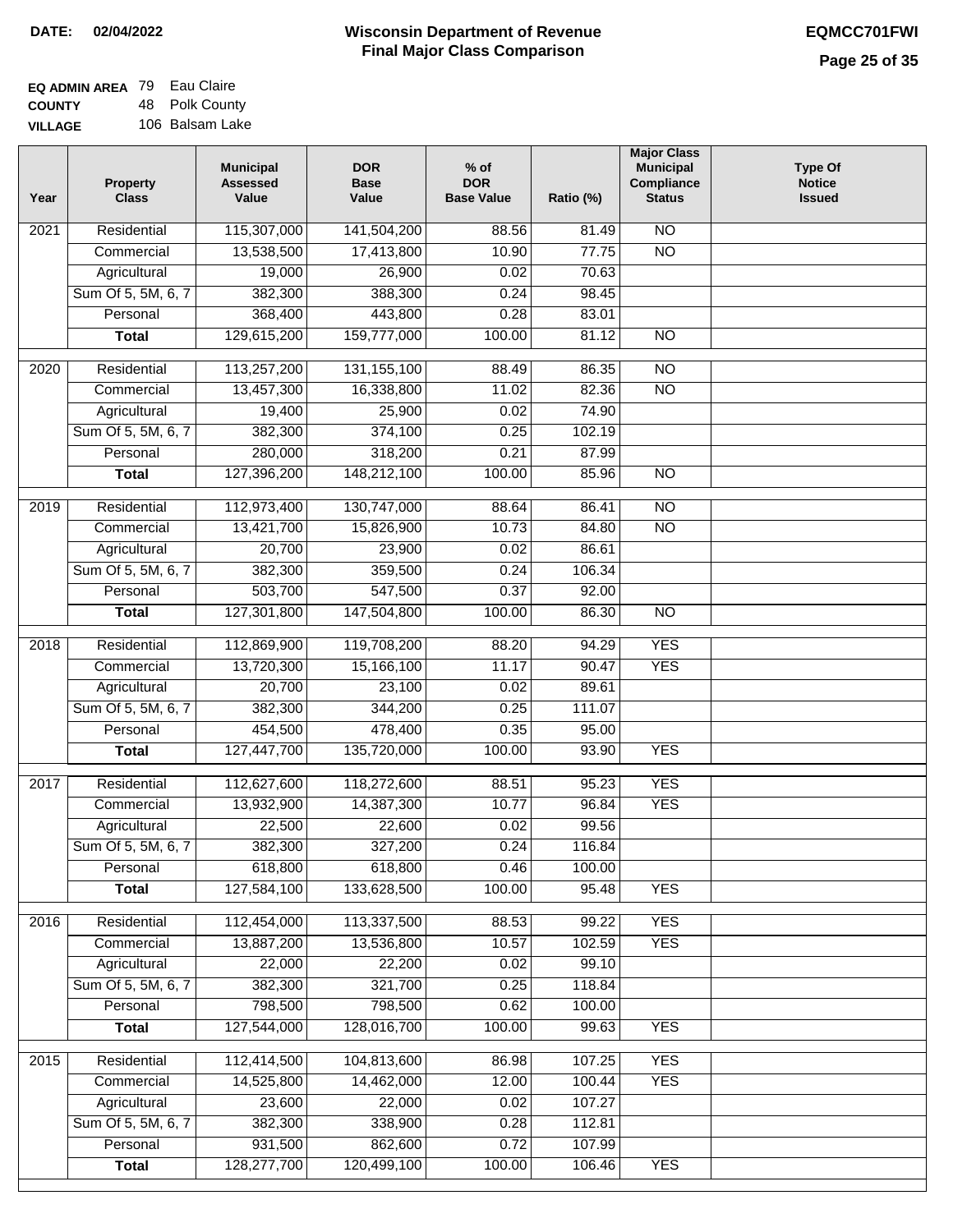| <b>EQ ADMIN AREA 79 Eau Claire</b> |                |
|------------------------------------|----------------|
| <b>COUNTY</b>                      | 48 Polk County |
| <b>VILLAGE</b>                     | 111 Centuria   |

| Year              | <b>Property</b><br><b>Class</b> | <b>Municipal</b><br><b>Assessed</b><br>Value | <b>DOR</b><br><b>Base</b><br>Value | % of<br><b>DOR</b><br><b>Base Value</b> | Ratio (%) | <b>Major Class</b><br><b>Municipal</b><br><b>Compliance</b><br><b>Status</b> | <b>Type Of</b><br><b>Notice</b><br><b>Issued</b> |
|-------------------|---------------------------------|----------------------------------------------|------------------------------------|-----------------------------------------|-----------|------------------------------------------------------------------------------|--------------------------------------------------|
| 2021              | Residential                     | 20,244,200                                   | 26,972,600                         | 75.06                                   | 75.05     | <b>NO</b>                                                                    |                                                  |
|                   | Commercial                      | 6,712,000                                    | 8,177,000                          | 22.76                                   | 82.08     | $\overline{NO}$                                                              |                                                  |
|                   | Agricultural                    | 115,200                                      | 115,200                            | 0.32                                    | 100.00    |                                                                              |                                                  |
|                   | Sum Of 5, 5M, 6, 7              | 328,100                                      | 455,700                            | 1.27                                    | 72.00     |                                                                              |                                                  |
|                   | Personal                        | 180,800                                      | 212,700                            | 0.59                                    | 85.00     |                                                                              |                                                  |
|                   | <b>Total</b>                    | 27,580,300                                   | 35,933,200                         | 100.00                                  | 76.75     | $\overline{NO}$                                                              | 2nd Notice of Non-Compliance                     |
| $\frac{1}{2020}$  | Residential                     | 20,123,200                                   | 25,312,400                         | 74.81                                   | 79.50     | $\overline{NO}$                                                              |                                                  |
|                   | Commercial                      | 6,769,500                                    | 7,779,300                          | 22.99                                   | 87.02     | $\overline{NO}$                                                              |                                                  |
|                   | Agricultural                    | 111,100                                      | 110,800                            | 0.33                                    | 100.27    |                                                                              |                                                  |
|                   | Sum Of 5, 5M, 6, 7              | 328,100                                      | 439,200                            | 1.30                                    | 74.70     |                                                                              |                                                  |
|                   | Personal                        | 163,900                                      | 192,800                            | 0.57                                    | 85.01     |                                                                              |                                                  |
|                   | <b>Total</b>                    | 27,495,800                                   | 33,834,500                         | 100.00                                  | 81.27     | <b>NO</b>                                                                    | 1st Notice of Non-Compliance                     |
|                   |                                 |                                              |                                    |                                         |           |                                                                              |                                                  |
| 2019              | Residential                     | 19,881,600                                   | 23,624,300                         | 73.81                                   | 84.16     | $\overline{NO}$                                                              |                                                  |
|                   | Commercial                      | 6,767,700                                    | 7,700,200                          | 24.06                                   | 87.89     | $\overline{NO}$                                                              |                                                  |
|                   | Agricultural                    | 106,400                                      | 106,400                            | 0.33                                    | 100.00    |                                                                              |                                                  |
|                   | Sum Of 5, 5M, 6, 7              | 328,200                                      | 422,200                            | 1.32                                    | 77.74     |                                                                              |                                                  |
|                   | Personal                        | 154,300                                      | 154,300                            | 0.48                                    | 100.00    |                                                                              |                                                  |
|                   | <b>Total</b>                    | 27,238,200                                   | 32,007,400                         | 100.00                                  | 85.10     | $\overline{NO}$                                                              |                                                  |
| 2018              | Residential                     | 19,981,400                                   | 24,160,000                         | 74.06                                   | 82.70     | $\overline{NO}$                                                              |                                                  |
|                   | Commercial                      | 6,777,300                                    | 7,790,200                          | 23.88                                   | 87.00     | $\overline{NO}$                                                              |                                                  |
|                   | Agricultural                    | 103,400                                      | 103,500                            | 0.32                                    | 99.90     |                                                                              |                                                  |
|                   | Sum Of 5, 5M, 6, 7              | 328,200                                      | 407,300                            | 1.25                                    | 80.58     |                                                                              |                                                  |
|                   | Personal                        | 162,000                                      | 162,000                            | 0.50                                    | 100.00    |                                                                              |                                                  |
|                   | <b>Total</b>                    | 27,352,300                                   | 32,623,000                         | 100.00                                  | 83.84     | $\overline{NO}$                                                              |                                                  |
| $\overline{2017}$ | Residential                     | 19,927,200                                   | 22,359,900                         | 74.36                                   | 89.12     | $\overline{NO}$                                                              |                                                  |
|                   | Commercial                      | 6,547,700                                    | 6,936,300                          | 23.07                                   | 94.40     | <b>YES</b>                                                                   |                                                  |
|                   | Agricultural                    | 98,000                                       | 99,400                             | 0.33                                    | 98.59     |                                                                              |                                                  |
|                   | Sum Of 5, 5M, 6, 7              | 353,800                                      | 401,500                            | 1.34                                    | 88.12     |                                                                              |                                                  |
|                   | Personal                        | 257,500                                      | 271,100                            | 0.90                                    | 94.98     |                                                                              |                                                  |
|                   | <b>Total</b>                    | 27,184,200                                   | 30,068,200                         | 100.00                                  | 90.41     | $\overline{NO}$                                                              |                                                  |
| 2016              | Residential                     | 20,769,100                                   | 22,469,800                         | 75.70                                   | 92.43     | <b>YES</b>                                                                   |                                                  |
|                   | Commercial                      | 6,462,200                                    | 6,446,800                          | 21.72                                   | 100.24    | <b>YES</b>                                                                   |                                                  |
|                   | Agricultural                    | 99,400                                       | 99,300                             | 0.33                                    | 100.10    |                                                                              |                                                  |
|                   | Sum Of 5, 5M, 6, 7              | 336,200                                      | 399,300                            | 1.35                                    | 84.20     |                                                                              |                                                  |
|                   | Personal                        | 268,700                                      | 268,700                            | 0.91                                    | 100.00    |                                                                              |                                                  |
|                   | <b>Total</b>                    | 27,935,600                                   | 29,683,900                         | 100.00                                  | 94.11     | <b>YES</b>                                                                   |                                                  |
| 2015              | Residential                     | 20,586,300                                   | 20,840,800                         | 74.12                                   | 98.78     | <b>YES</b>                                                                   |                                                  |
|                   | Commercial                      | 6,592,500                                    | 6,403,700                          | 22.78                                   | 102.95    | <b>YES</b>                                                                   |                                                  |
|                   | Agricultural                    | 99,500                                       | 99,000                             | 0.35                                    | 100.51    |                                                                              |                                                  |
|                   | Sum Of 5, 5M, 6, 7              | 336,600                                      | 396,500                            | 1.41                                    | 84.89     |                                                                              |                                                  |
|                   | Personal                        | 377,200                                      | 377,200                            | 1.34                                    | 100.00    |                                                                              |                                                  |
|                   | <b>Total</b>                    | 27,992,100                                   | 28,117,200                         | 100.00                                  | 99.56     | <b>YES</b>                                                                   |                                                  |
|                   |                                 |                                              |                                    |                                         |           |                                                                              |                                                  |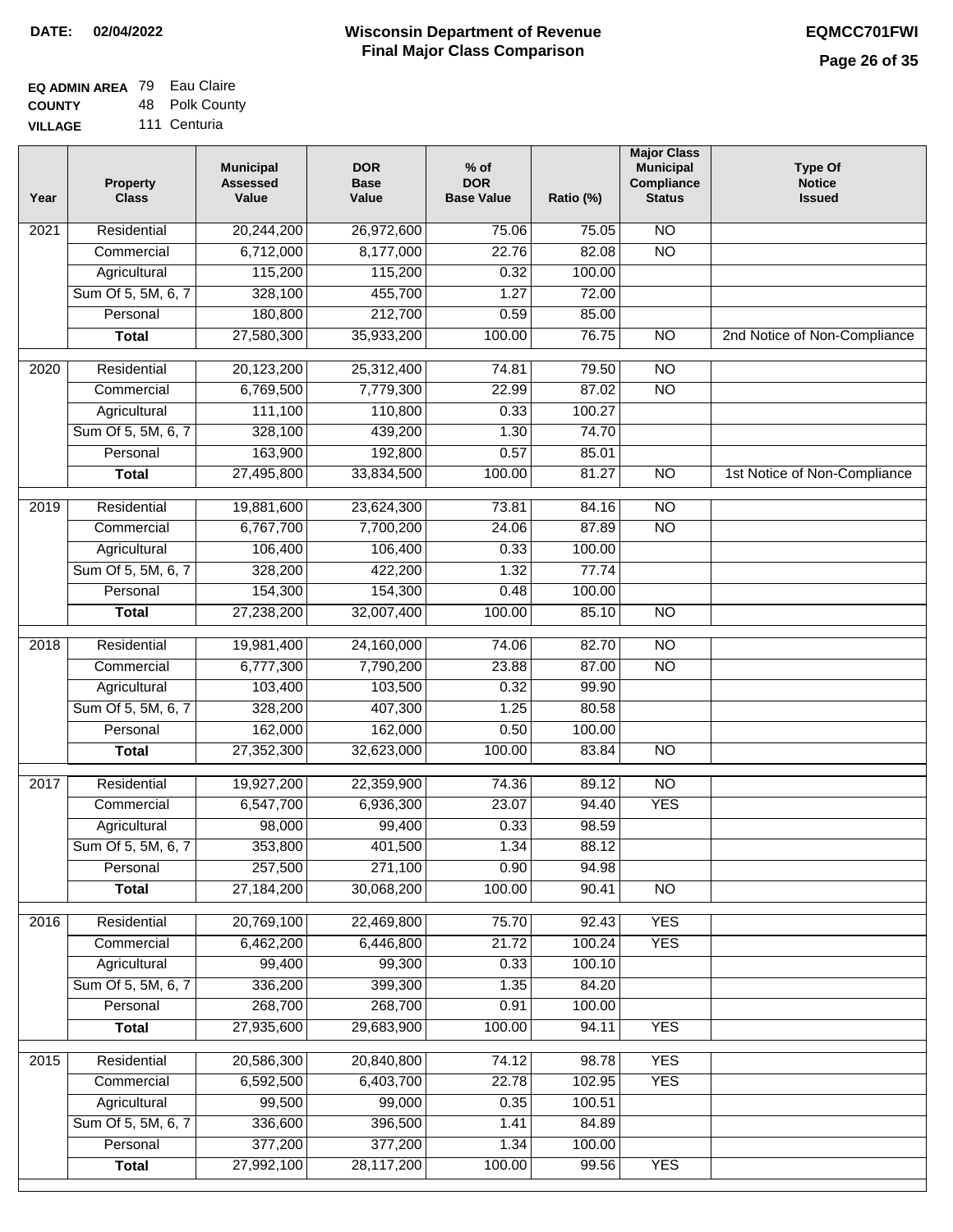$\Box$ 

# **Wisconsin Department of Revenue DATE: 02/04/2022 EQMCC701FWI Final Major Class Comparison**

| <b>EQ ADMIN AREA 79 Eau Claire</b> |                |
|------------------------------------|----------------|
| <b>COUNTY</b>                      | 48 Polk County |
| <b>VILLAGE</b>                     | 112 Clayton    |

| Year | Property<br><b>Class</b> | <b>Municipal</b><br><b>Assessed</b><br>Value | <b>DOR</b><br><b>Base</b><br>Value | $%$ of<br><b>DOR</b><br><b>Base Value</b> | Ratio (%) | <b>Major Class</b><br><b>Municipal</b><br>Compliance<br><b>Status</b> | <b>Type Of</b><br><b>Notice</b><br><b>Issued</b> |
|------|--------------------------|----------------------------------------------|------------------------------------|-------------------------------------------|-----------|-----------------------------------------------------------------------|--------------------------------------------------|
| 2021 | Residential              | 12,683,100                                   | 17,012,000                         | 69.37                                     | 74.55     | <b>NO</b>                                                             |                                                  |
|      | Commercial               | 4,439,300                                    | 5,326,800                          | 21.72                                     | 83.34     | $\overline{NO}$                                                       |                                                  |
|      | Agricultural             | 130,600                                      | 162,500                            | 0.66                                      | 80.37     |                                                                       |                                                  |
|      | Sum Of 5, 5M, 6, 7       | 1,589,300                                    | 1,902,000                          | 7.76                                      | 83.56     |                                                                       |                                                  |
|      | Personal                 | 95,000                                       | 118,800                            | 0.48                                      | 79.97     |                                                                       |                                                  |
|      | <b>Total</b>             | 18,937,300                                   | 24,522,100                         | 100.00                                    | 77.23     | $\overline{NO}$                                                       |                                                  |
| 2020 | Residential              | 12,654,400                                   | 15,294,400                         | 68.29                                     | 82.74     | $\overline{10}$                                                       |                                                  |
|      | Commercial               | 4,384,800                                    | 4,955,800                          | 22.13                                     | 88.48     | $\overline{NO}$                                                       |                                                  |
|      | Agricultural             | 132,800                                      | 155,900                            | 0.70                                      | 85.18     |                                                                       |                                                  |
|      | Sum Of 5, 5M, 6, 7       | 1,589,300                                    | 1,854,800                          | 8.28                                      | 85.69     |                                                                       |                                                  |
|      | Personal                 | 113,700                                      | 133,800                            | 0.60                                      | 84.98     |                                                                       |                                                  |
|      | <b>Total</b>             | 18,875,000                                   | 22,394,700                         | 100.00                                    | 84.28     | $\overline{NO}$                                                       |                                                  |
| 2019 | Residential              | 12,548,900                                   | 13,791,200                         | 66.66                                     | 90.99     | <b>YES</b>                                                            |                                                  |
|      | Commercial               | 4,453,000                                    | 4,835,700                          | 23.37                                     | 92.09     | <b>YES</b>                                                            |                                                  |
|      | Agricultural             | 140,000                                      | 150,200                            | 0.73                                      | 93.21     |                                                                       |                                                  |
|      | Sum Of 5, 5M, 6, 7       | 1,589,300                                    | 1,773,900                          | 8.57                                      | 89.59     |                                                                       |                                                  |
|      | Personal                 | 116,180                                      | 136,700                            | 0.66                                      | 84.99     |                                                                       |                                                  |
|      | <b>Total</b>             | 18,847,380                                   | 20,687,700                         | 100.00                                    | 91.10     | <b>YES</b>                                                            |                                                  |
|      |                          |                                              |                                    |                                           |           |                                                                       |                                                  |
| 2018 | Residential              | 12,487,800                                   | 13,450,300                         | 67.86                                     | 92.84     | <b>YES</b>                                                            |                                                  |
|      | Commercial               | 4,252,000                                    | 4,508,900                          | 22.75                                     | 94.30     | <b>YES</b>                                                            |                                                  |
|      | Agricultural             | 140,000                                      | 145,800                            | 0.74                                      | 96.02     |                                                                       |                                                  |
|      | Sum Of 5, 5M, 6, 7       | 1,461,900                                    | 1,574,600                          | 7.94                                      | 92.84     |                                                                       |                                                  |
|      | Personal                 | 141,160                                      | 141,200                            | 0.71                                      | 99.97     |                                                                       |                                                  |
|      | <b>Total</b>             | 18,482,860                                   | 19,820,800                         | 100.00                                    | 93.25     | <b>YES</b>                                                            |                                                  |
| 2017 | Residential              | 12,455,500                                   | 13,317,100                         | 67.79                                     | 93.53     | <b>YES</b>                                                            |                                                  |
|      | Commercial               | 4,226,900                                    | 4,477,200                          | 22.79                                     | 94.41     | <b>YES</b>                                                            |                                                  |
|      | Agricultural             | 140,100                                      | 142,100                            | 0.72                                      | 98.59     |                                                                       |                                                  |
|      | Sum Of 5, 5M, 6, 7       | 1,389,500                                    | 1,510,700                          | 7.69                                      | 91.98     |                                                                       |                                                  |
|      | Personal                 | 198,480                                      | 198,500                            | 1.01                                      | 99.99     |                                                                       |                                                  |
|      | <b>Total</b>             | 18,410,480                                   | 19,645,600                         | 100.00                                    | 93.71     | <b>YES</b>                                                            |                                                  |
| 2016 | Residential              | 12,270,800                                   | 12,782,600                         | 68.45                                     | 96.00     | <b>YES</b>                                                            |                                                  |
|      | Commercial               | 4,222,100                                    | 4,219,200                          | 22.59                                     | 100.07    | <b>YES</b>                                                            |                                                  |
|      | Agricultural             | 140,500                                      | 140,400                            | 0.75                                      | 100.07    |                                                                       |                                                  |
|      | Sum Of 5, 5M, 6, 7       | 1,200,900                                    | 1,331,900                          | 7.13                                      | 90.16     |                                                                       |                                                  |
|      | Personal                 | 200,710                                      | 200,600                            | 1.07                                      | 100.05    |                                                                       |                                                  |
|      | <b>Total</b>             | 18,035,010                                   | 18,674,700                         | 100.00                                    | 96.57     | <b>YES</b>                                                            |                                                  |
| 2015 | Residential              | 14,286,500                                   | 12,261,800                         | 67.63                                     | 116.51    | $\overline{NO}$                                                       |                                                  |
|      | Commercial               | 4,203,900                                    | 4,219,200                          | 23.27                                     | 99.64     | <b>YES</b>                                                            |                                                  |
|      | Agricultural             | 137,600                                      | 137,900                            | 0.76                                      | 99.78     |                                                                       |                                                  |
|      | Sum Of 5, 5M, 6, 7       | 1,381,400                                    | 1,374,700                          | 7.58                                      | 100.49    | <b>YES</b>                                                            |                                                  |
|      | Personal                 | 137,350                                      | 137,500                            | 0.76                                      | 99.89     |                                                                       |                                                  |
|      | <b>Total</b>             | 20,146,750                                   | 18,131,100                         | 100.00                                    | 111.12    | $\overline{NO}$                                                       | Final Notice of Non-Compliance                   |
|      |                          |                                              |                                    |                                           |           |                                                                       |                                                  |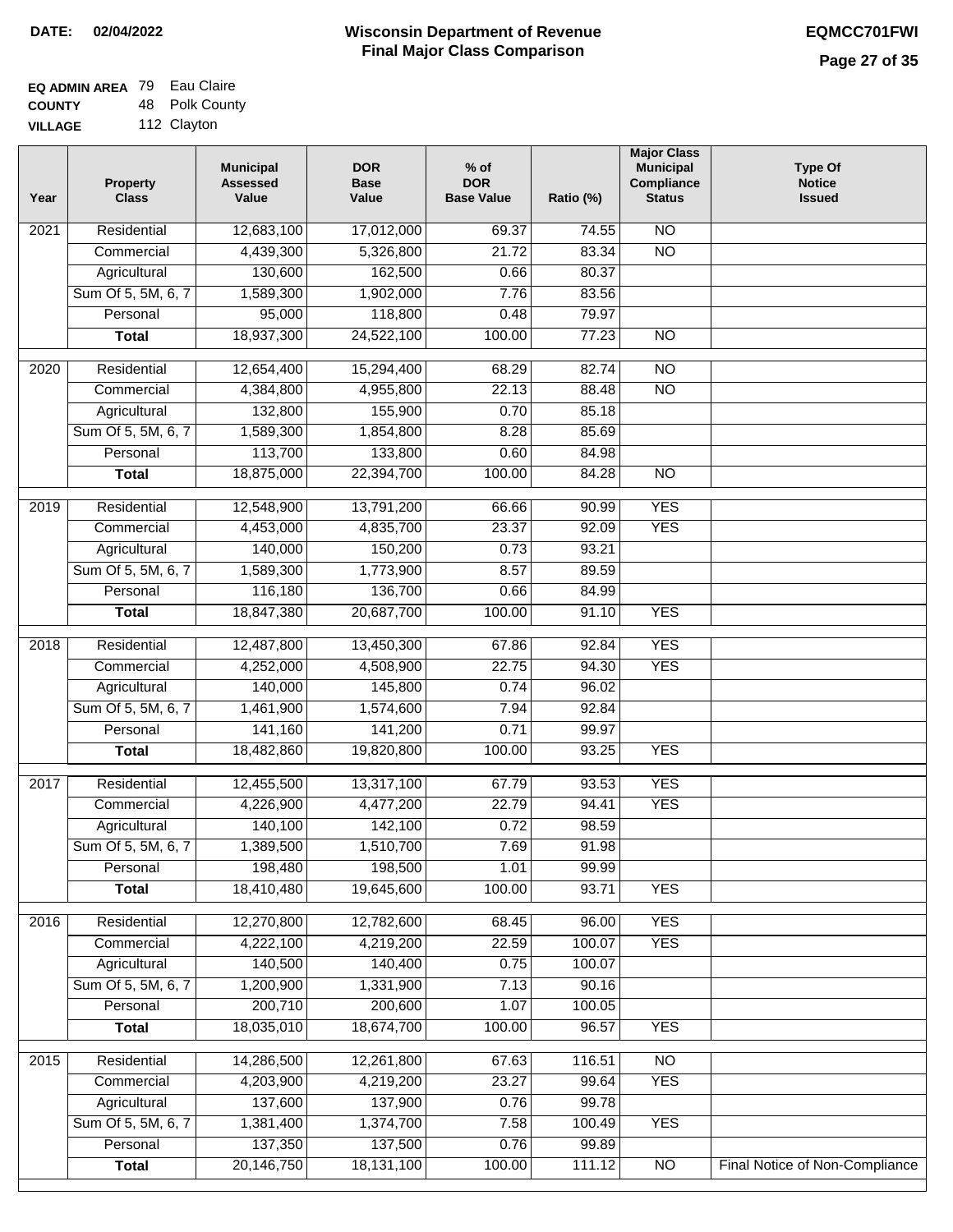**Year**

2021

2020

2019

2018

# **Wisconsin Department of Revenue DATE: 02/04/2022 EQMCC701FWI Final Major Class Comparison**

**Type Of Notice Issued**

| <b>EQ ADMIN AREA 79 Eau Claire</b> |                |
|------------------------------------|----------------|
| <b>COUNTY</b>                      | 48 Polk County |
| <b>VILLAGE</b>                     | 113 Clear Lake |

| Property<br><b>Class</b> | <b>Municipal</b><br><b>Assessed</b><br>Value | <b>DOR</b><br><b>Base</b><br>Value                           | $%$ of<br><b>DOR</b><br><b>Base Value</b> | Ratio (%)            | <b>Major Class</b><br>Municipal<br>Compliance<br><b>Status</b> |  |
|--------------------------|----------------------------------------------|--------------------------------------------------------------|-------------------------------------------|----------------------|----------------------------------------------------------------|--|
| Residential              | 48,416,200                                   | 49,471,500                                                   | 76.12                                     | 97.87                | <b>YES</b>                                                     |  |
| Commercial               | 13,988,200                                   | 14,560,300                                                   | 22.40                                     | 96.07                | <b>YES</b>                                                     |  |
| Agricultural             | 132,400                                      | 132,100                                                      | 0.20                                      | 100.23               |                                                                |  |
| Sum Of 5, 5M, 6, 7       | 635,300                                      | 616,300                                                      | 0.95                                      | 103.08               |                                                                |  |
| Personal                 | 215,400                                      | 215,400                                                      | 0.33                                      | 100.00               |                                                                |  |
| Total                    | 63,387,500                                   | 64,995,600                                                   | 100.00                                    | 97.53                | <b>YES</b>                                                     |  |
| Residential              | 33,490,600                                   | 44,706,200                                                   | 75.38                                     | 74.91                | $\overline{NO}$                                                |  |
| Commercial               | 11,632,900                                   | 13,607,700                                                   | 22.94                                     | 85.49                | $\overline{NO}$                                                |  |
| Agricultural             | 107,200                                      | 142,500                                                      | 0.24                                      | 75.23                |                                                                |  |
| Sum Of 5, 5M, 6, 7       | 464,200                                      | 492,800                                                      | 0.83                                      | 94.20                |                                                                |  |
| Personal                 | 269,100                                      | 358,800                                                      | 0.60                                      | 75.00                |                                                                |  |
| <b>Total</b>             | 45,964,000                                   | 59,308,000                                                   | 100.00                                    | 77.50                | $\overline{NO}$                                                |  |
| Residential              | 33,539,800                                   | 42,219,100                                                   | 74.79                                     | 79.44                | $\overline{NO}$                                                |  |
| Commercial               | 11,553,700                                   | 13,368,400                                                   | 23.68                                     | 86.43                | $\overline{NO}$                                                |  |
| Agricultural             | 110,400                                      | 137,900                                                      | 0.24                                      | 80.06                |                                                                |  |
| Sum Of 5, 5M, 6, 7       | 455,900                                      | 456,300                                                      | 0.81                                      | 99.91                |                                                                |  |
| Personal                 | 211,900                                      | 264,900                                                      | 0.47                                      | 79.99                |                                                                |  |
| Total                    | 45,871,700                                   | 56,446,600                                                   | 100.00                                    | 81.27                | <b>NO</b>                                                      |  |
| Residential              | 33,386,600                                   | 39,227,400                                                   | 74.90                                     | 85.11                | $\overline{NO}$                                                |  |
| Commercial               | 11,257,300                                   | 12,259,700                                                   | 23.41                                     | 91.82                | <b>YES</b>                                                     |  |
| Agricultural             | 126,700                                      | 134,500                                                      | 0.26                                      | 94.20                |                                                                |  |
| Sum Of 5, 5M, 6, 7       | 452,300                                      | 425,700                                                      | 0.81                                      | 106.25               |                                                                |  |
| Personal                 | 305,000                                      | 324,500                                                      | 0.62                                      | 93.99                |                                                                |  |
| <b>Total</b>             | 45,527,900                                   | 52,371,800                                                   | 100.00                                    | 86.93                | <b>NO</b>                                                      |  |
| Residential              | 33,062,200                                   | 36,348,800                                                   | 74.29                                     | 90.96                | <b>YES</b>                                                     |  |
| Commercial               | 11,195,000                                   | 11,190,700                                                   | 22.87                                     | 100.04               | <b>YES</b>                                                     |  |
| Agricultural             | 129,900                                      | 129,900                                                      | 0.27                                      | 100.00               |                                                                |  |
| Sum Of 5, 5M, 6, 7       | 451,500                                      | 417,000                                                      | 0.85                                      | 108.27               |                                                                |  |
| Personal                 | 840,000                                      | 840,000                                                      | 1.72                                      | 100.00               |                                                                |  |
| <b>Total</b>             | 45678600                                     | $\overline{AB}$ Q <sub>26</sub> $\overline{A}$ <sub>00</sub> | 100.00                                    | שג צס $\overline{a}$ | <b>VES</b>                                                     |  |

| Residential<br>Commercial<br>Agricultural<br>Sum Of 5, 5M, 6, 7<br>Personal | 33,062,200<br>11,195,000<br>129,900<br>451,500 | 36,348,800<br>11,190,700<br>129,900<br>417,000 | 74.29<br>22.87<br>0.27                | 90.96<br>100.04<br>100.00 | <b>YES</b><br><b>YES</b>  |                                        |
|-----------------------------------------------------------------------------|------------------------------------------------|------------------------------------------------|---------------------------------------|---------------------------|---------------------------|----------------------------------------|
|                                                                             |                                                |                                                |                                       |                           |                           |                                        |
|                                                                             |                                                |                                                |                                       |                           |                           |                                        |
|                                                                             |                                                |                                                |                                       |                           |                           |                                        |
|                                                                             |                                                |                                                | 0.85                                  | 108.27                    |                           |                                        |
|                                                                             | 840,000                                        | 840,000                                        | 1.72                                  | 100.00                    |                           |                                        |
| <b>Total</b>                                                                | 45,678,600                                     | 48,926,400                                     | 100.00                                | 93.36                     | <b>YES</b>                |                                        |
|                                                                             |                                                |                                                |                                       |                           |                           |                                        |
|                                                                             |                                                |                                                |                                       |                           |                           |                                        |
| Commercial                                                                  | 10,813,400                                     | 10,113,500                                     | 21.93                                 | 106.92                    | <b>YES</b>                |                                        |
| Agricultural                                                                | 127,500                                        | 127,500                                        | 0.28                                  | 100.00                    |                           |                                        |
| Sum Of 5, 5M, 6, 7                                                          | 451,500                                        | 408,900                                        | 0.89                                  | 110.42                    |                           |                                        |
| Personal                                                                    | 1,098,600                                      | 1,077,100                                      | 2.34                                  | 102.00                    |                           |                                        |
| <b>Total</b>                                                                | 45,316,700                                     | 46,114,200                                     | 100.00                                | 98.27                     | <b>YES</b>                |                                        |
|                                                                             |                                                |                                                |                                       |                           |                           |                                        |
|                                                                             |                                                |                                                |                                       |                           |                           |                                        |
|                                                                             |                                                |                                                |                                       |                           |                           |                                        |
| Agricultural                                                                | 132,100                                        | 126,500                                        | 0.29                                  | 104.43                    |                           |                                        |
| Sum Of 5, 5M, 6, 7                                                          | 447,100                                        | 399,900                                        | 0.92                                  | 111.80                    |                           |                                        |
| Personal                                                                    | 975,600                                        | 911,800                                        | 2.10                                  | 107.00                    |                           |                                        |
| <b>Total</b>                                                                | 44,997,300                                     | 43,365,200                                     | 100.00                                | 103.76                    | <b>YES</b>                |                                        |
|                                                                             | Residential<br>Residential<br>Commercial       | 32,825,700<br>32,874,800<br>10,567,700         | 34,387,200<br>32,156,300<br>9,770,700 | 74.57<br>74.15<br>22.53   | 95.46<br>102.23<br>108.16 | <b>YES</b><br><b>YES</b><br><b>YES</b> |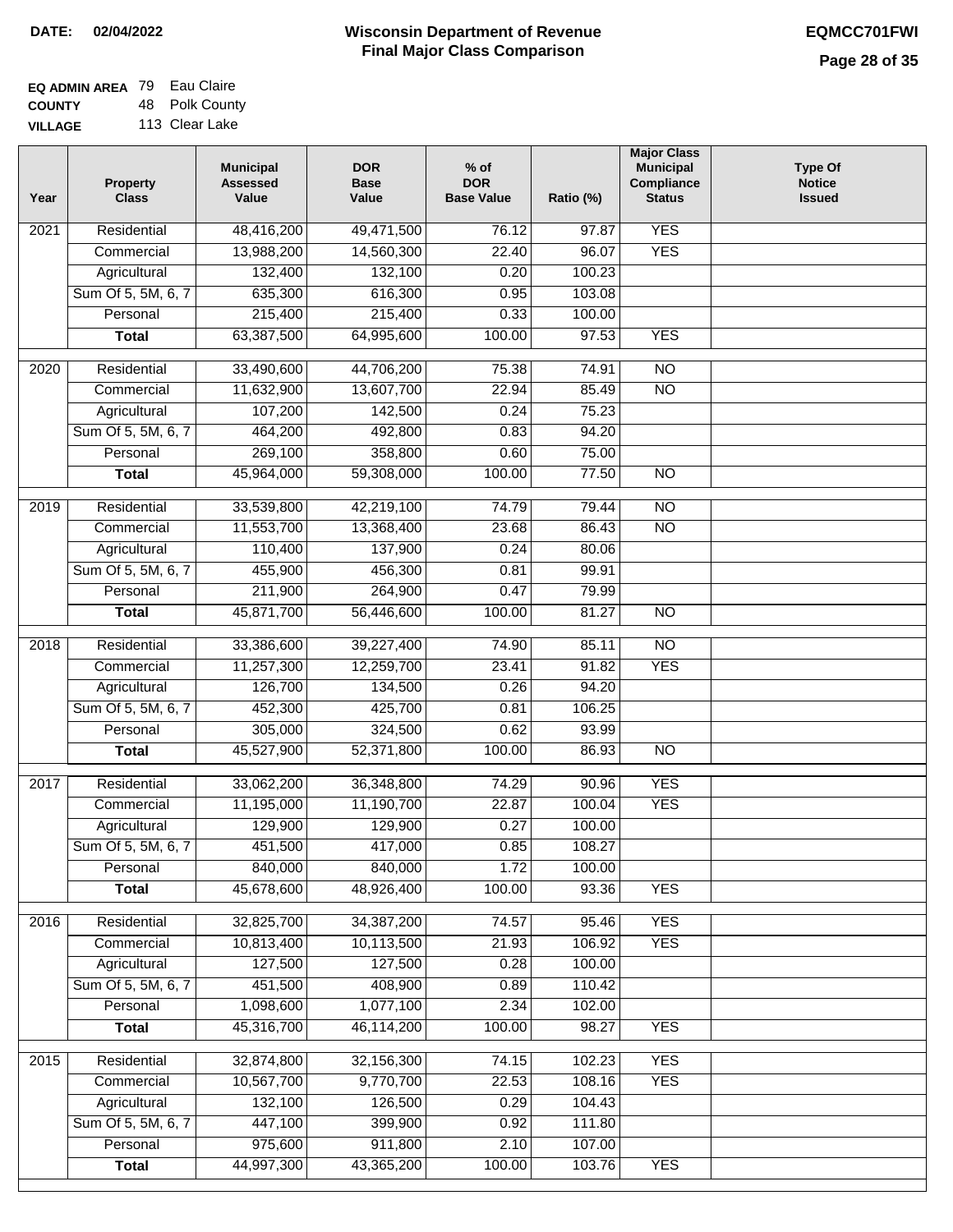| <b>EQ ADMIN AREA 79 Eau Claire</b> |                |
|------------------------------------|----------------|
| <b>COUNTY</b>                      | 48 Polk County |
| <b>VILLAGE</b>                     | 116 Dresser    |

| Year             | <b>Property</b><br><b>Class</b> | <b>Municipal</b><br><b>Assessed</b><br>Value | <b>DOR</b><br><b>Base</b><br>Value | $%$ of<br><b>DOR</b><br><b>Base Value</b> | Ratio (%) | <b>Major Class</b><br><b>Municipal</b><br>Compliance<br><b>Status</b> | <b>Type Of</b><br><b>Notice</b><br><b>Issued</b> |
|------------------|---------------------------------|----------------------------------------------|------------------------------------|-------------------------------------------|-----------|-----------------------------------------------------------------------|--------------------------------------------------|
| 2021             | Residential                     | 52,980,800                                   | 50,623,700                         | 77.28                                     | 104.66    | <b>YES</b>                                                            |                                                  |
|                  | Commercial                      | 14,452,400                                   | 13,895,500                         | 21.21                                     | 104.01    | <b>YES</b>                                                            |                                                  |
|                  | Agricultural                    | 21,900                                       | 21,900                             | 0.03                                      | 100.00    |                                                                       |                                                  |
|                  | Sum Of 5, 5M, 6, 7              | 497,750                                      | 465,400                            | 0.71                                      | 106.95    |                                                                       |                                                  |
|                  | Personal                        | 503,300                                      | 503,300                            | 0.77                                      | 100.00    |                                                                       |                                                  |
|                  | <b>Total</b>                    | 68,456,150                                   | 65,509,800                         | 100.00                                    | 104.50    | <b>YES</b>                                                            |                                                  |
| $\frac{1}{2020}$ | Residential                     | 35,721,400                                   | 47, 152, 300                       | 77.02                                     | 75.76     | $\overline{NO}$                                                       |                                                  |
|                  | Commercial                      | 10,687,300                                   | 13,047,300                         | 21.31                                     | 81.91     | $\overline{NO}$                                                       |                                                  |
|                  | Agricultural                    | 14,400                                       | 18,000                             | 0.03                                      | 80.00     |                                                                       |                                                  |
|                  | Sum Of 5, 5M, 6, 7              | 415,200                                      | 451,000                            | 0.74                                      | 92.06     |                                                                       |                                                  |
|                  | Personal                        | 439,400                                      | 549,300                            | 0.90                                      | 79.99     |                                                                       |                                                  |
|                  | <b>Total</b>                    | 47,277,700                                   | 61,217,900                         | 100.00                                    | 77.23     | <b>NO</b>                                                             |                                                  |
|                  |                                 |                                              |                                    |                                           |           |                                                                       |                                                  |
| $\frac{1}{2019}$ | Residential                     | 35,338,600                                   | 44,486,400                         | 75.92                                     | 79.44     | $\overline{NO}$                                                       |                                                  |
|                  | Commercial                      | 10,942,400                                   | 12,966,800                         | 22.13                                     | 84.39     | $\overline{NO}$                                                       |                                                  |
|                  | Agricultural                    | 14,600                                       | 17,200                             | 0.03                                      | 84.88     |                                                                       |                                                  |
|                  | Sum Of 5, 5M, 6, 7              | 460,200                                      | 473,100                            | 0.81                                      | 97.27     |                                                                       |                                                  |
|                  | Personal                        | 556,300                                      | 654,500                            | 1.12                                      | 85.00     |                                                                       |                                                  |
|                  | <b>Total</b>                    | 47,312,100                                   | 58,598,000                         | 100.00                                    | 80.74     | $\overline{NO}$                                                       |                                                  |
| 2018             | Residential                     | 34,829,100                                   | 39,212,500                         | 76.06                                     | 88.82     | $\overline{NO}$                                                       |                                                  |
|                  | Commercial                      | 10,123,800                                   | 11,324,200                         | 21.96                                     | 89.40     | $\overline{10}$                                                       |                                                  |
|                  | Agricultural                    | 15,100                                       | 16,800                             | 0.03                                      | 89.88     |                                                                       |                                                  |
|                  | Sum Of 5, 5M, 6, 7              | 460,200                                      | 434,800                            | 0.84                                      | 105.84    |                                                                       |                                                  |
|                  | Personal                        | 512,000                                      | 568,900                            | 1.10                                      | 90.00     |                                                                       |                                                  |
|                  | <b>Total</b>                    | 45,940,200                                   | 51,557,200                         | 100.00                                    | 89.11     | $\overline{NO}$                                                       |                                                  |
| 2017             | Residential                     | 34,135,600                                   | 37,033,000                         | 75.71                                     | 92.18     | <b>YES</b>                                                            |                                                  |
|                  | Commercial                      | 9,948,500                                    | 10,210,500                         | 20.87                                     | 97.43     | <b>YES</b>                                                            |                                                  |
|                  | Agricultural                    | 15,600                                       | 16,400                             | 0.03                                      | 95.12     |                                                                       |                                                  |
|                  | Sum Of 5, 5M, 6, 7              | 460,200                                      | 406,000                            | 0.83                                      | 113.35    |                                                                       |                                                  |
|                  | Personal                        | 1,247,500                                    | 1,247,500                          | 2.55                                      | 100.00    |                                                                       |                                                  |
|                  | <b>Total</b>                    | 45,807,400                                   | 48,913,400                         | 100.00                                    | 93.65     | <b>YES</b>                                                            |                                                  |
|                  |                                 |                                              |                                    |                                           |           |                                                                       |                                                  |
| 2016             | Residential                     | 34,275,400                                   | 32,103,200                         | 74.64                                     | 106.77    | <b>YES</b>                                                            |                                                  |
|                  | Commercial                      | 9,461,500                                    | 9,175,100                          | 21.33                                     | 103.12    | <b>YES</b>                                                            |                                                  |
|                  | Agricultural                    | 16,100                                       | 16,100                             | 0.04                                      | 100.00    |                                                                       |                                                  |
|                  | Sum Of 5, 5M, 6, 7              | 460,200                                      | 418,500                            | 0.97                                      | 109.96    |                                                                       |                                                  |
|                  | Personal                        | 1,297,300                                    | 1,297,300                          | 3.02                                      | 100.00    |                                                                       |                                                  |
|                  | <b>Total</b>                    | 45,510,500                                   | 43,010,200                         | 100.00                                    | 105.81    | <b>YES</b>                                                            |                                                  |
| 2015             | Residential                     | 39, 155, 300                                 | 31, 157, 400                       | 74.22                                     | 125.67    | <b>NO</b>                                                             |                                                  |
|                  | Commercial                      | 10,628,500                                   | 9,125,000                          | 21.74                                     | 116.48    | $\overline{NO}$                                                       |                                                  |
|                  | Agricultural                    | 19,800                                       | 16,000                             | 0.04                                      | 123.75    |                                                                       |                                                  |
|                  | Sum Of 5, 5M, 6, 7              | 457,800                                      | 399,500                            | 0.95                                      | 114.59    |                                                                       |                                                  |
|                  | Personal                        | 1,600,900                                    | 1,280,700                          | 3.05                                      | 125.00    |                                                                       |                                                  |
|                  | <b>Total</b>                    | 51,862,300                                   | 41,978,600                         | 100.00                                    | 123.54    | N <sub>O</sub>                                                        | <b>Training Notice</b>                           |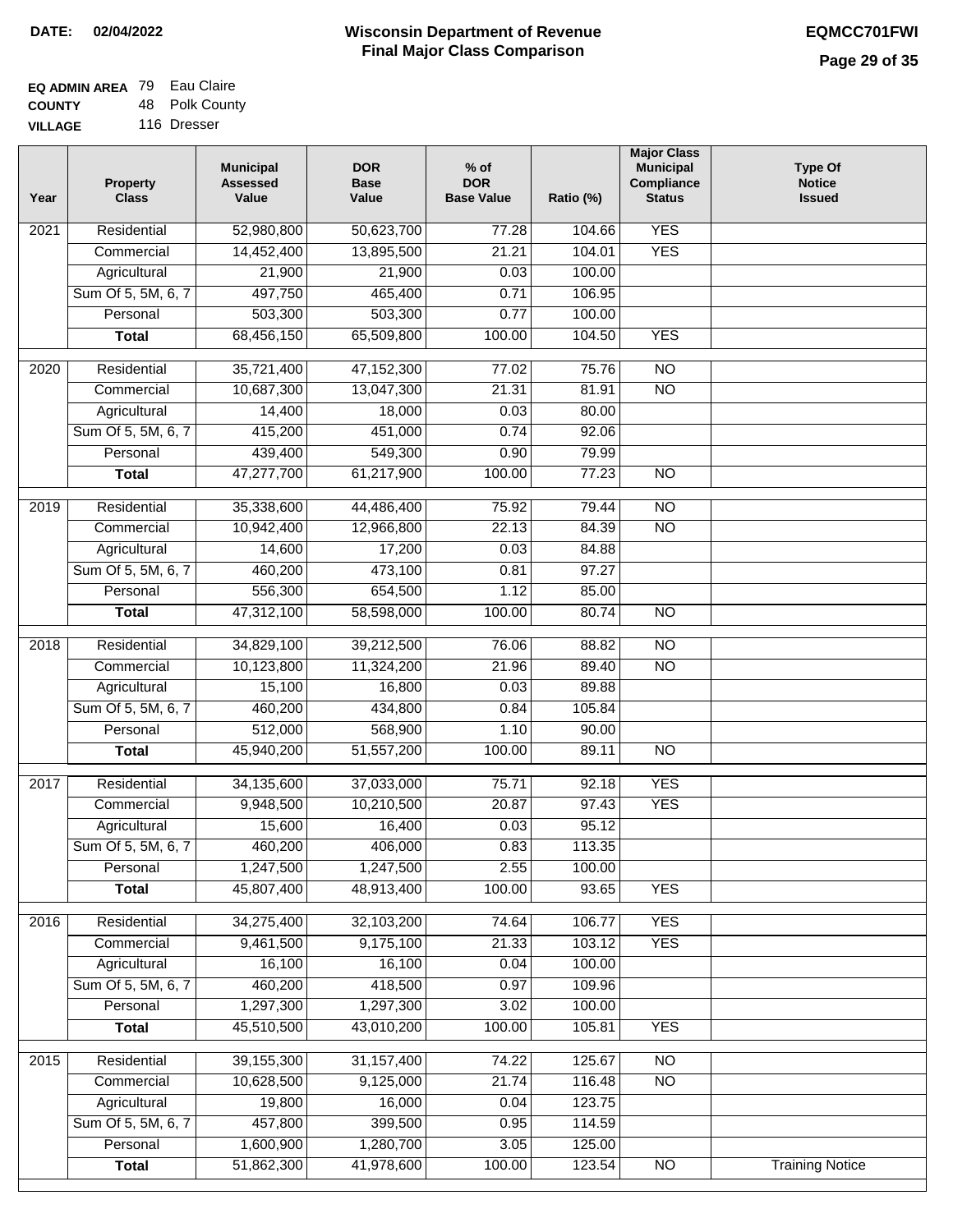| <b>EQ ADMIN AREA 79 Eau Claire</b> |                |
|------------------------------------|----------------|
| <b>COUNTY</b>                      | 48 Polk County |
| <b>VILLAGE</b>                     | 126 Frederic   |

| Year              | <b>Property</b><br><b>Class</b> | <b>Municipal</b><br><b>Assessed</b><br>Value | <b>DOR</b><br><b>Base</b><br>Value | $%$ of<br><b>DOR</b><br><b>Base Value</b> | Ratio (%) | <b>Major Class</b><br><b>Municipal</b><br>Compliance<br><b>Status</b> | <b>Type Of</b><br><b>Notice</b><br><b>Issued</b> |
|-------------------|---------------------------------|----------------------------------------------|------------------------------------|-------------------------------------------|-----------|-----------------------------------------------------------------------|--------------------------------------------------|
| $\overline{202}1$ | Residential                     | 33,411,200                                   | 42,684,700                         | 65.09                                     | 78.27     | $\overline{NO}$                                                       |                                                  |
|                   | Commercial                      | 17,704,400                                   | 22,114,200                         | 33.72                                     | 80.06     | $\overline{NO}$                                                       |                                                  |
|                   | Agricultural                    | 3,500                                        | 5,000                              | 0.01                                      | 70.00     |                                                                       |                                                  |
|                   | Sum Of 5, 5M, 6, 7              | $\Omega$                                     | $\Omega$                           | 0.00                                      | 0.00      |                                                                       |                                                  |
|                   | Personal                        | 661,600                                      | 778,400                            | 1.19                                      | 84.99     |                                                                       |                                                  |
|                   | <b>Total</b>                    | 51,780,700                                   | 65,582,300                         | 100.00                                    | 78.96     | $\overline{NO}$                                                       |                                                  |
| 2020              | Residential                     | 33,366,500                                   | 39,108,300                         | 64.32                                     | 85.32     | $\overline{NO}$                                                       |                                                  |
|                   | Commercial                      | 17,738,300                                   | 20,883,900                         | 34.35                                     | 84.94     | $\overline{NO}$                                                       |                                                  |
|                   | Agricultural                    | 3,900                                        | 4,900                              | 0.01                                      | 79.59     |                                                                       |                                                  |
|                   | Sum Of 5, 5M, 6, 7              | 0                                            | 0                                  | 0.00                                      | 0.00      |                                                                       |                                                  |
|                   | Personal                        | 722,200                                      | 802,500                            | 1.32                                      | 89.99     |                                                                       |                                                  |
|                   | <b>Total</b>                    | 51,830,900                                   | 60,799,600                         | 100.00                                    | 85.25     | $\overline{NO}$                                                       |                                                  |
| 2019              | Residential                     | 33,168,000                                   | 36,687,700                         | 65.18                                     | 90.41     | <b>YES</b>                                                            |                                                  |
|                   | Commercial                      | 16,454,900                                   | 18,891,200                         | 33.56                                     | 87.10     | $\overline{NO}$                                                       |                                                  |
|                   | Agricultural                    | 3,900                                        | 4,600                              | 0.01                                      | 84.78     |                                                                       |                                                  |
|                   | Sum Of 5, 5M, 6, 7              | 0                                            | 0                                  | 0.00                                      | 0.00      |                                                                       |                                                  |
|                   | Personal                        | 663,200                                      | 705,500                            | 1.25                                      | 94.00     |                                                                       |                                                  |
|                   | <b>Total</b>                    | 50,290,000                                   | 56,289,000                         | 100.00                                    | 89.34     | $\overline{NO}$                                                       |                                                  |
| 2018              | Residential                     | 33,140,200                                   | 35,591,700                         | 65.69                                     | 93.11     | <b>YES</b>                                                            |                                                  |
|                   | Commercial                      | 16,425,100                                   | 17,759,700                         | 32.78                                     | 92.49     | <b>YES</b>                                                            |                                                  |
|                   | Agricultural                    | 4,300                                        | 4,500                              | 0.01                                      | 95.56     |                                                                       |                                                  |
|                   | Sum Of 5, 5M, 6, 7              | 0                                            | 0                                  | 0.00                                      | 0.00      |                                                                       |                                                  |
|                   | Personal                        | 780,400                                      | 821,500                            | 1.52                                      | 95.00     |                                                                       |                                                  |
|                   | <b>Total</b>                    | 50,350,000                                   | 54, 177, 400                       | 100.00                                    | 92.94     | <b>YES</b>                                                            |                                                  |
| 2017              | Residential                     | 32,939,300                                   | 34,022,100                         | 65.25                                     | 96.82     | <b>YES</b>                                                            |                                                  |
|                   | Commercial                      | 16,496,800                                   | 16,363,200                         | 31.38                                     | 100.82    | <b>YES</b>                                                            |                                                  |
|                   | Agricultural                    | 4,300                                        | 4,500                              | 0.01                                      | 95.56     |                                                                       |                                                  |
|                   | Sum Of 5, 5M, 6, 7              | $\overline{0}$                               | $\overline{0}$                     | 0.00                                      | 0.00      |                                                                       |                                                  |
|                   | Personal                        | 1,787,200                                    | 1,752,100                          | 3.36                                      | 102.00    |                                                                       |                                                  |
|                   | <b>Total</b>                    | 51,227,600                                   | 52,141,900                         | 100.00                                    | 98.25     | <b>YES</b>                                                            |                                                  |
| 2016              | Residential                     | 32,851,400                                   | 32,525,000                         | 65.83                                     | 101.00    | <b>YES</b>                                                            |                                                  |
|                   | Commercial                      | 16,565,800                                   | 15,437,600                         | 31.24                                     | 107.31    | <b>YES</b>                                                            |                                                  |
|                   | Agricultural                    | 3,300                                        | 3,400                              | 0.01                                      | 97.06     |                                                                       |                                                  |
|                   | Sum Of 5, 5M, 6, 7              | $\Omega$                                     | $\Omega$                           | 0.00                                      | 0.00      |                                                                       |                                                  |
|                   | Personal                        | 1,458,900                                    | 1,444,400                          | 2.92                                      | 101.00    |                                                                       |                                                  |
|                   | <b>Total</b>                    | 50,879,400                                   | 49,410,400                         | 100.00                                    | 102.97    | <b>YES</b>                                                            |                                                  |
| 2015              | Residential                     | 32,808,100                                   | 30,621,000                         | 65.27                                     | 107.14    | <b>YES</b>                                                            |                                                  |
|                   | Commercial                      | 16,500,300                                   | 15,220,600                         | 32.45                                     | 108.41    | <b>YES</b>                                                            |                                                  |
|                   | Agricultural                    | 6,600                                        | 6,000                              | 0.01                                      | 110.00    |                                                                       |                                                  |
|                   | Sum Of 5, 5M, 6, 7              | 0                                            | 0                                  | 0.00                                      | 0.00      |                                                                       |                                                  |
|                   | Personal                        | 1,127,300                                    | 1,063,500                          | 2.27                                      | 106.00    |                                                                       |                                                  |
|                   | <b>Total</b>                    | 50,442,300                                   | 46,911,100                         | 100.00                                    | 107.53    | <b>YES</b>                                                            |                                                  |
|                   |                                 |                                              |                                    |                                           |           |                                                                       |                                                  |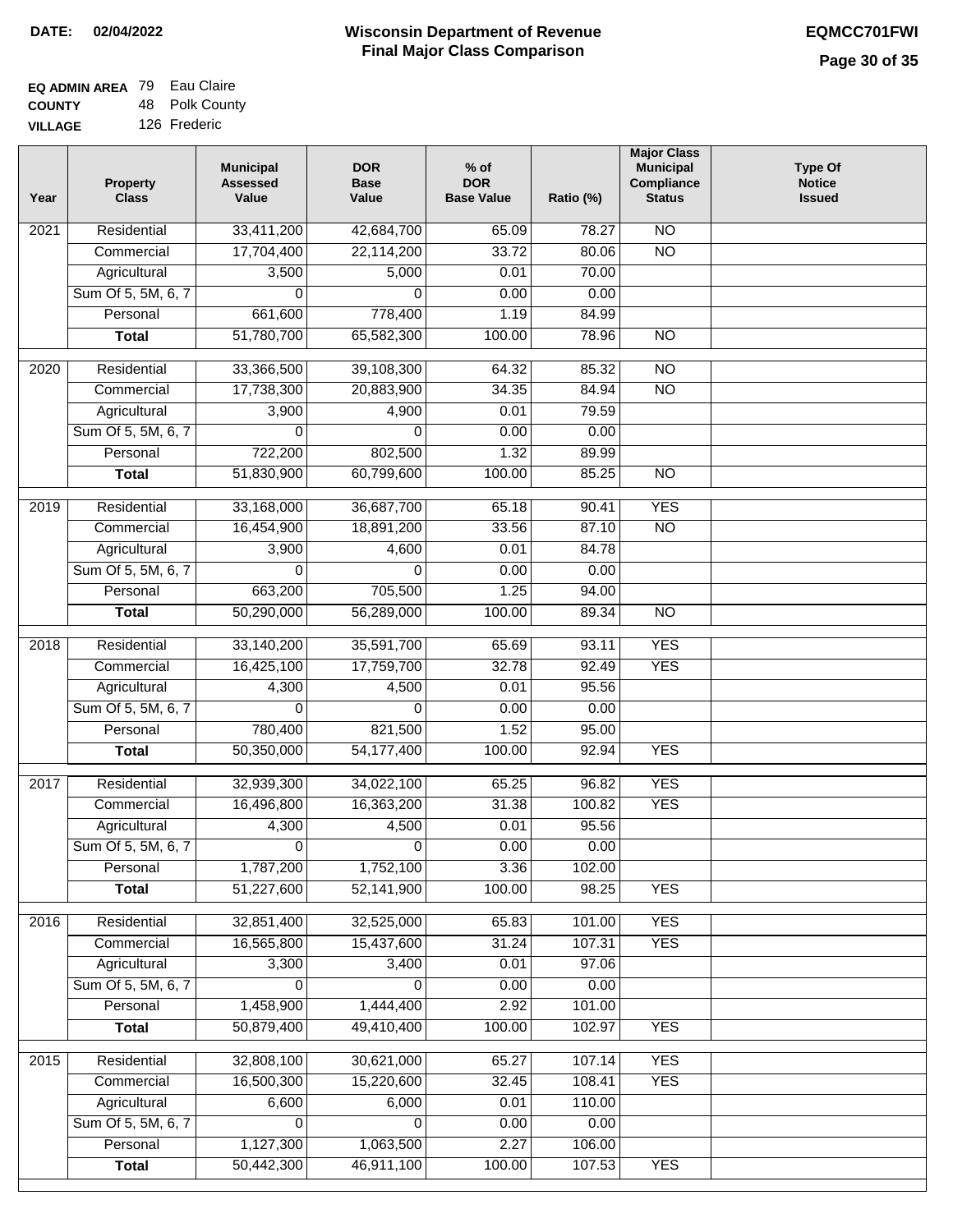## **Wisconsin Department of Revenue Final Major Class Comparison DATE: 02/04/2022 EQMCC701FWI**

٦

| <b>EQ ADMIN AREA 79 Eau Claire</b> |                |
|------------------------------------|----------------|
| <b>COUNTY</b>                      | 48 Polk County |
| <b>VILLAGE</b>                     | 146 Luck       |

| Year | <b>Property</b><br><b>Class</b> | <b>Municipal</b><br><b>Assessed</b><br>Value | <b>DOR</b><br><b>Base</b><br>Value | $%$ of<br><b>DOR</b><br><b>Base Value</b> | Ratio (%) | <b>Major Class</b><br><b>Municipal</b><br>Compliance<br><b>Status</b> | <b>Type Of</b><br><b>Notice</b><br><b>Issued</b> |
|------|---------------------------------|----------------------------------------------|------------------------------------|-------------------------------------------|-----------|-----------------------------------------------------------------------|--------------------------------------------------|
| 2021 | Residential                     | 51,140,600                                   | 65,037,100                         | 82.54                                     | 78.63     | $\overline{NO}$                                                       |                                                  |
|      | Commercial                      | 10,119,400                                   | 12,436,200                         | 15.78                                     | 81.37     | $\overline{NO}$                                                       |                                                  |
|      | Agricultural                    | 11,500                                       | 16,800                             | 0.02                                      | 68.45     |                                                                       |                                                  |
|      | Sum Of 5, 5M, 6, 7              | 384,100                                      | 619,500                            | 0.79                                      | 62.00     |                                                                       |                                                  |
|      | Personal                        | 561,400                                      | 684,600                            | 0.87                                      | 82.00     |                                                                       |                                                  |
|      | <b>Total</b>                    | 62,217,000                                   | 78,794,200                         | 100.00                                    | 78.96     | $\overline{NO}$                                                       |                                                  |
| 2020 | Residential                     | 50,748,300                                   | 62,679,500                         | 82.96                                     | 80.96     | $\overline{NO}$                                                       |                                                  |
|      | Commercial                      | 10,018,900                                   | 11,616,600                         | 15.38                                     | 86.25     | $\overline{NO}$                                                       |                                                  |
|      | Agricultural                    | 11,900                                       | 16,300                             | 0.02                                      | 73.01     |                                                                       |                                                  |
|      | Sum Of 5, 5M, 6, 7              | 384,100                                      | 619,500                            | 0.82                                      | 62.00     |                                                                       |                                                  |
|      | Personal                        | 528,400                                      | 621,700                            | 0.82                                      | 84.99     |                                                                       |                                                  |
|      | <b>Total</b>                    | 61,691,600                                   | 75,553,600                         | 100.00                                    | 81.65     | $\overline{NO}$                                                       |                                                  |
|      |                                 |                                              |                                    |                                           |           |                                                                       |                                                  |
| 2019 | Residential                     | 50,687,800                                   | 59,591,300                         | 82.63                                     | 85.06     | $\overline{NO}$                                                       |                                                  |
|      | Commercial                      | 10,018,900                                   | 11,278,300                         | 15.64                                     | 88.83     | $\overline{NO}$                                                       |                                                  |
|      | Agricultural                    | 13,600                                       | 15,700                             | 0.02                                      | 86.62     |                                                                       |                                                  |
|      | Sum Of 5, 5M, 6, 7              | 319,600                                      | 480,900                            | 0.67                                      | 66.46     |                                                                       |                                                  |
|      | Personal                        | 697,800                                      | 750,300                            | 1.04                                      | 93.00     |                                                                       |                                                  |
|      | <b>Total</b>                    | 61,737,700                                   | 72,116,500                         | 100.00                                    | 85.61     | $\overline{NO}$                                                       |                                                  |
| 2018 | Residential                     | 50,099,800                                   | 54,096,000                         | 80.93                                     | 92.61     | <b>YES</b>                                                            |                                                  |
|      | Commercial                      | 11,111,800                                   | 11,673,800                         | 17.47                                     | 95.19     | <b>YES</b>                                                            |                                                  |
|      | Agricultural                    | 14,400                                       | 15,200                             | 0.02                                      | 94.74     |                                                                       |                                                  |
|      | Sum Of 5, 5M, 6, 7              | 319,600                                      | 459,500                            | 0.69                                      | 69.55     |                                                                       |                                                  |
|      | Personal                        | 565,600                                      | 595,400                            | 0.89                                      | 94.99     |                                                                       |                                                  |
|      | <b>Total</b>                    | 62,111,200                                   | 66,839,900                         | 100.00                                    | 92.93     | <b>YES</b>                                                            |                                                  |
| 2017 | Residential                     | 49,879,700                                   | 49,019,400                         | 80.42                                     | 101.76    | <b>YES</b>                                                            |                                                  |
|      | Commercial                      | 10,080,900                                   | 10,592,800                         | 17.38                                     | 95.17     | <b>YES</b>                                                            |                                                  |
|      | Agricultural                    | 15,200                                       | 14,900                             | 0.02                                      | 102.01    |                                                                       |                                                  |
|      | Sum Of 5, 5M, 6, 7              | 319,600                                      | 435,500                            | 0.71                                      | 73.39     |                                                                       |                                                  |
|      | Personal                        | 912,600                                      | 894,800                            | 1.47                                      | 101.99    |                                                                       |                                                  |
|      | <b>Total</b>                    | 61,208,000                                   | 60,957,400                         | 100.00                                    | 100.41    | <b>YES</b>                                                            |                                                  |
|      |                                 |                                              |                                    |                                           |           |                                                                       |                                                  |
| 2016 | Residential                     | 49,893,000                                   | 45,840,300                         | 81.34                                     | 108.84    | <b>YES</b>                                                            |                                                  |
|      | Commercial                      | 9,696,200                                    | 9,531,000                          | 16.91                                     | 101.73    | <b>YES</b>                                                            |                                                  |
|      | Agricultural                    | 14,900                                       | 14,700                             | 0.03                                      | 101.36    |                                                                       |                                                  |
|      | Sum Of 5, 5M, 6, 7              | 312,100                                      | 435,500                            | 0.77                                      | 71.66     |                                                                       |                                                  |
|      | Personal                        | 545,200                                      | 534,400                            | 0.95                                      | 102.02    |                                                                       |                                                  |
|      | <b>Total</b>                    | 60,461,400                                   | 56,355,900                         | 100.00                                    | 107.28    | <b>YES</b>                                                            |                                                  |
| 2015 | Residential                     | 49,808,700                                   | 46,687,500                         | 81.74                                     | 106.69    | <b>YES</b>                                                            |                                                  |
|      | Commercial                      | 9,717,200                                    | 9,497,700                          | 16.63                                     | 102.31    | <b>YES</b>                                                            |                                                  |
|      | Agricultural                    | 15,200                                       | 14,400                             | 0.03                                      | 105.56    |                                                                       |                                                  |
|      | Sum Of 5, 5M, 6, 7              | 312,400                                      | 432,800                            | 0.76                                      | 72.18     |                                                                       |                                                  |
|      | Personal                        | 508,500                                      | 484,300                            | 0.85                                      | 105.00    |                                                                       |                                                  |
|      | <b>Total</b>                    | 60,362,000                                   | 57,116,700                         | 100.00                                    | 105.68    | <b>YES</b>                                                            |                                                  |
|      |                                 |                                              |                                    |                                           |           |                                                                       |                                                  |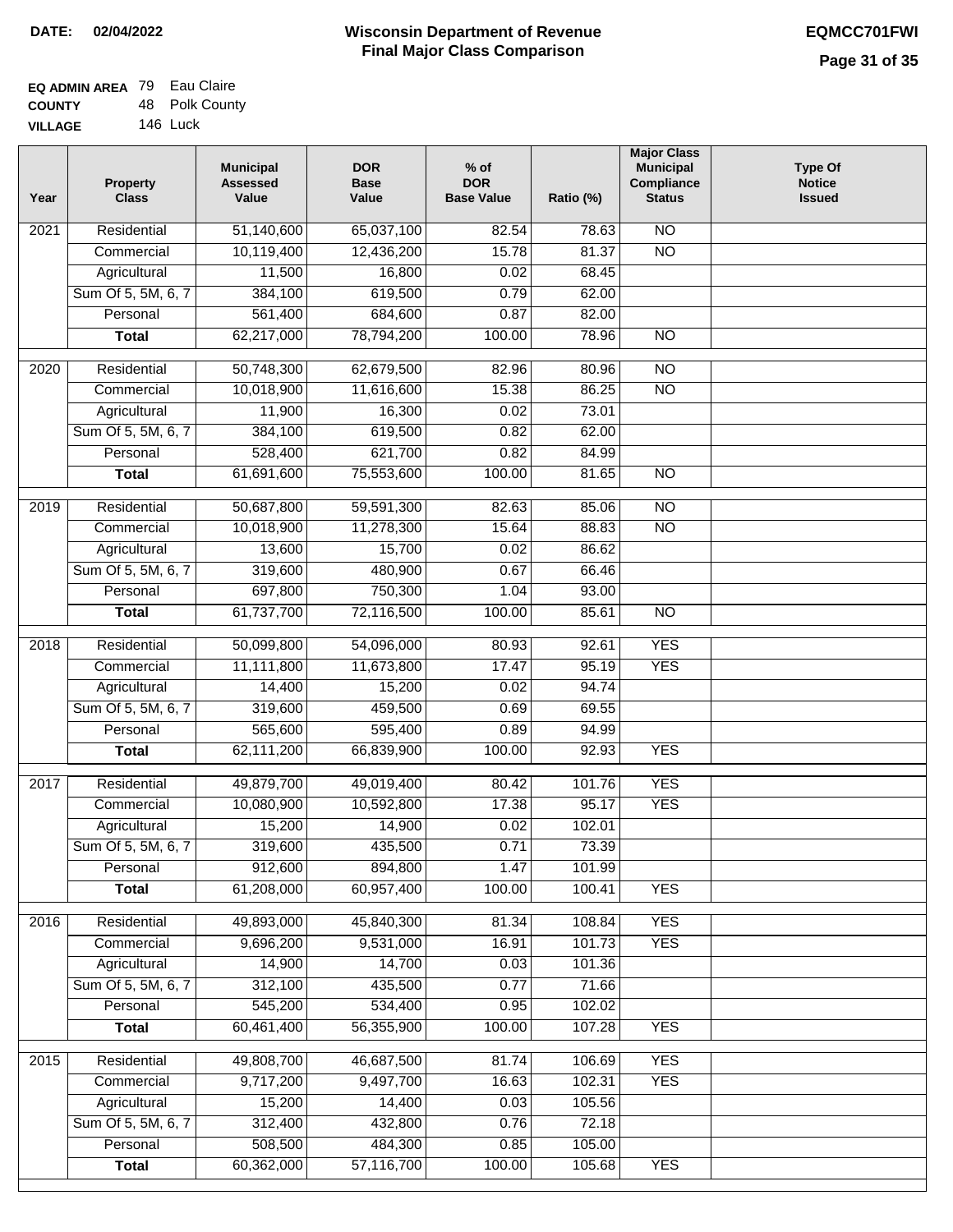| <b>EQ ADMIN AREA 79 Eau Claire</b> |                |
|------------------------------------|----------------|
| <b>COUNTY</b>                      | 48 Polk County |
| <b>VILLAGE</b>                     | 151 Milltown   |

| Year             | <b>Property</b><br><b>Class</b> | <b>Municipal</b><br><b>Assessed</b><br>Value | <b>DOR</b><br><b>Base</b><br>Value | $%$ of<br><b>DOR</b><br><b>Base Value</b> | Ratio (%) | <b>Major Class</b><br><b>Municipal</b><br>Compliance<br><b>Status</b> | <b>Type Of</b><br><b>Notice</b><br><b>Issued</b> |
|------------------|---------------------------------|----------------------------------------------|------------------------------------|-------------------------------------------|-----------|-----------------------------------------------------------------------|--------------------------------------------------|
| 2021             | Residential                     | 30,060,200                                   | 35,347,800                         | 75.06                                     | 85.04     | $\overline{NO}$                                                       |                                                  |
|                  | Commercial                      | 10,348,800                                   | 11,079,200                         | 23.52                                     | 93.41     | <b>YES</b>                                                            |                                                  |
|                  | Agricultural                    | 51,500                                       | 57,200                             | 0.12                                      | 90.03     |                                                                       |                                                  |
|                  | Sum Of 5, 5M, 6, 7              | 223,900                                      | 260,400                            | 0.55                                      | 85.98     |                                                                       |                                                  |
|                  | Personal                        | 315,800                                      | 350,900                            | 0.75                                      | 90.00     |                                                                       |                                                  |
|                  | <b>Total</b>                    | 41,000,200                                   | 47,095,500                         | 100.00                                    | 87.06     | $\overline{NO}$                                                       |                                                  |
| 2020             | Residential                     | 29,740,600                                   | 32,103,300                         | 74.45                                     | 92.64     | <b>YES</b>                                                            |                                                  |
|                  | Commercial                      | 10,280,400                                   | 10,380,400                         | 24.07                                     | 99.04     | <b>YES</b>                                                            |                                                  |
|                  | Agricultural                    | 54,900                                       | 54,900                             | 0.13                                      | 100.00    |                                                                       |                                                  |
|                  | Sum Of 5, 5M, 6, 7              | 223,900                                      | 247,900                            | 0.57                                      | 90.32     |                                                                       |                                                  |
|                  | Personal                        | 334,000                                      | 334,000                            | 0.77                                      | 100.00    |                                                                       |                                                  |
|                  | <b>Total</b>                    | 40,633,800                                   | 43,120,500                         | 100.00                                    | 94.23     | <b>YES</b>                                                            |                                                  |
| $\frac{1}{2019}$ | Residential                     | 26,087,300                                   | 27,782,800                         | 71.65                                     | 93.90     | <b>YES</b>                                                            |                                                  |
|                  | Commercial                      | 9,604,800                                    | 10,452,100                         | 26.95                                     | 91.89     | <b>YES</b>                                                            |                                                  |
|                  | Agricultural                    | 60,200                                       | 59,800                             | 0.15                                      | 100.67    |                                                                       |                                                  |
|                  | Sum Of 5, 5M, 6, 7              | 164,300                                      | 104,100                            | 0.27                                      | 157.83    |                                                                       |                                                  |
|                  | Personal                        | 359,600                                      | 378,500                            | 0.98                                      | 95.01     |                                                                       |                                                  |
|                  | <b>Total</b>                    | 36,276,200                                   | 38,777,300                         | 100.00                                    | 93.55     | <b>YES</b>                                                            |                                                  |
|                  |                                 |                                              |                                    |                                           |           |                                                                       |                                                  |
| 2018             | Residential                     | 26,127,300                                   | 27,284,100                         | 69.90                                     | 95.76     | <b>YES</b>                                                            |                                                  |
|                  | Commercial                      | 10,649,900                                   | 11,083,100                         | 28.39                                     | 96.09     | <b>YES</b>                                                            |                                                  |
|                  | Agricultural                    | 61,000                                       | 61,800                             | 0.16                                      | 98.71     |                                                                       |                                                  |
|                  | Sum Of 5, 5M, 6, 7              | 169,950                                      | 157,400                            | 0.40                                      | 107.97    |                                                                       |                                                  |
|                  | Personal                        | 426,900                                      | 449,400                            | 1.15                                      | 94.99     |                                                                       |                                                  |
|                  | <b>Total</b>                    | 37,435,050                                   | 39,035,800                         | 100.00                                    | 95.90     | <b>YES</b>                                                            |                                                  |
| 2017             | Residential                     | 25,930,400                                   | 27,257,900                         | 69.32                                     | 95.13     | <b>YES</b>                                                            |                                                  |
|                  | Commercial                      | 10,609,000                                   | 11,084,400                         | 28.19                                     | 95.71     | <b>YES</b>                                                            |                                                  |
|                  | Agricultural                    | 61,200                                       | 60,300                             | 0.15                                      | 101.49    |                                                                       |                                                  |
|                  | Sum Of 5, 5M, 6, 7              | 173,050                                      | 184,900                            | 0.47                                      | 93.59     |                                                                       |                                                  |
|                  | Personal                        | 732,900                                      | 732,900                            | 1.86                                      | 100.00    |                                                                       |                                                  |
|                  | <b>Total</b>                    | 37,506,550                                   | 39,320,400                         | 100.00                                    | 95.39     | <b>YES</b>                                                            |                                                  |
| 2016             | Residential                     | 25,324,300                                   | 24,642,500                         | 67.64                                     | 102.77    | <b>YES</b>                                                            |                                                  |
|                  | Commercial                      | 10,355,400                                   | 11,032,400                         | 30.28                                     | 93.86     | <b>YES</b>                                                            |                                                  |
|                  | Agricultural                    | 57,500                                       | 56,100                             | 0.15                                      | 102.50    |                                                                       |                                                  |
|                  | Sum Of 5, 5M, 6, 7              | 173,000                                      | 176,600                            | 0.48                                      | 97.96     |                                                                       |                                                  |
|                  | Personal                        | 526,300                                      | 526,300                            | 1.44                                      | 100.00    |                                                                       |                                                  |
|                  | <b>Total</b>                    | 36,436,500                                   | 36,433,900                         | 100.00                                    | 100.01    | <b>YES</b>                                                            |                                                  |
| 2015             | Residential                     | 25,272,300                                   | 24,780,800                         | 69.34                                     | 101.98    | <b>YES</b>                                                            |                                                  |
|                  | Commercial                      | 9,376,500                                    | 10,083,800                         | 28.22                                     | 92.99     | <b>YES</b>                                                            |                                                  |
|                  | Agricultural                    | 59,200                                       | 57,200                             | 0.16                                      | 103.50    |                                                                       |                                                  |
|                  | Sum Of 5, 5M, 6, 7              | 173,900                                      | 183,400                            | 0.51                                      | 94.82     |                                                                       |                                                  |
|                  | Personal                        | 631,100                                      | 631,100                            | 1.77                                      | 100.00    |                                                                       |                                                  |
|                  | <b>Total</b>                    | 35,513,000                                   | 35,736,300                         | 100.00                                    | 99.38     | <b>YES</b>                                                            |                                                  |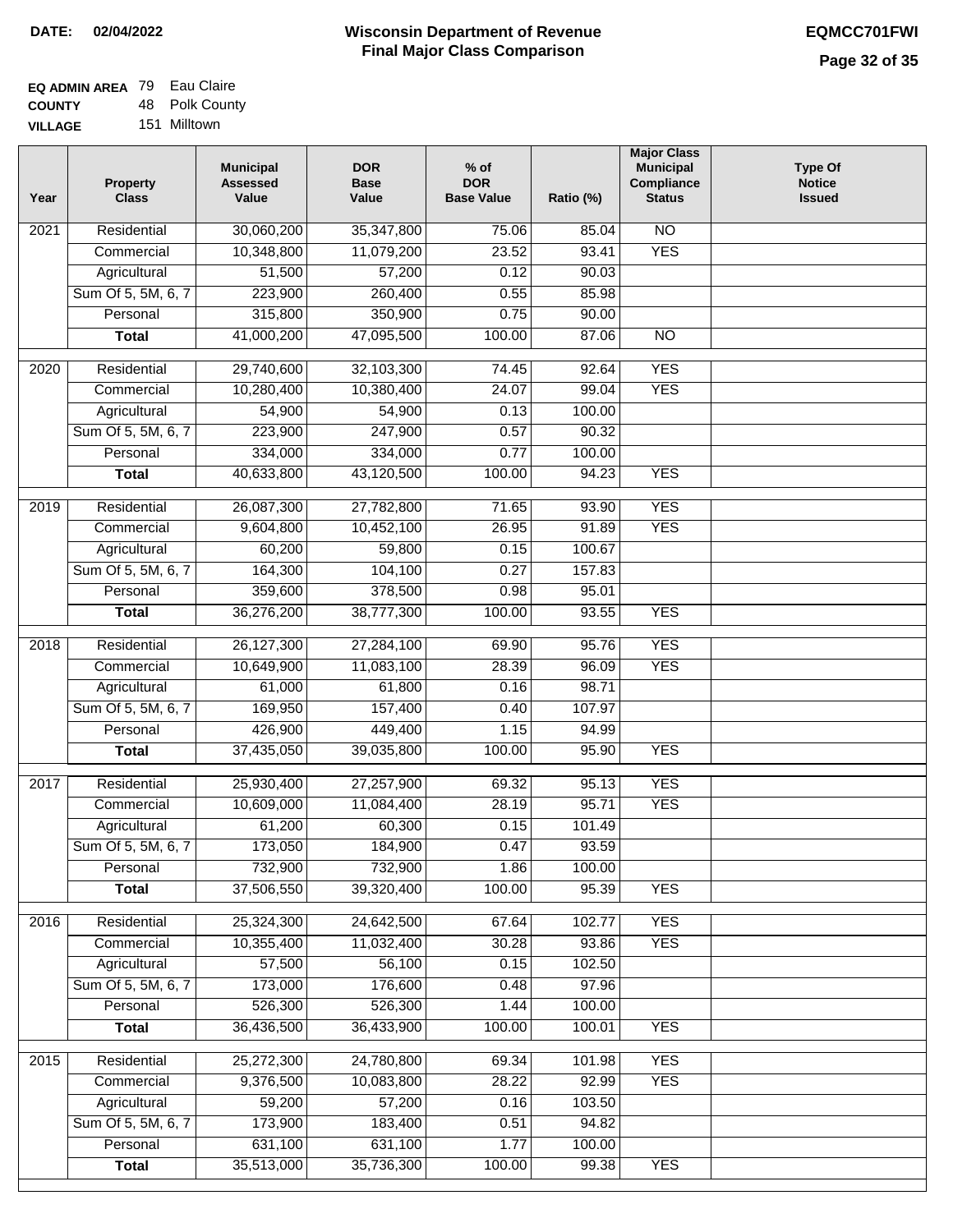| <b>EQ ADMIN AREA 79 Eau Claire</b> |                |
|------------------------------------|----------------|
| <b>COUNTY</b>                      | 48 Polk County |
| <b>VILLAGE</b>                     | 165 Osceola    |

| Year              | <b>Property</b><br><b>Class</b> | <b>Municipal</b><br><b>Assessed</b><br>Value | <b>DOR</b><br><b>Base</b><br>Value | % of<br><b>DOR</b><br><b>Base Value</b> | Ratio (%) | <b>Major Class</b><br><b>Municipal</b><br>Compliance<br><b>Status</b> | <b>Type Of</b><br><b>Notice</b><br><b>Issued</b> |
|-------------------|---------------------------------|----------------------------------------------|------------------------------------|-----------------------------------------|-----------|-----------------------------------------------------------------------|--------------------------------------------------|
| $\overline{202}1$ | Residential                     | 113,076,200                                  | 162,542,100                        | 71.18                                   | 69.57     | N <sub>O</sub>                                                        |                                                  |
|                   | Commercial                      | 46,833,900                                   | 57,548,600                         | 25.20                                   | 81.38     | $\overline{NO}$                                                       |                                                  |
|                   | Agricultural                    | 27,350                                       | 35,900                             | 0.02                                    | 76.18     |                                                                       |                                                  |
|                   | Sum Of 5, 5M, 6, 7              | 483,800                                      | 645,900                            | 0.28                                    | 74.90     |                                                                       |                                                  |
|                   | Personal                        | 5,829,600                                    | 7,570,900                          | 3.32                                    | 77.00     |                                                                       |                                                  |
|                   | <b>Total</b>                    | 166,250,850                                  | 228,343,400                        | 100.00                                  | 72.81     | $\overline{NO}$                                                       |                                                  |
| $\overline{2020}$ | Residential                     | 110,181,400                                  | 140,504,700                        | 70.35                                   | 78.42     | $\overline{NO}$                                                       |                                                  |
|                   | Commercial                      | 44,835,200                                   | 51,840,000                         | 25.96                                   | 86.49     | $\overline{NO}$                                                       |                                                  |
|                   | Agricultural                    | 27,350                                       | 34,400                             | 0.02                                    | 79.51     |                                                                       |                                                  |
|                   | Sum Of 5, 5M, 6, 7              | 475,600                                      | 633,800                            | 0.32                                    | 75.04     |                                                                       |                                                  |
|                   | Personal                        | 5,361,600                                    | 6,702,000                          | 3.36                                    | 80.00     |                                                                       |                                                  |
|                   | <b>Total</b>                    | 160,881,150                                  | 199,714,900                        | 100.00                                  | 80.56     | $\overline{NO}$                                                       |                                                  |
| 2019              | Residential                     | 107,008,700                                  | 129,054,700                        | 68.75                                   | 82.92     | $\overline{10}$                                                       |                                                  |
|                   | Commercial                      | 44,612,700                                   | 50,951,900                         | 27.14                                   | 87.56     | $\overline{NO}$                                                       |                                                  |
|                   | Agricultural                    | 28,950                                       | 34,300                             | 0.02                                    | 84.40     |                                                                       |                                                  |
|                   | Sum Of 5, 5M, 6, 7              | 3,041,200                                    | 1,761,600                          | 0.94                                    | 172.64    |                                                                       |                                                  |
|                   | Personal                        | 5,027,400                                    | 5,914,600                          | 3.15                                    | 85.00     |                                                                       |                                                  |
|                   | <b>Total</b>                    | 159,718,950                                  | 187,717,100                        | 100.00                                  | 85.08     | $\overline{NO}$                                                       |                                                  |
|                   |                                 |                                              |                                    |                                         |           |                                                                       |                                                  |
| 2018              | Residential                     | 102,399,000                                  | 111,599,900                        | 66.50                                   | 91.76     | <b>YES</b>                                                            |                                                  |
|                   | Commercial                      | 45,490,300                                   | 48,911,400                         | 29.15                                   | 93.01     | <b>YES</b>                                                            |                                                  |
|                   | Agricultural                    | 34,250                                       | 36,000                             | 0.02                                    | 95.14     |                                                                       |                                                  |
|                   | Sum Of 5, 5M, 6, 7              | 3,041,200                                    | 1,743,500                          | 1.04                                    | 174.43    |                                                                       |                                                  |
|                   | Personal                        | 5,245,200                                    | 5,521,200                          | 3.29                                    | 95.00     |                                                                       |                                                  |
|                   | <b>Total</b>                    | 156,209,950                                  | 167,812,000                        | 100.00                                  | 93.09     | <b>YES</b>                                                            |                                                  |
| 2017              | Residential                     | 100,418,500                                  | 103,657,700                        | 66.12                                   | 96.88     | <b>YES</b>                                                            |                                                  |
|                   | Commercial                      | 44,504,500                                   | 43,933,000                         | 28.02                                   | 101.30    | <b>YES</b>                                                            |                                                  |
|                   | Agricultural                    | 32,600                                       | 32,500                             | 0.02                                    | 100.31    |                                                                       |                                                  |
|                   | Sum Of 5, 5M, 6, 7              | 3,254,900                                    | 1,882,500                          | 1.20                                    | 172.90    |                                                                       |                                                  |
|                   | Personal                        | 7,277,700                                    | 7,277,700                          | 4.64                                    | 100.00    |                                                                       |                                                  |
|                   | <b>Total</b>                    | 155,488,200                                  | 156,783,400                        | 100.00                                  | 99.17     | <b>YES</b>                                                            |                                                  |
| 2016              | Residential                     | 98,704,800                                   | 97,199,400                         | 65.46                                   | 101.55    | <b>YES</b>                                                            |                                                  |
|                   | Commercial                      | 46,105,500                                   | 42,595,700                         | 28.69                                   | 108.24    | <b>YES</b>                                                            |                                                  |
|                   | Agricultural                    | 34,400                                       | 34,200                             | 0.02                                    | 100.58    |                                                                       |                                                  |
|                   | Sum Of 5, 5M, 6, 7              | 3,235,900                                    | 1,860,700                          | 1.25                                    | 173.91    |                                                                       |                                                  |
|                   | Personal                        | 6,792,600                                    | 6,792,600                          | 4.57                                    | 100.00    |                                                                       |                                                  |
|                   | <b>Total</b>                    | 154,873,200                                  | 148,482,600                        | 100.00                                  | 104.30    | <b>YES</b>                                                            |                                                  |
| 2015              | Residential                     | 102,338,100                                  | 89,165,200                         | 63.89                                   | 114.77    | N <sub>O</sub>                                                        |                                                  |
|                   | Commercial                      | 45,930,800                                   | 41,925,100                         | 30.04                                   | 109.55    | <b>YES</b>                                                            |                                                  |
|                   | Agricultural                    | 37,450                                       | 33,900                             | 0.02                                    | 110.47    |                                                                       |                                                  |
|                   | Sum Of 5, 5M, 6, 7              | 3,298,800                                    | 1,939,500                          | 1.39                                    | 170.09    |                                                                       |                                                  |
|                   | Personal                        | 7,139,500                                    | 6,490,500                          | 4.65                                    | 110.00    |                                                                       |                                                  |
|                   | <b>Total</b>                    | 158,744,650                                  | 139,554,200                        | 100.00                                  | 113.75    | N <sub>O</sub>                                                        | <b>Training Notice</b>                           |
|                   |                                 |                                              |                                    |                                         |           |                                                                       |                                                  |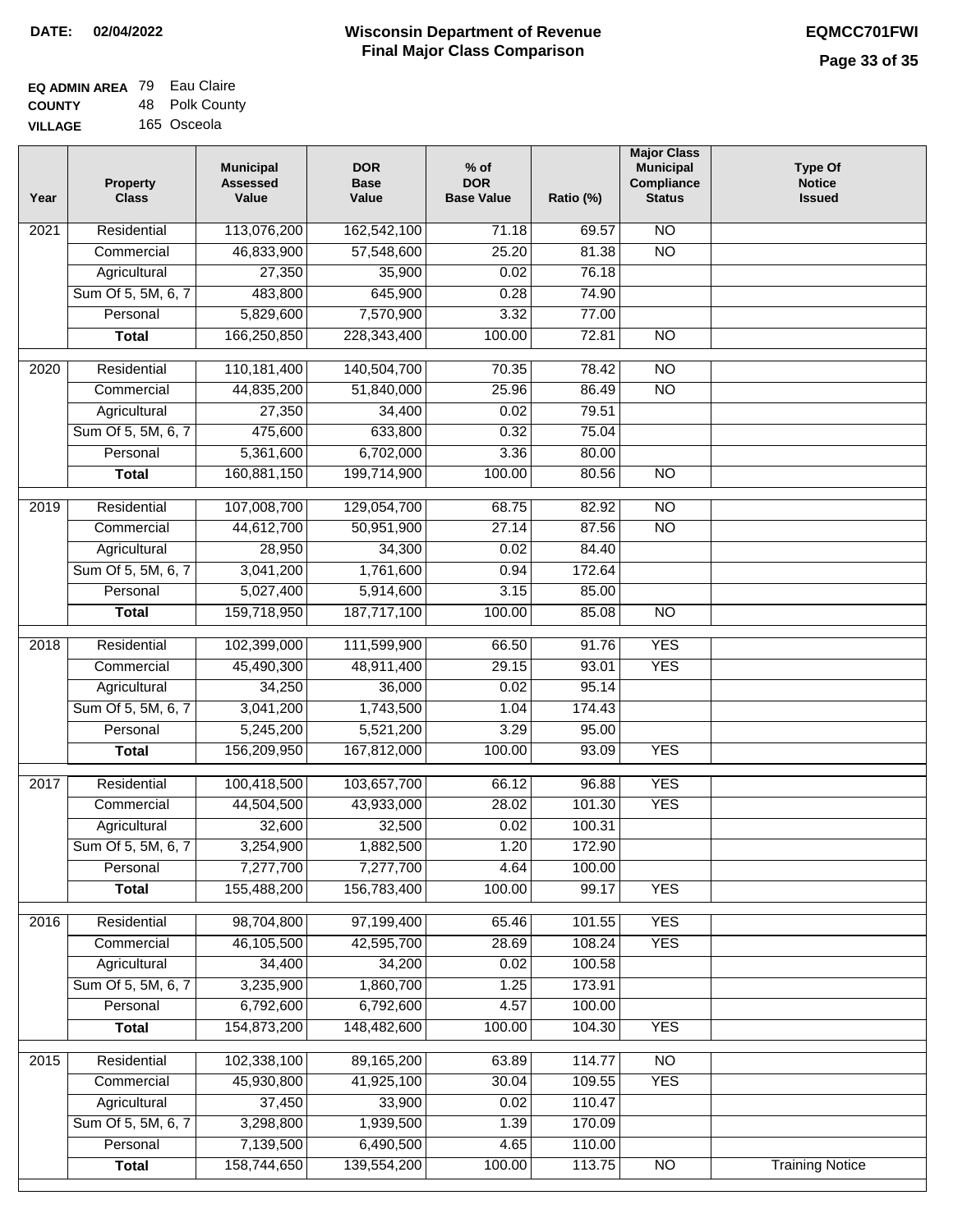| <b>EQ ADMIN AREA 79 Eau Claire</b> |                |
|------------------------------------|----------------|
| <b>COUNTY</b>                      | 48 Polk County |
| <b>CITY</b>                        | 201 Amery      |

| Year | <b>Property</b><br><b>Class</b> | <b>Municipal</b><br><b>Assessed</b><br>Value | <b>DOR</b><br><b>Base</b><br>Value | $%$ of<br><b>DOR</b><br><b>Base Value</b> | Ratio (%)      | <b>Major Class</b><br><b>Municipal</b><br>Compliance<br><b>Status</b> | <b>Type Of</b><br><b>Notice</b><br><b>Issued</b> |
|------|---------------------------------|----------------------------------------------|------------------------------------|-------------------------------------------|----------------|-----------------------------------------------------------------------|--------------------------------------------------|
| 2021 | Residential                     | 112,511,300                                  | 169,302,300                        | 70.90                                     | 66.46          | $\overline{NO}$                                                       |                                                  |
|      | Commercial                      | 52,744,900                                   | 65,463,400                         | 27.41                                     | 80.57          | $\overline{NO}$                                                       |                                                  |
|      | Agricultural                    | 6,200                                        | 8,800                              | 0.00                                      | 70.45          |                                                                       |                                                  |
|      | Sum Of 5, 5M, 6, 7              | 105,100                                      | 112,900                            | 0.05                                      | 93.09          |                                                                       |                                                  |
|      | Personal                        | 2,734,600                                    | 3,906,500                          | 1.64                                      | 70.00          |                                                                       |                                                  |
|      | <b>Total</b>                    | 168,102,100                                  | 238,793,900                        | 100.00                                    | 70.40          | $\overline{NO}$                                                       | 2nd Notice of Non-Compliance                     |
| 2020 | Residential                     | 110,633,100                                  | 151,440,800                        | 69.93                                     | 73.05          | $\overline{NO}$                                                       |                                                  |
|      | Commercial                      | 52,707,000                                   | 61,383,000                         | 28.35                                     | 85.87          | $\overline{NO}$                                                       |                                                  |
|      | Agricultural                    | 6,300                                        | 8,500                              | 0.00                                      | 74.12          |                                                                       |                                                  |
|      | Sum Of 5, 5M, 6, 7              | 105,100                                      | 110,800                            | 0.05                                      | 94.86          |                                                                       |                                                  |
|      | Personal                        | 2,960,900                                    | 3,610,900                          | 1.67                                      | 82.00          |                                                                       |                                                  |
|      | <b>Total</b>                    | 166,412,400                                  | 216,554,000                        | 100.00                                    | 76.85          | $\overline{NO}$                                                       | 1st Notice of Non-Compliance                     |
| 2019 | Residential                     | 109,493,000                                  | 142,869,600                        | 69.57                                     | 76.64          | $\overline{NO}$                                                       |                                                  |
|      | Commercial                      | 51,111,500                                   | 57,706,000                         | 28.10                                     | 88.57          | $\overline{NO}$                                                       |                                                  |
|      | Agricultural                    | 8,100                                        | 8,100                              | 0.00                                      | 100.00         |                                                                       |                                                  |
|      | Sum Of 5, 5M, 6, 7              | 105,100                                      | 107,300                            | 0.05                                      | 97.95          |                                                                       |                                                  |
|      | Personal                        | 3,644,700                                    | 4,672,700                          | 2.28                                      | 78.00          |                                                                       |                                                  |
|      | <b>Total</b>                    | 164,362,400                                  | 205,363,700                        | 100.00                                    | 80.03          | $\overline{NO}$                                                       |                                                  |
| 2018 | Residential                     | 108,622,100                                  | 132,545,900                        | 70.01                                     | 81.95          | $\overline{10}$                                                       |                                                  |
|      | Commercial                      | 49,523,100                                   | 52,297,100                         | 27.62                                     | 94.70          | <b>YES</b>                                                            |                                                  |
|      | Agricultural                    | 7,800                                        | 7,900                              | 0.00                                      | 98.73          |                                                                       |                                                  |
|      | Sum Of 5, 5M, 6, 7              | 105,100                                      | 104,400                            | 0.06                                      | 100.67         |                                                                       |                                                  |
|      | Personal                        | 3,725,000                                    | 4,382,400                          | 2.31                                      | 85.00          |                                                                       |                                                  |
|      | <b>Total</b>                    | 161,983,100                                  | 189,337,700                        | 100.00                                    | 85.55          | <b>NO</b>                                                             |                                                  |
| 2017 | Residential                     | 108,031,100                                  | 125,561,800                        | 68.41                                     | 86.04          | $\overline{NO}$                                                       |                                                  |
|      | Commercial                      | 49,882,100                                   | 52,679,700                         | 28.70                                     | 94.69          | <b>YES</b>                                                            |                                                  |
|      | Agricultural                    | 7,600                                        | 7,700                              | 0.00                                      | 98.70          |                                                                       |                                                  |
|      | Sum Of 5, 5M, 6, 7              | 105,100                                      | 103,900                            | 0.06                                      | 101.15         |                                                                       |                                                  |
|      | Personal                        | 4,665,100                                    | 5,183,500                          | 2.82                                      | 90.00          |                                                                       |                                                  |
|      | <b>Total</b>                    | 162,691,000                                  | 183,536,600                        | 100.00                                    | 88.64          | <b>NO</b>                                                             |                                                  |
| 2016 | Residential                     | 106,748,100                                  | 113,902,400                        | 66.37                                     | 93.72          | <b>YES</b>                                                            |                                                  |
|      | Commercial                      | 50,097,000                                   | 52,372,000                         | 30.52                                     | 95.66          | <b>YES</b>                                                            |                                                  |
|      | Agricultural                    | 7,500                                        | 7,600                              | 0.00                                      | 98.68          |                                                                       |                                                  |
|      | Sum Of 5, 5M, 6, 7              | 105,100                                      | 104,300                            | 0.06                                      | 100.77         |                                                                       |                                                  |
|      | Personal                        | 4,961,100                                    | 5,222,200                          | 3.04                                      | 95.00          |                                                                       |                                                  |
|      | <b>Total</b>                    | 161,918,800                                  | 171,608,500                        | 100.00                                    | 94.35          | <b>YES</b>                                                            |                                                  |
| 2015 | Residential                     | 106,005,100                                  | 113,170,900                        | 66.12                                     | 93.67          | <b>YES</b>                                                            |                                                  |
|      | Commercial                      | 50,267,300                                   | 52,516,700                         | 30.68                                     | 95.72          | <b>YES</b>                                                            |                                                  |
|      | Agricultural                    | 10,900                                       | 10,900                             | 0.01                                      | 100.00         |                                                                       |                                                  |
|      |                                 |                                              |                                    |                                           | 123.80         |                                                                       |                                                  |
|      | Sum Of 5, 5M, 6, 7              | 237,700                                      | 192,000                            | 0.11                                      |                |                                                                       |                                                  |
|      | Personal<br><b>Total</b>        | 5,016,800<br>161,537,800                     | 5,280,900<br>171,171,400           | 3.09<br>100.00                            | 95.00<br>94.37 | <b>YES</b>                                                            |                                                  |